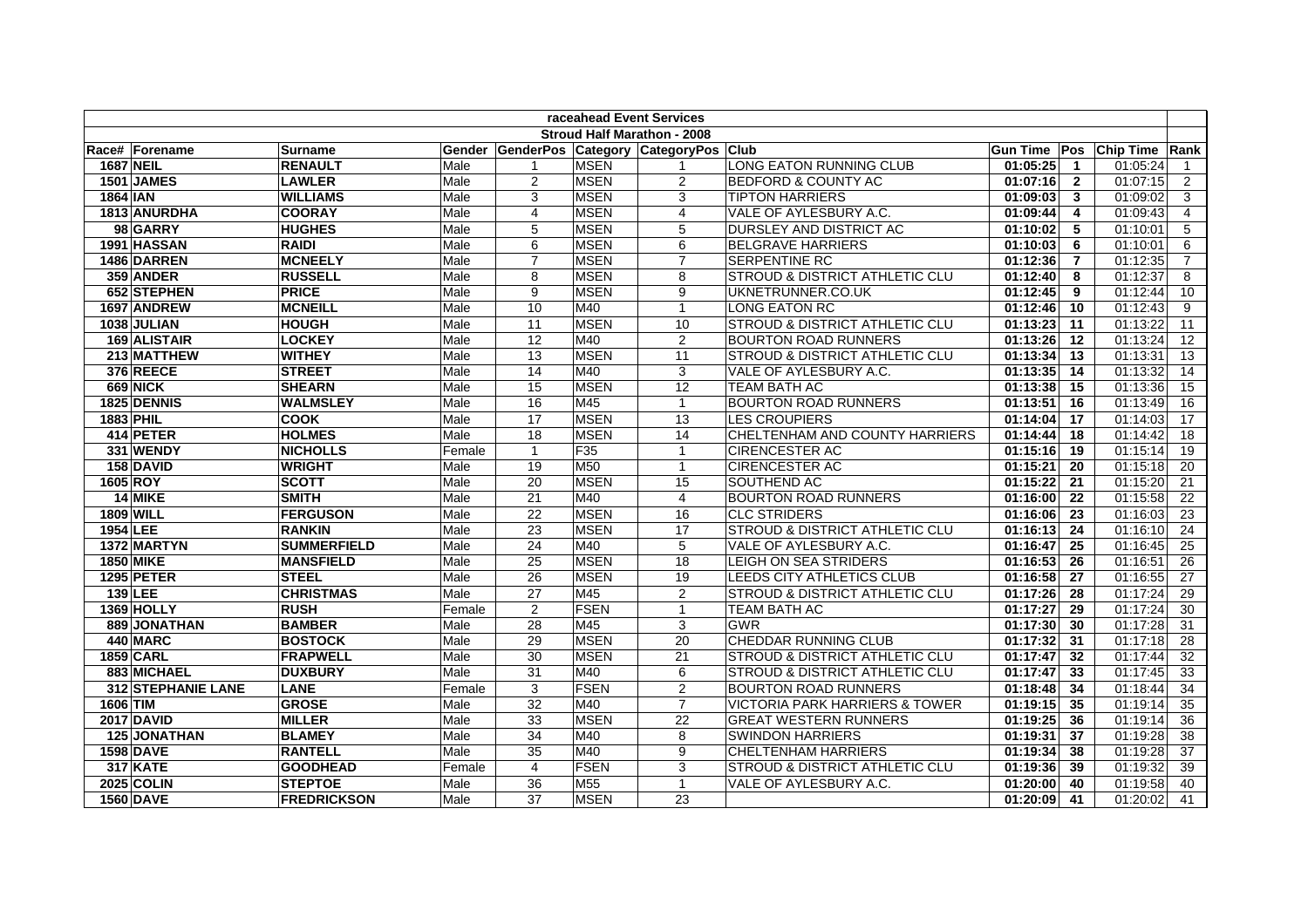| 1512 ANDY                  | <b>CHAPPLE</b>    | Male   | 38              | M45             | 4               | <b>BOURTON ROAD RUNNERS</b>    | 01:20:32<br>42 | 01:20:28<br>42 |
|----------------------------|-------------------|--------|-----------------|-----------------|-----------------|--------------------------------|----------------|----------------|
| 619 JON                    | <b>MANSFIELD</b>  | Male   | 39              | M40             | 10              | <b>TEWKESBURY AC</b>           | 01:20:39<br>43 | 01:20:35<br>43 |
| 1304 ANDREW                | <b>IND</b>        | Male   | 40              | <b>MSEN</b>     | 24              | MARLBOROUGH                    | 01:20:43<br>44 | 01:20:39<br>45 |
| 320 GEORGE                 | <b>ROBINSON</b>   | Male   | 41              | <b>MSEN</b>     | 25              | STROUD & DISTRICT ATHLETIC CLU | 01:20:46<br>45 | 46<br>01:20:43 |
| <b>1288 TIM</b>            | <b>CROSS</b>      | Male   | 42              | M40             | 11              | <b>RANELAGH HARRIERS</b>       | 01:20:46<br>46 | 01:20:36<br>44 |
| 1817 ANDREW                | <b>KALGHIN</b>    | Male   | 43              | <b>MSEN</b>     | 26              | <b>CHELTENHAM HARRIERS</b>     | 47<br>01:20:55 | 01:20:52<br>47 |
| 1995 MATTHEW               | <b>SHANNON</b>    | Male   | 44              | <b>MSEN</b>     | $\overline{27}$ |                                | 48<br>01:21:02 | 01:20:59<br>48 |
| <b>234 ANDY</b>            | <b>GORE</b>       | Male   | 45              | <b>MSEN</b>     | 28              |                                | 01:21:12<br>49 | 01:21:06<br>49 |
| 576 SARAH                  | <b>URWIN-MANN</b> | Female | 5               | F35             | $\overline{2}$  | <b>TEAM BATH AC</b>            | 01:21:17<br>50 | 01:21:12<br>51 |
| <b>2026 CHRIS</b>          | <b>CHANDLER</b>   | Male   | 46              | M45             | 5               | <b>SALE HARRIERS</b>           | 01:21:17<br>51 | 01:21:15<br>52 |
| <b>1421 JOHN</b>           | <b>BREEZE</b>     | Male   | 47              | <b>MSEN</b>     | 29              |                                | 01:21:18<br>52 | 01:21:10<br>50 |
| <b>170 IVAN</b>            | <b>PAWLUK</b>     | Male   | 48              | M45             | 6               | WORCESTER A.C.                 | 53<br>01:21:27 | 01:21:25<br>53 |
| 1576 TEGID                 | <b>JONES</b>      | Male   | 49              | <b>MSEN</b>     | 30              | <b>WITNEY ROADRUNNERS</b>      | 54<br>01:21:29 | 01:21:25<br>54 |
| 451 BARRY                  | <b>SAMPSON</b>    | Male   | 50              | <b>MSEN</b>     | 31              | <b>RUNNING SOMEWHERE ELSE</b>  | 01:21:34<br>55 | 01:21:30<br>55 |
| 446 STEVE                  | <b>ADAMS</b>      | Male   | 51              | <b>MSEN</b>     | 32              | <b>WESTBURY HARRIERS</b>       | 01:21:36<br>56 | 01:21:32<br>57 |
| 189 GEORGINA               | <b>TAFT</b>       | Female | 6               | F35             | 3               |                                | 01:21:39<br>57 | 01:21:32<br>56 |
| 377 PETER                  | <b>ROYLE</b>      | Male   | 52              | <b>MSEN</b>     | 33              | <b>GREAT WESTERN RUNNERS</b>   | 01:21:46<br>58 | 01:21:34<br>58 |
| <b>544 GARY</b>            | <b>CLENCH</b>     | Male   | 53              | M45             | $\overline{7}$  | <b>ALCHESTER RUNNING CLUB</b>  | 01:21:54<br>59 | 01:21:47<br>59 |
| 302 CLAIRE                 | <b>GRIMA</b>      | Female | $\overline{7}$  | <b>FSEN</b>     | 4               | <b>HERCULES WIMBLEDON</b>      | 01:21:54<br>60 | 01:21:51<br>60 |
| 595 STEVEN                 | <b>IND</b>        | Male   | 54              | M40             | $\overline{12}$ |                                | 01:22:02<br>61 | 01:21:59<br>64 |
| <b>116 MATT</b>            | <b>BOON</b>       | Male   | 55              | <b>MSEN</b>     | 34              | TRI TEAM GLOUCESTER            | 01:22:02<br>62 | 01:21:58<br>63 |
| 1988 PHIL                  | <b>SAMSON</b>     | Male   | 56              | <b>MSEN</b>     | 35              |                                | 63<br>01:22:03 | 01:21:51<br>61 |
| 8 PHIL                     | <b>PARSONS</b>    | Male   | 57              | <b>MSEN</b>     | $\overline{36}$ |                                | 01:22:05<br>64 | 01:21:57<br>62 |
| 2095 CHRISTOPHER J         | <b>VAUDEN</b>     | Male   | 58              | M40             | 13              | CLEVEDON A.C.                  | 01:22:07<br>65 | 01:22:05<br>65 |
| <b>713 CARL</b>            | <b>JENKINS</b>    | Male   | 59              | <b>MSEN</b>     | 37              | DORKING AND MOLE VALLEY        | 01:22:25<br>66 | 01:22:21<br>67 |
| 880 WAYNE                  | <b>ELLIS</b>      | Male   | 60              | <b>MSEN</b>     | 38              | <b>BITTON ROAD RUNNERS</b>     | 01:22:30<br>67 | 01:22:20<br>66 |
| <b>314 NICK</b>            | <b>FROST</b>      | Male   | 61              | M45             | 8               | PONTYPRIDD ROADENTS            | 01:22:31<br>68 | 01:22:29<br>70 |
| 1132 PHIL                  | <b>LUCKER</b>     | Male   | 62              | <b>MSEN</b>     | 39              | THORNBURY RUNNING CLUB         | 01:22:34<br>69 | 01:22:26<br>69 |
| <b>1416 PAUL</b>           | <b>GILLHAM</b>    | Male   | 63              | <b>MSEN</b>     | 40              | <b>CHIPPENHAM HARRIERS</b>     | 01:22:35<br>70 | 01:22:25<br>68 |
| <b>1472 PAUL</b>           | <b>HORSFALL</b>   | Male   | 64              | <b>MSEN</b>     | 41              | THORNBURY RUNNING CLUB         | $01:22:50$ 71  | 01:22:42<br>72 |
| 432 NIGEL                  | <b>EDWARDS</b>    | Male   | 65              | M45             | 9               | <b>GREAT WESTERN RUNNERS</b>   | 01:22:52<br>72 | 01:22:46<br>73 |
| 105 CATHERINE              | <b>DUGDALE</b>    | Female | 8               | <b>FSEN</b>     | 5               | <b>SWANSEA HARRIERS</b>        | 01:22:57<br>73 | 01:22:55<br>74 |
| 289 PATRICK                | <b>FOLEY</b>      | Male   | 66              | M40             | 14              | PORTISHEAD RUNNING CLUB        | 01:23:11<br>74 | 01:22:57<br>75 |
| 1399 LANCE                 | <b>BIRKBY</b>     | Male   | 67              | M45             | 10              | WINCHESTER AND DISRICT AC      | $01:23:12$ 75  | 01:23:07<br>76 |
| 195 RICHARD                | <b>HUGHES</b>     | Male   | 68              | <b>MSEN</b>     | 42              |                                | 01:23:16<br>76 | 01:23:12<br>78 |
| 1633 BEN                   | <b>PRICE</b>      | Male   | 69              | <b>MSEN</b>     | 43              | <b>TEAM SPI</b>                | 01:23:21<br>77 | 01:23:13<br>79 |
| 1042 GARRY                 | <b>JONES</b>      | Male   | 70              | <b>MSEN</b>     | 44              |                                | 01:23:22<br>78 | 01:23:18<br>81 |
| 212 MALCOLM                | <b>TREBY</b>      | Male   | 71              | <b>MSEN</b>     | 45              | <b>TEAM BATH AC</b>            | 79<br>01:23:24 | 01:23:18<br>82 |
| <b>1383 CHRIS</b>          | <b>STOCK</b>      | Male   | 72              | M40             | 15              | EVESHAM VALE RUNNERS           | 01:23:24<br>80 | 01:23:15<br>80 |
| 1521 ADRIAN                | <b>BOND</b>       | Male   | 73              | <b>MSEN</b>     | 46              |                                | 01:23:25<br>81 | 01:23:08<br>77 |
| <b>1724 MARK</b>           | <b>WOODWARD</b>   | Male   | 74              | <b>MSEN</b>     | 47              |                                | 01:23:27<br>82 | 01:22:40<br>71 |
| 277 CHRIS                  | <b>MORGAN</b>     | Male   | $\overline{75}$ | M40             | 16              | <b>FAIRWATER RUNNERS</b>       | 01:23:32<br>83 | 01:23:28<br>84 |
| 683 HELEN                  | <b>FINES</b>      | Female | 9               | F <sub>35</sub> | 4               | BRISTOL AND WEST AC            | 01:23:37<br>84 | 01:23:33<br>86 |
| <b>1339 ANICET GEORGES</b> | <b>TCHICHOUAK</b> | Male   | 76              | M40             | 17              | <b>AGT ROAD RUNNER</b>         | 01:23:37<br>85 | 01:23:32<br>85 |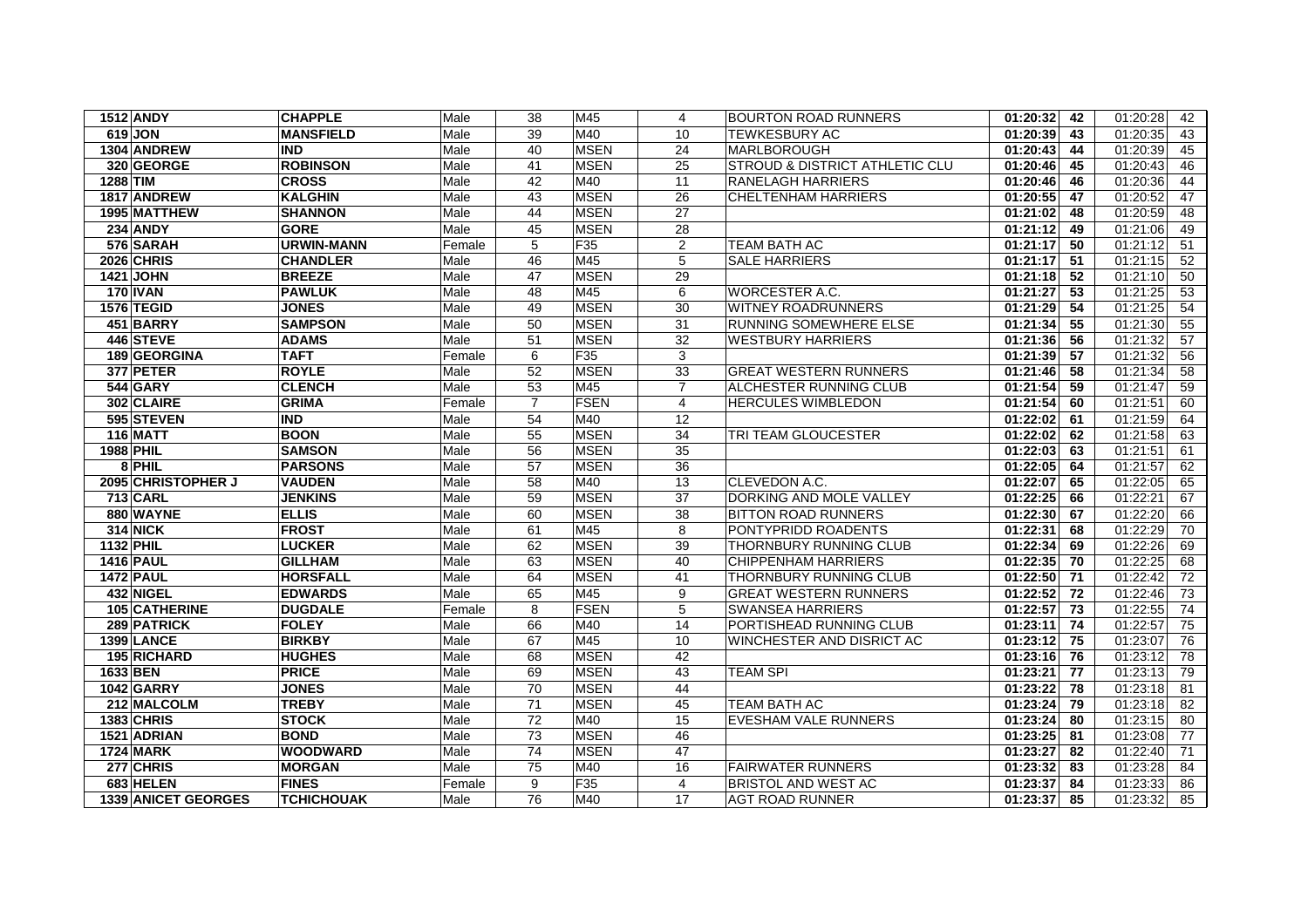| 334 HENRY        | <b>EDWARDES-EVANS</b> | Male   | 77              | M40         | 18              | VALE OF AYLESBURY A.C.                    | $\overline{01:}23:49$ 86 | 01:23:41<br>89  |
|------------------|-----------------------|--------|-----------------|-------------|-----------------|-------------------------------------------|--------------------------|-----------------|
| 99 RICH          | <b>COLLINSON</b>      | Male   | 78              | <b>MSEN</b> | 48              | <b>WESTBURY HARRIERS</b>                  | $01:23:52$ 87            | 01:23:48<br>91  |
| <b>1776 NICK</b> | <b>WATSON</b>         | Male   | 79              | M50         | 2               | TEAM BATH AC                              | 01:23:53<br>88           | 01:23:47<br>90  |
| 348 PAUL         | <b>MILES</b>          | Male   | 80              | <b>MSEN</b> | 49              |                                           | $01:23:59$ 89            | 87<br>01:23:38  |
| 77 MARTIN        | <b>FORD</b>           | Male   | 81              | M65         | $\mathbf{1}$    | CHELTENHAM AND COUNTY HARRIERS            | $01:24:00$ 90            | 01:23:56<br>93  |
| 1649 OLIVER      | <b>SANDALL</b>        | Male   | 82              | M45         | 11              |                                           | 01:24:02<br>91           | 92<br>01:23:55  |
| 198 WILLIAM      | <b>GRAY</b>           | Male   | 83              | M45         | 12              | <b>HOGWEED TROTTERS</b>                   | 92<br>01:24:03           | 01:23:25<br>83  |
| <b>156 PAUL</b>  | <b>BARNES</b>         | Male   | 84              | M45         | 13              | <b>CHELTENHAM HARRIERS</b>                | 01:24:06<br>93           | 01:24:01<br>95  |
| 89 VICKI         | <b>BOYLE</b>          | Female | 10              | F35         | 5               | ARENA 80 AC                               | 94<br>01:24:06           | 01:24:02<br>96  |
| 1759 JAMIE       | <b>NUTT</b>           | Male   | 85              | <b>MSEN</b> | 50              | <b>LES CROUPIERS</b>                      | $01:24:10$ 95            | 01:23:39<br>88  |
| 1987 CHRIS       | <b>MCCARTHY</b>       | Male   | 86              | <b>MSEN</b> | 51              | <b>SPA STRIDERS</b>                       | 01:24:12<br>96           | 97<br>01:24:08  |
| 339 JONATHAN     | <b>QUEST</b>          | Male   | 87              | M45         | 14              |                                           | 01:24:13 97              | 01:23:59<br>94  |
| 881 JEREMY       | <b>MOWER</b>          | Male   | 88              | M40         | 19              | <b>GLOUCESTER</b>                         | 01:24:23<br>98           | 01:24:19<br>99  |
| 10 KEVIN         | <b>JACKSON</b>        | Male   | 89              | M45         | 15              | DURSLEY AND DISTRICT AC                   | 01:24:24<br>99           | 01:24:21<br>100 |
| 62 DAVE          | <b>SCHUBERT</b>       | Male   | 90              | M45         | 16              | STROUD & DISTRICT ATHLETIC CLU            | 01:24:29 100             | 01:24:24<br>101 |
| 1120 ROBERT      | <b>HOPKINS</b>        | Male   | 91              | <b>MSEN</b> | 52              | THORNBURY RUNNING CLUB                    | 01:24:37 101             | 01:24:28<br>104 |
| <b>256 JOHN</b>  | <b>CROSS</b>          | Male   | 92              | M45         | 17              |                                           | 01:24:39 102             | 01:24:35<br>106 |
| <b>1461 MATT</b> | <b>HOOPER</b>         | Male   | 93              | <b>MSEN</b> | 53              | <b>BITTON ROAD RUNNERS</b>                | 01:24:41 103             | 01:24:27<br>103 |
| 1415 JEREMY      | <b>COWARD</b>         | Male   | 94              | <b>MSEN</b> | 54              | <b>CHIPPENHAM HARRIERS</b>                | 01:24:43 104             | 01:24:32<br>105 |
| 1672 DONALD      | <b>MACLAREN</b>       | Male   | $\overline{95}$ | M45         | $\overline{18}$ | ST AUSTELL RUNNING CLUB                   | 01:24:51 105             | 102<br>01:24:27 |
| <b>1519 IAIN</b> | <b>QUINN</b>          | Male   | 96              | <b>MSEN</b> | 55              |                                           | 01:24:56 106             | 01:24:42<br>107 |
| 626 DAVID        | <b>PARSONS</b>        | Male   | 97              | M60         | $\mathbf{1}$    | OXFORD CITY A.C.                          | 01:25:00 107             | 01:24:58<br>110 |
| <b>2002 MARK</b> | <b>CHEW</b>           | Male   | 98              | M40         | 20              |                                           | $01:25:04$ 108           | 01:24:10<br>98  |
| 792 ANDREW       | <b>SHEWARD</b>        | Male   | 99              | <b>MSEN</b> | 56              | THE BLACK PEAR JOGGERS                    | 01:25:06 109             | 01:24:44<br>108 |
| <b>1108 PAUL</b> | <b>WAKEFIELD</b>      | Male   | 100             | M40         | 21              | CHELTENHAM TRI CLUB                       | 01:25:12 110             | 01:24:55<br>109 |
| 587 STEPHEN      | <b>ELVERD</b>         | Male   | 101             | M40         | 22              | <b>CIRENCESTER AC</b>                     | $01:25:13$ 111           | 01:25:08<br>111 |
| 58 MARIO         | <b>MCNAMARA</b>       | Male   | 102             | M50         | 3               | STROUD & DISTRICT ATHLETIC CLU            | 01:25:23 112             | 01:25:18<br>112 |
| 40 PETER         | <b>LLOYD</b>          | Male   | 103             | M45         | 19              | <b>GLOUCESTER AC</b>                      | 01:25:32 113             | 01:25:24<br>114 |
| <b>121 TOM</b>   | <b>SMITH</b>          | Male   | 104             | <b>MSEN</b> | 57              | <b>BLACK PEAR JOGGERS</b>                 | 01:25:41 114             | 01:25:24<br>113 |
| 1524 CHRIS       | <b>PINCHBECK</b>      | Male   | 105             | M40         | 23              | <b>WESTON AC</b>                          | 01:25:42 115             | 01:25:27<br>115 |
| 1315 ROBYN       | <b>GOLDING</b>        | Female | 11              | <b>FSEN</b> | 6               | <b>WESTBURY HARRIERS</b>                  | 01:25:46 116             | 01:25:40<br>117 |
| <b>557 ALAN</b>  | <b>EVERY</b>          | Male   | 106             | M40         | 24              | TEAM BATH AC                              | 01:25:50 117             | 01:25:44<br>119 |
| 1462 DAVID       | <b>DURDEN</b>         | Male   | 107             | M40         | 25              | DURSLEY AND DISTRICT AC                   | 01:25:51 118             | 01:25:44<br>120 |
| 1844 DAVID       | <b>TONGE</b>          | Male   | 108             | <b>MSEN</b> | 58              |                                           | $01:25:53$ 119           | 01:25:39<br>116 |
| <b>1177 ANDY</b> | <b>FURLEY</b>         | Male   | 109             | M40         | 26              | STROUD & DISTRICT ATHLETIC CLU            | $01:25:54$ 120           | 01:25:44<br>118 |
| 1077 LOUISE      | <b>DURMAN</b>         | Female | 12              | <b>FSEN</b> | $\overline{7}$  | <b>STROUD &amp; DISTRICT ATHLETIC CLU</b> | 01:25:56 121             | 01:25:52<br>121 |
| 1858 CHRISTOPHER | <b>FRAPWELL</b>       | Male   | 110             | M40         | 27              | STROUD & DISTRICT ATHLETIC CLU            | 01:25:58 122             | 01:25:55<br>122 |
| 1234 MATTHEW     | <b>BISCO</b>          | Male   | 111             | <b>MSEN</b> | 59              |                                           | 01:26:05 123             | 01:26:00<br>124 |
| 1079 IAN         | <b>TRAVIS</b>         | Male   | 112             | M45         | 20              |                                           | 01:26:13 124             | 01:25:59<br>123 |
| 1022 JENNIFER    | <b>MCBAIN</b>         | Female | 13              | <b>FSEN</b> | $\,8\,$         | <b>ALCHESTER RUNNING CLUB</b>             | 01:26:18 125             | 01:26:09<br>126 |
| 416 STEVE        | <b>ROODE</b>          | Male   | 113             | M40         | 28              | MALVERN JOGGERS                           | 01:26:19 126             | 01:26:12<br>128 |
| 1257 DAWSON      | <b>LEES</b>           | Male   | 114             | <b>MSEN</b> | 60              | BOURTON ON THE WATER ROAD RUNN            | 01:26:22 127             | 01:26:16<br>129 |
| $271$ TIM        | <b>SHATTOCK</b>       | Male   | 115             | <b>MSEN</b> | 61              | <b>TEWKESBURY AC</b>                      | 01:26:32 128             | 01:26:19<br>130 |
| 241 DEAN         | <b>AVERIS</b>         | Male   | 116             | <b>MSEN</b> | 62              |                                           | 01:26:35 129             | 01:26:11<br>127 |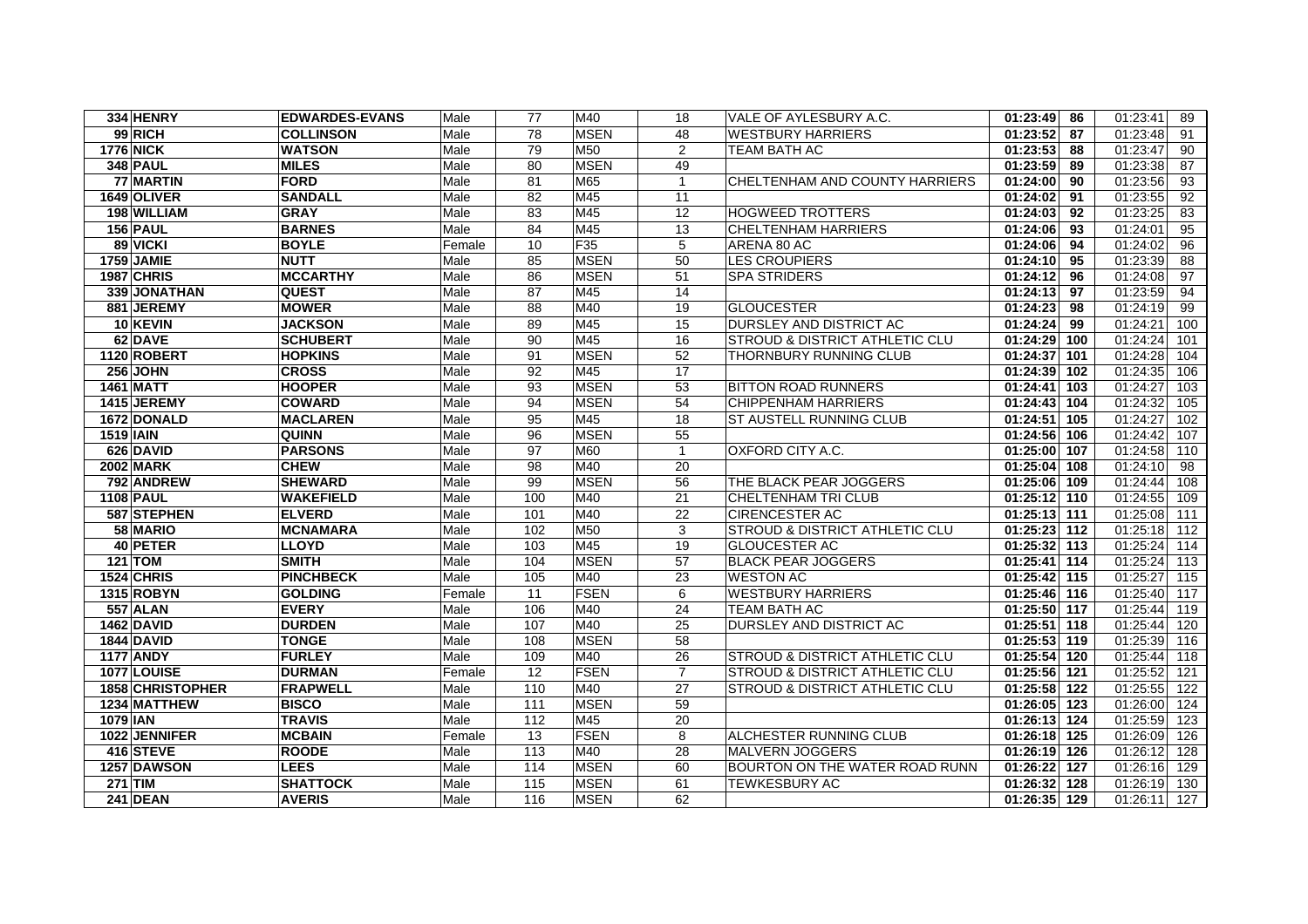| 2022 RICHARD      | <b>SLATER</b>        | Male   | 117            | <b>MSEN</b>     | 63             | <b>THAME RUNNERS</b>            | 01:26:37 130   | 01:26:03<br>125 |
|-------------------|----------------------|--------|----------------|-----------------|----------------|---------------------------------|----------------|-----------------|
| 928 TOM           | <b>SEAL</b>          | Male   | 118            | <b>MSEN</b>     | 64             | <b>SERPENTINE</b>               | 01:26:57 131   | 01:26:35<br>131 |
| 1773 JEREMY       | <b>LATHAM</b>        | Male   | 119            | M45             | 21             |                                 | 01:27:02 132   | 01:26:55<br>133 |
| <b>1946 IAN</b>   | <b>HOARE</b>         | Male   | 120            | M40             | 29             | <b>BITTON ROAD RUNNERS</b>      | 01:27:03 133   | 132<br>01:26:51 |
| 177 MARK          | <b>TAYLOR</b>        | Male   | 121            | <b>MSEN</b>     | 65             | DUDLEY KINGSINGFORD RUNNING CL  | 01:27:20 134   | 01:27:14<br>137 |
| <b>1584 SIMON</b> | WARD                 | Male   | 122            | <b>MSEN</b>     | 66             | BAD TRI                         | 01:27:25 135   | 01:27:14<br>136 |
| 225 PETER         | <b>WILLOUGHBY</b>    | Male   | 123            | M60             | 2              | <b>HOGWEED HARRIERS</b>         | $01:27:29$ 136 | 01:27:25<br>139 |
| <b>175 NEIL</b>   | <b>PARRY</b>         | Male   | 124            | M40             | 30             |                                 | 01:27:37 137   | 01:27:30<br>140 |
| 1028 RICHARD      | <b>VIDGEN</b>        | Male   | 125            | M50             | $\overline{4}$ |                                 | 01:27:45 138   | 01:27:36<br>143 |
| 394 DANIEL        | <b>WEBB</b>          | Male   | 126            | <b>MSEN</b>     | 67             | TEWKESBURY AC                   | 01:27:47 139   | 01:27:34<br>142 |
| 487 ROB           | <b>MAYNARD</b>       | Male   | 127            | M40             | 31             |                                 | 01:27:47 140   | 01:27:05<br>134 |
| <b>370 LUKE</b>   | <b>BUSBRIDGE</b>     | Male   | 128            | <b>MSEN</b>     | 68             |                                 | 01:27:48 141   | 01:27:09<br>135 |
| <b>1863 JANE</b>  | <b>KHAN</b>          | Female | 14             | <b>FSEN</b>     | 9              | <b>WESTBURY HARRIERS</b>        | 01:27:49 142   | 01:27:42<br>148 |
| 1175 CHARLES      | <b>HOBBS</b>         | Male   | 129            | <b>MSEN</b>     | 69             | <b>WESTBURY HARRIERS</b>        | 01:27:50 143   | 01:27:39<br>147 |
| 1522 LORRAINE     | <b>RYAN</b>          | Female | 15             | <b>FSEN</b>     | 10             | <b>GLOUCESTER ATHLETIC CLUB</b> | $01:27:51$ 144 | 01:27:37<br>144 |
| 1607 DOMINIC      | <b>MALSOM</b>        | Male   | 130            | <b>MSEN</b>     | 70             | <b>GLOUCESTER AC</b>            | $01:27:51$ 145 | 01:27:38<br>145 |
| 382 DAVID         | <b>BILLINGHAM</b>    | Male   | 131            | M40             | 32             | CHELTENHAM AND COUNTY HARRIERS  | 01:27:54 146   | 01:27:45<br>150 |
| 278 STEPHEN       | <b>BRYDEN</b>        | Male   | 132            | <b>MSEN</b>     | 71             |                                 | 01:27:55 147   | 01:27:17<br>138 |
| <b>808 ANDY</b>   | <b>SWAIN</b>         | Male   | 133            | <b>MSEN</b>     | 72             |                                 | 01:27:59 148   | 01:27:45<br>149 |
| 1836 ANDREW       | <b>NOBLE</b>         | Male   | $\frac{1}{34}$ | M40             | 33             | <b>WYE VALLEY RUNNERS</b>       | 01:27:59 149   | 01:27:52<br>151 |
| 570 IAN           | <b>GOODREID</b>      | Male   | 135            | M45             | 22             | <b>HAYLE RUNNERS</b>            | 01:28:04 150   | 01:27:55<br>152 |
| 207 ALLAN         | <b>MATTHEWS</b>      | Male   | 136            | M60             | 3              | OXFORD CITY A.C.                | 01:28:05 151   | 156<br>01:28:00 |
| <b>1537 KATE</b>  | WRIGHT               | Female | 16             | F45             | $\mathbf{1}$   | <b>STRATFORDAC</b>              | $01:28:07$ 152 | 155<br>01:27:59 |
| 59 DOUGAL         | <b>WILSON-CROOME</b> | Male   | 137            | M50             | 5              | <b>CHEPSTOW HARRIERS</b>        | $01:28:11$ 153 | 01:27:57<br>154 |
| 504 MATTHEW       | <b>WADE</b>          | Male   | 138            | <b>MSEN</b>     | 73             | <b>GLOUCESTER AC</b>            | 01:28:15 154   | 01:28:00<br>157 |
| <b>1211 JOHN</b>  | <b>MCNEILLY</b>      | Male   | 139            | M <sub>55</sub> | $\overline{2}$ | <b>GREAT WESTERN RUNNERS</b>    | 01:28:15 155   | 01:27:57<br>153 |
| 152 DAVID         | <b>SYMES</b>         | Male   | 140            | M45             | 23             | <b>CHELTENHAM TRI CLUB</b>      | 01:28:21 156   | 01:28:05<br>158 |
| 1591 JONATHAN     | WILLIAMS             | Male   | 141            | M45             | 24             | CLEVEDON A.C.                   | 01:28:21 157   | 01:28:16<br>163 |
| 91 CHRIS          | <b>BROOK</b>         | Male   | 142            | <b>MSEN</b>     | 74             | RANELAGH HARRIERS               | 01:28:24 158   | 01:28:17<br>164 |
| <b>1811 DAVE</b>  | <b>WINTLE</b>        | Male   | 143            | M <sub>55</sub> | 3              | <b>GREAT WESTERN RUNNERS</b>    | 01:28:27 159   | 01:28:16<br>161 |
| 230 NIGEL         | <b>TILLUTT</b>       | Male   | 144            | M45             | 25             | <b>TEWKESBURY AC</b>            | 01:28:27 160   | 01:28:15<br>160 |
| 1792 NEIL         | <b>LEWIS</b>         | Male   | 145            | <b>MSEN</b>     | 75             |                                 | 01:28:28 161   | 01:27:31<br>141 |
| 1073 DAVE         | <b>AUSTIN</b>        | Male   | 146            | <b>MSEN</b>     | 76             | <b>BRISTOL AND WEST AC</b>      | 01:28:30 162   | 01:28:23<br>165 |
| 324 JOHN          | <b>LONGMUIR</b>      | Male   | 147            | M40             | 34             |                                 | 01:28:31 163   | 01:28:07<br>159 |
| <b>1564 MARC</b>  | <b>SEATTER</b>       | Male   | 148            | <b>MSEN</b>     | 77             | <b>HAILSHAM HARRIERS</b>        | 01:28:31 164   | 01:28:16<br>162 |
| <b>94 ROB</b>     | <b>EDWARDS</b>       | Male   | 149            | M45             | 26             | <b>BOURTON ROAD RUNNERS</b>     | 01:28:40 165   | 01:28:29<br>166 |
| 1862 HAMIA        | <b>KHAN</b>          | Male   | 150            | <b>MSEN</b>     | 78             | <b>WESTBURY HARRIERS</b>        | 01:28:43 166   | 01:28:37<br>168 |
| <b>1730 IAN</b>   | <b>SOUTHWELL</b>     | Male   | 151            | <b>MSEN</b>     | 79             |                                 | 01:28:48 167   | 01:28:39<br>170 |
| 150 JULLIAN       | <b>BAILEY-GARD</b>   | Male   | 152            | <b>MSEN</b>     | 80             | <b>WESTBURY HARRIERS</b>        | 01:28:53 168   | 01:28:46<br>176 |
| <b>1895 NICK</b>  | <b>LANGRIDGE</b>     | Male   | 153            | M <sub>55</sub> | $\overline{4}$ | <b>THORNBURY RUNNING CLUB</b>   | 01:28:55 169   | 01:28:43<br>174 |
| 1440 CHRISTOPHER  | <b>GILES</b>         | Male   | 154            | M45             | 27             | <b>TETBURY ROYALS</b>           | 01:28:58 170   | 01:28:29<br>167 |
| 1840 JOANNE       | <b>FIFIELD</b>       | Female | 17             | <b>FSEN</b>     | 11             | STROUD & DISTRICT ATHLETIC CLU  | 01:28:59 171   | 01:28:48<br>178 |
| 758 MATTHEW       | <b>ATKINS</b>        | Male   | 155            | <b>MSEN</b>     | 81             |                                 | 01:29:00 172   | 01:28:57<br>179 |
| 958 DAVID         | <b>SMEATH</b>        | Male   | 156            | <b>MSEN</b>     | 82             | <b>CLC STRIDERS</b>             | 01:29:00 173   | 01:28:43<br>173 |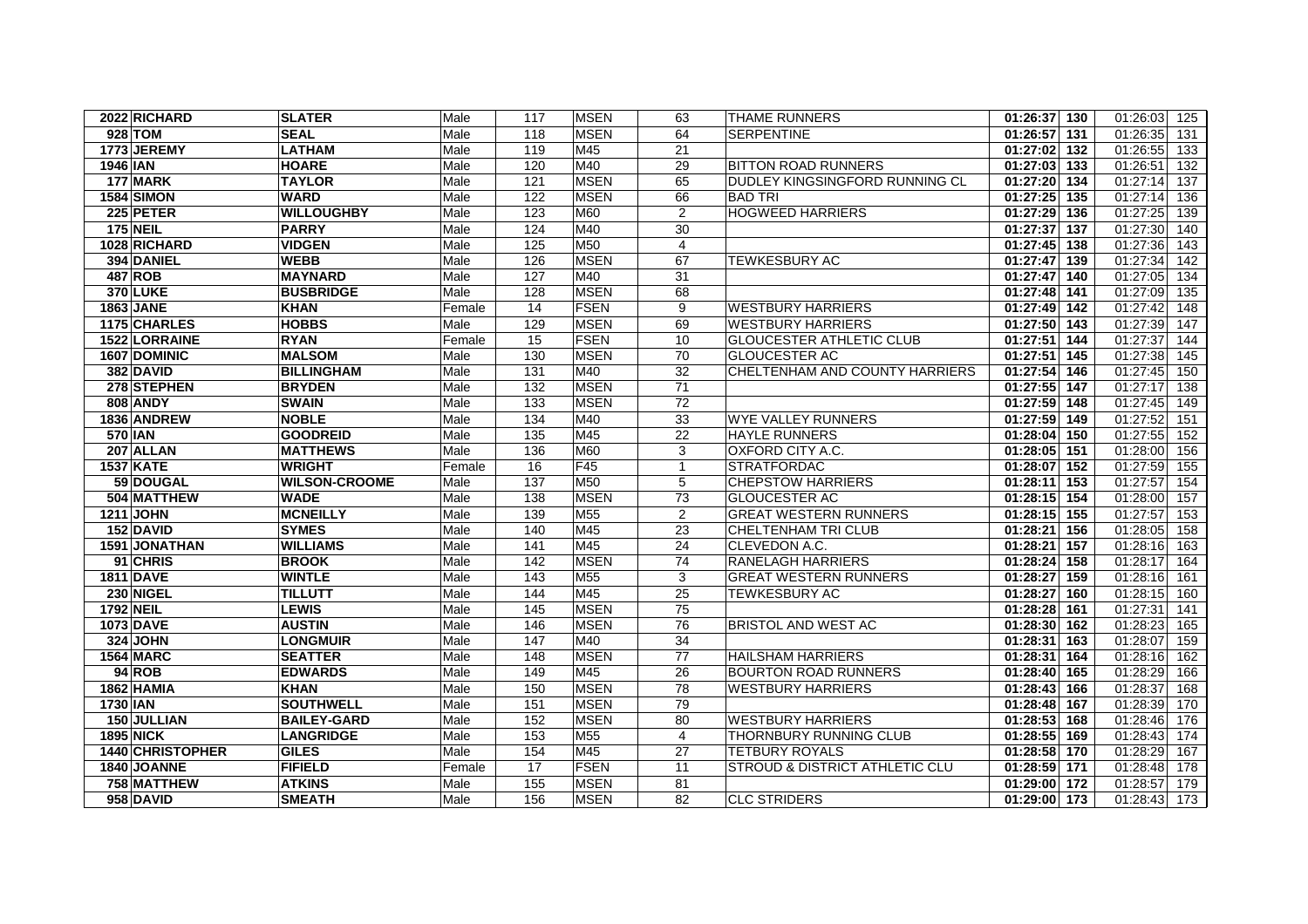| 1334 RICHARD      | <b>MANN</b>        | Male   | 157 | <b>MSEN</b> | 83                       |                                           | 01:29:01 174 | 01:28:39<br>171 |
|-------------------|--------------------|--------|-----|-------------|--------------------------|-------------------------------------------|--------------|-----------------|
| 978 MARK          | <b>HUGHES</b>      | Male   | 158 | <b>MSEN</b> | 84                       | TEWKESBURY TRI CLUB                       | 01:29:01 175 | 01:28:41<br>172 |
| <b>756 LUKE</b>   | <b>HOWSE</b>       | Male   | 159 | <b>MSEN</b> | 85                       |                                           | 01:29:03 176 | 01:28:48<br>177 |
| <b>1824 LUCY</b>  | <b>WALMSLEY</b>    | Female | 18  | F35         | 6                        | <b>BOURTON ROAD RUNNERS</b>               | 01:29:09 177 | 01:28:58<br>180 |
| 86 MARK           | <b>EMES</b>        | Male   | 160 | M45         | 28                       | <b>BITTON ROAD RUNNERS</b>                | 01:29:09 178 | 01:28:38<br>169 |
| <b>989 MARK</b>   | <b>WRIGHT</b>      | Male   | 161 | <b>MSEN</b> | 86                       |                                           | 01:29:10 179 | 01:28:46<br>175 |
| 631 ADAM          | <b>RAMSDEN</b>     | Male   | 162 | <b>MSEN</b> | 87                       |                                           | 01:29:17 180 | 01:27:38<br>146 |
| 2096 KERRIE       | <b>O'CONNOR</b>    | Female | 19  | F35         | $\overline{7}$           | <b>RANELAGH HARRIERS</b>                  | 01:29:20 181 | 01:29:13<br>184 |
| 1894 MATTHEW      | <b>TIMOTHY</b>     | Male   | 163 | <b>MSEN</b> | 88                       | <b>COVENTRY GODIVA HARRIERS</b>           | 01:29:22 182 | 01:29:14<br>185 |
| 1419 JEFF         | <b>DAVIES</b>      | Male   | 164 | M60         | $\overline{\mathcal{A}}$ | SOUTH WEST VETS AC                        | 01:29:25 183 | 01:29:19<br>189 |
| 1171 TIMOTHY      | <b>HEAYSMAN</b>    | Male   | 165 | M50         | 6                        | <b>GLOUCESTER TRIATHLON CLUB</b>          | 01:29:28 184 | 01:29:16<br>186 |
| 1736 JOHN         | <b>OWENS</b>       | Male   | 166 | <b>MSEN</b> | 89                       |                                           | 01:29:29 185 | 01:29:13<br>183 |
| $242$ SIMON       | <b>PEACH</b>       | Male   | 167 | M45         | 29                       |                                           | 01:29:31 186 | 01:29:17<br>187 |
| 2101 RICHARD      | <b>HURDLE</b>      | Male   | 168 | <b>MSEN</b> | 90                       | <b>STROUD &amp; DISTRICT ATHLETIC CLU</b> | 01:29:32 187 | 01:29:19<br>188 |
| 462 COLIN         | <b>BOOK</b>        | Male   | 169 | M45         | 30                       | TEAM BATH AC                              | 01:29:36 188 | 01:29:03<br>181 |
| 572 JONATHAN      | <b>YOUNG</b>       | Male   | 170 | M40         | 35                       | <b>CIRENCESTER AC</b>                     | 01:29:37 189 | 01:29:31<br>193 |
| <b>2102 KEVIN</b> | <b>HAMMOND</b>     | Male   | 171 | M40         | $\overline{36}$          |                                           | 01:29:39 190 | 01:29:25<br>191 |
| 26 TONY           | <b>SHELBOURN</b>   | Female | 20  | F60         | $\mathbf{1}$             | <b>CIRENCESTER</b>                        | 01:29:41 191 | 01:29:11<br>182 |
| 1881 COLIN        | <b>COTTELL</b>     | Male   | 172 | M45         | 31                       | <b>READING ROAD RUNNERS</b>               | 01:29:45 192 | 01:29:35<br>196 |
| 1903 MARTIN       | <b>GLASTONBURY</b> | Male   | 173 | <b>MSEN</b> | 91                       |                                           | 01:29:49 193 | 01:29:43<br>198 |
| 148 TERRY         | <b>WELCH</b>       | Male   | 174 | M60         | 5                        | <b>BITTON ROAD RUNNERS</b>                | 01:29:49 194 | 01:29:36<br>197 |
| 1267 RICHARD      | <b>GUEST</b>       | Male   | 175 | M40         | 37                       | <b>HALESOWEN A &amp; CC</b>               | 01:29:53 195 | 01:29:50<br>200 |
| <b>1878 NICK</b>  | <b>HOLLIDAY</b>    | Male   | 176 | M50         | $\overline{7}$           | STROUD & DISTRICT ATHLETIC CLU            | 01:29:53 196 | 01:29:22<br>190 |
| 612 STUART        | <b>JELLISS</b>     | Male   | 177 | <b>MSEN</b> | 92                       |                                           | 01:29:55 197 | 01:29:45<br>199 |
| 1503 ROB          | <b>SCOTT</b>       | Male   | 178 | <b>MSEN</b> | 93                       | <b>LES CROUPIERS</b>                      | 01:29:57 198 | 01:29:28<br>192 |
| 301 DAVID         | <b>GRIMA</b>       | Male   | 179 | <b>MSEN</b> | 94                       |                                           | 01:30:06 199 | 01:29:35<br>195 |
| 252 MIKE          | <b>DUGGAN</b>      | Male   | 180 | M40         | 38                       | <b>BITTON ROAD RUNNERS</b>                | 01:30:08 200 | 01:29:58<br>202 |
| 1289 JULIA        | <b>BLACK</b>       | Female | 21  | F40         | $\overline{1}$           |                                           | 01:30:11 201 | 01:30:01<br>203 |
| <b>1239 MARK</b>  | <b>GARRETT</b>     | Male   | 181 | <b>MSEN</b> | 95                       |                                           | 01:30:12 202 | 01:29:32<br>194 |
| <b>2090 PAUL</b>  | <b>ROWLEY</b>      | Male   | 182 | <b>MSEN</b> | 96                       | <b>STROUD &amp; DISTRICT ATHLETIC CLU</b> | 01:30:14 203 | 01:30:03<br>204 |
| 2014 DANIEL       | <b>MARTIN</b>      | Male   | 183 | <b>MSEN</b> | 97                       |                                           | 01:30:17 204 | 01:30:08<br>211 |
| 1390 EDWARD       | <b>WARDLE</b>      | Male   | 184 | <b>MSEN</b> | 98                       |                                           | 01:30:24 205 | 01:30:05<br>208 |
| 1814 JONATHAN     | <b>GREEN</b>       | Male   | 185 | M45         | 32                       | <b>MALVERN JOGGERS</b>                    | 01:30:25 206 | 01:30:18<br>212 |
| 1290 MAXINE       | <b>GRAY</b>        | Female | 22  | <b>FSEN</b> | 12                       |                                           | 01:30:25 207 | 01:30:07<br>209 |
| 182 STUART        | <b>DUDFIELD</b>    | Male   | 186 | <b>MSEN</b> | 99                       | <b>TEWKESBURY AC</b>                      | 01:30:28 208 | 01:30:19<br>213 |
| 1928 TOM          | <b>BRADLEY</b>     | Male   | 187 | <b>MSEN</b> | 100                      |                                           | 01:30:29 209 | 01:29:57<br>201 |
| <b>1162 NICK</b>  | <b>MARSHALL</b>    | Male   | 188 | M45         | 33                       | <b>WESTBURY HARRIERS</b>                  | 01:30:30 210 | 01:30:04<br>207 |
| 1977 JOSEPH       | <b>GILLETT</b>     | Male   | 189 | <b>MSEN</b> | 101                      | <b>GREAT WESTERN RUNNERS</b>              | 01:30:31 211 | 01:30:19<br>214 |
| 71 TONY           | <b>GOODWILL</b>    | Male   | 190 | M50         | 8                        | <b>BOURTON ROAD RUNNERS</b>               | 01:30:32 212 | 01:30:21<br>215 |
| 1801 MICHAEL      | <b>LOCH</b>        | Male   | 191 | <b>MSEN</b> | 102                      |                                           | 01:30:32 213 | 01:30:04<br>205 |
| 1879 ANDREW       | <b>RUSSELL</b>     | Male   | 192 | <b>MSEN</b> | 103                      | <b>LES CROUPIERS</b>                      | 01:30:33 214 | 01:30:04<br>206 |
| 292 MARK          | <b>SYSUM</b>       | Male   | 193 | <b>MSEN</b> | 104                      |                                           | 01:30:35 215 | 01:30:28<br>219 |
| <b>1551 DAVE</b>  | <b>WHITFIELD</b>   | Male   | 194 | M40         | 39                       | <b>GLOUCESTERSHIRE POLICE</b>             | 01:30:35 216 | 01:30:07<br>210 |
| 777 DANNY         | <b>BAKER</b>       | Male   | 195 | M40         | 40                       | <b>STROUD &amp; DISTRICT ATHLETIC CLU</b> | 01:30:37 217 | 216<br>01:30:22 |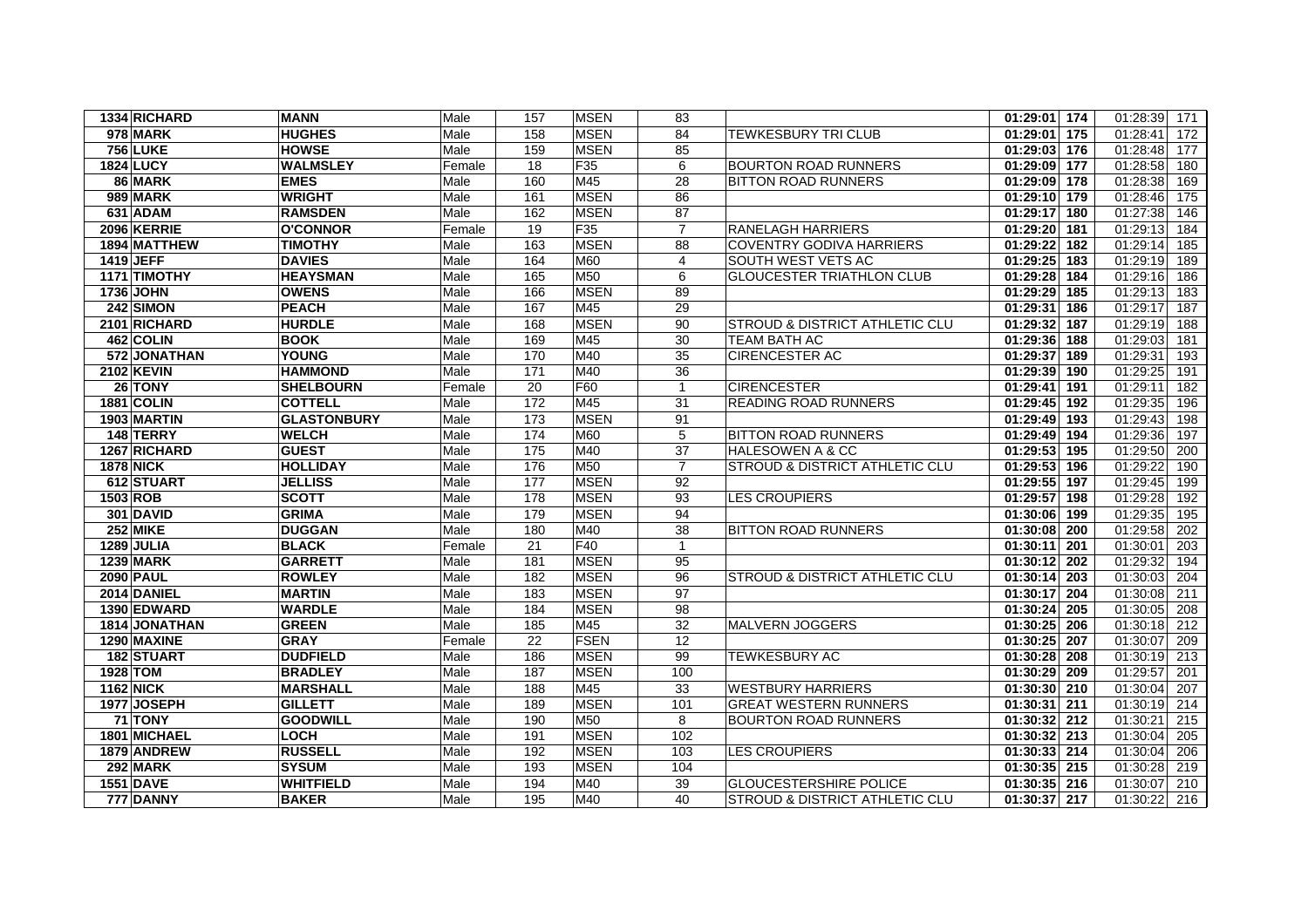| 93 SIMON          | <b>TINLING</b>       | Male   | 196 | <b>MSEN</b>     | 105            | <b>TEAM BATH AC</b>                       | 01:30:39 218              | 01:30:24<br>218 |
|-------------------|----------------------|--------|-----|-----------------|----------------|-------------------------------------------|---------------------------|-----------------|
| 151 JULLIAN       | <b>BAILEY-GARD</b>   | Male   | 197 | M <sub>55</sub> | 5              | <b>WESTBURY HARRIERS</b>                  | 01:30:40 219              | 01:30:34<br>222 |
| 833 AUDRA         | <b>DENNISON</b>      | Female | 23  | F40             | 2              | <b>OVERTON HARRIERS &amp; A.C.</b>        | 01:30:46 220              | 01:30:39<br>225 |
| <b>2106 ANDY</b>  | <b>HILL</b>          | Male   | 198 | <b>MSEN</b>     | 106            |                                           | $01:30:47$ 221            | 01:30:44<br>228 |
| 666 EDWARD        | <b>COLLIER</b>       | Male   | 199 | M50             | 9              | <b>ALMOST ATHLETES</b>                    | 01:30:51 222              | 01:30:39<br>226 |
| 127 ROGER         | <b>WILLIAMS-CAMP</b> | Male   | 200 | M45             | 34             | <b>STROUD &amp; DISTRICT ATHLETIC CLU</b> | 01:30:53 223              | 01:30:37<br>224 |
| 694 RUSSELL       | <b>CAVENS</b>        | Male   | 201 | M45             | 35             |                                           | 01:30:59 224              | 227<br>01:30:40 |
| 1722 JEREMY       | <b>FERN</b>          | Male   | 202 | <b>MSEN</b>     | 107            |                                           | 01:31:04 225              | 01:31:01<br>231 |
| <b>1448 STEVE</b> | <b>MASLIN</b>        | Male   | 203 | <b>MSEN</b>     | 108            |                                           | 01:31:05 226              | 01:30:23<br>217 |
| 843 DALE          | <b>MIDWINTER</b>     | Male   | 204 | M45             | 36             |                                           | 01:31:09 227              | 01:30:47<br>229 |
| 541 BRUCE         | <b>HENDRIE</b>       | Male   | 205 | M60             | 6              | <b>BANBURY HARRIERS</b>                   | 01:31:13 228              | 01:30:32<br>220 |
| 640 DANIEL        | <b>BROOK</b>         | Male   | 206 | <b>MSEN</b>     | 109            | <b>STROUD &amp; DISTRICT ATHLETIC CLU</b> | 01:31:22 229              | 01:31:02<br>232 |
| 41 MATTHEW        | <b>TAYLOR</b>        | Male   | 207 | <b>MSEN</b>     | 110            | WYE VALLEY RUNNERS                        | 01:31:22 230              | 01:31:14<br>236 |
| <b>1735 MARK</b>  | <b>BEATTIE</b>       | Male   | 208 | <b>MSEN</b>     | 111            |                                           | 01:31:23 231              | 01:30:51<br>230 |
| 137 JASON         | <b>CROPTON</b>       | Male   | 209 | <b>MSEN</b>     | 112            | <b>STROUD &amp; DISTRICT ATHLETIC CLU</b> | 01:31:28 232              | 01:31:18<br>241 |
| <b>1592 ROB</b>   | <b>CAMPBELL</b>      | Male   | 210 | <b>MSEN</b>     | 113            | <b>SWINDON HARRIERS</b>                   | 01:31:28 233              | 01:31:19<br>242 |
| 663 BEN           | <b>D'ARCY</b>        | Male   | 211 | <b>MSEN</b>     | 114            | STROUD & DISTRICT ATHLETIC CLU            | 01:31:32 234              | 01:31:15<br>238 |
| 178 MARK          | <b>KEELING</b>       | Male   | 212 | M40             | 41             |                                           | 01:31:32 235              | 01:31:16<br>239 |
| 1149 JAMES        | <b>FINNIGAN</b>      | Male   | 213 | <b>MSEN</b>     | 115            | KIDLINGTON RUNNING CLUB                   | 01:31:38 236              | 01:30:33<br>221 |
| 1466 ROLY         | <b>WARD</b>          | Male   | 214 | <b>MSEN</b>     | 116            |                                           | 01:31:38 237              | 01:31:15<br>237 |
| 1941 MICHAEL      | <b>WHEATLEY</b>      | Male   | 215 | <b>MSEN</b>     | 117            |                                           | $\overline{01:31:39}$ 238 | 01:31:14<br>235 |
| 1358 TIM          | <b>DAVIES</b>        | Male   | 216 | <b>MSEN</b>     | 118            |                                           | 01:31:39 239              | 01:31:18<br>240 |
| 191 ROBIN JAMES   | <b>LOFTUS</b>        | Male   | 217 | <b>MSEN</b>     | 119            |                                           | 01:31:40 240              | 233<br>01:31:05 |
| 1300 DARREN       | <b>POOLER</b>        | Male   | 218 | <b>MSEN</b>     | 120            |                                           | 01:31:46 241              | 01:31:34<br>247 |
| 871 RICHARD       | <b>DARE</b>          | Male   | 219 | <b>MSEN</b>     | 121            |                                           | 01:31:50 242              | 01:31:30<br>245 |
| 171 PETER         | <b>WOOLFORD</b>      | Male   | 220 | <b>MSEN</b>     | 122            |                                           | 01:31:56 243              | 01:31:28<br>244 |
| <b>1348 LUKE</b>  | <b>BOWERY</b>        | Male   | 221 | <b>MSEN</b>     | 123            |                                           | 01:31:56 244              | 01:31:33<br>246 |
| 1940 BARRY        | <b>BRYANT</b>        | Male   | 222 | <b>MSEN</b>     | 124            |                                           | 01:32:00 245              | 01:31:48<br>252 |
| 84 CLIVE          | <b>OSMOND</b>        | Male   | 223 | M45             | 37             | <b>LES CROUPIERS</b>                      | 01:32:01 246              | 01:31:44<br>251 |
| 2015 IVOR         | <b>DAVIES</b>        | Male   | 224 | <b>MSEN</b>     | 125            |                                           | 01:32:02 247              | 01:31:42<br>250 |
| 450 MARK          | <b>REDSTONE</b>      | Male   | 225 | <b>MSEN</b>     | 126            |                                           | 01:32:03 248              | 01:31:24<br>243 |
| 957 NICHOLAS      | <b>DUNCAN</b>        | Male   | 226 | <b>MSEN</b>     | 127            | RUNNING SOMEWHERE ELSE                    | 01:32:06 249              | 01:31:41<br>249 |
| <b>717 MATT</b>   | <b>HILTON</b>        | Male   | 227 | <b>MSEN</b>     | 128            |                                           | 01:32:12 250              | 01:32:04<br>255 |
| <b>257 GARY</b>   | <b>HOBBS</b>         | Male   | 228 | M45             | 38             |                                           | 01:32:15 251              | 01:32:06<br>257 |
| 1199 JAMES        | <b>ELLISON</b>       | Male   | 229 | <b>MSEN</b>     | 129            |                                           | 01:32:17 252              | 01:31:05<br>234 |
| <b>1218 PETER</b> | <b>GREEN</b>         | Male   | 230 | M40             | 42             | <b>CLUTTON JOGGERS</b>                    | $01:32:17$ 253            | 01:31:35<br>248 |
| 596 TIM           | <b>PURVEY</b>        | Male   | 231 | <b>MSEN</b>     | 130            |                                           | 01:32:18 254              | 01:31:54<br>253 |
| <b>751 MIKE</b>   | <b>HAYWARD</b>       | Male   | 232 | M40             | 43             |                                           | 01:32:30 255              | 01:32:01<br>254 |
| <b>372 GARY</b>   | <b>WARMINGTON</b>    | Male   | 233 | M45             | 39             |                                           | 01:32:32 256              | 01:32:17<br>261 |
| 885 FIONA         | <b>MAYCOCK</b>       | Female | 24  | F40             | $\sqrt{3}$     |                                           | 01:32:32 257              | 01:32:23<br>265 |
| <b>734 PAUL</b>   | <b>SARGEANT</b>      | Male   | 234 | <b>MSEN</b>     | 131            |                                           | 01:32:34 258              | 01:32:12<br>259 |
| <b>2087 DAVID</b> | <b>SPACKMAN</b>      | Male   | 235 | <b>M60</b>      | $\overline{7}$ | <b>GLOUCESTER ATHLETIC CLUB</b>           | 01:32:38 259              | 01:32:37<br>273 |
| <b>1066 TONY</b>  | <b>WALMSLEY</b>      | Male   | 236 | M40             | 44             |                                           | 01:32:42 260              | 01:32:18<br>262 |
| 1691 ALISON       | <b>BAGNALL</b>       | Female | 25  | <b>F40</b>      | 4              | STRATFORD-UPON-AVON                       | 01:32:43 261              | 01:32:35<br>271 |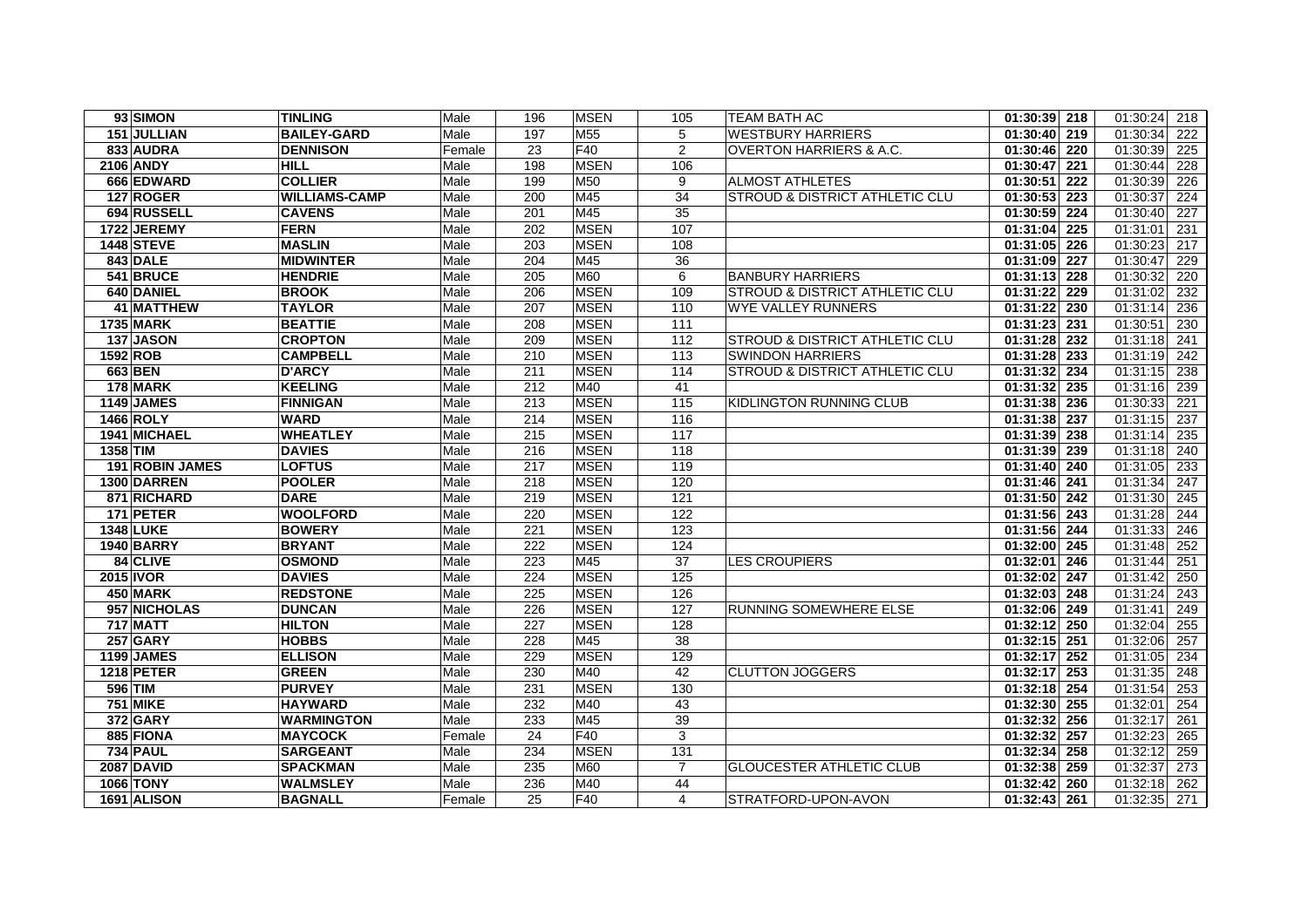| <b>297 DEAN</b>   | <b>THORNTON</b>   | Male   | 237 | M40             | 45             | <b>WESTBURY HARRIERS</b>       | $01:32:43$ 262 | 01:32:21<br>264 |
|-------------------|-------------------|--------|-----|-----------------|----------------|--------------------------------|----------------|-----------------|
| 1404 HARVEY       | <b>NIBLETT</b>    | Male   | 238 | M40             | 46             |                                | 01:32:44 263   | 01:32:04<br>256 |
| 674 CRAIG         | <b>GARDNER</b>    | Male   | 239 | <b>MSEN</b>     | 132            | STROUD & DISTRICT ATHLETIC CLU | 01:32:46 264   | 01:32:18<br>263 |
| <b>2100 MARK</b>  | <b>HOWE</b>       | Male   | 240 | M40             | 47             | VALE OF EVESHAM RUNNING CLUB   | 01:32:47 265   | 270<br>01:32:34 |
| 764 KENNETH       | <b>SEARS</b>      | Male   | 241 | M <sub>55</sub> | 6              | <b>ALMOST ATHLETES</b>         | 01:32:48 266   | 01:32:25<br>266 |
| 101 MICHELLE      | <b>BARTLETT</b>   | Female | 26  | F35             | 8              | <b>BANBURY HARRIERS</b>        | 01:32:49 267   | 01:32:08<br>258 |
| 1865 OLIVER       | <b>BROWN</b>      | Male   | 242 | <b>MSEN</b>     | 133            |                                | 01:32:54 268   | 01:32:30<br>267 |
| 1714 RONNIE       | <b>SUTHERLAND</b> | Male   | 243 | M45             | 40             | <b>ABINGDON ANBLERS</b>        | 01:32:56 269   | 01:32:32<br>268 |
| <b>1839 MIKE</b>  | <b>HOPKINS</b>    | Male   | 244 | M40             | 48             | <b>WESTBURY HARRIERS</b>       | 01:32:58 270   | 01:32:35<br>272 |
| 268 MARK          | <b>LANGMAN</b>    | Male   | 245 | <b>MSEN</b>     | 134            | <b>CIRENCESTER AC</b>          | 01:33:04 271   | 01:32:47<br>276 |
| 313 ALISON        | <b>LANE</b>       | Female | 27  | F50             | $\overline{1}$ | <b>BOURTON ROAD RUNNERS</b>    | 01:33:05 272   | 01:32:56<br>282 |
| <b>1309 NICK</b>  | <b>BUSS</b>       | Male   | 246 | <b>MSEN</b>     | 135            |                                | 01:33:07 273   | 01:32:56<br>280 |
| 469 MARTIN        | <b>CROUCHER</b>   | Male   | 247 | <b>MSEN</b>     | 136            | <b>CIRENCESTER AC</b>          | 01:33:10 274   | 01:32:54<br>278 |
| 1829 RUSSELL      | <b>PORTER</b>     | Male   | 248 | <b>MSEN</b>     | 137            | <b>GREAT WESTERN RUNNERS</b>   | 01:33:14 275   | 01:32:42<br>274 |
| <b>782 NICK</b>   | <b>BIRD</b>       | Male   | 249 | <b>MSEN</b>     | 138            |                                | 01:33:15 276   | 01:32:33<br>269 |
| 1093 ADRIAN       | <b>HIGGS</b>      | Male   | 250 | M50             | 10             | <b>CHELTENHAM HARRIERS</b>     | 01:33:17 277   | 01:32:56<br>281 |
| 1143 BEN          | <b>MORRIS</b>     | Male   | 251 | <b>MSEN</b>     | 139            |                                | 01:33:23 278   | 01:32:58<br>283 |
| 1802 GEORGE       | <b>LIMA</b>       | Male   | 252 | M45             | 41             | THORNBURY RUNNING CLUB         | 01:33:28 279   | 01:33:23<br>289 |
| 2093 NICHOLAS     | <b>KIMBERLEE</b>  | Male   | 253 | M45             | 42             |                                | 01:33:34 280   | 01:30:35<br>223 |
| <b>1400 JOHN</b>  | <b>BUCK</b>       | Male   | 254 | M45             | 43             | RUNNING SOMEWHERE ELSE         | 01:33:41 281   | 01:33:15<br>287 |
| 976 SHAUN         | <b>COLLINS</b>    | Male   | 255 | M50             | 11             | <b>HAYDON HARRIERS</b>         | 01:33:42 282   | 01:33:01<br>284 |
| 1260 RICHARD      | <b>RIORDAN</b>    | Male   | 256 | <b>MSEN</b>     | 140            |                                | $01:33:43$ 283 | 01:33:10<br>285 |
| <b>1734 KATY</b>  | <b>FINCH</b>      | Female | 28  | <b>FSEN</b>     | 13             |                                | 01:33:47 284   | 01:32:49<br>277 |
| 1969 MATTHEW      | <b>BURNS</b>      | Male   | 257 | <b>MSEN</b>     | 141            |                                | 01:33:48 285   | 01:33:25<br>291 |
| <b>135 ANDY</b>   | <b>COLEMAN</b>    | Male   | 258 | <b>MSEN</b>     | 142            | STROUD & DISTRICT ATHLETIC CLU | 01:33:49 286   | 01:33:30<br>294 |
| 361 NICOLA        | <b>DENNING</b>    | Female | 29  | F35             | 9              | <b>CIRENCESTER AC</b>          | 01:33:52 287   | 01:33:36<br>295 |
| <b>239 ALED</b>   | <b>JONES</b>      | Male   | 259 | <b>MSEN</b>     | 143            |                                | 01:33:54 288   | 01:33:25<br>292 |
| <b>1746 JAMES</b> | <b>CHESELDINE</b> | Male   | 260 | M40             | 49             | VEGETARIAN CYCLING AND ATHLETI | 01:33:56 289   | 01:32:54<br>279 |
| 1513 SEIICHI      | <b>YOSHIDA</b>    | Male   | 261 | M45             | 44             |                                | 01:33:56 290   | 01:33:40<br>297 |
| 1459 TOM          | <b>JESS</b>       | Male   | 262 | <b>MSEN</b>     | 144            | <b>BOURTON ROAD RUNNERS</b>    | 01:33:59 291   | 01:33:47<br>301 |
| 1766 ROY          | <b>ASHWORTH</b>   | Male   | 263 | M40             | 50             |                                | 01:34:00 292   | 01:33:53<br>307 |
| 364 JULIAN        | <b>TELLING</b>    | Male   | 264 | <b>MSEN</b>     | 145            |                                | 01:34:02 293   | 01:33:15<br>286 |
| 1780 KEIRSTEN     | <b>RAYNEARD</b>   | Female | 30  | <b>FSEN</b>     | 14             |                                | 01:34:02 294   | 01:33:28<br>293 |
| 1067 ANDREW       | <b>DALLOW</b>     | Male   | 265 | M45             | 45             | FOREST OF DEAN AC              | 01:34:03 295   | 01:33:51<br>305 |
| 1059 ADAM         | <b>CARY</b>       | Male   | 266 | <b>MSEN</b>     | 146            |                                | 01:34:05 296   | 01:33:23<br>290 |
| 184 DAVID         | <b>HORNE</b>      | Male   | 267 | M50             | 12             | LEDBURY AND DISTRICT HARRIERS  | 01:34:08 297   | 01:33:16<br>288 |
| 1616 DEBBIE       | <b>JONES</b>      | Female | 31  | <b>FSEN</b>     | 15             | <b>CHIPPENHAM HARRIERS</b>     | 01:34:09 298   | 01:33:51<br>304 |
| 1641 PHIL         | <b>KENT</b>       | Male   | 268 | M45             | 46             |                                | 01:34:10 299   | 01:33:44<br>299 |
| <b>1798 RON</b>   | <b>DU PREEZ</b>   | Male   | 269 | M <sub>55</sub> | $\overline{7}$ |                                | 01:34:17 300   | 01:34:12<br>313 |
| 1114 ANDREW       | <b>DARTON</b>     | Male   | 270 | <b>MSEN</b>     | 147            | <b>THORNBURY RUNNING CLUB</b>  | 01:34:25 301   | 01:32:45<br>275 |
| 860 GEORGE        | <b>IND</b>        | Male   | 271 | <b>MSEN</b>     | 148            |                                | 01:34:26 302   | 01:34:08<br>311 |
| 1684 ROSS         | <b>NOOTT</b>      | Male   | 272 | <b>MSEN</b>     | 149            |                                | 01:34:29 303   | 01:33:48<br>303 |
| 1828 JOE          | <b>LONGRIDGE</b>  | Male   | 273 | <b>MSEN</b>     | 150            |                                | 01:34:31 304   | 01:33:59<br>309 |
| 1562 ALISTAIR     | <b>LONGWORTH</b>  | Male   | 274 | <b>MSEN</b>     | 151            | <b>ROMSEY ROAD RUNNERS</b>     | 01:34:32 305   | 01:33:44<br>298 |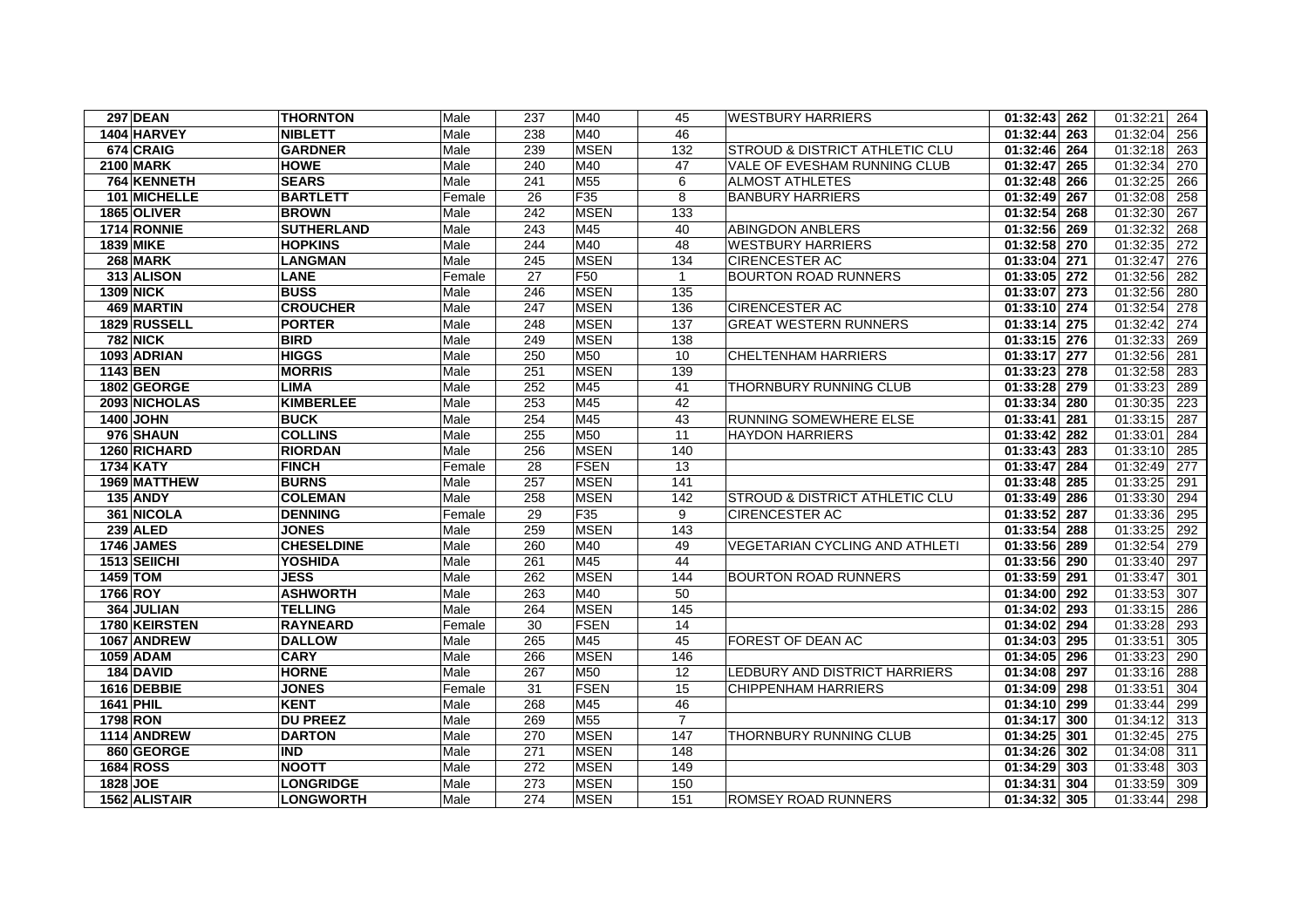| <b>293 NEIL</b>              | <b>WALLACE</b>                 | Male         | 275        | M45                | 47              | CLEVEDON A.C.                                  | 01:34:39 306                 | 01:34:34<br>319                    |
|------------------------------|--------------------------------|--------------|------------|--------------------|-----------------|------------------------------------------------|------------------------------|------------------------------------|
| 265 PATRICK                  | <b>SLAVIN</b>                  | Male         | 276        | M65                | 2               | <b>BITTON ROAD RUNNERS</b>                     | 01:34:43 307                 | 01:34:29<br>317                    |
| 117 PIERRE                   | <b>LACROUTS</b>                | Male         | 277        | <b>MSEN</b>        | 152             | <b>CORSHAM RUNNING CLUB</b>                    | 01:34:47 308                 | 01:34:13<br>314                    |
| 479 SIMON                    | <b>BURKE</b>                   | Male         | 278        | M45                | 48              |                                                | 01:34:48 309                 | 01:33:45<br>300                    |
| 1134 PETER                   | <b>KING</b>                    | Male         | 279        | M40                | 51              |                                                | 01:34:50 310                 | 01:34:17<br>316                    |
| <b>1037 PAUL</b>             | <b>BESSELL</b>                 | Male         | 280        | <b>MSEN</b>        | 153             |                                                | 01:34:51 311                 | 01:32:13<br>260                    |
| $107$ JIM                    | <b>WALTON</b>                  | Male         | 281        | <b>MSEN</b>        | 154             |                                                | $01:34:51$ 312               | 01:33:48<br>302                    |
| 1061 MARTIN                  | <b>CLEVERLEY</b>               | Male         | 282        | <b>MSEN</b>        | 155             | SEVERN A.C.                                    | 01:34:53 313                 | 01:34:12<br>312                    |
| 954 JULIAN                   | <b>LEWIS</b>                   | Male         | 283        | M45                | 49              | <b>HOGWEED TROTTERS</b>                        | 01:34:53 314                 | 01:33:40<br>296                    |
| <b>2032 DAVID</b>            | <b>DOWDLE</b>                  | Male         | 284        | M50                | 13              | <b>GLOUCESTER ATHLETIC CLUB</b>                | 01:34:55 315                 | 01:34:47<br>323                    |
| 1373 DAVID                   | <b>HORNE</b>                   | Male         | 285        | <b>MSEN</b>        | 156             |                                                | 01:34:56 316                 | 01:33:52<br>306                    |
| 1352 JENNIFER                | <b>JONES</b>                   | Female       | 32         | F40                | 5               | LEDBURY AND DISTRICT HARRIERS                  | 01:34:58 317                 | 01:34:07<br>310                    |
| 1983 TREVOR                  | <b>TWINEM</b>                  | Male         | 286        | M50                | 14              | <b>BITTON ROAD RUNNERS</b>                     | 01:34:59 318                 | 01:34:44<br>322                    |
| 258 ANTHONY                  | <b>GAZZARD</b>                 | Male         | 287        | M40                | 52              | STROUD & DISTRICT ATHLETIC CLU                 | 01:35:03 319                 | 01:34:50<br>324                    |
| <b>2031 PAUL</b>             | <b>COX</b>                     | Male         | 288        | <b>MSEN</b>        | 157             | <b>CHIPPENHAM HARRIERS</b>                     | 01:35:03 320                 | 01:34:14<br>315                    |
| 1198 STEPHEN                 | <b>OWEN</b>                    | Male         | 289        | M50                | 15              | <b>LES CROUPIERS</b>                           | 01:35:04 321                 | 01:34:32<br>318                    |
| 1546 STEPHEN                 | <b>WOODWARD</b>                | Male         | 290        | M40                | $\overline{53}$ |                                                | $01:35:04$ 322               | 01:34:51<br>325                    |
| 138 NICK                     | <b>BUTLER</b>                  | Male         | 291        | <b>MSEN</b>        | 158             |                                                | 01:35:08 323                 | 01:34:36<br>321                    |
| 946 MATTHEW                  | <b>BATTERS</b>                 | Male         | 292        | <b>MSEN</b>        | 159             |                                                | 01:35:13 324                 | 01:33:58<br>308                    |
| 796 RUSSELL                  | <b>PAUL</b>                    | Male         | 293        | <b>MSEN</b>        | 160             |                                                | 01:35:18 325                 | 01:34:34<br>320                    |
| 1906 CARWYN                  | <b>DAVIES</b>                  | Male         | 294        | <b>MSEN</b>        | 161             |                                                | 01:35:25 326                 | 01:35:09<br>331                    |
| 6 PAUL                       | <b>DUGMORE</b>                 | Male         | 295        | M45                | 50              | <b>BOURNVILLE HARRIERS</b>                     | 01:35:27 327                 | 01:35:12<br>333                    |
| 51 RITCHIE                   | <b>MCCRAE</b>                  | Male         | 296        | M40                | 54              | PENICULK HARRIERS                              | 01:35:32 328                 | 01:35:02<br>327                    |
| 2033 ANDY                    | <b>BIDMEAD</b>                 | Male         | 297        | M <sub>55</sub>    | 8               | <b>BITTON ROAD RUNNERS</b>                     | 01:35:34 329                 | 01:35:20<br>339                    |
| 1985 DIANA                   | <b>TABLEY</b>                  | Female       | 33         | <b>FSEN</b>        | 16              | <b>CHIPPENHAM HARRIERS</b>                     | 01:35:35 330                 | 01:35:17<br>337                    |
| 643 RICHARD                  | <b>HAYNES</b>                  | Male         | 298        | <b>MSEN</b>        | 162             |                                                | 01:35:38 331                 | 01:35:19<br>338                    |
| <b>1091 JAMES</b>            | <b>BROUGHTON</b>               | Male         | 299        | M50                | 16              | THORNBURY RUNNING CLUB<br><b>LES CROUPIERS</b> | 01:35:40 332                 | 01:35:06<br>328                    |
| 1884 MARIA                   | <b>ZUBIZARRETA</b>             | Female       | 34         | F35                | 10<br>55        |                                                | 01:35:40 333                 | 01:35:08<br>330                    |
| 1223 JONATHAN<br>1628 ANDREW | <b>RAWLINGS</b><br><b>CASE</b> | Male<br>Male | 300<br>301 | M40<br><b>MSEN</b> | 163             | <b>STROUD &amp; DISTRICT ATHLETIC CLU</b>      | 01:35:40 334<br>01:35:40 335 | 01:35:07<br>329<br>01:35:20<br>341 |
| 1964 GEOFF                   | <b>TWINNING</b>                | Male         | 302        | <b>MSEN</b>        | 164             | <b>STROUD &amp; DISTRICT ATHLETIC CLU</b>      | 01:35:42 336                 | 01:35:15<br>336                    |
| 1800 SARAH                   | <b>CORMACK</b>                 | Female       | 35         | F45                | $\overline{2}$  |                                                | 01:35:42 337                 | 01:35:11<br>332                    |
| $2$ KEN                      | <b>BUCKLE</b>                  | Male         | 303        | M65                | 3               | CHELTENHAM AND COUNTY HARRIERS                 | 01:35:48 338                 | 01:35:38<br>347                    |
| 295 MARTIN GEORGE            | <b>WILLMOTT</b>                | Male         | 304        | M55                | 9               | KIDDERMINSTER STOURPORT A.C.                   | 01:35:48 339                 | 01:35:32<br>344                    |
| 804 JAMES                    | <b>PARADISE</b>                | Male         | 305        | <b>MSEN</b>        | 165             | <b>TEAM BATH AC</b>                            | 01:35:49 340                 | 01:34:56<br>326                    |
| 1333 LISA                    | <b>BENNETT</b>                 | Female       | 36         | F35                | 11              | <b>TEAM BATH AC</b>                            | 01:35:51 341                 | 01:35:42<br>348                    |
| <b>1872 NICK</b>             | <b>ALLEN</b>                   | Male         | 306        | <b>MSEN</b>        | 166             |                                                | 01:35:54 342                 | 01:35:13<br>335                    |
| <b>536 OWEN</b>              | <b>SMITH</b>                   | Male         | 307        | <b>MSEN</b>        | 167             |                                                | 01:35:58 343                 | 01:35:46<br>349                    |
| <b>240 IAN</b>               | <b>DANIELS</b>                 | Male         | 308        | M45                | 51              | <b>CLC STRIDERS</b>                            | 01:35:59 344                 | 01:35:20<br>340                    |
| 837 KIM                      | <b>DRINKWATER</b>              | Female       | 37         | <b>FSEN</b>        | 17              | <b>GLOUCESTER AC</b>                           | 01:36:00 345                 | 01:35:12<br>334                    |
| 69 JACK                      | <b>RICHARDSON</b>              | Male         | 309        | <b>MSEN</b>        | 168             |                                                | 01:36:03 346                 | 01:35:32<br>343                    |
| 1103 CONSTANT                | <b>FISCHER</b>                 | Male         | 310        | M40                | 56              |                                                | 01:36:04 347                 | 01:35:51<br>351                    |
| <b>70 KIM</b>                | <b>RICHARDSON</b>              | Male         | 311        | M45                | 52              | <b>SDAC</b>                                    | 01:36:04 348                 | 01:35:34<br>345                    |
| 421 DANIEL                   | <b>HORTOP</b>                  | Male         | 312        | <b>MSEN</b>        | 169             | CHELTENHAM TRI CLUB                            | 01:36:08 349                 | 01:35:36<br>346                    |
|                              |                                |              |            |                    |                 |                                                |                              |                                    |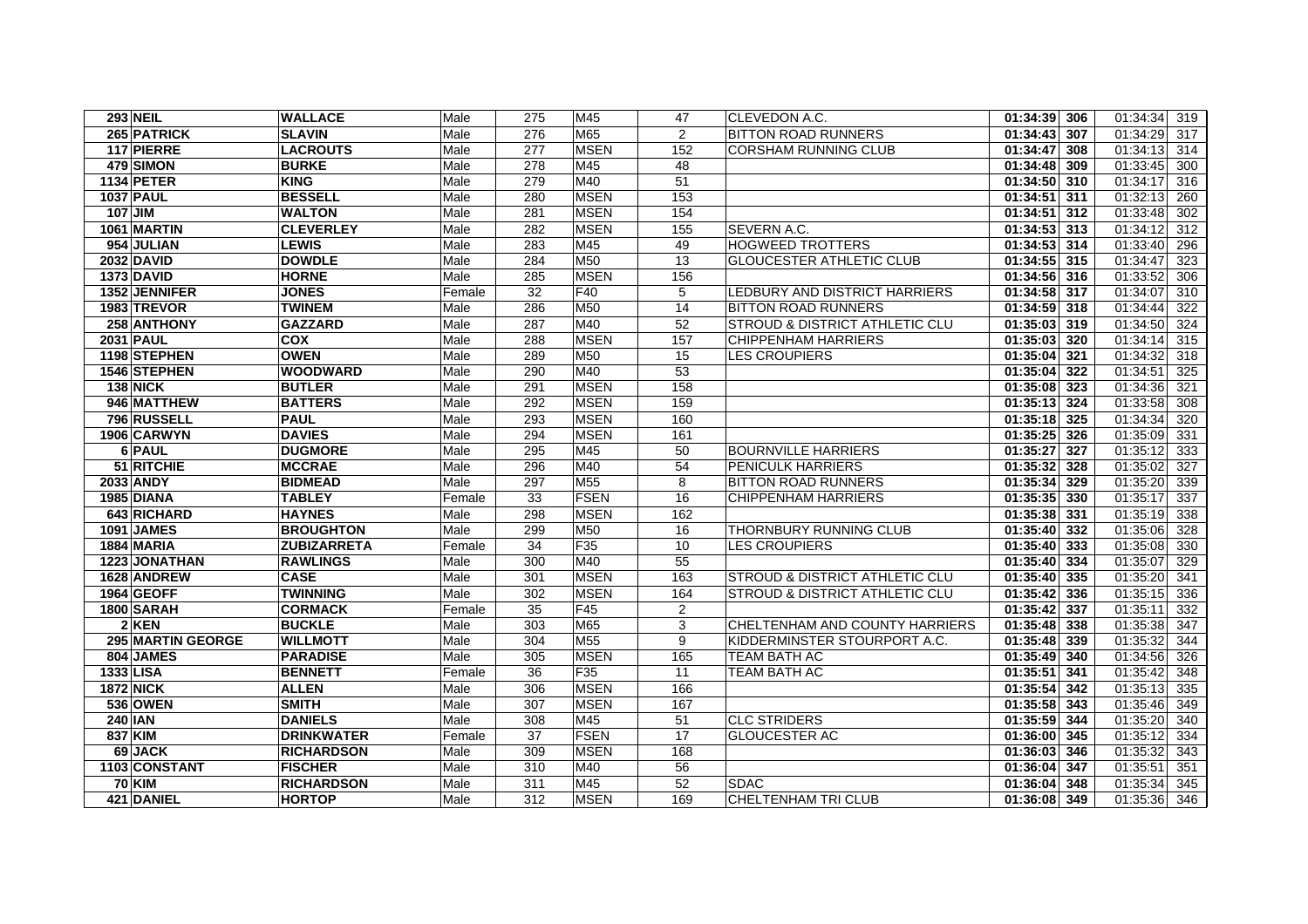| <b>304 KEVIN</b>  | <b>MULLINS</b>    | Male   | 313 | <b>MSEN</b>     | 170            | <b>STROUD &amp; DISTRICT ATHLETIC CLU</b> | $01:36:11$ 350            | 01:35:53<br>352 |
|-------------------|-------------------|--------|-----|-----------------|----------------|-------------------------------------------|---------------------------|-----------------|
| 154 CHRIS         | <b>YOUNG</b>      | Male   | 314 | M50             | 17             | <b>STROUD &amp; DISTRICT ATHLETIC CLU</b> | $01:36:11$ 351            | 01:36:00<br>358 |
| 1045 MARCUS       | <b>WHITROW</b>    | Male   | 315 | M45             | 53             | <b>GREAT WESTERN RUNNERS</b>              | 01:36:14 352              | 342<br>01:35:31 |
| 200 LUCY          | <b>MCNULTY</b>    | Female | 38  | F <sub>35</sub> | 12             | <b>CLC STRIDERS</b>                       | 01:36:14 353              | 355<br>01:35:57 |
| 505 KEVIN         | <b>WRIGHT</b>     | Male   | 316 | M45             | 54             | <b>CHIPPENHAM HARRIERS</b>                | 01:36:15 354              | 01:35:55<br>354 |
| <b>1275 SCOTT</b> | <b>ROBERTSON</b>  | Male   | 317 | <b>MSEN</b>     | 171            |                                           | 01:36:15 355              | 01:35:46<br>350 |
| 185 BRIAN         | <b>CHU</b>        | Male   | 318 | M45             | 55             |                                           | $01:36:20$ 356            | 360<br>01:36:04 |
| <b>1474 BARRY</b> | <b>THOMAS</b>     | Male   | 319 | <b>MSEN</b>     | 172            | <b>STROUD &amp; DISTRICT ATHLETIC CLU</b> | 01:36:27 357              | 01:35:57<br>356 |
| 1510 HENRIK       | <b>WIJKANDER</b>  | Male   | 320 | <b>MSEN</b>     | 173            |                                           | 01:36:29 358              | 01:36:12<br>364 |
| 1220 THOMAS       | <b>MORRIS</b>     | Male   | 321 | <b>MSEN</b>     | 174            |                                           | 01:36:34 359              | 01:35:54<br>353 |
| 2089 RICHARD      | <b>CLARKE</b>     | Male   | 322 | M45             | 56             | <b>DURSLEY RUNNING CLUB</b>               | 01:36:35 360              | 01:36:01<br>359 |
| <b>1004 PETER</b> | <b>BROOMFIELD</b> | Male   | 323 | M <sub>55</sub> | 10             | <b>STROUD &amp; DISTRICT ATHLETIC CLU</b> | 01:36:40 361              | 01:36:10<br>363 |
| <b>561 TONY</b>   | <b>WATTS</b>      | Male   | 324 | M <sub>55</sub> | 11             | CHEDDAR RUNNING CLUB                      | 01:36:44 362              | 01:36:19<br>366 |
| 1799 KEITH        | <b>SIMPSON</b>    | Male   | 325 | M40             | 57             | <b>WEST 4 HARRIERS</b>                    | 01:36:50 363              | 01:36:30<br>369 |
| 1897 STEPHEN      | <b>ALEXANDER</b>  | Male   | 326 | M40             | 58             | <b>LES CROUPIERS</b>                      | 01:36:53 364              | 01:36:22<br>367 |
| <b>1718 PETER</b> | <b>GRIEVESON</b>  | Male   | 327 | M40             | 59             | <b>BANBURY HARRIERS</b>                   | 01:36:58 365              | 01:36:05<br>361 |
| 159 GRAHAM        | <b>CRAMP</b>      | Male   | 328 | M40             | 60             | <b>MALVERN JOGGERS</b>                    | 01:36:59 366              | 01:36:42<br>371 |
| 805 JIM           | <b>BROUGHTON</b>  | Male   | 329 | <b>IMSEN</b>    | 175            | <b>DULWICH RUNNERS</b>                    | $\overline{01:37:05}$ 367 | 01:36:29<br>368 |
| 1423 RICHARD      | <b>FAROPPA</b>    | Male   | 330 | <b>MSEN</b>     | 176            | <b>CHIPPENHAM HARRIERS</b>                | 01:37:07 368              | 01:36:17<br>365 |
| <b>286 NICK</b>   | <b>PONTING</b>    | Male   | 331 | <b>MSEN</b>     | 177            |                                           | 01:37:18 369              | 01:37:07<br>384 |
| 1993 LEON         | <b>MCNICHOLLS</b> | Male   | 332 | <b>MSEN</b>     | 178            |                                           | 01:37:20 370              | 01:36:08<br>362 |
| 548 LEE           | <b>HARVEY</b>     | Male   | 333 | <b>MSEN</b>     | 179            |                                           | 01:37:21 371              | 01:36:53<br>373 |
| 1789 MIKE         | <b>JOHNSTON</b>   | Male   | 334 | <b>MSEN</b>     | 180            |                                           | 01:37:24 372              | 01:37:00<br>380 |
| 205 DUNCAN        | <b>MOUNSOR</b>    | Male   | 335 | M40             | 61             | <b>ALMOST ATHLETES</b>                    | 01:37:27 373              | 01:36:59<br>375 |
| 1926 ALAN         | <b>FOWLER</b>     | Male   | 336 | M40             | 62             |                                           | 01:37:29 374              | 01:37:02<br>382 |
| 838 IAN           | TRUSSLER          | Male   | 337 | M50             | 18             | CHIPPENHAM HARRIERS                       | 01:37:32 375              | 01:37:13<br>388 |
| 965 NICHOLAS      | <b>HITCHCROFT</b> | Male   | 338 | <b>MSEN</b>     | 181            |                                           | 01:37:38 376              | 01:37:09<br>385 |
| 1001 ALASTAIR     | <b>JOLLANS</b>    | Male   | 339 | M50             | 19             |                                           | 01:37:39 377              | 01:36:59<br>376 |
| 126 KIERAN        | <b>DONOGHUE</b>   | Male   | 340 | <b>MSEN</b>     | 182            | <b>SERPENTINE RUNNERS</b>                 | 01:37:39 378              | 01:36:34<br>370 |
| 743 TRUDY         | <b>COMPTON</b>    | Female | 39  | F40             | 6              | <b>CIRENCESTER</b>                        | 01:37:40 379              | 01:37:00<br>379 |
| 1019 ROBERT       | <b>FERRIS</b>     | Male   | 341 | M <sub>55</sub> | 12             | <b>CIRENCESTER AC</b>                     | 01:37:42 380              | 01:37:04<br>383 |
| 1054 GEMMA        | <b>COLLIER</b>    | Female | 40  | <b>FSEN</b>     | 18             | <b>GLOUCESTER AC</b>                      | 01:37:43 381              | 01:37:01<br>381 |
| <b>1539 PAUL</b>  | <b>FIDDLER</b>    | Male   | 342 | M40             | 63             |                                           | 01:37:46 382              | 01:36:55<br>374 |
| <b>1887 PAUL</b>  | <b>REEVES</b>     | Male   | 343 | M45             | 57             | <b>STROUD &amp; DISTRICT ATHLETIC CLU</b> | 01:37:52 383              | 01:37:00<br>377 |
| <b>1327 KEVIN</b> | <b>HILL</b>       | Male   | 344 | <b>MSEN</b>     | 183            |                                           | 01:37:54 384              | 01:37:13<br>389 |
| <b>1447 PHIL</b>  | <b>BRUSH</b>      | Male   | 345 | <b>MSEN</b>     | 184            |                                           | 01:37:56 385              | 01:37:45<br>402 |
| 311 NORMAN        | <b>LANE</b>       | Male   | 346 | M65             | $\overline{4}$ | <b>BOURTON ROAD RUNNERS</b>               | $\overline{01:37:56}$ 386 | 01:37:00<br>378 |
| 1157 JEFFERY      | <b>HARDY</b>      | Male   | 347 | M45             | 58             |                                           | 01:38:02 387              | 01:37:17<br>390 |
| 1796 RHIANNON     | <b>LLEWELLYN</b>  | Female | 41  | <b>FSEN</b>     | 19             |                                           | 01:38:03 388              | 01:36:00<br>357 |
| 1831 TIM          | <b>HAYSOM</b>     | Male   | 348 | M40             | 64             | PORTISHEAD RUNNING CLUB                   | 01:38:04 389              | 01:37:50<br>405 |
| 22 DAVID          | <b>HARGRAVE</b>   | Male   | 349 | M <sub>55</sub> | 13             | STROUD & DISTRICT ATHLETIC CLU            | 01:38:05 390              | 01:37:53<br>408 |
| <b>1027 GAVIN</b> | <b>VERSACI</b>    | Male   | 350 | M40             | 65             |                                           | 01:38:08 391              | 01:37:24<br>395 |
| 1772 MARTIN       | <b>BEAL</b>       | Male   | 351 | M40             | 66             | <b>BLACK PEAR JOGGERS</b>                 | 01:38:11 392              | 01:38:04<br>417 |
| <b>1365 ALAN</b>  | <b>HALL</b>       | Male   | 352 | M45             | 59             | <b>EMPIRE SPORTS AC</b>                   | 01:38:14 393              | 01:37:48<br>403 |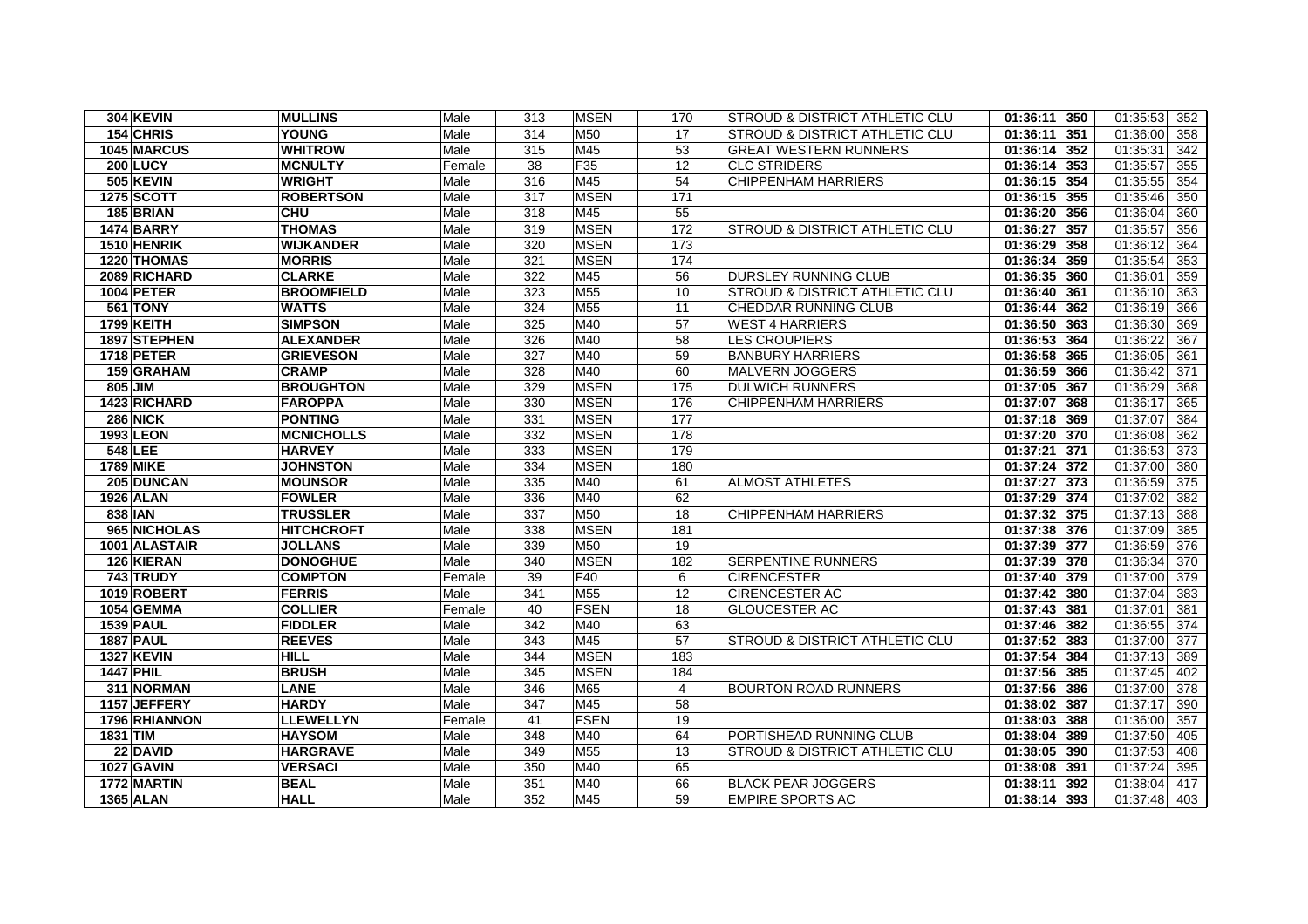| 1610 IAN                   | <b>CRAWFORD</b>      | Male   | 353              | M50             | 20              |                                           | 01:38:16 394    | 01:37:30<br>397              |
|----------------------------|----------------------|--------|------------------|-----------------|-----------------|-------------------------------------------|-----------------|------------------------------|
| <b>1328 SUE</b>            | <b>CLULEY</b>        | Female | 42               | <b>FSEN</b>     | 20              |                                           | 01:38:22 395    | 01:37:36<br>398              |
| 960 RATAN                  | <b>ALEXANDER</b>     | Male   | 354              | M45             | 60              | <b>BLACK PEAR JOGGERS</b>                 | $01:38:22$ 396  | 01:37:21<br>392              |
| 96 MIKE                    | <b>GIBBS</b>         | Male   | 355              | M40             | 67              | <b>BITTON ROAD RUNNERS</b>                | 01:38:24 397    | 01:37:45<br>401              |
| 1702 STEVE                 | <b>PARTRIDGE</b>     | Male   | 356              | <b>MSEN</b>     | 185             |                                           | 01:38:27 398    | 01:37:12<br>387              |
| <b>1869 NIGEL</b>          | <b>BARKER</b>        | Male   | 357              | M45             | 61              | <b>GREAT WESTERN RUNNERS</b>              | 01:38:28 399    | 01:37:24<br>396              |
| 2027 CHRIS                 | <b>THOMPSON</b>      | Male   | 358              | <b>MSEN</b>     | 186             |                                           | 01:38:30 400    | $\overline{372}$<br>01:36:52 |
| 1549 ANDREW                | <b>OWEN</b>          | Male   | 359              | M45             | 62              | <b>AVON &amp; SOMERSET POLICE</b>         | 01:38:30 401    | 01:37:58<br>414              |
| <b>208 PHILIP ALISTAIR</b> | <b>COURT</b>         | Male   | 360              | <b>MSEN</b>     | 187             | <b>WESTBURY HARRIERS</b>                  | 01:38:31<br>402 | 01:38:09<br>420              |
| 827 CHRIS                  | <b>JUREVICIUS</b>    | Male   | 361              | M50             | 21              | <b>STROUD &amp; DISTRICT ATHLETIC CLU</b> | 01:38:31<br>403 | 01:37:10<br>386              |
| 646 MICHELLE               | <b>STARK</b>         | Female | 43               | F35             | $\overline{13}$ | <b>GLOUCESTER AC</b>                      | 01:38:32 404    | 01:37:44<br>400              |
| 1545 KIERAN                | <b>DOSANJH</b>       | Male   | 362              | <b>MSEN</b>     | 188             |                                           | 01:38:35 405    | 01:37:52<br>407              |
| 2023 ANDREW                | <b>SMITH</b>         | Male   | 363              | <b>MSEN</b>     | 189             |                                           | 01:38:35 406    | 01:38:16<br>423              |
| 546 STEVE                  | <b>WILKINS</b>       | Male   | 364              | <b>MSEN</b>     | 190             |                                           | 01:38:37<br>407 | 01:37:23<br>393              |
| 945 ROGER                  | <b>SCOTT</b>         | Male   | 365              | M60             | 8               |                                           | 01:38:37<br>408 | 01:38:07<br>419              |
| 1292 RICHARD               | <b>WESLEY</b>        | Male   | 366              | M50             | 22              |                                           | 01:38:40 409    | 01:37:57<br>412              |
| <b>1312 ALAN</b>           | <b>DOUGALL</b>       | Male   | 367              | M50             | $\overline{23}$ | <b>CHELTENHAM TRI CLUB</b>                | 01:38:41 410    | 01:37:57<br>411              |
| 310 JUSTIN                 | <b>LAUNCHBURY</b>    | Male   | 368              | M40             | 68              | <b>BOURTON ROAD RUNNERS</b>               | 01:38:44 411    | 01:38:32<br>429              |
| 1242 GORDON                | <b>BUSHELL</b>       | Male   | 369              | M <sub>55</sub> | 14              |                                           | 01:38:46 412    | 01:37:24<br>394              |
| 1920 ANDREW                | <b>COLES</b>         | Male   | 370              | M40             | 69              | NEWPORT & DISTRICT RUNNING CLU            | 01:38:47 413    | 01:38:11<br>421              |
| 1704 BRIGID                | <b>BROWNE</b>        | Female | 44               | F35             | 14              | <b>CHIPPENHAM HARRIERS</b>                | 01:38:48 414    | 01:37:58<br>413              |
| 323 EMMA                   | <b>JEFFERY</b>       | Female | 45               | F35             | 15              | <b>GLOUCESTER AC</b>                      | 01:38:49 415    | 01:37:56<br>410              |
| 1973 VICTOR                | <b>TRYKUSH</b>       | Male   | 371              | M45             | 63              | RUNNING SOMEWHERE ELSE                    | $01:38:50$ 416  | 427<br>01:38:26              |
| 226 COLIN                  | <b>DAVIS</b>         | Male   | 372              | M45             | 64              |                                           | 01:38:53 417    | 01:38:23<br>426              |
| 1678 JON                   | <b>MADDOCKS</b>      | Male   | 373              | M40             | 70              |                                           | 01:38:54 418    | 01:38:21<br>425              |
| 1913 JUSTIN                | <b>HAM</b>           | Male   | $\overline{374}$ | M40             | 71              |                                           | 01:38:58 419    | 01:37:59<br>415              |
| <b>1655 LEN</b>            | <b>JACOBS</b>        | Male   | 375              | M45             | 65              |                                           | 01:38:58 420    | 01:37:50<br>406              |
| <b>1833 SIMON</b>          | <b>KELLY</b>         | Male   | 376              | M45             | 66              | <b>ALMOST ATHLETES</b>                    | 01:38:59 421    | 01:37:55<br>409              |
| <b>732 DAVE</b>            | <b>PAUL</b>          | Male   | 377              | M45             | 67              |                                           | 01:39:01 422    | 01:38:15<br>422              |
| <b>247 BILL</b>            | <b>CHANDLER</b>      | Male   | 378              | M60             | 9               | <b>STROUD &amp; DISTRICT ATHLETIC CLU</b> | 01:39:04 423    | 01:38:38<br>431              |
| $929$ ED                   | <b>BISHOP</b>        | Male   | 379              | M40             | $\overline{72}$ | <b>TEWKESBURY AC</b>                      | 01:39:11 424    | 01:38:02<br>416              |
| 1102 ANDY                  | <b>GRAY</b>          | Male   | 380              | <b>MSEN</b>     | 191             |                                           | 01:39:12 425    | 01:38:05<br>418              |
| 179 MATT                   | <b>EDMONDS</b>       | Male   | 381              | <b>MSEN</b>     | 192             |                                           | $01:39:15$ 426  | 01:38:42<br>432              |
| <b>795 GILL</b>            | <b>TAVNER</b>        | Female | 46               | F35             | 16              | <b>STROUD &amp; DISTRICT ATHLETIC CLU</b> | 01:39:17 427    | 01:39:00<br>438              |
| 309 TIM                    | <b>WALLS</b>         | Male   | 382              | M50             | 24              | <b>TRAIL RUNNER ASSOCIATION</b>           | 01:39:21<br>428 | 01:38:52<br>435              |
| 876 REBECCA                | <b>BROCKLEBANK</b>   | Female | 47               | <b>FSEN</b>     | 21              |                                           | 01:39:21<br>429 | 01:39:14<br>444              |
| 1225 STEVEN                | <b>HOPE</b>          | Male   | 383              | <b>MSEN</b>     | 193             |                                           | 01:39:23 430    | 01:37:19<br>391              |
| 1176 JEZ                   | <b>PRESTON-JONES</b> | Male   | 384              | M40             | 73              | <b>CHELTENHAM TRI CLUB</b>                | 01:39:23 431    | 01:39:13<br>441              |
| 389 SAMANTHA               | <b>SMITH</b>         | Female | 48               | F35             | 17              | SOLIHULL & SMALL HEATH AC                 | 01:39:24 432    | 01:38:46<br>434              |
| 996 PETER                  | <b>DYER</b>          | Male   | 385              | <b>MSEN</b>     | 194             |                                           | 01:39:30 433    | 01:39:13<br>442              |
| 995 OLIVER                 | <b>DYER</b>          | Male   | 386              | <b>MSEN</b>     | 195             |                                           | 01:39:31 434    | 01:39:14<br>443              |
| 1297 CHRYSTAL              | <b>CHERNIWCHAN</b>   | Female | 49               | F35             | 18              |                                           | 01:39:33 435    | 01:38:32<br>430              |
| 2048 HANNAH                | <b>TURNER</b>        | Female | 50               | <b>FSEN</b>     | 22              | <b>HERTFORDSHIRE</b>                      | 01:39:38 436    | 01:38:56<br>436              |
| 260 RICHARD                | <b>FINCH</b>         | Male   | 387              | M40             | 74              | <b>HOGWEED TROTTERS</b>                   | 01:39:43 437    | 439<br>01:39:00              |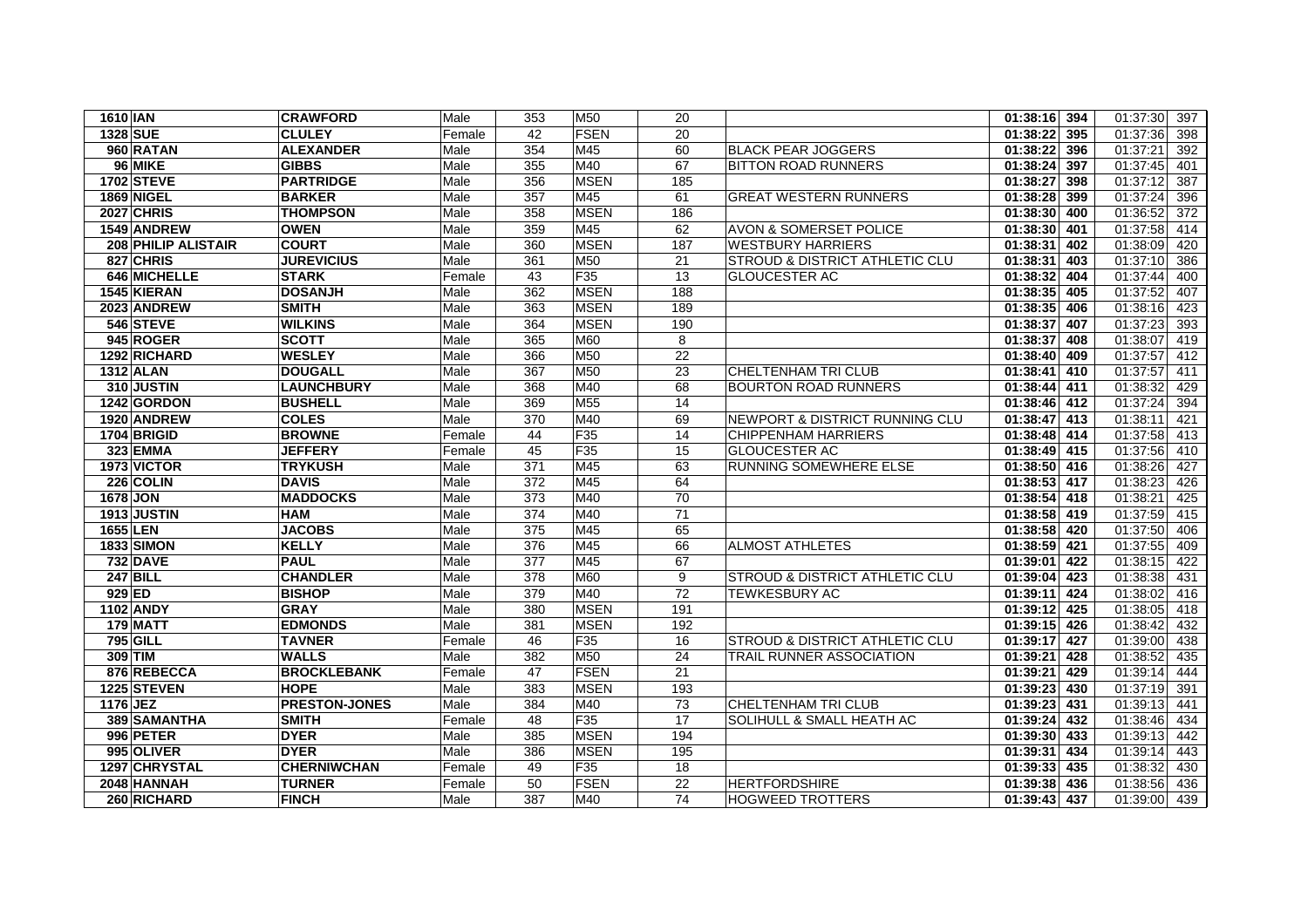| 598 COLIN             | <b>PICKERING</b>  | Male   | 388             | <b>MSEN</b>     | 196              |                                           | 01:39:46 438    | 01:37:48<br>404 |
|-----------------------|-------------------|--------|-----------------|-----------------|------------------|-------------------------------------------|-----------------|-----------------|
| 183 CATHY             | <b>DUDFIELD</b>   | Female | 51              | F35             | 19               | TEWKESBURY AC                             | 01:39:47 439    | 01:39:15<br>445 |
| 346 ADRIAN            | <b>CLAY</b>       | Male   | 389             | M40             | 75               | PORTISHEAD AND CLEVEDON TRIATH            | 01:39:47<br>440 | 424<br>01:38:20 |
| 912 JIM               | <b>SPRATT</b>     | Male   | 390             | M45             | 68               |                                           | 01:39:48 441    | 447<br>01:39:22 |
| <b>1719 DEREK</b>     | <b>JOHNSON</b>    | Male   | 391             | M40             | 76               | <b>HOGWEED TROTTERS</b>                   | 01:39:49 442    | 01:39:37<br>456 |
| 474 DAVID             | <b>SAUNDERS</b>   | Male   | 392             | M55             | 15               | DURSLEY AND DISTRICT AC                   | 01:39:49 443    | 01:39:08<br>440 |
| <b>1747 JAMES</b>     | <b>BRODRICK</b>   | Male   | 393             | <b>MSEN</b>     | 197              | SOMER AC                                  | 01:39:51 444    | 452<br>01:39:33 |
| 2108 JAMES            | <b>EYLES</b>      | Male   | 394             | <b>MSEN</b>     | 198              |                                           | 01:39:54 445    | 01:38:45<br>433 |
| <b>2094 MARK</b>      | <b>HARWOOD</b>    | Male   | 395             | <b>MSEN</b>     | 199              |                                           | 01:39:58 446    | 01:38:56<br>437 |
| 65 ROBERT             | <b>CASE</b>       | Male   | 396             | <b>MSEN</b>     | 200              | <b>STROUD &amp; DISTRICT ATHLETIC CLU</b> | 01:39:59 447    | 01:39:29<br>450 |
| 854 RICHARD           | <b>MASON</b>      | Male   | 397             | M40             | $\overline{77}$  |                                           | 01:40:04 448    | 451<br>01:39:33 |
| 600 CLAIRE            | <b>MCBRIDE</b>    | Female | 52              | F35             | 20               |                                           | 01:40:06 449    | 01:37:39<br>399 |
| 2038 KAREN LOUISE     | <b>WALL</b>       | Female | 53              | <b>FSEN</b>     | 23               | <b>STROUD &amp; DISTRICT ATHLETIC CLU</b> | $01:40:08$ 450  | 01:39:49<br>460 |
| <b>1215 LOUIS</b>     | <b>NOLAN</b>      | Male   | 398             | <b>MSEN</b>     | $\overline{201}$ |                                           | 01:40:22 451    | 01:39:23<br>448 |
| 90 MIKE               | <b>PARSONS</b>    | Male   | 399             | M45             | 69               |                                           | 01:40:24 452    | 01:39:40<br>457 |
| <b>1586 VIKKI</b>     | <b>SIVERTSEN</b>  | Female | 54              | F40             | $\overline{7}$   | MALVERN JOGGERS                           | $01:40:28$ 453  | 01:40:08<br>469 |
| 508 JULIAN            | <b>CLUFF</b>      | Male   | 400             | <b>MSEN</b>     | 202              | TEAM BATH AC                              | 01:40:29 454    | 01:39:50<br>462 |
| 380 LANCE             | <b>RANSON</b>     | Male   | 401             | M50             | $\overline{25}$  |                                           | 01:40:31 455    | 01:39:37<br>454 |
| 274 KEVIN             | <b>BRYLA</b>      | Male   | 402             | M50             | 26               |                                           | 01:40:31<br>456 | 01:39:24<br>449 |
| <b>1443 JAMES</b>     | <b>DARLING</b>    | Male   | 403             | <b>MSEN</b>     | 203              |                                           | 01:40:32 457    | 01:39:16<br>446 |
| 1264 TOM              | <b>COOMBS</b>     | Male   | 404             | <b>MSEN</b>     | 204              |                                           | 01:40:36 458    | 01:40:22<br>477 |
| 1602 STEPHEN          | <b>MURDEN</b>     | Male   | 405             | <b>MSEN</b>     | 205              | <b>GLOUCESTER AC</b>                      | 01:40:39<br>459 | 01:38:28<br>428 |
| <b>243 LIZ</b>        | <b>HAYWARD</b>    | Female | 55              | <b>FSEN</b>     | 24               |                                           | $01:40:43$ 460  | 470<br>01:40:10 |
| 1523 LISA             | <b>SNELL</b>      | Female | 56              | <b>FSEN</b>     | 25               |                                           | 01:40:47 461    | 01:39:47<br>459 |
| <b>1296 JON</b>       | <b>KEATING</b>    | Male   | 406             | M45             | 70               |                                           | 01:40:50 462    | 01:39:49<br>461 |
| 1092 BETTINA          | <b>BROUGHTON</b>  | Female | $\overline{57}$ | F <sub>50</sub> | 2                | THORNBURY RUNNING CLUB                    | 01:40:53 463    | 01:40:18<br>474 |
| 851 PAUL              | <b>CARTER</b>     | Male   | 407             | <b>MSEN</b>     | 206              |                                           | 01:40:53 464    | 01:39:37<br>455 |
| 767 JAMES             | <b>ROPER</b>      | Male   | 408             | <b>MSEN</b>     | 207              |                                           | 01:40:54 465    | 01:39:36<br>453 |
| 246 RICHARD           | <b>CRAMPTON</b>   | Male   | 409             | <b>MSEN</b>     | 208              | <b>STROUD &amp; DISTRICT ATHLETIC CLU</b> | 01:40:55 466    | 01:40:29<br>478 |
| 627 WEEKS             | <b>ALISON</b>     | Female | 58              | F35             | 21               | SOLE SISTERS NORTH BRISTOL                | 01:40:55 467    | 01:39:58<br>466 |
| 1830 NATALIE          | <b>BOOTHMAN</b>   | Female | 59              | F40             | 8                |                                           | 01:40:56 468    | 01:39:58<br>467 |
| 267 PAUL              | <b>DOWLING</b>    | Male   | 410             | M50             | 27               |                                           | 01:40:57 469    | 01:39:59<br>468 |
| 1542 RUSSELL          | <b>WILDING</b>    | Male   | 411             | <b>MSEN</b>     | 209              | AMAZING FEET RUNNING CLUB                 | 01:40:58 470    | 01:40:38<br>483 |
| <b>1321 IAN</b>       | <b>HARRISON</b>   | Male   | 412             | M40             | 78               | <b>HOGWEED TROTTERS</b>                   | 01:40:58 471    | 01:40:46<br>490 |
| 1235 ROY              | <b>HAYWARD</b>    | Male   | 413             | M40             | 79               | <b>TEAM BATH AC</b>                       | 01:40:59 472    | 01:40:42<br>485 |
| 492 SIMON             | <b>BAXTER</b>     | Male   | 414             | <b>MSEN</b>     | 210              |                                           | 01:41:00 473    | 01:40:33<br>481 |
| 1751 COLIN            | <b>BELL</b>       | Male   | 415             | <b>MSEN</b>     | 211              | THORNBURY RUNNING CLUB                    | 01:41:04 474    | 01:40:48<br>492 |
| 422 JIM               | <b>WILLIS</b>     | Male   | 416             | <b>MSEN</b>     | 212              | <b>GREAT WESTERN RUNNERS</b>              | 01:41:05 475    | 01:40:44<br>487 |
| 368 MICHAEL IAN HARRY | <b>TRITTON</b>    | Male   | 417             | <b>MSEN</b>     | 213              |                                           | 01:41:10 476    | 01:40:57<br>499 |
| <b>147 IAN</b>        | <b>NASH</b>       | Male   | 418             | M40             | 80               | <b>BITTON ROAD RUNNERS</b>                | 01:41:11 477    | 01:40:37<br>482 |
| 103 KATIE             | <b>MORRIS</b>     | Female | 60              | <b>FSEN</b>     | 26               | <b>MALVERN JOGGERS</b>                    | 01:41:12 478    | 01:40:50<br>494 |
| 908 STEVE             | <b>MOORE</b>      | Male   | 419             | <b>MSEN</b>     | 214              |                                           | 01:41:13 479    | 01:39:45<br>458 |
| 565 LEIGH             | <b>BICHARD</b>    | Male   | 420             | <b>MSEN</b>     | 215              | TEWKESBURY AC                             | 01:41:15 480    | 01:40:14<br>472 |
| 1536 LOUISE           | <b>MENDELSOHN</b> | Female | 61              | F40             | 9                | TRI TEAM GLOUCESTER                       | $01:41:18$ 481  | 476<br>01:40:21 |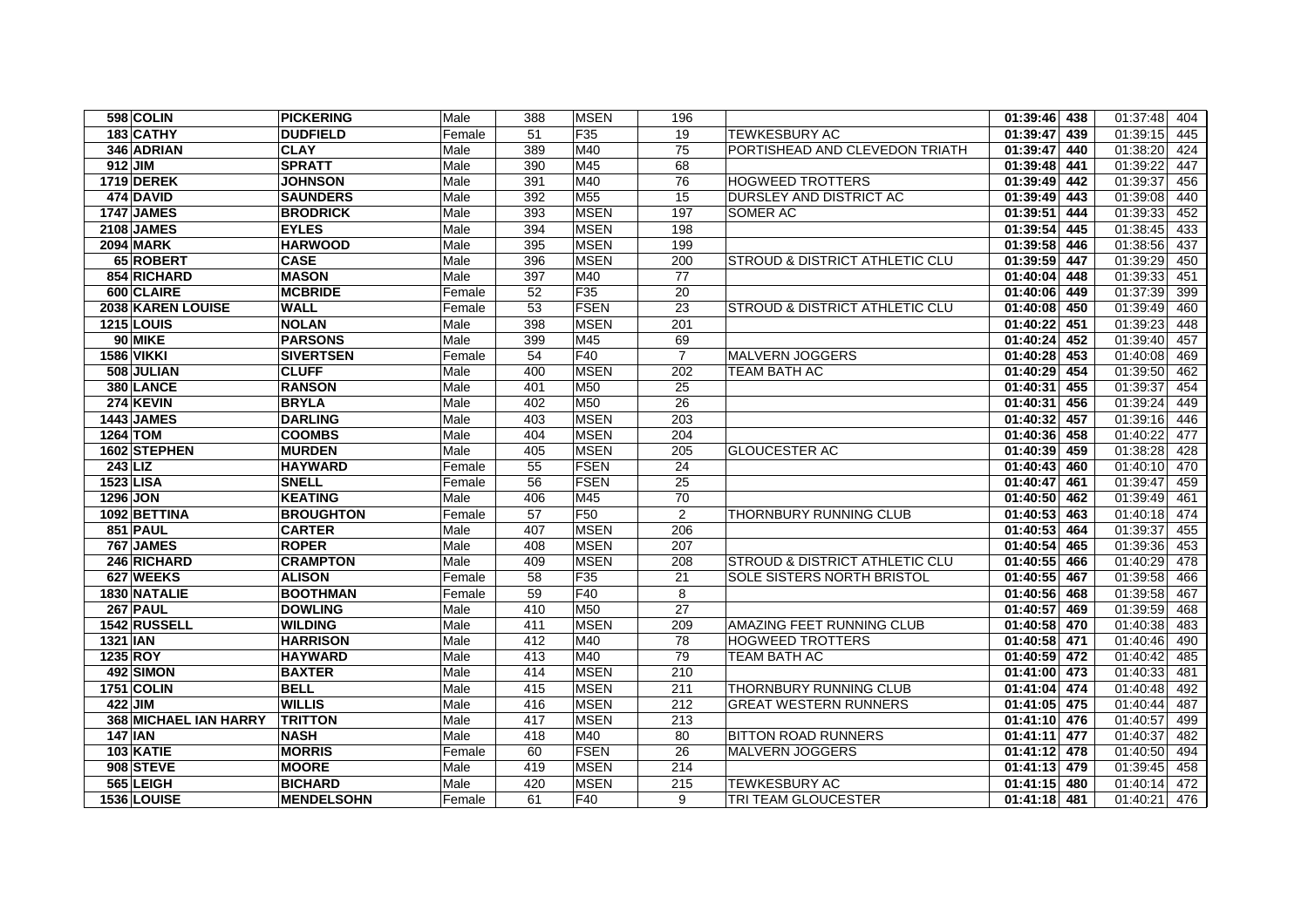| 1752 MICHAEL      | <b>BRIDE</b>      | Male   | 421 | <b>MSEN</b>     | 216             |                                           | $01:41:22$ 482            | 01:40:46<br>489 |
|-------------------|-------------------|--------|-----|-----------------|-----------------|-------------------------------------------|---------------------------|-----------------|
| 495 CHRIS         | <b>COWARD</b>     | Male   | 422 | <b>MSEN</b>     | 217             |                                           | 01:41:24 483              | 01:40:11<br>471 |
| 1374 STEPHANE     | <b>PETTER</b>     | Male   | 423 | <b>MSEN</b>     | 218             |                                           | 01:41:24 484              | 475<br>01:40:20 |
| <b>196 MIKE</b>   | <b>NICHOLLS</b>   | Male   | 424 | M50             | 28              | TEAM BATH AC                              | 01:41:27 485              | 473<br>01:40:16 |
| 1495 JOHN         | <b>CASWELL</b>    | Male   | 425 | M50             | 29              | <b>HONITON R C</b>                        | 01:41:32 486              | 01:40:56<br>497 |
| 30 ROBERT         | <b>HUMPHRIS</b>   | Male   | 426 | M50             | 30              | <b>BOURTON ROAD RUNNERS</b>               | 01:41:33 487              | 01:41:10<br>508 |
| 1645 STEPHEN      | <b>MANSFIELD</b>  | Male   | 427 | <b>MSEN</b>     | 219             | <b>STROUD &amp; DISTRICT ATHLETIC CLU</b> | 01:41:35 488              | 01:40:47<br>491 |
| 1624 WOUTER       | <b>POORTINGA</b>  | Male   | 428 | <b>MSEN</b>     | 220             | <b>LES CROUPIERS</b>                      | 01:41:36 489              | 01:41:04<br>503 |
| <b>1580 PETER</b> | <b>WAND</b>       | Male   | 429 | M45             | 71              | <b>POLICE</b>                             | 01:41:38 490              | 01:41:12<br>510 |
| 1923 PHILIP       | <b>CULLETON</b>   | Male   | 430 | <b>MSEN</b>     | 221             |                                           | 01:41:39 491              | 01:40:57<br>498 |
| 366 SHIRLEY       | <b>HUME</b>       | Female | 62  | F <sub>55</sub> | $\overline{1}$  | <b>ROAD RUNNERS CLUB</b>                  | 01:41:40 492              | 01:40:54<br>496 |
| 1548 ADRIAN       | <b>BLAKE</b>      | Male   | 431 | M45             | 72              |                                           | 01:41:44 493              | 479<br>01:40:31 |
| 1017 ANDREA       | <b>FINNIGAN</b>   | Female | 63  | <b>FSEN</b>     | 27              | <b>KIDLINGTON RAC</b>                     | 01:41:44 494              | 01:40:39<br>484 |
| 888 MICHAEL       | <b>FROGGATT</b>   | Male   | 432 | M45             | $\overline{73}$ | <b>HOGWEED TROTTERS</b>                   | 01:41:45 495              | 01:40:31<br>480 |
| 1258 ROBERT       | <b>BASE</b>       | Male   | 433 | M45             | 74              |                                           | 01:41:51<br>496           | 01:41:19<br>514 |
| 639 HELEN         | <b>ROBERTS</b>    | Female | 64  | <b>FSEN</b>     | 28              |                                           | 01:41:52 497              | 01:39:50<br>463 |
| 436 JULIA         | <b>RUTHERFORD</b> | Female | 65  | F45             | 3               | <b>BOURTON ROAD RUNNERS</b>               | $01:41:53$ 498            | 01:41:31<br>521 |
| <b>794 ADAM</b>   | <b>TAVNER</b>     | Male   | 434 | <b>MSEN</b>     | 222             |                                           | $\overline{01:41:53}$ 499 | 01:41:32<br>523 |
| 914 WIZ           | <b>BUNCE</b>      | Male   | 435 | M55             | 16              | KIDLINGTON RUNNING AND ATHLETI            | 01:41:56 500              | 01:40:52<br>495 |
| 543 SHAUN         | <b>YOST</b>       | Male   | 436 | M40             | 81              |                                           | 01:41:57 501              | 01:40:58<br>500 |
| 37 PETER          | <b>BROOK</b>      | Male   | 437 | M70             | $\overline{1}$  | <b>STROUD &amp; DISTRICT ATHLETIC CLU</b> | $\overline{01:41:59}$ 502 | 01:41:32<br>522 |
| 826 RACHAEL       | <b>HOLFORD</b>    | Female | 66  | F35             | 22              | <b>STROUD &amp; DISTRICT ATHLETIC CLU</b> | 01:42:00 503              | 01:40:43<br>486 |
| 635 FIONA         | <b>DAKIN</b>      | Female | 67  | F35             | 23              |                                           | 01:42:01 504              | 01:41:06<br>504 |
| <b>1232 COLIN</b> | <b>WALLER</b>     | Male   | 438 | M45             | 75              | <b>STROUD &amp; DISTRICT ATHLETIC CLU</b> | 01:42:01 505              | 01:41:35<br>525 |
| 1563 ANDREW       | <b>TARR</b>       | Male   | 439 | <b>MSEN</b>     | 223             |                                           | 01:42:01 506              | 01:41:25<br>516 |
| 606 CAROL         | <b>COWLEY</b>     | Female | 68  | F55             | 2               | <b>TEWKESBURY AC</b>                      | 01:42:02 507              | 01:41:16<br>512 |
| 2004 CHRISTIAN    | <b>COLAM</b>      | Male   | 440 | <b>MSEN</b>     | 224             |                                           | 01:42:03 508              | 01:41:02<br>502 |
| 735 ANTHONY       | <b>KYTE</b>       | Male   | 441 | M40             | 82              |                                           | $01:42:05$ 509            | 532<br>01:41:42 |
| <b>2097 ALEX</b>  | <b>HUGHES</b>     | Male   | 442 | <b>MSEN</b>     | 225             |                                           | 01:42:09 510              | 01:40:44<br>488 |
| <b>209 PAUL</b>   | <b>STIRLING</b>   | Male   | 443 | M <sub>55</sub> | 17              |                                           | 01:42:09 511              | 01:41:24<br>515 |
| 1854 LEE          | <b>STOPFORD</b>   | Male   | 444 | <b>MSEN</b>     | 226             |                                           | 01:42:10 512              | 01:41:09<br>507 |
| 143 NANCY         | <b>HARDING</b>    | Female | 69  | F40             | 10              | <b>THORNBURY RUNNING CLUB</b>             | 01:42:11 513              | 01:41:37<br>527 |
| 1960 MIKE         | <b>KEEN</b>       | Male   | 445 | M50             | 31              |                                           | $01:42:13$ 514            | 01:41:28<br>519 |
| 118 DAVID JOHN    | <b>HART</b>       | Male   | 446 | <b>MSEN</b>     | 227             |                                           | $01:42:14$ 515            | 01:41:17<br>513 |
| 1755 ANDREW       | <b>WRIGHT</b>     | Male   | 447 | <b>MSEN</b>     | 228             |                                           | 01:42:14 516              | 01:41:37<br>528 |
| <b>1728 DAVID</b> | <b>WARNER</b>     | Male   | 448 | <b>MSEN</b>     | 229             |                                           | 01:42:15 517              | 01:41:13<br>511 |
| 970 MARK          | <b>WILLICOTT</b>  | Male   | 449 | M40             | 83              | <b>ALMOST ATHLETES</b>                    | 01:42:17 518              | 01:41:40<br>531 |
| <b>1629 PAUL</b>  | <b>DREW</b>       | Male   | 450 | <b>MSEN</b>     | 230             |                                           | 01:42:18 519              | 01:41:26<br>517 |
| <b>276 JOHN</b>   | <b>BAILEY</b>     | Male   | 451 | M40             | 84              | <b>ALMOST ATHLETES</b>                    | 01:42:19 520              | 01:41:57<br>538 |
| 1647 COLIN        | <b>HURSTHOUSE</b> | Male   | 452 | <b>MSEN</b>     | 231             |                                           | 01:42:19 521              | 01:39:55<br>464 |
| <b>1360 PAUL</b>  | <b>HURSTHOUSE</b> | Male   | 453 | <b>MSEN</b>     | 232             |                                           | 01:42:19 522              | 01:39:55<br>465 |
| <b>1164 KEVIN</b> | <b>POTTINGER</b>  | Male   | 454 | M45             | 76              |                                           | 01:42:21 523              | 01:41:07<br>505 |
| 52 PAUL           | <b>MASON</b>      | Male   | 455 | M45             | 77              | <b>TEWKESBURY AC</b>                      | 01:42:26 524              | 01:41:38<br>530 |
| 2006 REBECCA      | <b>SYMONS</b>     | Female | 70  | <b>FSEN</b>     | 29              |                                           | 01:42:29 525              | 01:41:27<br>518 |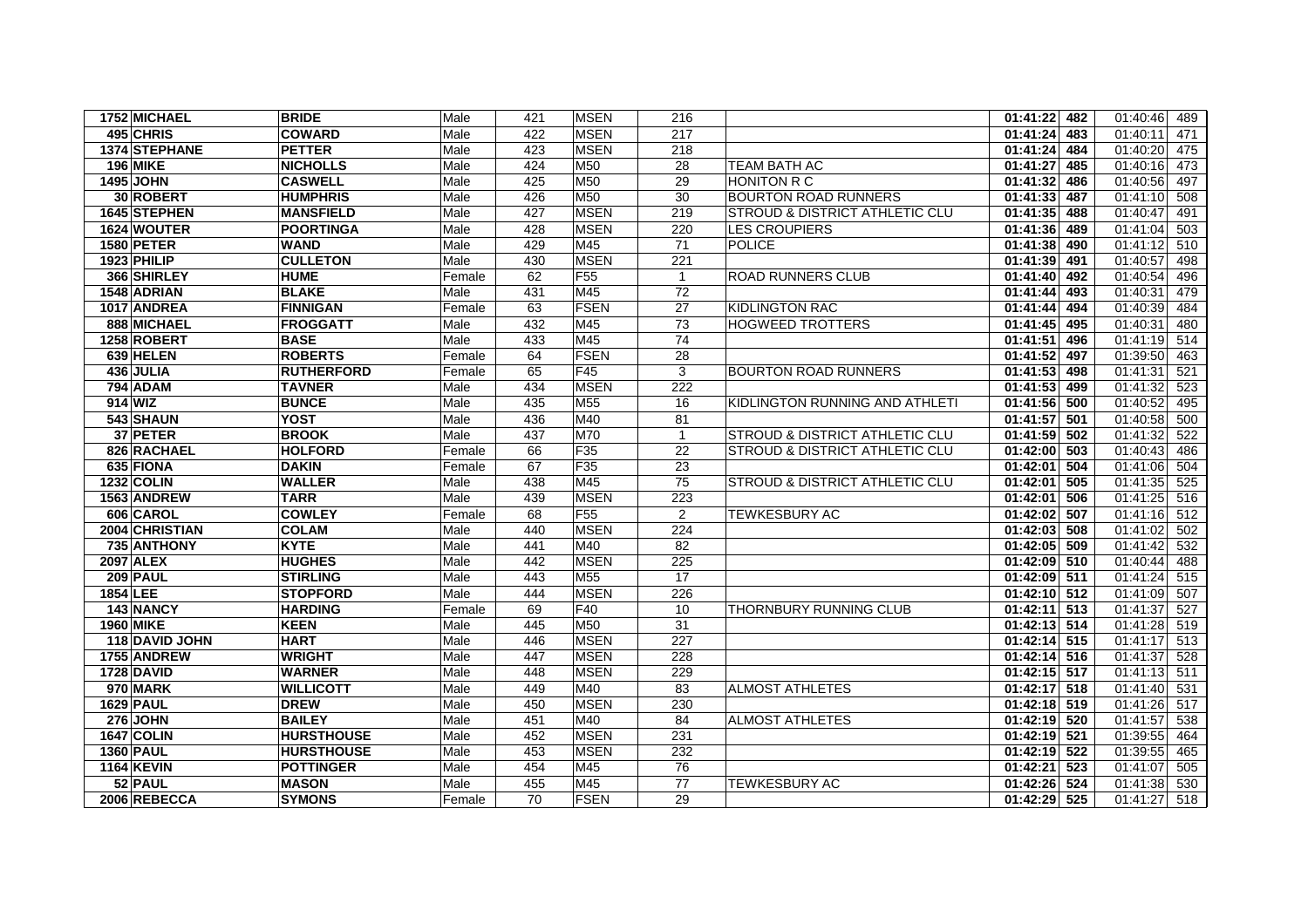| 136 CAROLINE      | <b>COTTERELL</b>  | Female | 71  | F35             | 24              | <b>STROUD &amp; DISTRICT ATHLETIC CLU</b> | 01:42:30 526    | 01:41:07 506    |
|-------------------|-------------------|--------|-----|-----------------|-----------------|-------------------------------------------|-----------------|-----------------|
| 1593 KATHERINE    | <b>GANTLETT</b>   | Female | 72  | <b>FSEN</b>     | 30              |                                           | 01:42:30 527    | 01:40:59<br>501 |
| 1268 STEVEN       | LAU               | Male   | 456 | <b>MSEN</b>     | 233             | COMET ROAD RUNNING CLUB                   | 01:42:32 528    | 01:42:23<br>548 |
| <b>730 KIM</b>    | <b>WITHYCOMBE</b> | Female | 73  | <b>FSEN</b>     | 31              | RUNNING SOMEWHERE ELSE                    | 01:42:32 529    | 01:42:07<br>540 |
| 249 JIM           | <b>LUNNEY</b>     | Male   | 457 | M50             | 32              | <b>BOURTON ROAD RUNNERS</b>               | 01:42:35<br>530 | 01:42:08<br>542 |
| 340 STUEY         | <b>MATTHEWS</b>   | Male   | 458 | <b>MSEN</b>     | 234             |                                           | 01:42:36<br>531 | 01:42:10<br>543 |
| 328 JO            | <b>SINGH</b>      | Female | 74  | F40             | 11              |                                           | 01:42:36 532    | 01:42:11<br>545 |
| 803 MATT          | <b>NUNES</b>      | Male   | 459 | <b>MSEN</b>     | 235             |                                           | 01:42:36 533    | 01:42:16<br>546 |
| 365 CHRIS         | <b>HUME</b>       | Male   | 460 | M60             | 10              | ROAD RUNNERS CLUB                         | 01:42:40<br>534 | 01:41:55<br>535 |
| 858 THOMAS        | <b>WALTERS</b>    | Male   | 461 | <b>MSEN</b>     | 236             | <b>ALMOST ATHLETES</b>                    | 01:42:41<br>535 | 01:40:49<br>493 |
| 902 JAMES         | <b>MORRIS</b>     | Male   | 462 | <b>MSEN</b>     | 237             |                                           | 01:42:41<br>536 | 01:41:32<br>524 |
| 1532 COLMAN       | <b>HEGARTY</b>    | Male   | 463 | <b>MSEN</b>     | 238             |                                           | 01:42:46 537    | 01:41:36<br>526 |
| 315 RICHARD       | <b>KIESSLER</b>   | Male   | 464 | M40             | 85              | <b>CIRENCESTER AC</b>                     | 01:42:48 538    | 01:41:29<br>520 |
| <b>1846 ANDY</b>  | <b>NOLDER</b>     | Male   | 465 | M <sub>55</sub> | 18              |                                           | 01:42:48<br>539 | 01:41:38<br>529 |
| 475 LEE           | <b>CAMERON</b>    | Male   | 466 | M45             | $\overline{78}$ |                                           | 01:42:49 540    | 01:41:11<br>509 |
| 404 CHRIS         | <b>HORWOOD</b>    | Male   | 467 | M40             | 86              |                                           | 01:43:00 541    | 01:42:33<br>552 |
| 1188 CHRIS        | <b>RICHES</b>     | Male   | 468 | M <sub>55</sub> | 19              | <b>CIRENCESTER AC</b>                     | 01:43:01<br>542 | 01:41:49<br>533 |
| 1034 ANDREW       | <b>PEYMAN</b>     | Male   | 469 | <b>MSEN</b>     | 239             |                                           | 01:43:03 543    | 01:41:57<br>537 |
| <b>1341 JANE</b>  | <b>SEAMAN</b>     | Female | 75  | F45             | $\overline{4}$  |                                           | 01:43:03 544    | 01:41:54<br>534 |
| <b>1095 ADAM</b>  | <b>HIGNELL</b>    | Male   | 470 | <b>MSEN</b>     | 240             |                                           | 01:43:07 545    | 01:42:33<br>551 |
| 1148 ROGER        | <b>MCDERMOTT</b>  | Male   | 471 | <b>MSEN</b>     | 241             |                                           | 01:43:08 546    | 01:42:25<br>549 |
| <b>1812 DEAN</b>  | <b>MASTERS</b>    | Male   | 472 | <b>MSEN</b>     | 242             | <b>HOGWEED TROTTERS</b>                   | 01:43:19<br>547 | 01:42:19<br>547 |
| 555 MICHAEL       | <b>RUSCA</b>      | Male   | 473 | M45             | 79              |                                           | 01:43:21<br>548 | 01:42:02<br>539 |
| 85 RICHARD        | <b>TOWNSEND</b>   | Male   | 474 | M40             | 87              | <b>TETBURY ROYALS RC</b>                  | 01:43:24<br>549 | 01:42:36<br>555 |
| 1018 LUCY         | <b>PROCTOR</b>    | Female | 76  | <b>FSEN</b>     | $\overline{32}$ |                                           | 01:43:25<br>550 | 01:43:00<br>566 |
| <b>1989 NEIL</b>  | <b>WHITEHEAD</b>  | Male   | 475 | <b>M60</b>      | 11              | <b>AVON VALLEY RUNNERS</b>                | $01:43:25$ 551  | 01:43:02<br>567 |
| 1016 MICHAEL      | <b>SEARCH</b>     | Male   | 476 | <b>M60</b>      | 12              | <b>KIDLINGTON RAC</b>                     | 01:43:28 552    | 01:41:55<br>536 |
| 78 DEBBIE         | <b>LEE</b>        | Female | 77  | <b>FSEN</b>     | 33              | <b>TEWKESBURY AC</b>                      | 01:43:32 553    | 01:43:09<br>569 |
| 1875 MATTHEW      | <b>PARTRIDGE</b>  | Male   | 477 | <b>MSEN</b>     | 243             |                                           | 01:43:32<br>554 | 01:42:08<br>541 |
| <b>1782 MARK</b>  | <b>ROBSON</b>     | Male   | 478 | <b>MSEN</b>     | 244             | <b>TEAM HUNKY</b>                         | 01:43:33<br>555 | 01:43:15<br>573 |
| 906 STEVE         | <b>HALL</b>       | Male   | 479 | <b>MSEN</b>     | 245             |                                           | 01:43:39 556    | 01:42:10<br>544 |
| 1307 MARTIN       | LOW               | Male   | 480 | <b>MSEN</b>     | 246             |                                           | 01:43:41<br>557 | 01:42:29<br>550 |
| 682 ARTHUR        | <b>AIREY</b>      | Male   | 481 | <b>M60</b>      | 13              | <b>THAME RUNNERS</b>                      | 01:43:42<br>558 | 01:42:35<br>553 |
| 106 STEVE         | <b>ROODE</b>      | Male   | 482 | M40             | 88              | <b>MALVERN JOGGERS</b>                    | 01:43:44<br>559 | 01:43:26<br>580 |
| <b>1479 MARIO</b> | <b>LEONARDI</b>   | Male   | 483 | M40             | 89              |                                           | 01:43:45<br>560 | 01:42:49<br>561 |
| 1160 DAVID        | <b>GRANT</b>      | Male   | 484 | M50             | 33              | <b>STROUD &amp; DISTRICT ATHLETIC CLU</b> | 01:43:47<br>561 | 01:43:19<br>575 |
| 1656 ANTHONY      | <b>ASHFORD</b>    | Male   | 485 | M50             | 34              |                                           | 01:43:48 562    | 01:42:40<br>557 |
| 321 PHILIP        | <b>REECE</b>      | Male   | 486 | M45             | 80              | SEVERN A.C.                               | 01:43:54<br>563 | 01:43:11<br>572 |
| 303 DOUG          | <b>RYBARCZUK</b>  | Male   | 487 | M45             | 81              |                                           | 01:43:56 564    | 01:43:10<br>570 |
| 367 STEVE         | <b>BEAN</b>       | Male   | 488 | <b>MSEN</b>     | 247             |                                           | 01:43:56 565    | 01:42:35<br>554 |
| 288 PETER         | <b>FOREMAN</b>    | Male   | 489 | M <sub>55</sub> | 20              | <b>GREAT WESTERN RUNNERS</b>              | 01:43:59<br>566 | 01:42:56<br>564 |
| <b>769 KEVIN</b>  | <b>BROSNAN</b>    | Male   | 490 | <b>MSEN</b>     | 248             |                                           | $01:43:59$ 567  | 01:42:51<br>562 |
| <b>1729 NEIL</b>  | <b>BUCKMAN</b>    | Male   | 491 | <b>MSEN</b>     | 249             |                                           | 01:44:00 568    | 01:42:52<br>563 |
| 824 GEOFF         | <b>NEWMAN</b>     | Male   | 492 | <b>M60</b>      | 14              |                                           | 01:44:04 569    | 01:42:39 556    |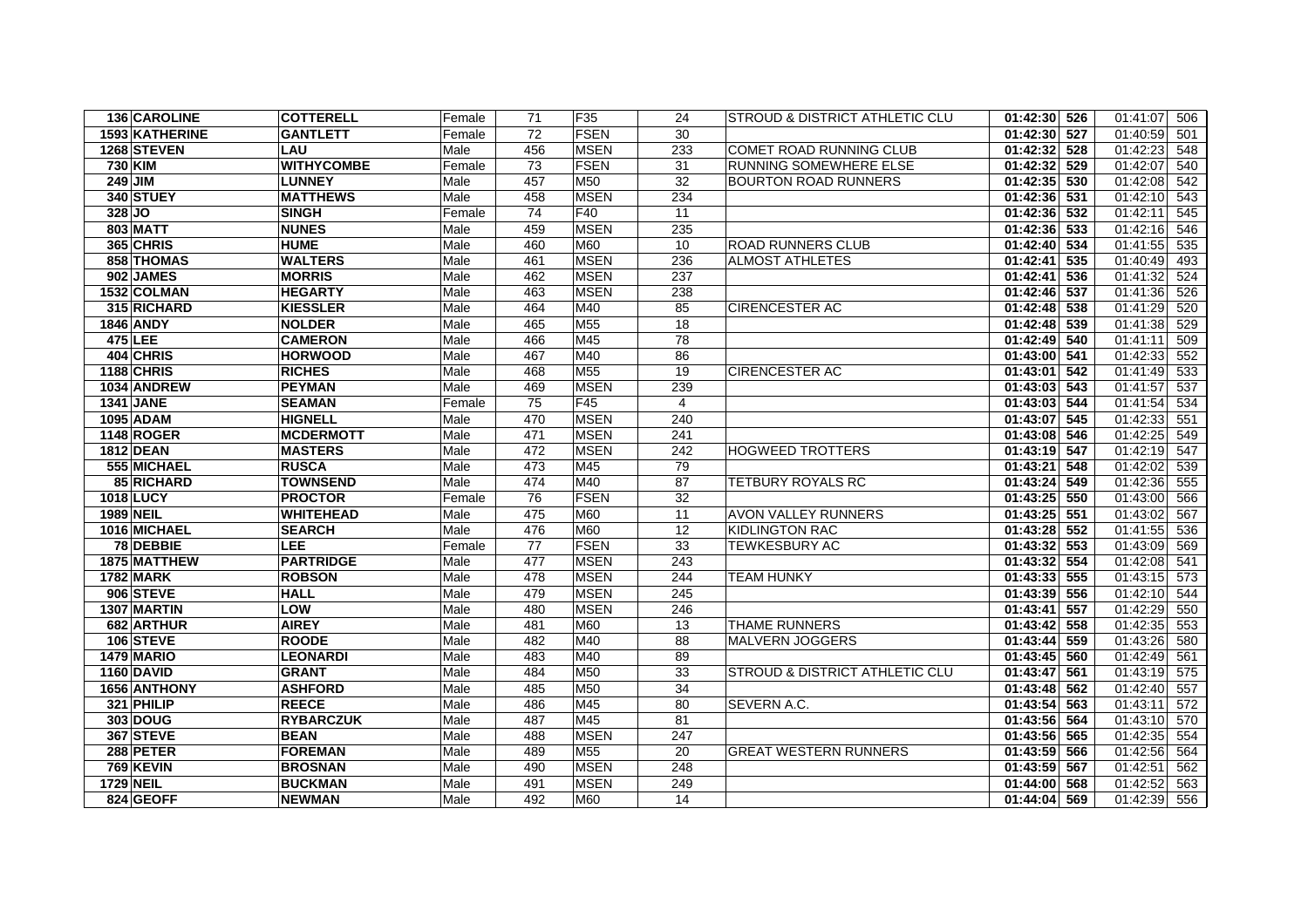| 1425 ALISTAIR     | <b>PARKER</b>     | Male   | 493 | M45             | 82              | ALMOST ATHLETES                           | 01:44:10 570    | 01:43:54<br>593 |
|-------------------|-------------------|--------|-----|-----------------|-----------------|-------------------------------------------|-----------------|-----------------|
| 2037 MELISSA      | <b>ADLAM</b>      | Female | 78  | <b>FSEN</b>     | 34              |                                           | 01:44:10 571    | 01:43:51<br>591 |
| <b>1487 ROY</b>   | <b>NORTHCOTT</b>  | Male   | 494 | <b>MSEN</b>     | 250             | TEWKESBURY ATHLETICS CLUB                 | $01:44:10$ 572  | 01:43:24<br>578 |
| 1550 TOM          | <b>BURTON</b>     | Male   | 495 | <b>MSEN</b>     | 251             |                                           | 01:44:11<br>573 | 01:43:05<br>568 |
| <b>1491 NICK</b>  | <b>SPROULL</b>    | Male   | 496 | <b>MSEN</b>     | 252             |                                           | 01:44:17 574    | 01:43:20<br>576 |
| 215 MARTYN        | <b>PARRY</b>      | Male   | 497 | M45             | 83              | DURSLEY AND DISTRICT AC                   | 01:44:23 575    | 01:43:53<br>592 |
| 866 RUSSELL       | <b>HAIGH</b>      | Male   | 498 | <b>MSEN</b>     | 253             |                                           | 01:44:24 576    | 01:43:18<br>574 |
| 1024 ADAM         | <b>BROWN</b>      | Male   | 499 | <b>MSEN</b>     | 254             |                                           | 01:44:30 577    | 01:43:10<br>571 |
| 53 LORI           | <b>MCCRAE</b>     | Female | 79  | F <sub>35</sub> | 25              | <b>WORCESTER AC</b>                       | 01:44:31<br>578 | 01:43:35<br>584 |
| 388 GORDON        | <b>HARRISON</b>   | Male   | 500 | M40             | 90              |                                           | 01:44:33 579    | 01:43:37<br>586 |
| 2092 JIM          | <b>BURN</b>       | Male   | 501 | <b>MSEN</b>     | 255             | <b>TRAIL RUNNERS ASSOCIATION</b>          | 01:44:36<br>580 | 01:43:37<br>585 |
| <b>1700 CRAIG</b> | <b>JACKSON</b>    | Male   | 502 | <b>MSEN</b>     | 256             |                                           | 581<br>01:44:37 | 01:43:20<br>577 |
| 371 GORDON        | <b>BUSBRIDGE</b>  | Male   | 503 | M50             | 35              |                                           | 01:44:39 582    | 01:43:48<br>589 |
| 662 AMANDA        | <b>WALLINGTON</b> | Female | 80  | F40             | 12              | <b>STROUD &amp; DISTRICT ATHLETIC CLU</b> | 01:44:39<br>583 | 01:44:02<br>596 |
| 1082 MARCUS       | <b>ANGELL</b>     | Male   | 504 | <b>MSEN</b>     | 257             |                                           | 01:44:41<br>584 | 01:43:32<br>581 |
| <b>1375 ALAN</b>  | <b>GEORGE</b>     | Male   | 505 | <b>MSEN</b>     | 258             |                                           | 01:44:41<br>585 | 01:43:34<br>583 |
| 963 MICHAEL       | <b>ADAMSON</b>    | Male   | 506 | M45             | 84              |                                           | 01:44:45<br>586 | 01:42:49<br>560 |
| <b>173 PETE</b>   | <b>MORRIS</b>     | Male   | 507 | M40             | 91              |                                           | 01:44:45 587    | 01:44:23<br>605 |
| <b>1394 JULIE</b> | <b>MARSHALL</b>   | Female | 81  | F <sub>35</sub> | 26              | <b>MALVERN JOGGERS</b>                    | 01:44:45<br>588 | 01:44:26<br>611 |
| 1716 THOMAS       | <b>POULSOM</b>    | Male   | 508 | <b>MSEN</b>     | 259             |                                           | 589<br>01:44:46 | 01:44:04<br>598 |
| 552 COLIN         | <b>MOORE</b>      | Male   | 509 | <b>MSEN</b>     | 260             | KIDLINGTON RUNNING AND ATHLETI            | 01:44:49 590    | 01:43:44<br>587 |
| 1660 JON          | <b>PANTON</b>     | Male   | 510 | <b>MSEN</b>     | 261             |                                           | 01:44:49<br>591 | 01:42:46<br>558 |
| 199 PAULA         | <b>HOBBS</b>      | Female | 82  | F35             | $\overline{27}$ |                                           | 01:44:55 592    | 01:44:04<br>597 |
| 1359 DUNCAN       | <b>NOTTINGHAM</b> | Male   | 511 | M45             | 85              | TRI TEAM GLOS                             | 01:44:58 593    | 01:44:01<br>595 |
| <b>1488 ROB</b>   | <b>HARDIE</b>     | Male   | 512 | <b>MSEN</b>     | 262             | <b>EDGECOMS</b>                           | 01:45:02<br>594 | 01:43:26<br>579 |
| 2021 GRAHAM       | <b>MONNINGTON</b> | Male   | 513 | <b>M60</b>      | 15              |                                           | 01:45:03 595    | 01:44:16<br>602 |
| 861 SALLY         | <b>PREECE</b>     | Female | 83  | F40             | 13              |                                           | 01:45:04<br>596 | 01:42:47<br>559 |
| 1453 JOHN         | <b>GILLESPIE</b>  | Male   | 514 | M50             | 36              | <b>SWINDON HARRIERS</b>                   | 01:45:04<br>597 | 01:44:56<br>632 |
| 428 ADAM          | <b>WOZENCROFT</b> | Male   | 515 | <b>MSEN</b>     | 263             |                                           | 01:45:07<br>598 | 01:43:55<br>594 |
| 294 STUART        | <b>DEWDNEY</b>    | Male   | 516 | M45             | 86              |                                           | 01:45:09<br>599 | 01:44:22<br>604 |
| <b>1155 MARK</b>  | <b>ODRISCOLL</b>  | Male   | 517 | <b>MSEN</b>     | 264             |                                           | 01:45:12 600    | 01:43:45<br>588 |
| 1032 STUART       | <b>PIGGOTT</b>    | Male   | 518 | <b>MSEN</b>     | 265             |                                           | 01:45:13 601    | 01:44:32<br>615 |
| 378 DONNA         | <b>EVANS</b>      | Female | 84  | F40             | 14              |                                           | 01:45:13 602    | 01:44:07<br>599 |
| 936 GEORGE        | <b>ROSS</b>       | Male   | 519 | M45             | 87              | <b>STROUD &amp; DISTRICT ATHLETIC CLU</b> | 01:45:13 603    | 01:44:25<br>606 |
| 1470 DAVID        | <b>HART</b>       | Male   | 520 | <b>MSEN</b>     | 266             |                                           | 01:45:15 604    | 01:45:04<br>638 |
| 1648 ANDREW       | <b>TOMLINSON</b>  | Male   | 521 | M40             | 92              |                                           | 01:45:17 605    | 01:44:33<br>616 |
| <b>2041 MARK</b>  | <b>REYNOLDS</b>   | Male   | 522 | M45             | 88              |                                           | 01:45:18 606    | 01:42:58<br>565 |
| <b>749 MATT</b>   | <b>BELL</b>       | Male   | 523 | <b>MSEN</b>     | 267             |                                           | 01:45:22<br>607 | 01:44:29<br>613 |
| <b>1316 HELEN</b> | <b>NELSON</b>     | Female | 85  | F35             | 28              |                                           | 01:45:22 608    | 01:44:57<br>633 |
| 1843 HUW          | <b>WILLIAMS</b>   | Male   | 524 | M65             | 5               |                                           | 01:45:22<br>609 | 01:44:48<br>624 |
| 530 ROB           | <b>GREGORY</b>    | Male   | 525 | <b>MSEN</b>     | 268             |                                           | 01:45:23 610    | 01:44:25<br>609 |
| <b>1571 PAUL</b>  | <b>JONES</b>      | Male   | 526 | <b>MSEN</b>     | 269             |                                           | 01:45:23 611    | 01:44:58<br>635 |
| 167 GERALD        | <b>EVANS</b>      | Male   | 527 | M50             | 37              |                                           | 01:45:23 612    | 01:44:57<br>634 |
| <b>1745 IAN</b>   | FORWARD           | Male   | 528 | <b>MSEN</b>     | 270             |                                           | 01:45:27 613    | 01:44:49 627    |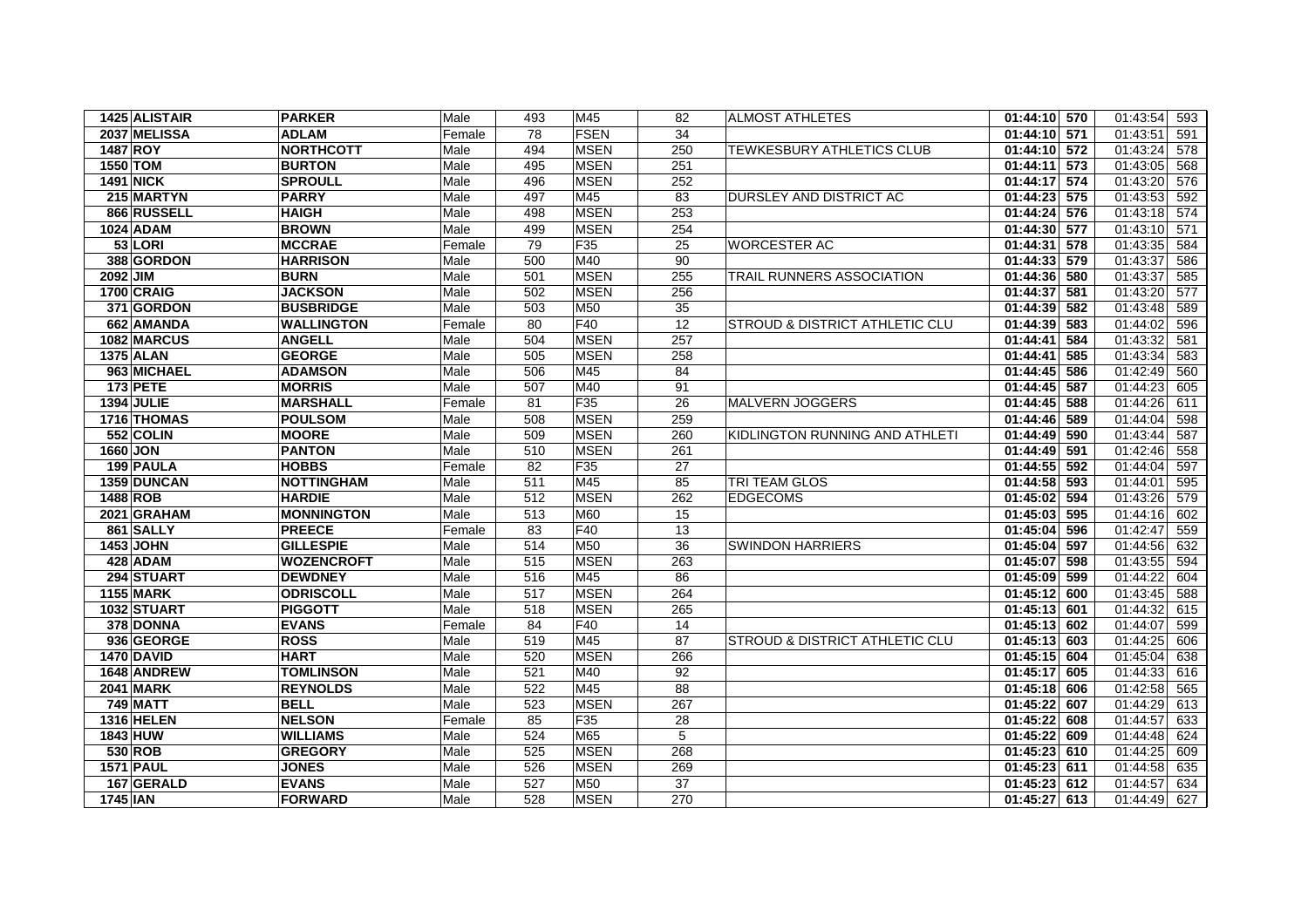| 1060 RACHAEL      | <b>ELKINS</b>     | Female | 86  | <b>FSEN</b>     | 35  | <b>SERPENTINE</b>                         | 01:45:29 614    | 01:43:50<br>590 |
|-------------------|-------------------|--------|-----|-----------------|-----|-------------------------------------------|-----------------|-----------------|
| 1992 GARETH       | <b>BRADBURY</b>   | Male   | 529 | <b>MSEN</b>     | 271 |                                           | 01:45:34 615    | 01:44:59<br>636 |
| 1023 OMAR         | <b>ALIM</b>       | Male   | 530 | <b>MSEN</b>     | 272 |                                           | 01:45:35 616    | 01:44:15<br>600 |
| 1972 TOBY         | <b>IRELAND</b>    | Male   | 531 | <b>MSEN</b>     | 273 |                                           | 01:45:36 617    | 01:43:33<br>582 |
| 283 MARTIN        | <b>CHOPPING</b>   | Male   | 532 | <b>M55</b>      | 21  | <b>GLOUCESTER AC</b>                      | 01:45:36 618    | 01:44:31<br>614 |
| 1596 RACHEL       | <b>BEECHAM</b>    | Female | 87  | F <sub>35</sub> | 29  |                                           | 01:45:40 619    | 01:45:05<br>640 |
| 1889 MATTHEW      | <b>BENNETT</b>    | Male   | 533 | <b>MSEN</b>     | 274 |                                           | 01:45:40 620    | 01:44:26<br>610 |
| 1535 SALLY        | <b>FREEMAN</b>    | Female | 88  | FSEN            | 36  | <b>CHELTENHAM TRI CLUB</b>                | 01:45:41<br>621 | 01:44:47<br>623 |
| <b>369 HUGO</b>   | <b>BUSBRIDGE</b>  | Male   | 534 | <b>MSEN</b>     | 275 |                                           | 01:45:41<br>622 | 01:44:50<br>629 |
| 1653 STUART       | <b>VERHEYEN</b>   | Male   | 535 | <b>MSEN</b>     | 276 |                                           | 01:45:41<br>623 | 01:44:25<br>608 |
| 1870 MICHAEL      | <b>BULL</b>       | Male   | 536 | M50             | 38  | <b>GREAT WESTERN RUNNERS</b>              | 01:45:42 624    | 01:44:28<br>612 |
| <b>203 EVE</b>    | <b>SCARLE</b>     | Female | 89  | FSEN            | 37  | STROUD & DISTRICT ATHLETIC CLU            | 01:45:44<br>625 | 01:45:07<br>641 |
| 939 ANDREW        | <b>ILES</b>       | Male   | 537 | M55             | 22  |                                           | 01:45:46 626    | 01:44:16<br>603 |
| 1151 ADAM         | <b>TIPPER</b>     | Male   | 538 | <b>MSEN</b>     | 277 |                                           | 01:45:48<br>627 | 01:45:03<br>637 |
| 1031 OLIVER       | <b>BELL</b>       | Male   | 539 | <b>MSEN</b>     | 278 |                                           | 01:45:48 628    | 01:45:19<br>650 |
| 1713 ROBERT       | <b>LYNCH</b>      | Male   | 540 | <b>MSEN</b>     | 279 |                                           | 01:45:48 629    | 01:44:51<br>630 |
| 50 GERALDEEN      | <b>LYNCH</b>      | Female | 90  | F45             | 5   | AMAZING FEET RUNNING CLUB                 | $01:45:49$ 630  | 01:45:28<br>655 |
| <b>1588 MIKE</b>  | <b>EVANS</b>      | Male   | 541 | M50             | 39  | <b>FOREST OF DEAN AC</b>                  | 01:45:50 631    | 01:45:12<br>646 |
| <b>1617 FADI</b>  | <b>DAHDOUH</b>    | Male   | 542 | M40             | 93  | <b>STROUD &amp; DISTRICT ATHLETIC CLU</b> | 01:45:52<br>632 | 01:45:21<br>652 |
| 942 ANJA          | <b>FFRENCH</b>    | Female | 91  | FSEN            | 38  |                                           | 01:45:54<br>633 | 01:45:48<br>662 |
| 1324 WILLIAM      | <b>STEVENS</b>    | Male   | 543 | M45             | 89  |                                           | 01:45:54<br>634 | 01:44:43<br>620 |
| <b>1554 RYAN</b>  | <b>HANNIS</b>     | Male   | 544 | <b>MSEN</b>     | 280 |                                           | 635<br>01:45:56 | 01:44:35<br>618 |
| <b>1614 DAVID</b> | <b>SALISBURY</b>  | Male   | 545 | M40             | 94  | <b>GASPERS</b>                            | 01:45:57 636    | 01:45:18<br>649 |
| 164 JANET         | <b>RICHARDS</b>   | Female | 92  | F40             | 15  | <b>GRIFFITHSTOWN HARRIERS</b>             | 01:45:57<br>637 | 01:45:33<br>657 |
| 333 RICHARD       | <b>PUDDEPHATT</b> | Male   | 546 | <b>MSEN</b>     | 281 |                                           | 01:46:03 638    | 01:44:16<br>601 |
| 998 ANDREW        | <b>BURTON</b>     | Male   | 547 | M45             | 90  |                                           | 01:46:03<br>639 | 01:44:25<br>607 |
| 1526 AIDAN        | <b>NAUGHTON</b>   | Male   | 548 | <b>MSEN</b>     | 282 | <b>WESTBURY HARRIERS</b>                  | 01:46:04<br>640 | 01:45:13<br>647 |
| 1331 JESSICA      | <b>REEVES</b>     | Female | 93  | FSEN            | 39  |                                           | 01:46:06 641    | 01:44:54<br>631 |
| 1587 PHILIP       | <b>JACKSON</b>    | Male   | 549 | M <sub>55</sub> | 23  | MALVERN JOGGERS                           | 01:46:09 642    | 01:44:35<br>617 |
| 83 SHARON         | <b>HARRIS</b>     | Female | 94  | F <sub>35</sub> | 30  | <b>ANGELS RUNNING CLUB</b>                | 01:46:11<br>643 | 01:45:45<br>660 |
| 1531 MIRIAM       | <b>MITCHELL</b>   | Female | 95  | F60             | 2   | TBAC                                      | 01:46:16 644    | 01:44:45<br>621 |
| 1364 STEVEN       | <b>ADAMS</b>      | Male   | 550 | M50             | 40  | <b>ALMOST ATHLETES</b>                    | 01:46:26 645    | 01:46:06<br>673 |
| 1650 GEOFFREY     | <b>LANGSTON</b>   | Male   | 551 | <b>M60</b>      | 16  | STROUD & DISTRICT ATHLETIC CLU            | 01:46:27 646    | 01:45:58<br>668 |
| 1739 GEOFF        | <b>JONES</b>      | Male   | 552 | <b>MSEN</b>     | 283 |                                           | 01:46:27<br>647 | 01:44:50<br>628 |
| 1263 CLAIRE       | <b>MUSSON</b>     | Female | 96  | F40             | 16  | <b>WESTBURY HARRIERS</b>                  | 01:46:29<br>648 | 01:45:12<br>645 |
| 1317 GWYN         | <b>WILLIAMS</b>   | Male   | 553 | M40             | 95  |                                           | 649<br>01:46:31 | 01:45:11<br>644 |
| 1667 ANDREW       | <b>CUMMINGS</b>   | Male   | 554 | <b>MSEN</b>     | 284 |                                           | 01:46:32 650    | 01:45:42<br>659 |
| <b>2003 PETER</b> | <b>GRIME</b>      | Male   | 555 | M40             | 96  |                                           | 01:46:35 651    | 01:44:47<br>622 |
| 306 CHARLES       | <b>HARRIS</b>     | Male   | 556 | <b>MSEN</b>     | 285 |                                           | 01:46:37<br>652 | 01:45:09<br>643 |
| 162 TOM           | <b>SMITH</b>      | Male   | 557 | <b>MSEN</b>     | 286 |                                           | 01:46:37<br>653 | 01:44:49<br>626 |
| <b>1014 PETER</b> | <b>BATEMAN</b>    | Male   | 558 | <b>MSEN</b>     | 287 |                                           | 01:46:39 654    | 01:44:39<br>619 |
| <b>336 MARK</b>   | <b>LITTLE</b>     | Male   | 559 | <b>MSEN</b>     | 288 |                                           | 655<br>01:46:41 | 01:45:48<br>663 |
| 102 ANDREW        | <b>BARTLETT</b>   | Male   | 560 | <b>M50</b>      | 41  | <b>BANBURY HARRIERS</b>                   | 656<br>01:46:43 | 01:45:49<br>664 |
| <b>190 AMY</b>    | <b>JENNINGS</b>   | Female | 97  | <b>FSEN</b>     | 40  | AMAZING FEET RUNNING CLUB                 | 01:46:45 657    | 01:46:24 677    |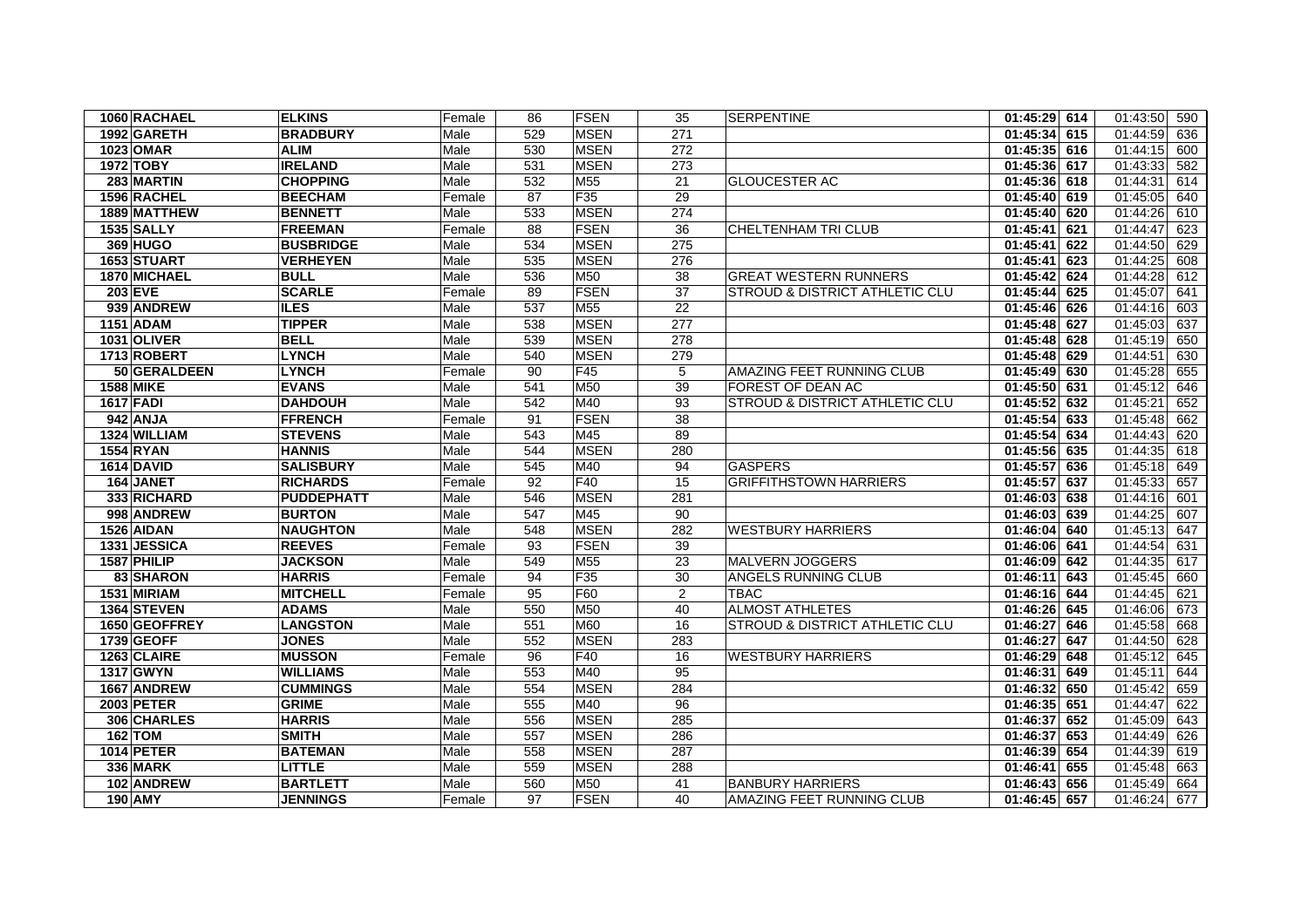| 1867 JENNY         | <b>VALENTINE</b>  | Female | 98  | F40             | 17              |                                | $01:46:45$ 658 | 01:45:47<br>661 |
|--------------------|-------------------|--------|-----|-----------------|-----------------|--------------------------------|----------------|-----------------|
| 145 PETER          | <b>LAW</b>        | Male   | 561 | <b>MSEN</b>     | 289             |                                | 01:46:48 659   | 01:46:35<br>684 |
| 1627 JOANNE        | <b>DAVIS</b>      | Female | 99  | F40             | 18              | SEVERN A.C.                    | 01:46:50 660   | 01:46:39<br>690 |
| 554 SALLY          | <b>CROOK</b>      | Female | 100 | F40             | 19              |                                | 01:46:52 661   | 01:45:50<br>665 |
| <b>1189 ANDY</b>   | <b>TEAGLE</b>     | Male   | 562 | <b>MSEN</b>     | 290             |                                | 01:46:52 662   | 01:46:03<br>669 |
| <b>1298 JANE</b>   | <b>HARRIS</b>     | Female | 101 | <b>FSEN</b>     | 41              |                                | 01:46:56 663   | 01:45:38<br>658 |
| <b>1797 JAMES</b>  | <b>STEATHAM</b>   | Male   | 563 | M45             | 91              |                                | 01:46:56 664   | 01:45:56<br>666 |
| <b>1712 SIMON</b>  | <b>COLLINS</b>    | Male   | 564 | M40             | 97              |                                | 01:46:57 665   | 01:46:04<br>672 |
| 391 TIM            | <b>WALTON</b>     | Male   | 565 | M40             | 98              | STROUD & DISTRICT ATHLETIC CLU | 01:46:57 666   | 01:46:30<br>679 |
| <b>454 MATTHEW</b> | <b>HUGHES</b>     | Male   | 566 | <b>MSEN</b>     | 291             |                                | 01:47:03 667   | 01:46:12<br>674 |
| 707 CHRISTOPHER    | <b>GIBSON</b>     | Male   | 567 | <b>MSEN</b>     | 292             |                                | 01:47:04 668   | 01:45:22<br>653 |
| <b>1585 CARL</b>   | <b>ANTHONY</b>    | Male   | 568 | <b>MSEN</b>     | 293             | <b>MALVERN JOGGERS</b>         | 01:47:04 669   | 01:45:31<br>656 |
| 393 RICHARD        | <b>PAUL</b>       | Male   | 569 | <b>M60</b>      | 17              |                                | 01:47:07 670   | 01:46:38<br>688 |
| 839 MARK           | <b>DRAPER</b>     | Male   | 570 | <b>MSEN</b>     | 294             |                                | 01:47:08 671   | 01:46:34<br>681 |
| 1567 CHRIS         | <b>BENNETT</b>    | Male   | 571 | M45             | 92              | <b>BLACK PEAR JOGGERS</b>      | 01:47:10 672   | 01:45:09<br>642 |
| <b>245 SUE</b>     | <b>CRAMPTON</b>   | Female | 102 | <b>FSEN</b>     | 42              | STROUD & DISTRICT ATHLETIC CLU | 01:47:10 673   | 01:46:22<br>676 |
| 873 ANDREW         | <b>BYRNE</b>      | Male   | 572 | <b>MSEN</b>     | 295             |                                | 01:47:11 674   | 01:46:04<br>671 |
| <b>1273 VICKI</b>  | <b>SCARSBROOK</b> | Female | 103 | <b>FSEN</b>     | 43              |                                | 01:47:12 675   | 01:45:05<br>639 |
| <b>1125 JASON</b>  | <b>BAKER</b>      | Male   | 573 | <b>MSEN</b>     | 296             |                                | 01:47:17 676   | 01:44:48<br>625 |
| 1990 ANDREW        | <b>PARSONAGE</b>  | Male   | 574 | <b>MSEN</b>     | 297             | <b>WESTBURY HARRIERS</b>       | 01:47:31 677   | 01:45:17<br>648 |
| 1355 JOHN          | <b>PERCIVAL</b>   | Male   | 575 | M50             | 42              | <b>WESTBURY HARRIERS</b>       | 01:47:34 678   | 01:45:20<br>651 |
| 1187 ROD           | <b>GRAVETTE</b>   | Male   | 576 | M40             | 99              |                                | 01:47:39 679   | 01:45:22<br>654 |
| 49 CHRISTOPHER     | <b>BENTLEY</b>    | Male   | 577 | <b>MSEN</b>     | 298             | <b>CLC STRIDERS</b>            | 01:47:42 680   | 01:46:34<br>680 |
| <b>1727 SUSAN</b>  | <b>GRINNELL</b>   | Female | 104 | FSEN            | 44              |                                | 01:47:44 681   | 01:46:36<br>686 |
| <b>1761 STEVE</b>  | <b>WATKINS</b>    | Male   | 578 | M50             | 43              |                                | 01:47:50 682   | 01:46:36<br>687 |
| 714 JOHN           | <b>BEARD</b>      | Male   | 579 | <b>MSEN</b>     | 299             |                                | 01:47:51 683   | 01:46:35<br>685 |
| <b>1765 JANE</b>   | <b>GOODWIN</b>    | Female | 105 | F35             | 31              | <b>WESTBURY HARRIERS</b>       | 01:47:51 684   | 01:47:22<br>710 |
| <b>1842 MARK</b>   | <b>BENNETT</b>    | Male   | 580 | M40             | 100             |                                | 01:47:53 685   | 01:47:30<br>715 |
| 112 GARETH         | <b>THOMAS</b>     | Male   | 581 | M65             | 6               | THORNBURY RUNNING CLUB         | 01:47:55 686   | 01:46:47<br>693 |
| 1414 MARTYN        | <b>FISHER</b>     | Male   | 582 | M40             | 101             | <b>ALMOST ATHLETES</b>         | 01:47:56 687   | 01:46:39<br>689 |
| <b>1454 ASH</b>    | <b>MAY</b>        | Male   | 583 | <b>MSEN</b>     | 300             |                                | 01:47:58 688   | 01:47:12<br>699 |
| 1015 TIM           | <b>BUTLER</b>     | Male   | 584 | <b>MSEN</b>     | 301             | <b>BAD TRI</b>                 | 01:47:58 689   | 01:46:34<br>682 |
| 986 MICHAEL        | <b>ROBBINS</b>    | Male   | 585 | M45             | 93              | PORTISHEAD                     | 01:47:59 690   | 01:46:35<br>683 |
| <b>1715 DAVID</b>  | <b>GIBBS</b>      | Male   | 586 | <b>MSEN</b>     | 302             |                                | 01:47:59 691   | 01:47:16<br>702 |
| 1919 ANDREW        | <b>MALIA</b>      | Male   | 587 | <b>MSEN</b>     | 303             |                                | 01:48:03 692   | 01:46:21<br>675 |
| <b>1750 STEVE</b>  | <b>BRANT</b>      | Male   | 588 | M40             | 102             |                                | 01:48:03 693   | 01:47:16<br>700 |
| 458 KERRY          | <b>FRANCIS</b>    | Female | 106 | F35             | $\overline{32}$ |                                | 01:48:03 694   | 01:45:56<br>667 |
| <b>1173 NICK</b>   | <b>GURMIN</b>     | Male   | 589 | M45             | 94              |                                | 01:48:04 695   | 01:46:54<br>696 |
| <b>1899 ALFIE</b>  | <b>MORAN</b>      | Male   | 590 | <b>MSEN</b>     | 304             |                                | 01:48:05 696   | 01:46:04<br>670 |
| 2086 DEBORAH       | <b>SOUTHGATE</b>  | Female | 107 | F <sub>50</sub> | 3               | <b>ANGELS RUNNING CLUB</b>     | 01:48:09 697   | 01:48:03<br>734 |
| 1835 SANDRA        | <b>PRICE</b>      | Female | 108 | F35             | 33              | <b>WESTBURY HARRIERS</b>       | 01:48:13 698   | 01:47:44<br>725 |
| 1896 ALASTAIR      | <b>WOOD</b>       | Male   | 591 | <b>MSEN</b>     | 305             | RUNNING SOMEWHERE ELSE         | 01:48:14 699   | 01:47:24<br>711 |
| 1981 IAN           | <b>PRICE</b>      | Male   | 592 | M40             | 103             |                                | 01:48:16 700   | 01:46:41<br>691 |
| 1362 CHRIS         | <b>HERBERT</b>    | Male   | 593 | M40             | 104             |                                | 01:48:17 701   | 01:47:58 730    |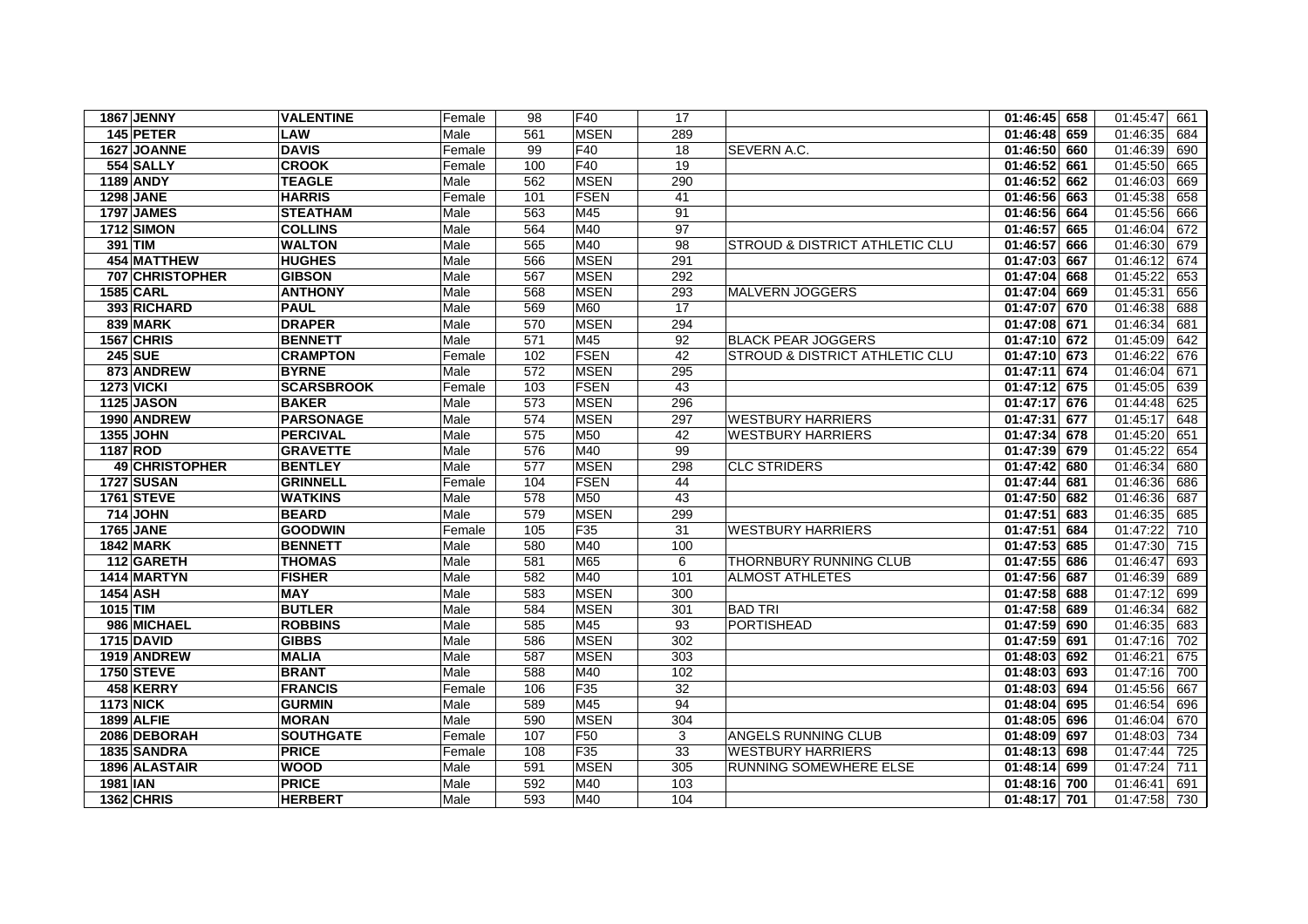| 1216 MICHAEL             | <b>LEWIS</b>           | Male   | 594 | <b>MSEN</b>     | 306             |                                           | 01:48:18 702 | 01:46:58<br>697 |
|--------------------------|------------------------|--------|-----|-----------------|-----------------|-------------------------------------------|--------------|-----------------|
| <b>1233 KAREN</b>        | <b>WALLER</b>          | Female | 109 | F35             | 34              | <b>STROUD &amp; DISTRICT ATHLETIC CLU</b> | 01:48:19 703 | 01:47:30<br>714 |
| 625 SUSAN                | WALTERS                | Female | 110 | F45             | 6               | <b>HEADINGTON ROAD RUNNERS</b>            | 01:48:20 704 | 01:47:42<br>722 |
| <b>1774 JOHN</b>         | <b>CLAPP</b>           | Male   | 595 | M <sub>55</sub> | 24              | <b>HOGWEED TROTTERS</b>                   | 01:48:23 705 | 01:47:39<br>719 |
| <b>1855 DIANE</b>        | <b>LONG</b>            | Female | 111 | <b>FSEN</b>     | 45              | STROUD & DISTRICT ATHLETIC CLU            | 01:48:24 706 | 01:47:43<br>724 |
| 1070 EDWARD              | <b>WATTON</b>          | Male   | 596 | <b>MSEN</b>     | 307             |                                           | 01:48:26 707 | 01:47:17<br>704 |
| <b>925 MARK</b>          | <b>SCRIVENS</b>        | Male   | 597 | M45             | 95              |                                           | 01:48:28 708 | 01:47:40<br>720 |
| <b>15 STEVEN</b>         | <b>STOPFORD</b>        | Male   | 598 | <b>MSEN</b>     | 308             |                                           | 01:48:28 709 | 01:47:25<br>713 |
| 351 EMILY                | <b>FOWLER</b>          | Female | 112 | F <sub>35</sub> | 35              |                                           | 01:48:28 710 | 01:47:49<br>727 |
| 1231 JOSIE               | <b>EVANS</b>           | Female | 113 | F <sub>35</sub> | 36              |                                           | 01:48:29 711 | 01:47:50<br>729 |
| 864 DAAN                 | <b>CLAASSEN</b>        | Male   | 599 | M40             | 105             |                                           | 01:48:30 712 | 01:48:20<br>749 |
| <b>529 ANDY</b>          | <b>CLAY</b>            | Male   | 600 | M45             | 96              |                                           | 01:48:30 713 | 01:46:45<br>692 |
| 1803 GARY                | <b>MARSH</b>           | Male   | 601 | <b>MSEN</b>     | 309             |                                           | 01:48:32 714 | 01:47:42<br>723 |
| 1804 ANDREW              | <b>WANTLING</b>        | Male   | 602 | M40             | 106             |                                           | 01:48:35 715 | 01:47:36<br>717 |
| 347 JILL                 | <b>HADLAND</b>         | Female | 114 | F40             | 20              |                                           | 01:48:37 716 | 01:47:25<br>712 |
| <b>1255 RAWLE</b>        | <b>FORD</b>            | Male   | 603 | M55             | 25              |                                           | 01:48:37 717 | 01:47:49<br>728 |
| 157 BRIAN                | <b>BARNETT</b>         | Male   | 604 | M50             | 44              |                                           | 01:48:38 718 | 01:48:07<br>738 |
| 197 CHRIS                | <b>BENNETT</b>         | Male   | 605 | M55             | 26              | <b>GREAT WESTERN RUNNERS</b>              | 01:48:40 719 | 01:46:48<br>694 |
| 1357 CHRIS               | <b>DAVIES</b>          | Male   | 606 | M50             | 45              |                                           | 01:48:42 720 | 01:47:18<br>706 |
| 667 DARREN               | <b>NEARY</b>           | Male   | 607 | <b>MSEN</b>     | 310             |                                           | 01:48:44 721 | 01:47:39<br>718 |
| 949 STUART               | <b>GLAYZER</b>         | Male   | 608 | <b>MSEN</b>     | 311             |                                           | 01:48:45 722 | 01:47:21<br>709 |
| 509 KEVIN                | WOOD                   | Male   | 609 | M40             | 107             |                                           | 01:48:47 723 | 01:47:18<br>705 |
| 13 LYNN                  | <b>HUDSON</b>          | Female | 115 | F <sub>50</sub> | $\overline{4}$  | <b>BOURTON ROAD RUNNERS</b>               | 01:48:49 724 | 01:48:19<br>746 |
| 1979 DAVID               | <b>BURDETT</b>         | Male   | 610 | <b>MSEN</b>     | 312             |                                           | 01:48:49 725 | 01:48:06<br>737 |
| 615 JOSIE                | <b>VOWLES</b>          | Female | 116 | <b>FSEN</b>     | 46              | STROUD & DISTRICT ATHLETIC CLU            | 01:48:50 726 | 01:48:13<br>742 |
| <b>1652 MALCOM EDWIN</b> | <b>WHITE</b>           | Male   | 611 | M <sub>55</sub> | $\overline{27}$ |                                           | 01:48:50 727 | 01:47:32<br>716 |
| 68 SEAN                  | <b>LEWTON</b>          | Male   | 612 | M40             | 108             | <b>BITTON ROAD RUNNERS</b>                | 01:48:50 728 | 01:48:27<br>756 |
| 540 RICHARD              | <b>GOODWIN</b>         | Male   | 613 | <b>MSEN</b>     | 313             |                                           | 01:48:51 729 | 01:47:19<br>707 |
| 1642 JOE                 | <b>HILL PEMBERTON</b>  | Male   | 614 | <b>MSEN</b>     | 314             |                                           | 01:48:54 730 | 01:46:52<br>695 |
| 352 DAVID                | <b>GUY</b>             | Male   | 615 | M <sub>55</sub> | 28              |                                           | 01:48:59 731 | 01:48:19<br>748 |
| 219 DAVID                | <b>JEFFRIES</b>        | Male   | 616 | <b>MSEN</b>     | 315             |                                           | 01:49:00 732 | 01:46:25<br>678 |
| 24 PETER                 | <b>HOLTMEYER-COLE</b>  | Male   | 617 | M40             | 109             |                                           | 01:49:00 733 | 01:47:10<br>698 |
| <b>1393 MATT</b>         | <b>TOOGOOD</b>         | Male   | 618 | <b>MSEN</b>     | 316             |                                           | 01:49:01 734 | 01:48:23<br>752 |
| 1397 W H M               | <b>ROBSON</b>          | Male   | 619 | <b>MSEN</b>     | 317             | <b>SPA STRIDERS</b>                       | 01:49:02 735 | 01:48:09<br>740 |
| 1673 GORDON              | <b>FRIEND</b>          | Male   | 620 | <b>MSEN</b>     | 318             |                                           | 01:49:09 736 | 01:47:41<br>721 |
| 318 CHRISTINE            | <b>ELLISON</b>         | Female | 117 | F45             | $\overline{7}$  |                                           | 01:49:11 737 | 732<br>01:47:59 |
| <b>701 DAVID</b>         | <b>SAVAGE</b>          | Male   | 621 | M45             | 97              |                                           | 01:49:12 738 | 01:47:16<br>701 |
| 825 MICHAEL              | <b>ROBERTS</b>         | Male   | 622 | M <sub>55</sub> | 29              | PLYMOUTH HARRIERS                         | 01:49:13 739 | 01:48:12<br>741 |
| 831 TIM                  | <b>STOJANOV</b>        | Male   | 623 | <b>MSEN</b>     | 319             |                                           | 01:49:14 740 | 01:48:09<br>739 |
| 1303 CHARLIE             | <b>YOLLAND - JONES</b> | Male   | 624 | <b>MSEN</b>     | 320             |                                           | 01:49:16 741 | 01:48:21<br>750 |
| 1689 STEPHEN             | <b>LATUS</b>           | Male   | 625 | M45             | 98              | <b>BITTON ROAD RUNNERS</b>                | 01:49:17 742 | 01:47:17<br>703 |
| 988 DARREN               | <b>SAVAGE</b>          | Male   | 626 | <b>MSEN</b>     | 321             |                                           | 01:49:20 743 | 01:48:36<br>760 |
| 1071 GRAHAM              | <b>BAZLEY</b>          | Male   | 627 | M40             | 110             | <b>WESTBURY HARRIERS</b>                  | 01:49:21 744 | 01:49:13<br>781 |
| <b>1302 LAURA</b>        | <b>HOLTON</b>          | Female | 118 | <b>FSEN</b>     | 47              |                                           | 01:49:22 745 | 01:47:20<br>708 |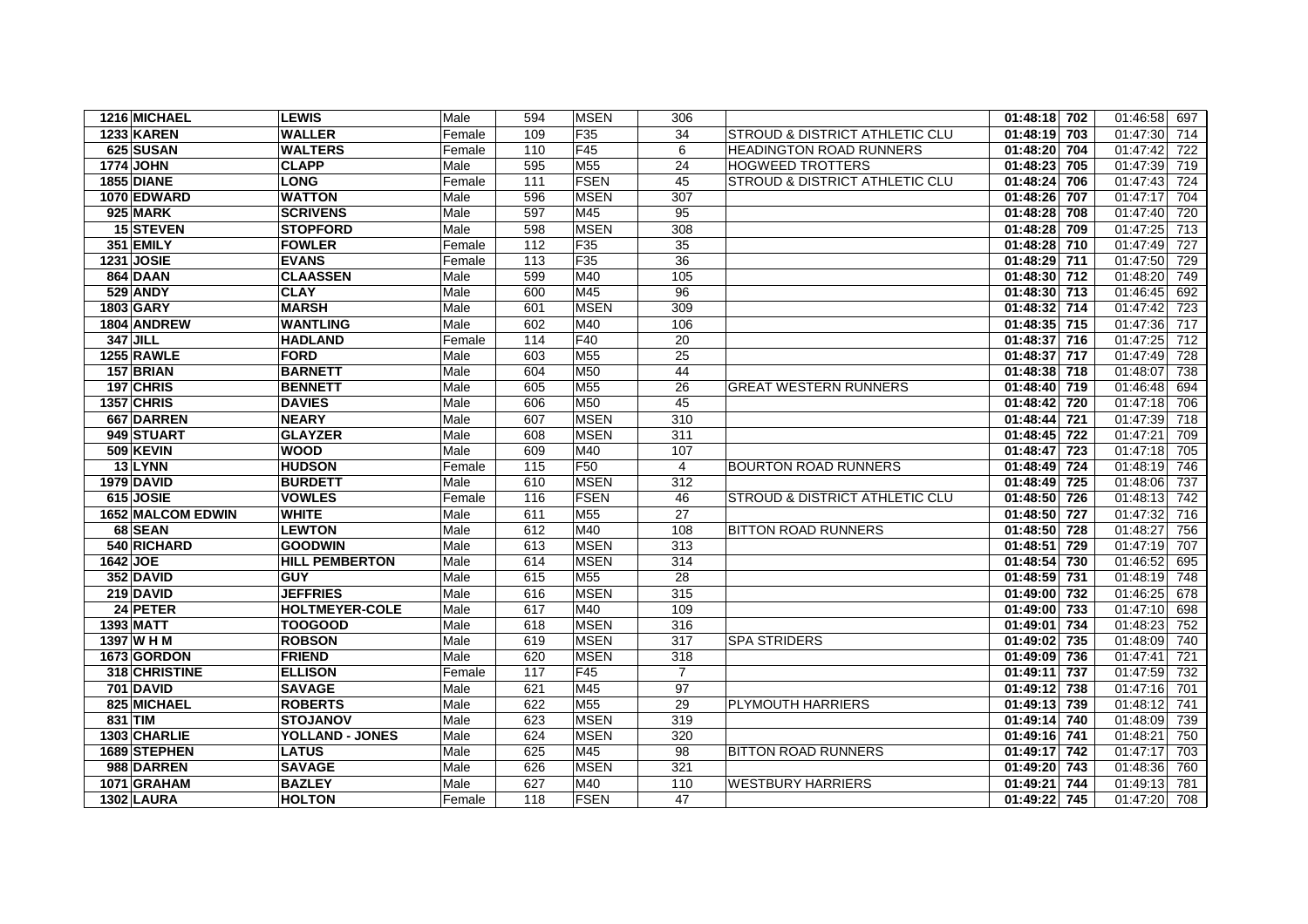| 1370 RICHARD      | <b>MAISEY</b>          | Male   | 628 | M <sub>55</sub> | 30             |                                           | 01:49:26 746    | 01:48:59<br>773 |
|-------------------|------------------------|--------|-----|-----------------|----------------|-------------------------------------------|-----------------|-----------------|
| 491 MICHAEL       | <b>ROWE</b>            | Male   | 629 | M40             | 111            |                                           | 01:49:28 747    | 01:47:59<br>731 |
| 903 RACHEL        | <b>GRIFFIN</b>         | Female | 119 | <b>FSEN</b>     | 48             | <b>BOURTON ROAD RUNNERS</b>               | 01:49:30 748    | 01:48:04<br>736 |
| 884 CALUM         | <b>FORSYTH</b>         | Male   | 630 | M40             | 112            | <b>BOURTON ROAD RUNNERS</b>               | 01:49:30 749    | 01:48:04<br>735 |
| 1335 LISA         | <b>PETERSEN</b>        | Female | 120 | <b>FSEN</b>     | 49             |                                           | 01:49:37<br>750 | 01:48:19<br>745 |
| 1916 NATHAN       | <b>MCQUAID</b>         | Male   | 631 | <b>MSEN</b>     | 322            |                                           | 01:49:37<br>751 | 01:48:51<br>765 |
| 985 GEORGINA      | <b>GOVIER</b>          | Female | 121 | F45             | 8              |                                           | $01:49:38$ 752  | 01:47:47<br>726 |
| <b>115 NEIL</b>   | <b>GOODRICH</b>        | Male   | 632 | <b>MSEN</b>     | 323            |                                           | 01:49:43<br>753 | 01:48:47<br>763 |
| 870 DONNA         | <b>COLEMAN</b>         | Female | 122 | F35             | 37             |                                           | 01:49:52<br>754 | 01:48:46<br>762 |
| 81 JUDITH         | <b>BEEBY</b>           | Female | 123 | F <sub>55</sub> | $\sqrt{3}$     |                                           | 755<br>01:49:57 | 01:48:31<br>759 |
| 1502 PETER        | <b>LOFTUS</b>          | Male   | 633 | M65             | $\overline{7}$ |                                           | 01:49:57<br>756 | 01:48:30<br>758 |
| 244 RACHEL        | <b>LABDON</b>          | Female | 124 | F35             | 38             | ANGELS RUNNING CLUB                       | 01:50:00<br>757 | 01:49:35<br>787 |
| 983 ANDREW        | <b>FIRETTO</b>         | Male   | 634 | M45             | 99             |                                           | 758<br>01:50:01 | 01:49:16<br>782 |
| 1436 JULIAN       | <b>FREEMAN</b>         | Male   | 635 | M40             | 113            |                                           | 01:50:02 759    | 01:48:13<br>743 |
| 1898 MATTHEW      | <b>KENDALL</b>         | Male   | 636 | <b>MSEN</b>     | 324            |                                           | 01:50:02<br>760 | 01:48:55<br>772 |
| 830 HUGH          | <b>MCPHERSON</b>       | Male   | 637 | M <sub>55</sub> | 31             |                                           | 01:50:04<br>761 | 01:49:03<br>774 |
| 168 SHIRLEY       | <b>CREED</b>           | Female | 125 | F45             | 9              | <b>BOURTON ROAD RUNNERS</b>               | 01:50:05 762    | 01:49:06<br>777 |
| <b>1932 PETER</b> | <b>SANDERSON</b>       | Male   | 638 | M45             | 100            |                                           | 01:50:08 763    | 01:48:55<br>770 |
| 1259 ROBERT       | <b>MACKENZIE-SMITH</b> | Male   | 639 | M45             | 101            |                                           | 01:50:13<br>764 | 01:48:25<br>754 |
| 1967 ANDREW       | <b>BRITTEN</b>         | Male   | 640 | M45             | 102            |                                           | 01:50:14<br>765 | 01:48:22<br>751 |
| 1104 RAY          | <b>WILCOX</b>          | Male   | 641 | M45             | 103            |                                           | 01:50:15 766    | 01:48:26<br>755 |
| 806 OLIVER        | <b>RALPH</b>           | Male   | 642 | <b>MSEN</b>     | 325            |                                           | 01:50:15<br>767 | 01:49:44<br>790 |
| 2105 MARTIN       | <b>COTGREAVE</b>       | Male   | 643 | M45             | 104            |                                           | $01:50:16$ 768  | 01:48:24<br>753 |
| 1172 HEATHER      | <b>CLARKE</b>          | Female | 126 | F45             | 10             | <b>GLOUCESTER TRIATHLON CLUB</b>          | 01:50:17 769    | 01:49:22<br>785 |
| <b>1431 SIMON</b> | <b>SUTTON</b>          | Male   | 644 | <b>MSEN</b>     | 326            |                                           | 01:50:19 770    | 01:48:55<br>771 |
| <b>285 PAUL</b>   | <b>PONTING</b>         | Male   | 645 | M45             | 105            |                                           | 771<br>01:50:22 | 01:50:11<br>810 |
| <b>1434 DAVE</b>  | <b>HEYWOOD</b>         | Male   | 646 | <b>MSEN</b>     | 327            |                                           | 01:50:26 772    | 01:48:18<br>744 |
| 76 STEVE          | <b>WIGALL</b>          | Male   | 647 | M45             | 106            | <b>TEWKESBURY AC</b>                      | 01:50:26 773    | 01:48:29<br>757 |
| 1437 NATHAN       | <b>COLE</b>            | Male   | 648 | <b>MSEN</b>     | 328            |                                           | 01:50:30 774    | 01:48:43<br>761 |
| 1144 RUPERT       | YOLLAND-JONES          | Male   | 649 | <b>MSEN</b>     | 329            |                                           | 01:50:34<br>775 | 01:49:38<br>788 |
| 729 ROSIE         | <b>HANDFORD</b>        | Female | 127 | <b>FSEN</b>     | 50             |                                           | 01:50:35 776    | 01:48:54<br>768 |
| 1910 PAUL         | <b>RUTHERFORD</b>      | Male   | 650 | M60             | 18             |                                           | 01:50:37<br>777 | 01:48:01<br>733 |
| 483 GUY           | <b>DOUGLASS</b>        | Male   | 651 | M45             | 107            | CHELTENHAM TRI CLUB                       | 01:50:39 778    | 01:49:44<br>789 |
| 1420 MATTHEW      | <b>CLIFFORD</b>        | Male   | 652 | <b>MSEN</b>     | 330            |                                           | 01:50:39 779    | 01:50:00<br>805 |
| 1688 CHRIS        | <b>GRUNDY</b>          | Male   | 653 | <b>MSEN</b>     | 331            |                                           | 01:50:41<br>780 | 01:49:09<br>779 |
| 1133 RICHARD      | <b>DEWEY</b>           | Male   | 654 | <b>MSEN</b>     | 332            |                                           | 781<br>01:50:42 | 01:49:21<br>784 |
| <b>503 ANDY</b>   | <b>WYATT</b>           | Male   | 655 | M45             | 108            |                                           | 01:50:44<br>782 | 01:50:25<br>824 |
| 1154 RICHARD      | <b>MORGAN</b>          | Male   | 656 | M45             | 109            |                                           | 783<br>01:50:44 | 01:48:19<br>747 |
| <b>1350 NEIL</b>  | <b>ATTWELL</b>         | Male   | 657 | M40             | 114            |                                           | 01:50:44<br>784 | 01:48:51<br>764 |
| 1217 ROD          | <b>MILLS</b>           | Male   | 658 | M45             | 110            |                                           | 01:50:44<br>785 | 01:48:51<br>766 |
| <b>773 MARK</b>   | <b>MCNALLY</b>         | Male   | 659 | <b>MSEN</b>     | 333            |                                           | 01:50:46<br>786 | 01:48:53<br>767 |
| $1342$ JO         | <b>MARTIN</b>          | Female | 128 | F40             | 21             |                                           | 01:50:48 787    | 01:49:21<br>783 |
| 194 FLORENCE      | <b>TREHET</b>          | Female | 129 | F <sub>35</sub> | 39             | <b>STROUD &amp; DISTRICT ATHLETIC CLU</b> | 01:50:48 788    | 01:49:57<br>803 |
| 601 NIALL         | <b>HOSKIN</b>          | Male   | 660 | M50             | 46             | SW VETS AC                                | 01:50:49 789    | 01:49:59<br>804 |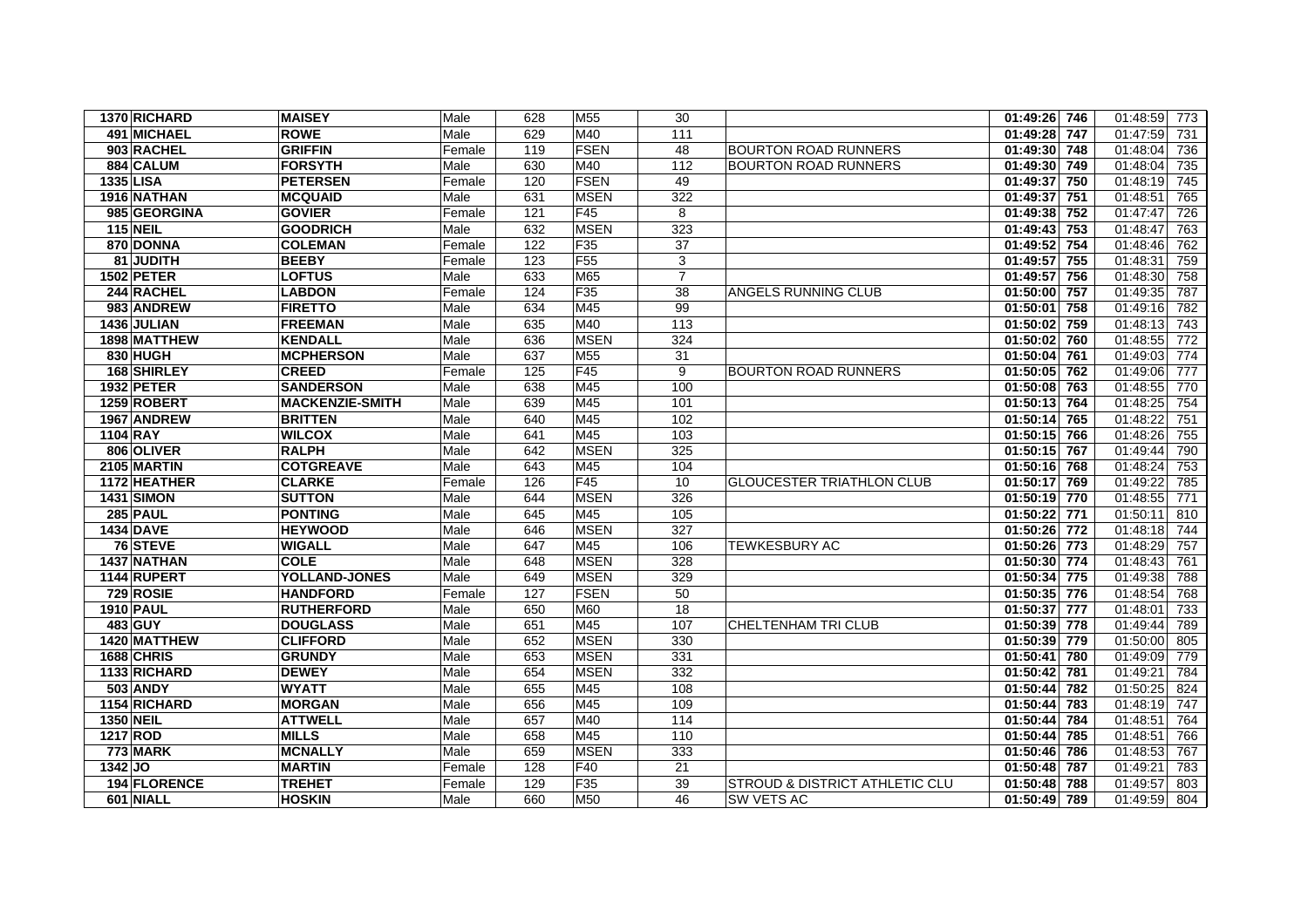| 1778 MICHAEL            | <b>LUFF</b>         | Male   | 661 | M40             | 115             | <b>CORSHAM RUNNING CLUB</b> | 01:50:51 790              | 01:49:47<br>793 |
|-------------------------|---------------------|--------|-----|-----------------|-----------------|-----------------------------|---------------------------|-----------------|
| <b>1768 DAVID</b>       | <b>CAMM</b>         | Male   | 662 | M <sub>55</sub> | 32              | <b>TEAM BATH AC</b>         | 01:50:51<br>791           | 01:49:48<br>794 |
| <b>92 JON</b>           | <b>RANDALL</b>      | Male   | 663 | <b>MSEN</b>     | 334             |                             | 01:50:53 792              | 01:49:51<br>796 |
| 1619 RUPERT             | <b>NEAL</b>         | Male   | 664 | M <sub>55</sub> | 33              |                             | 01:50:54<br>793           | 01:50:16<br>816 |
| <b>1968 MIKE</b>        | <b>BROOKS</b>       | Male   | 665 | M45             | 111             |                             | 01:51:00 794              | 01:49:08<br>778 |
| 1634 MICHAEL            | <b>COLLINS</b>      | Male   | 666 | M60             | 19              | KIDLINGTON R A.C.           | 01:51:02<br>795           | 01:49:12<br>780 |
| <b>2001 PETER</b>       | <b>BRAYSHAW</b>     | Male   | 667 | <b>MSEN</b>     | 335             |                             | 796<br>01:51:04           | 01:50:41<br>833 |
| 1497 DANIEL             | <b>SMITH</b>        | Male   | 668 | <b>MSEN</b>     | 336             | <b>TWB</b>                  | 01:51:04<br>797           | 01:49:06<br>776 |
| <b>1908 NICK</b>        | <b>MILES</b>        | Male   | 669 | M45             | 112             |                             | 01:51:11<br>798           | 01:51:01<br>843 |
| <b>1433 SUSAN</b>       | <b>WARD</b>         | Female | 130 | F <sub>55</sub> | $\overline{4}$  | <b>BOURNVILLE HARRIERS</b>  | 01:51:13 799              | 01:49:47<br>792 |
| 656 ALAN                | <b>MACDONALD</b>    | Male   | 670 | M45             | 113             |                             | 01:51:14<br>800           | 01:49:06<br>775 |
| 955 SUSAN               | <b>LEYDEN</b>       | Female | 131 | F40             | 22              | <b>HOGWEED TROTTERS</b>     | $01:51:15$ 801            | 01:50:02<br>806 |
| 1827 STEPHANIE          | <b>CHIPMAN</b>      | Female | 132 | <b>F40</b>      | 23              |                             | 01:51:15 802              | 01:50:13<br>814 |
| 1428 ADRIAN             | <b>BARRADELL</b>    | Male   | 671 | M45             | 114             | <b>EVESHAM RUNNING CLUB</b> | $\overline{01:}51:16$ 803 | 01:48:55<br>769 |
| 821 SAM                 | <b>BULLOCK</b>      | Male   | 672 | M50             | 47              |                             | 01:51:18 804              | 01:49:28<br>786 |
| 878 LUKE                | <b>KEEGAN</b>       | Male   | 673 | M40             | 116             |                             | 01:51:20 805              | 01:50:23<br>821 |
| 1741 LEE                | <b>AGENT</b>        | Male   | 674 | <b>MSEN</b>     | 337             |                             | 01:51:20<br>806           | 01:49:44<br>791 |
| 752 ANDREW              | <b>BARLOW</b>       | Male   | 675 | M45             | 115             |                             | 01:51:23 807              | 01:49:56<br>801 |
| 250 DOMINIC             | <b>HOLDEN</b>       | Male   | 676 | <b>MSEN</b>     | 338             |                             | 01:51:28 808              | 01:49:52<br>799 |
| 690 NIGEL               | <b>WILLIAMS</b>     | Male   | 677 | M40             | 117             |                             | 01:51:29 809              | 01:50:18<br>818 |
| <b>748 TOM</b>          | <b>TROSBORG</b>     | Male   | 678 | M <sub>55</sub> | 34              | <b>TEAM BATH AC</b>         | 01:51:30 810              | 01:49:56<br>802 |
| 342 MARTIN              | <b>COOK</b>         | Male   | 679 | M45             | 116             | <b>HOGWEED TROTTERS</b>     | 01:51:30 811              | 01:50:17<br>817 |
| <b>1541 COLIN</b>       | <b>STRINGER</b>     | Male   | 680 | M50             | 48              |                             | $01:51:31$ 812            | 01:50:12<br>812 |
| 1876 MATTHEW            | <b>WATTS</b>        | Male   | 681 | <b>MSEN</b>     | 339             |                             | 01:51:32 813              | 01:50:07<br>808 |
| <b>1343 PAUL</b>        | <b>KUC</b>          | Male   | 682 | M40             | 118             |                             | 01:51:33 814              | 01:51:14<br>848 |
| 11 DOUG                 | KNOX                | Male   | 683 | M50             | 49              | <b>GILLINGHAM TROTTERS</b>  | $01:51:35$ 815            | 01:49:51<br>797 |
| 1482 CHRIS              | <b>WARD</b>         | Male   | 684 | <b>MSEN</b>     | 340             |                             | $\overline{01:51:38}$ 816 | 01:51:19<br>851 |
| 1382 CATHERINE          | <b>NIXON</b>        | Female | 133 | <b>FSEN</b>     | 51              |                             | $\overline{01:51:40}$ 817 | 01:50:30<br>829 |
| 772 CLARE               | <b>BAYLEY</b>       | Female | 134 | F <sub>35</sub> | 40              |                             | 01:51:40 818              | 01:50:52<br>836 |
| $1893$ $\overline{IAN}$ | <b>WARD</b>         | Male   | 685 | M45             | 117             | SARACENS R.C.               | 01:51:41 819              | 01:50:31<br>830 |
| 402 LEO                 | <b>MURRAY-DAVEY</b> | Male   | 686 | <b>MSEN</b>     | 341             |                             | 01:51:43 820              | 01:50:12<br>811 |
| 406 MICHAEL             | <b>BRYANT</b>       | Male   | 687 | M40             | 119             |                             | 01:51:43<br>821           | 01:49:51<br>798 |
| $21$ JO                 | <b>CREED</b>        | Female | 135 | F35             | 41              |                             | 01:51:46 822              | 01:50:36<br>832 |
| 1847 MARGARET           | <b>NAPIER</b>       | Female | 136 | F45             | 11              | <b>CHIPPENHAM HARRIERS</b>  | 01:51:47<br>823           | 01:50:32<br>831 |
| 1583 STEVEN             | <b>NICHOLS</b>      | Male   | 688 | <b>MSEN</b>     | 342             |                             | 01:51:52 824              | 01:50:22<br>820 |
| 1873 JOE                | <b>WINTON</b>       | Male   | 689 | <b>MSEN</b>     | 343             |                             | 825<br>01:51:53           | 01:50:29<br>827 |
| 917 ALISON              | <b>CRICHTON</b>     | Female | 137 | <b>FSEN</b>     | 52              |                             | 01:51:54<br>826           | 01:50:13<br>815 |
| <b>1471 TONY</b>        | <b>TAMBURRO</b>     | Male   | 690 | M50             | 50              | UKNETRUNNER.CO.UK           | 01:51:55 827              | 01:51:11<br>846 |
| 221 BOGDAN              | <b>JOCHYM</b>       | Male   | 691 | M55             | 35              | <b>GLOUCESTER AC</b>        | 01:51:56 828              | 01:50:51<br>835 |
| 2059 PAUL               | <b>RENDELL</b>      | Male   | 692 | M50             | 51              |                             | 01:51:58 829              | 01:50:24<br>822 |
| 1406 IAN                | <b>DANCE</b>        | Male   | 693 | M40             | 120             |                             | 01:52:01<br>830           | 01:50:06<br>807 |
| 343 JOHN                | <b>COOPER</b>       | Male   | 694 | <b>M60</b>      | $\overline{20}$ |                             | 01:52:01<br>831           | 01:50:12<br>813 |
| <b>762 RORY</b>         | <b>VIGGERS</b>      | Male   | 695 | <b>MSEN</b>     | 344             |                             | 01:52:07 832              | 01:49:49<br>795 |
| 586 BRENDAN             | <b>HUGHES</b>       | Male   | 696 | <b>MSEN</b>     | 345             |                             | 01:52:08 833              | 01:50:25<br>825 |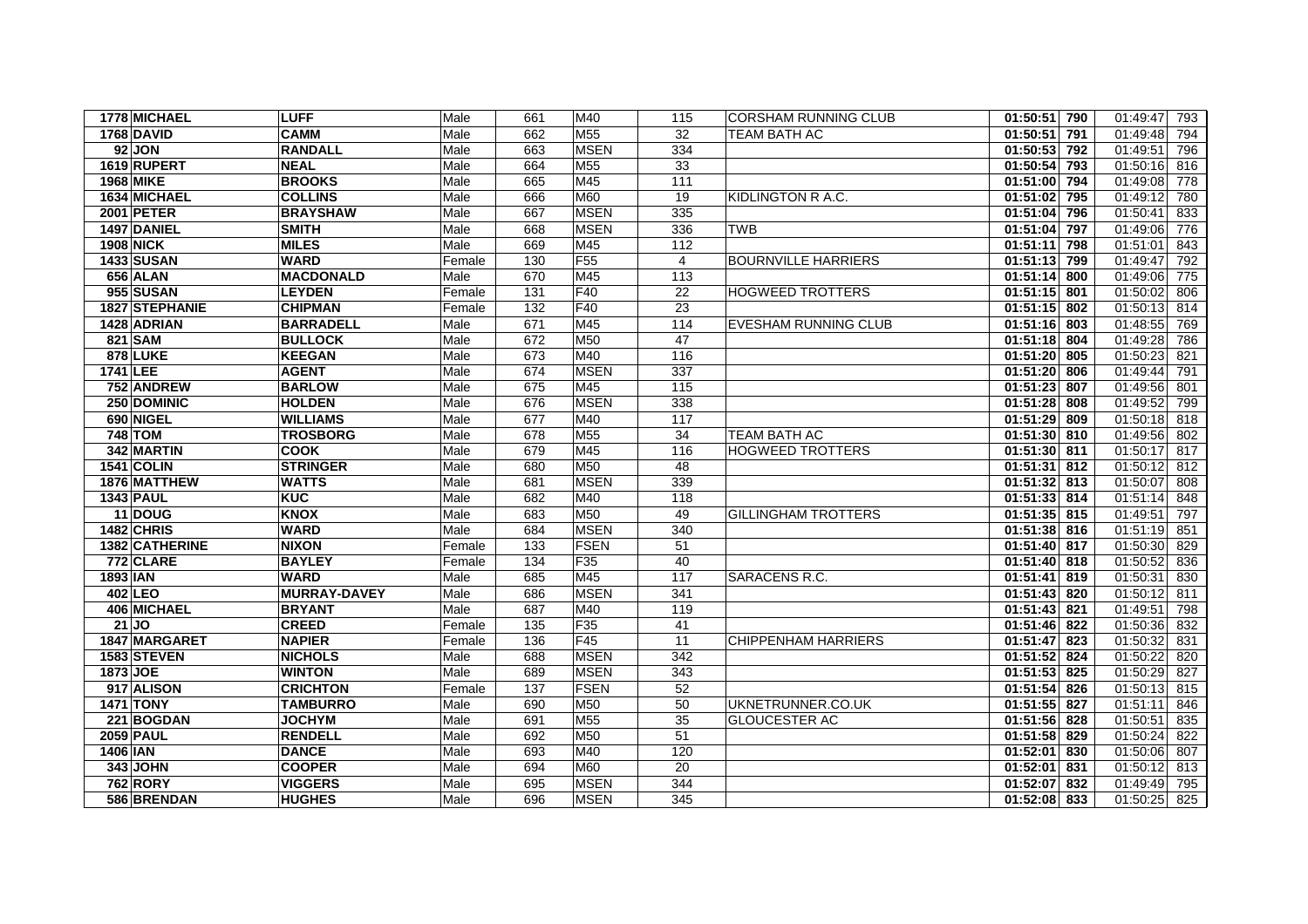| 1354 ALLAN        | <b>SPERRING</b>    | Male   | 697              | M50             | 52  |                              | 01:52:09 834    | 01:50:53<br>837 |
|-------------------|--------------------|--------|------------------|-----------------|-----|------------------------------|-----------------|-----------------|
| 3 SIMON           | <b>FRAMPTON</b>    | Male   | 698              | M60             | 21  | <b>GREAT WESTERN RUNNERS</b> | 01:52:11<br>835 | 01:50:26<br>826 |
| 1737 RICHARD      | <b>BOND</b>        | Male   | 699              | M40             | 121 |                              | 01:52:12 836    | 01:51:19<br>852 |
| 1055 LAURA        | <b>COLLIER</b>     | Female | 138              | <b>FSEN</b>     | 53  |                              | 01:52:14<br>837 | 01:51:13<br>847 |
| 611 MARTIN        | <b>PERRY</b>       | Male   | 700              | M40             | 122 |                              | 01:52:16<br>838 | 01:50:24<br>823 |
| 1356 GEOFF        | <b>BAILEY</b>      | Male   | 701              | <b>MSEN</b>     | 346 |                              | 01:52:19<br>839 | 01:52:08<br>886 |
| 1695 ALISTAIR     | <b>BOOTH</b>       | Male   | 702              | M <sub>50</sub> | 53  |                              | 01:52:21<br>840 | 01:51:01<br>842 |
| 1758 CHRIS        | <b>HALSALL</b>     | Male   | 703              | <b>MSEN</b>     | 347 |                              | 01:52:23<br>841 | 01:50:29<br>828 |
| 1837 ROBERT       | <b>FOORD</b>       | Male   | 704              | <b>MSEN</b>     | 348 |                              | 01:52:24<br>842 | 01:50:21<br>819 |
| 1686 DAVID        | <b>HEARNE</b>      | Male   | 705              | M45             | 118 | <b>CORSHAM RUNNING CLUB</b>  | 01:52:27<br>843 | 01:51:22<br>855 |
| 1589 MICHELLE     | <b>BALCHIN</b>     | Female | 139              | <b>FSEN</b>     | 54  |                              | 01:52:28<br>844 | 01:50:08<br>809 |
| <b>42 JOANNE</b>  | <b>STEVENSON</b>   | Female | 140              | F35             | 42  | <b>SADAC</b>                 | 01:52:29<br>845 | 01:50:59<br>840 |
| 1020 MICHAEL      | <b>WEBB</b>        | Male   | 706              | <b>MSEN</b>     | 349 |                              | 01:52:30 846    | 01:49:55<br>800 |
| 33 JOHN DANIEL    | <b>ARMSTRONG</b>   | Male   | 707              | M <sub>55</sub> | 36  |                              | 01:52:31<br>847 | 01:51:53<br>877 |
| <b>1701 ANDY</b>  | <b>GRIGG</b>       | Male   | 708              | M45             | 119 |                              | 01:52:31<br>848 | 01:51:00<br>841 |
| 680 ADAM          | <b>SMITH</b>       | Male   | 709              | <b>MSEN</b>     | 350 |                              | 01:52:33 849    | 01:50:53<br>839 |
| 1845 DEANNE       | <b>BENNETT</b>     | Female | 141              | F <sub>35</sub> | 43  |                              | 01:52:43<br>850 | 01:51:31<br>860 |
| 863 FIONA         | <b>POWELL</b>      | Female | 142              | F35             | 44  |                              | 01:52:45<br>851 | 01:51:34<br>862 |
| 510 CHRIS         | <b>REES</b>        | Male   | 710              | M50             | 54  |                              | 01:52:47<br>852 | 01:50:53<br>838 |
| 1832 MICHAEL      | <b>ALSWORTH</b>    | Male   | 711              | M <sub>55</sub> | 37  | 100 MARATHON CLUB            | 01:52:49<br>853 | 01:51:42<br>866 |
| 722 JUSTINE       | <b>HALE</b>        | Female | 143              | F <sub>35</sub> | 45  | <b>ALMOST ATHLETES</b>       | 01:52:51<br>854 | 01:51:34<br>863 |
| 515 ANDREW        | <b>HUGHES</b>      | Male   | 712              | <b>MSEN</b>     | 351 |                              | 01:52:53<br>855 | 01:51:28<br>859 |
| 2028 JOANNE       | <b>THOMPSON</b>    | Female | 144              | <b>FSEN</b>     | 55  |                              | 01:52:55<br>856 | 01:51:25<br>857 |
| 1547 ANDREW       | <b>SEDGMOND</b>    | Male   | 713              | M50             | 55  | <b>LES CROUPIERS</b>         | 01:52:56 857    | 01:52:24<br>901 |
| 1214 CLAIRE       | <b>CHARLTON</b>    | Female | 145              | <b>FSEN</b>     | 56  | <b>CHIPPENHAM HARRIERS</b>   | 01:52:57<br>858 | 01:52:02<br>883 |
| 1010 ROBERT       | <b>GREEN</b>       | Male   | 714              | M45             | 120 | <b>PAINSWICK UNRUNNERS</b>   | 01:52:58<br>859 | 01:51:48<br>875 |
| 489 RICHARD       | <b>BAGSHAW</b>     | Male   | 715              | M40             | 123 | <b>CHIPPENHAM HARRIERS</b>   | 01:52:58 860    | 01:52:02<br>884 |
| <b>1237 SIMON</b> | <b>AKERS</b>       | Male   | 716              | M45             | 121 | <b>TETBURY ROYALS RC</b>     | 01:52:59<br>861 | 01:51:43<br>867 |
| 1723 DAVID        | <b>CHITTOCK</b>    | Male   | $\frac{1}{717}$  | M40             | 124 | <b>ALMOST ATHLETES</b>       | 01:52:59 862    | 01:52:36<br>909 |
| 2049 DANIEL       | <b>BREWER</b>      | Male   | 718              | <b>MSEN</b>     | 352 |                              | 01:53:00 863    | 01:51:01<br>844 |
| <b>774 ALLY</b>   | <b>PEMBERTON</b>   | Male   | 719              | <b>MSEN</b>     | 353 |                              | 01:53:00<br>864 | 01:51:25<br>856 |
| <b>1064 JASON</b> | <b>COOK</b>        | Male   | 720              | <b>MSEN</b>     | 354 |                              | $01:53:03$ 865  | 01:51:58<br>879 |
| 1860 PHILIP       | <b>KNICKENBERG</b> | Male   | 721              | M50             | 56  |                              | 01:53:03<br>866 | 01:52:40<br>913 |
| 1506 LIZ          | <b>GARD</b>        | Female | 146              | <b>FSEN</b>     | 57  | <b>AVON VALLEY RUNNERS</b>   | 01:53:05<br>867 | 01:52:33<br>906 |
| <b>1698 BILL</b>  | <b>ROPER</b>       | Male   | 722              | <b>MSEN</b>     | 355 |                              | 01:53:05 868    | 01:51:09<br>845 |
| 1540 ALISON       | <b>ENGLISH</b>     | Female | 147              | F <sub>35</sub> | 46  |                              | 01:53:07<br>869 | 01:51:47<br>873 |
| 1961 BEN          | <b>CLARK</b>       | Male   | 723              | <b>MSEN</b>     | 356 |                              | 01:53:08 870    | 01:52:33<br>905 |
| 1117 DARREN       | <b>SCHLOSSER</b>   | Male   | 724              | <b>MSEN</b>     | 357 |                              | 01:53:09 871    | 01:52:41<br>914 |
| 856 MARK          | <b>GRIFFITHS</b>   | Male   | $\overline{725}$ | M45             | 122 | <b>TEAM BATH AC</b>          | 01:53:09 872    | 01:51:31<br>861 |
| <b>759 JEFF</b>   | <b>BIRD</b>        | Male   | 726              | M45             | 123 |                              | 01:53:10 873    | 01:52:33<br>907 |
| 999 RICHARD       | <b>HOLLICK</b>     | Male   | 727              | M <sub>55</sub> | 38  |                              | 01:53:10 874    | 01:51:21<br>853 |
| 709 LEIGHTON      | <b>BOND</b>        | Male   | 728              | <b>MSEN</b>     | 358 |                              | 01:53:11 875    | 01:50:44<br>834 |
| 80 HELEN          | <b>STEVENS</b>     | Female | 148              | F45             | 12  | <b>CHIPPENHAM HARRIERS</b>   | 01:53:13 876    | 01:52:17<br>896 |
| <b>1311 KEITH</b> | LOW                | Male   | 729              | <b>MSEN</b>     | 359 |                              | 01:53:16 877    | 01:51:48<br>874 |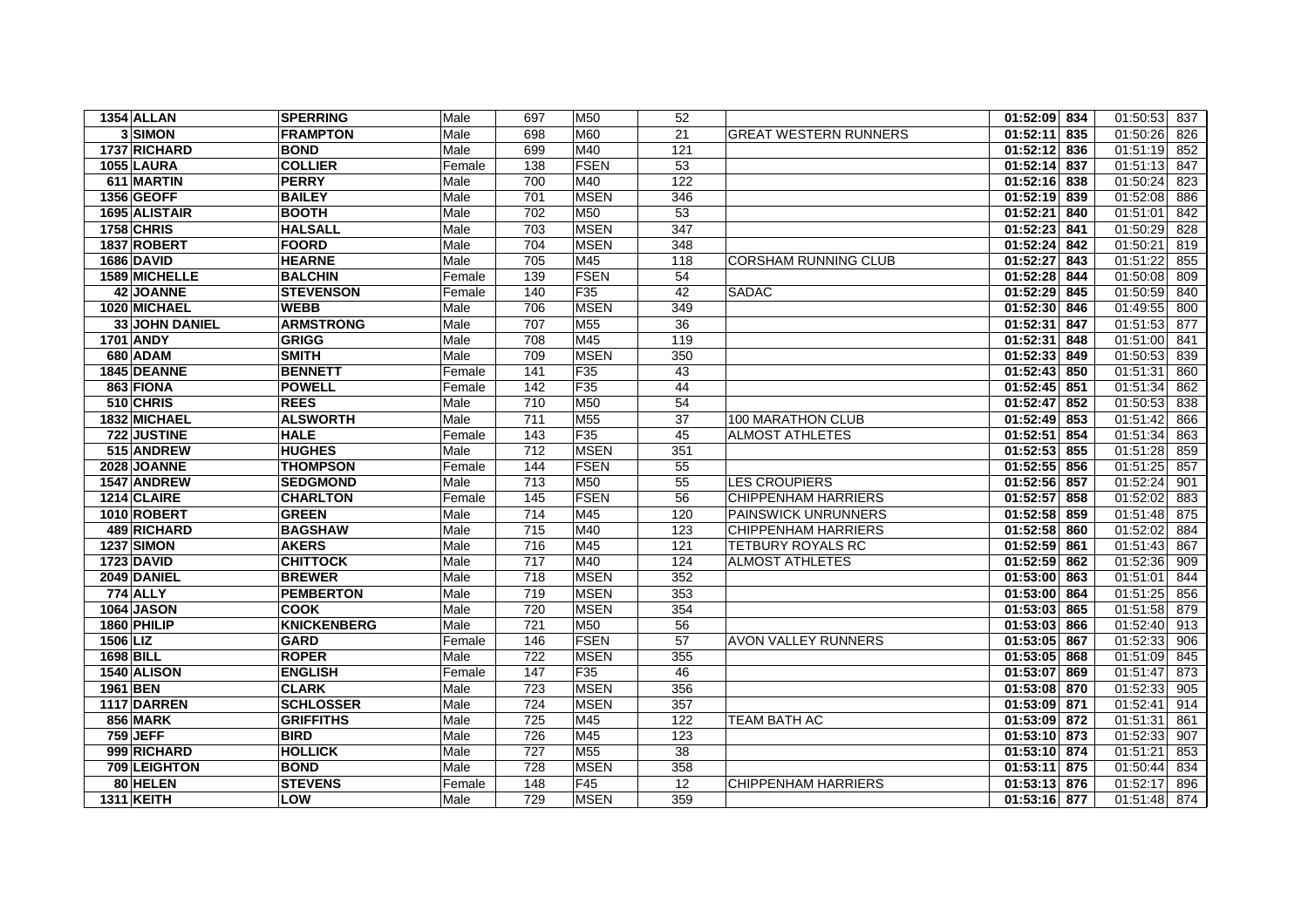| 1139 ANDREW       | <b>GRIFFITHS</b>    | Male   | 730 | M45             | 124 |                                | 01:53:17 878    | 01:51:14 849    |
|-------------------|---------------------|--------|-----|-----------------|-----|--------------------------------|-----------------|-----------------|
| 934 ANTHONY       | <b>WALSH</b>        | Male   | 731 | M40             | 125 |                                | 01:53:18 879    | 01:51:15<br>850 |
| <b>1871 JOHN</b>  | <b>JAMES</b>        | Male   | 732 | M <sub>55</sub> | 39  | SEVERN A.C.                    | 01:53:20 880    | 01:53:06<br>934 |
| 1161 PHILLIP      | <b>HOOK</b>         | Male   | 733 | <b>MSEN</b>     | 360 |                                | 01:53:20 881    | 01:52:15<br>893 |
| <b>1726 NEIL</b>  | <b>PERKINS</b>      | Male   | 734 | M40             | 126 |                                | 01:53:20<br>882 | 01:51:39<br>864 |
| 2008 ADAM         | <b>CASS</b>         | Male   | 735 | <b>MSEN</b>     | 361 |                                | 01:53:20<br>883 | 01:51:21<br>854 |
| 869 MATTHEW       | <b>LINGARD</b>      | Male   | 736 | M45             | 125 |                                | 01:53:21<br>884 | 01:52:07<br>885 |
| 1976 ROBERT       | <b>CONWAY</b>       | Male   | 737 | M40             | 127 |                                | 01:53:21<br>885 | 01:51:26<br>858 |
| 235 LISA JANE     | <b>SHILTON</b>      | Female | 149 | F <sub>35</sub> | 47  |                                | 01:53:23<br>886 | 01:52:30<br>903 |
| <b>1754 PAUL</b>  | <b>BRAME</b>        | Male   | 738 | <b>MSEN</b>     | 362 | <b>HEADINGTON ROAD RUNNERS</b> | 01:53:25<br>887 | 01:52:14<br>892 |
| 916 LISA          | <b>LOOKER</b>       | Female | 150 | F <sub>35</sub> | 48  | <b>EVESHAM VALE RUNNERS</b>    | 01:53:28<br>888 | 01:52:47<br>920 |
| 322 STEVE         | <b>OLLIS</b>        | Male   | 739 | M40             | 128 | MALVERN JOGGERS                | 01:53:31<br>889 | 01:51:59<br>880 |
| 1679 SCOTT        | <b>TEMLETT</b>      | Male   | 740 | M40             | 129 |                                | 01:53:31<br>890 | 01:52:38<br>912 |
| <b>1635 VICKY</b> | <b>RUSSELL</b>      | Female | 151 | F40             | 24  | <b>KIDLINGTON</b>              | 01:53:31<br>891 | 01:52:43<br>918 |
| 1490 MICHAEL      | <b>CULLUM</b>       | Male   | 741 | M45             | 126 | <b>WESTBURY HARRIERS</b>       | 01:53:33<br>892 | 01:52:09<br>887 |
| 1395 JULIAN       | <b>BILLINGHURST</b> | Male   | 742 | M40             | 130 |                                | 01:53:34<br>893 | 01:52:48<br>921 |
| 201 GRAHAM        | <b>ENGLEFIELD</b>   | Male   | 743 | M45             | 127 |                                | 01:53:35 894    | 01:52:58<br>929 |
| <b>2000 LISA</b>  | <b>CARNEY</b>       | Female | 152 | F <sub>35</sub> | 49  | <b>DULWICH AC</b>              | 01:53:37<br>895 | 01:53:13<br>939 |
| 1885 JO           | <b>WALTERS</b>      | Female | 153 | F50             | 5   | <b>ANGELS RUNNING CLUB</b>     | 01:53:38<br>896 | 01:53:12<br>938 |
| 855 STEVE         | <b>MOTLEY</b>       | Male   | 744 | <b>MSEN</b>     | 363 |                                | 01:53:39 897    | 01:52:20<br>899 |
| <b>1914 MARK</b>  | <b>WHITMAN</b>      | Male   | 745 | <b>MSEN</b>     | 364 |                                | 01:53:39<br>898 | 01:51:44<br>870 |
| 905 MICHAEL       | <b>WEYGANG</b>      | Male   | 746 | <b>MSEN</b>     | 365 |                                | 01:53:39<br>899 | 01:52:19<br>898 |
| <b>253 LISA</b>   | <b>DUGGAN</b>       | Female | 154 | F40             | 25  | <b>BITTON ROAD RUNNERS</b>     | 01:53:40 900    | 01:52:37<br>910 |
| 1426 JOANNE       | <b>PERKINS</b>      | Female | 155 | F <sub>35</sub> | 50  |                                | 01:53:41<br>901 | 01:52:01<br>881 |
| 778 CHRIS         | <b>GWILLIAM</b>     | Male   | 747 | M50             | 57  |                                | 01:53:41<br>902 | 01:51:43<br>868 |
| 594 CAROLE        | <b>SUTTON</b>       | Female | 156 | F40             | 26  | <b>PLYMOUTH HARRIERS</b>       | 01:53:42<br>903 | 01:51:44<br>869 |
| 593 NICHOLAS      | <b>DANIELS</b>      | Male   | 748 | M45             | 128 | <b>PLYMOUTH HARRIERS</b>       | 01:53:42<br>904 | 01:51:44<br>871 |
| 429 CLIVE         | <b>JONES</b>        | Male   | 749 | M60             | 22  | <b>ESPORTA</b>                 | 01:53:43 905    | 01:52:59<br>930 |
| <b>1918 PETER</b> | <b>BARLOW</b>       | Male   | 750 | <b>MSEN</b>     | 366 |                                | 01:53:48<br>906 | 01:52:42<br>916 |
| 633 TAVION        | <b>LEWIS</b>        | Male   | 751 | M40             | 131 |                                | 01:53:48 907    | 01:51:40<br>865 |
| <b>140 RAY</b>    | <b>DURNALL</b>      | Male   | 752 | M60             | 23  | <b>MALVERN JOGGERS</b>         | 01:53:49 908    | 01:51:49<br>876 |
| 802 LORRAINE      | <b>COOPEY</b>       | Female | 157 | F45             | 13  |                                | $01:53:50$ 909  | 01:52:10<br>889 |
| 2091 DAN          | <b>PARKER</b>       | Male   | 753 | <b>MSEN</b>     | 367 |                                | 01:53:53 910    | 01:53:16<br>942 |
| 2054 RACHEL       | <b>HARRISON</b>     | Female | 158 | F <sub>35</sub> | 51  | <b>DORSET DODDLERS</b>         | 01:53:56 911    | 01:52:50<br>923 |
| 1458 DARREN       | <b>CUDDY</b>        | Male   | 754 | M40             | 132 |                                | 01:53:59<br>912 | 01:52:15<br>894 |
| <b>2055 KEITH</b> | <b>HARRISON</b>     | Male   | 755 | <b>MSEN</b>     | 368 | DORSET DODDLERS                | 01:53:59 913    | 01:52:54<br>927 |
| 133 ANDREW        | <b>COCKS</b>        | Male   | 756 | M40             | 133 |                                | 01:54:00 914    | 01:53:16<br>943 |
| 1637 DAVID        | <b>BOLTON</b>       | Male   | 757 | M <sub>55</sub> | 40  |                                | 01:54:00 915    | 01:52:15<br>895 |
| 852 CHARLIE       | <b>ILES</b>         | Female | 159 | <b>FSEN</b>     | 58  |                                | 01:54:00 916    | 01:52:22<br>900 |
| <b>1654 LEWIS</b> | <b>SAUNDERS</b>     | Male   | 758 | M45             | 129 |                                | 01:54:01<br>917 | 01:53:01<br>931 |
| 992 ANDREW        | <b>NASH</b>         | Male   | 759 | M <sub>55</sub> | 41  |                                | 01:54:03 918    | 01:52:17<br>897 |
| 349 PHILIP        | <b>TRELEVEN</b>     | Male   | 760 | M40             | 134 |                                | 01:54:08 919    | 01:51:53<br>878 |
| 1206 MICHAEL      | <b>COOKE</b>        | Male   | 761 | <b>MSEN</b>     | 369 | <b>WESTBURY HARRIERS</b>       | 01:54:10 920    | 01:52:01<br>882 |
| <b>1351 LUCY</b>  | <b>WILKINS</b>      | Female | 160 | <b>FSEN</b>     | 59  |                                | 01:54:12 921    | 01:52:13 890    |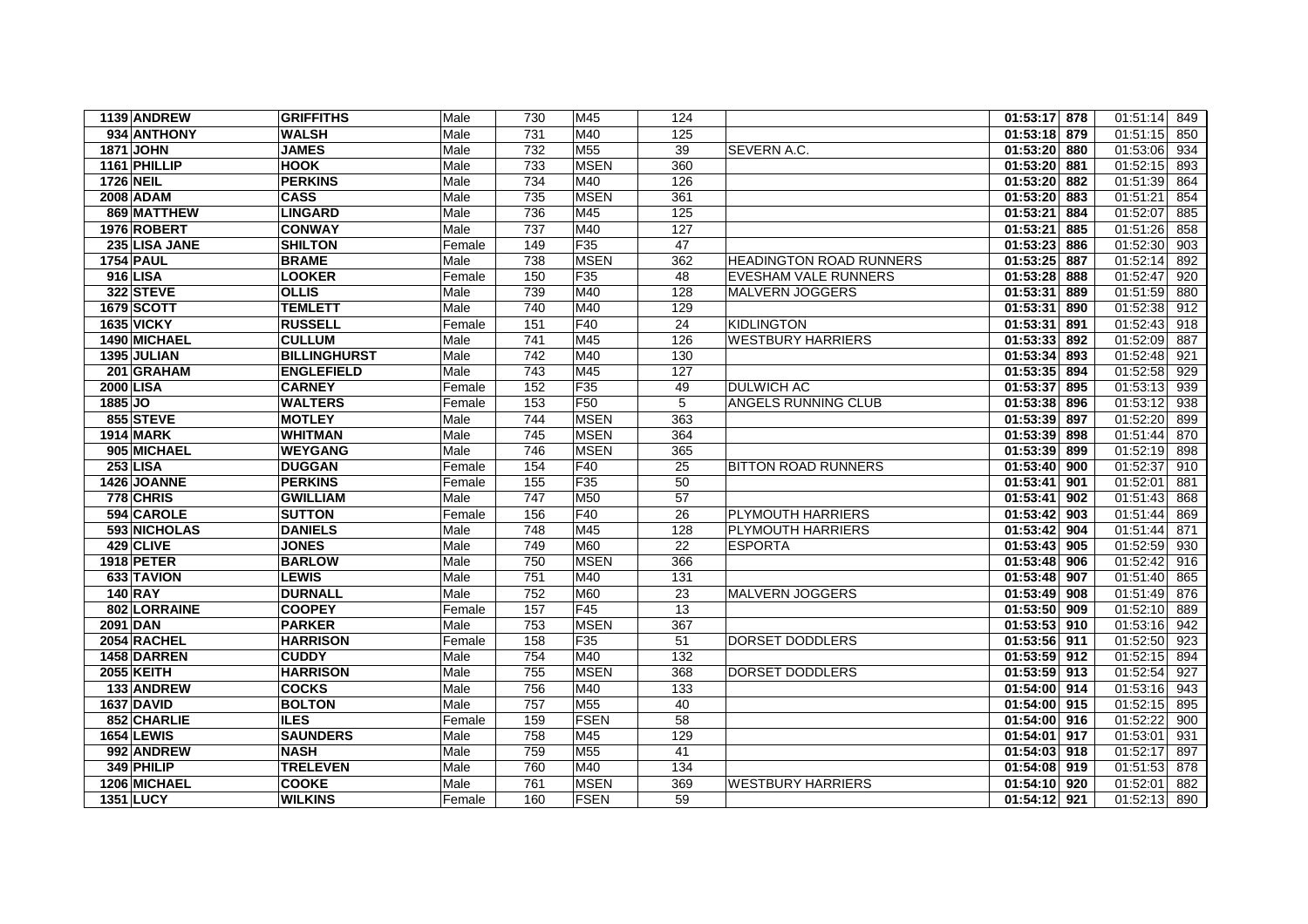| <b>1021 GRANT</b> | <b>SMITH</b>        | Male   | 762 | <b>MSEN</b>     | 370            | <b>TRI TEAM GLOS</b>                      | 01:54:18 922              | 01:52:42 917    |
|-------------------|---------------------|--------|-----|-----------------|----------------|-------------------------------------------|---------------------------|-----------------|
| 1933 MIKE         | <b>MCNAMEE</b>      | Male   | 763 | M40             | 135            |                                           | 01:54:18 923              | $01:51:46$ 872  |
| 1922 MICHAEL      | <b>COOMBS</b>       | Male   | 764 | M50             | 58             | <b>CLUTTON JOGGERS</b>                    | 01:54:19 924              | 01:52:46<br>919 |
| 1069 JAMES        | <b>LEWIS</b>        | Male   | 765 | <b>MSEN</b>     | 371            |                                           | 01:54:21 925              | 01:52:10<br>888 |
| 780 SARAH         | <b>WARRINGTON</b>   | Female | 161 | <b>FSEN</b>     | 60             |                                           | 01:54:22 926              | 01:52:51<br>924 |
| 585 JAYNE         | <b>PERRY</b>        | Female | 162 | <b>FSEN</b>     | 61             |                                           | 01:54:24 927              | 01:52:31<br>904 |
| 1892 KAREN        | <b>TIMOTHY</b>      | Female | 163 | F45             | 14             | SARACENS R.C.                             | $01:54:24$ 928            | 01:53:12<br>937 |
| 1685 THOMAS       | <b>READ</b>         | Male   | 766 | <b>MSEN</b>     | 372            | <b>STROUD &amp; DISTRICT ATHLETIC CLU</b> | 01:54:25 929              | 01:52:51<br>925 |
| 846 HELEN         | <b>BOWN</b>         | Female | 164 | F <sub>50</sub> | 6              | ANGELS RUNNING CLUB                       | 01:54:26 930              | 01:53:03<br>932 |
| <b>1500 MIKE</b>  | <b>THEELKE</b>      | Male   | 767 | <b>M50</b>      | 59             | <b>MALVERN JOGGERS</b>                    | 01:54:26 931              | 01:52:13<br>891 |
| <b>1604 JOHN</b>  | <b>STANLEY</b>      | Male   | 768 | <b>MSEN</b>     | 373            |                                           | 01:54:28 932              | 01:53:55<br>965 |
| <b>1676 KEVIN</b> | <b>BURGE</b>        | Male   | 769 | <b>MSEN</b>     | 374            |                                           | 01:54:32 933              | 01:52:42<br>915 |
| 659 ANDY          | <b>LYON</b>         | Male   | 770 | M40             | 136            | MALVERN JOGGERS                           | 01:54:35 934              | 01:52:36<br>908 |
| 784 DARREN        | <b>READMAN</b>      | Male   | 771 | <b>MSEN</b>     | 375            | THAME ROAD RUNNERS                        | 01:54:39 935              | 01:53:32<br>950 |
| <b>1056 MARK</b>  | <b>COLLIER</b>      | Male   | 772 | M45             | 130            |                                           | 01:54:44 936              | 01:53:43<br>956 |
| 840 COLIN         | <b>CARVILLE</b>     | Male   | 773 | <b>MSEN</b>     | 376            |                                           | 01:54:46 937              | 01:53:54<br>962 |
| 1131 MELISSA      | <b>WHYBROW</b>      | Female | 165 | F <sub>35</sub> | 52             |                                           | 01:54:48 938              | 01:52:49<br>922 |
| 1121 JANET        | <b>ROTHWELL</b>     | Female | 166 | F40             | 27             |                                           | 01:54:51 939              | 01:53:47<br>958 |
| 1974 JONATHAN     | <b>BURCHFIELD</b>   | Male   | 774 | <b>MSEN</b>     | 377            |                                           | 01:54:51 940              | 01:53:14<br>940 |
| <b>1107 ROBIN</b> | <b>HODGE</b>        | Male   | 775 | <b>MSEN</b>     | 378            |                                           | 01:54:51 941              | 01:53:15<br>941 |
| 1664 JOHN         | <b>SHEA</b>         | Male   | 776 | M <sub>55</sub> | 42             |                                           | 01:54:53 942              | 01:52:55<br>928 |
| 783 BARRIE        | <b>SUTHERN</b>      | Male   | 777 | M45             | 131            |                                           | 01:54:53 943              | 01:53:22<br>944 |
| 473 FLORA         | <b>PEARCE</b>       | Female | 167 | F35             | 53             |                                           | 01:54:55 944              | 01:53:38<br>954 |
| 455 SARAH         | <b>RITCHIE</b>      | Female | 168 | <b>FSEN</b>     | 62             |                                           | 01:54:55 945              | 01:53:05<br>933 |
| 54 MARY           | <b>CAMPBELL</b>     | Female | 169 | F65             | $\overline{1}$ | <b>TETBURY ROYALS RC</b>                  | 01:54:59 946              | 01:53:48<br>959 |
| <b>1911 STEVE</b> | <b>MCHUGH</b>       | Male   | 778 | <b>MSEN</b>     | 379            |                                           | 01:54:59 947              | 01:52:54<br>926 |
| 1485 OWEN         | <b>STINCHCOMBE</b>  | Male   | 779 | <b>MSEN</b>     | 380            | <b>EDGECOMS</b>                           | 01:55:00 948              | 01:53:23<br>945 |
| 418 JAMIE         | <b>PALMER</b>       | Male   | 780 | <b>MSEN</b>     | 381            |                                           | 01:55:01 949              | 01:52:38<br>911 |
| 461 SOPHIE        | <b>DUNN</b>         | Female | 170 | <b>FSEN</b>     | 63             | <b>SOLE SISTERS NORTH BRISTOL</b>         | 01:55:02 950              | 01:54:29<br>983 |
| 1579 TOBY         | <b>MOATE</b>        | Male   | 781 | M40             | 137            |                                           | 01:55:03 951              | 01:52:25<br>902 |
| 437 SIMON         | <b>RUTHERFORD</b>   | Male   | 782 | M45             | 132            | <b>BOURTON ROAD RUNNERS</b>               | $\overline{01:55:05}$ 952 | 01:53:52<br>961 |
| 1210 TIM          | <b>BAKER</b>        | Male   | 783 | M40             | 138            |                                           | 01:55:08 953              | 01:53:24<br>946 |
| 60 PETER          | <b>ALBON-CROUCH</b> | Male   | 784 | <b>MSEN</b>     | 382            |                                           | $\overline{01:}55:09$ 954 | 01:54:46<br>990 |
| 282 PHILIP        | <b>DU PLESSIS</b>   | Male   | 785 | M40             | 139            |                                           | 01:55:11 955              | 01:54:18<br>980 |
| 845 ADAM          | <b>TRIGG</b>        | Male   | 786 | <b>MSEN</b>     | 383            |                                           | 01:55:12 956              | 01:54:22<br>981 |
| 628 PAUL          | <b>WATMORE</b>      | Male   | 787 | M45             | 133            |                                           | 01:55:13 957              | 01:53:31<br>949 |
| 1720 CHRIS        | <b>COOMBS</b>       | Male   | 788 | <b>MSEN</b>     | 384            |                                           | 01:55:16 958              | 01:53:12<br>936 |
| 621 SAMUEL        | <b>GABB</b>         | Male   | 789 | <b>MSEN</b>     | 385            |                                           | 01:55:16 959              | 01:53:35<br>952 |
| 490 RICHARD       | <b>VAUGHAN</b>      | Male   | 790 | <b>MSEN</b>     | 386            |                                           | 01:55:19 960              | 01:53:36<br>953 |
| <b>1841 JOHN</b>  | <b>SCALLY</b>       | Male   | 791 | M40             | 140            |                                           | 01:55:22 961              | 01:53:51<br>960 |
| <b>1810 ALAN</b>  | <b>CLARKE</b>       | Male   | 792 | M60             | 24             | <b>CHEPSTOW HARRIERS</b>                  | 01:55:23 962              | 01:54:47<br>993 |
| 255 JANE          | <b>HARVEY</b>       | Female | 171 | F40             | 28             |                                           | 01:55:24 963              | 01:53:55<br>964 |
| 305 STACY         | <b>MEEHAN</b>       | Female | 172 | <b>FSEN</b>     | 64             |                                           | 01:55:25 964              | 01:54:27<br>982 |
| 990 MICHAEL       | <b>EDWARDS</b>      | Male   | 793 | M45             | 134            |                                           | 01:55:25 965              | 01:53:09 935    |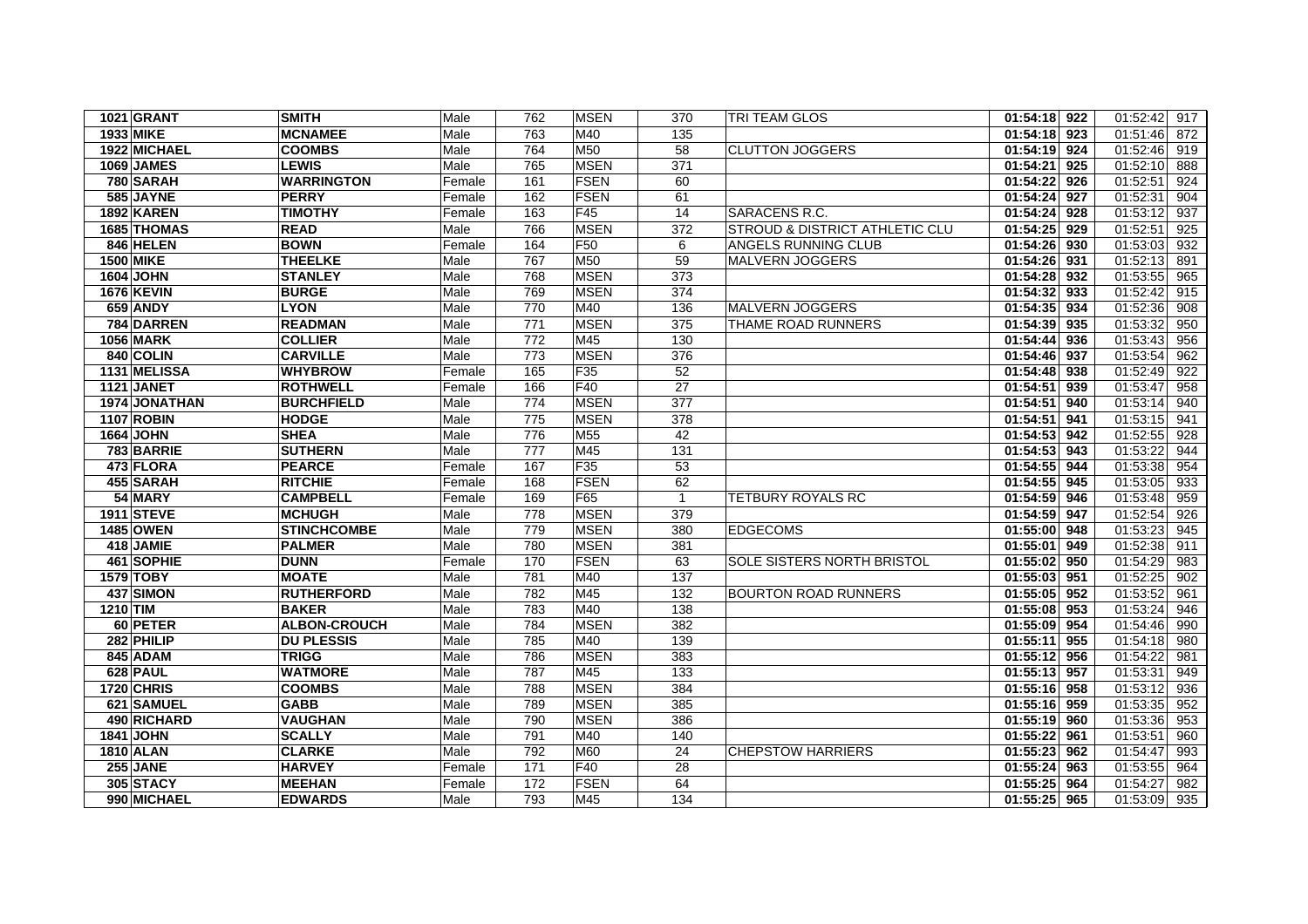| 2052 GARETH       | <b>MARTIN</b>     | Male   | 794 | <b>MSEN</b>     | 387            |                             | 01:55:26 966              | 01:53:47<br>957  |
|-------------------|-------------------|--------|-----|-----------------|----------------|-----------------------------|---------------------------|------------------|
| <b>1170 JAMIE</b> | <b>COWLIN</b>     | Male   | 795 | <b>MSEN</b>     | 388            |                             | 01:55:30 967              | 01:54:29<br>984  |
| 1168 MATTHEW      | <b>MEYNELL</b>    | Male   | 796 | <b>MSEN</b>     | 389            |                             | $01:55:30$ 968            | 01:54:31<br>985  |
| 1639 DESIREE      | <b>BEER</b>       | Female | 173 | F <sub>50</sub> | $\overline{7}$ | <b>ALMOST ATHLETES</b>      | 01:55:31 969              | 01:53:33<br>951  |
| 1851 MERVYN       | <b>HUGGINS</b>    | Male   | 797 | <b>M70</b>      | 2              | <b>MIDLAND MASTERS</b>      | 01:55:32 970              | 01:54:15<br>979  |
| 193 ANDREW        | <b>CRABTREE</b>   | Male   | 798 | M60             | 25             |                             | 01:55:41 971              | 01:53:58<br>968  |
| 941 ROBIN         | <b>SNOWDON</b>    | Male   | 799 | <b>MSEN</b>     | 390            |                             | 01:55:41 972              | 01:54:07<br>975  |
| 1675 CARRIE       | <b>WILLIAMS</b>   | Female | 174 | <b>FSEN</b>     | 65             |                             | 01:55:42 973              | 01:53:39<br>955  |
| 982 NICOLA        | <b>ELKINS</b>     | Female | 175 | <b>FSEN</b>     | 66             |                             | 01:55:43 974              | 01:54:04<br>973  |
| <b>109 KATE</b>   | <b>WALTON</b>     | Female | 176 | F35             | 54             |                             | 01:55:44 975              | 01:54:40<br>988  |
| <b>1594 PAUL</b>  | <b>BATSON</b>     | Male   | 800 | M45             | 135            |                             | $\overline{01:55:44}$ 976 | 01:54:06<br>974  |
| 620 DANIEL        | <b>GABB</b>       | Male   | 801 | <b>MSEN</b>     | 391            |                             | 01:55:46 977              | 01:54:07<br>976  |
| 1012 KELLY        | <b>SIMMONDS</b>   | Female | 177 | <b>FSEN</b>     | 67             |                             | 01:55:53 978              | 01:55:37<br>1017 |
| 629 RICHARD       | <b>KIMBERLEE</b>  | Male   | 802 | M45             | 136            |                             | 01:55:54 979              | 01:53:28<br>947  |
| 403 ROBERT        | <b>GILES</b>      | Male   | 803 | M40             | 141            |                             | 01:55:55 980              | 01:54:13<br>978  |
| 1329 LEE          | <b>HODGSON</b>    | Male   | 804 | <b>MSEN</b>     | 392            |                             | 01:55:57 981              | 01:53:30<br>948  |
| 442 JAMES         | <b>O'DRISCOLL</b> | Male   | 805 | <b>MSEN</b>     | 393            |                             | 01:55:59 982              | 01:54:02<br>970  |
| 1182 JOY          | <b>ROBINSON</b>   | Female | 178 | F <sub>55</sub> | 5              |                             | 01:56:01 983              | 01:54:34<br>987  |
| <b>1947 MARK</b>  | <b>EDMOND</b>     | Male   | 806 | M40             | 142            |                             | 01:56:01 984              | 01:55:07<br>1002 |
| 2109 ROBERT       | <b>COPPENHOL</b>  | Male   | 807 | M40             | 143            |                             | 01:56:01 985              | 01:54:55<br>998  |
| 1492 NICOLA       | <b>MALLEY</b>     | Female | 179 | <b>FSEN</b>     | 68             |                             | 01:56:03 986              | 01:55:11<br>1004 |
| 1534 ANDREW       | <b>GREENWAY</b>   | Male   | 808 | M45             | 137            |                             | 01:56:08 987              | 01:53:58<br>967  |
| 153 MATTHEW       | <b>UTTING</b>     | Male   | 809 | M45             | 138            |                             | 01:56:10 988              | 01:55:17 1005    |
| 114 PAUL          | <b>REEGAN</b>     | Male   | 810 | M40             | 144            |                             | 01:56:13 989              | 01:54:02<br>971  |
| 113 MARK          | <b>MALCHAREK</b>  | Male   | 811 | M40             | 145            |                             | 01:56:13 990              | 01:54:03<br>972  |
| 210 TIM           | <b>COLSTON</b>    | Male   | 812 | M40             | 146            |                             | 01:56:14 991              | 01:54:10<br>977  |
| <b>556 MARK</b>   | <b>JEFFRIES</b>   | Male   | 813 | M40             | 147            | <b>CHEPSTOW HARRIERS</b>    | 01:56:15 992              | 01:55:21<br>1011 |
| 1785 JOE          | <b>GILL</b>       | Male   | 814 | <b>MSEN</b>     | 394            |                             | 01:56:15 993              | 01:55:07<br>1001 |
| 1880 TOM          | <b>HARRISON</b>   | Male   | 815 | <b>M70</b>      | 3              | <b>READING ROAD RUNNERS</b> | 01:56:18 994              | 01:53:56<br>966  |
| 1905 DANIEL       | <b>PRESSEY</b>    | Male   | 816 | <b>MSEN</b>     | 395            |                             | 01:56:21 995              | 01:53:54<br>963  |
| 817 GILL          | <b>CARRICK</b>    | Female | 180 | F45             | 15             | <b>BOURTON ROAD RUNNERS</b> | 01:56:22 996              | 01:54:59<br>999  |
| 1481 TIMOTHY      | <b>BALDWIN</b>    | Male   | 817 | <b>MSEN</b>     | 396            |                             | 01:56:23 997              | 01:54:55<br>997  |
| 527 CLAIRE        | <b>NEWELL</b>     | Female | 181 | F45             | 16             |                             | 01:56:25 998              | 01:54:01<br>969  |
| 553 ROB           | <b>JONES</b>      | Male   | 818 | <b>MSEN</b>     | 397            |                             | 01:56:27 999              | 01:55:50<br>1024 |
| <b>47 PATRICK</b> | <b>HOBBS</b>      | Male   | 819 | M55             | 43             | TRA                         | 01:56:28 1000             | 01:55:38<br>1018 |
| 1266 DEBRA        | <b>KEARSEY</b>    | Female | 182 | F40             | 29             | CORSHAM RUNNING CLUB        | 01:56:29 1001             | 01:55:23 1012    |
| <b>1475 BERT</b>  | <b>JESS</b>       | Male   | 820 | M45             | 139            | <b>BOURTON ROAD RUNNERS</b> | 01:56:29 1002             | 01:55:07 1003    |
| 2084 JONATHAN     | <b>HALE</b>       | Male   | 821 | M40             | 148            |                             | 01:56:33 1003             | 01:55:19<br>1007 |
| 1618 TIM          | <b>LEGGOTT</b>    | Male   | 822 | <b>MSEN</b>     | 398            |                             | 01:56:34 1004             | 01:55:55<br>1026 |
| 2057 ALUN RHYS    | <b>GRIFFITHS</b>  | Male   | 823 | M40             | 149            |                             | 01:56:34 1005             | 01:54:41<br>989  |
| <b>1756 DAVID</b> | <b>BLOOMFIELD</b> | Male   | 824 | M40             | 150            |                             | 01:56:35 1006             | 01:54:50<br>995  |
| 1950 JAMES        | <b>PEARCE</b>     | Male   | 825 | <b>MSEN</b>     | 399            |                             | 01:56:35 1007             | 01:55:59<br>1028 |
| <b>1927 IAN</b>   | <b>HALSALL</b>    | Male   | 826 | <b>M60</b>      | 26             |                             | 01:56:47 1008             | 01:54:53<br>996  |
| 724 LESLEY        | <b>COWELL</b>     | Female | 183 | F40             | 30             | <b>WESTON AC</b>            | 01:56:50 1009             | 01:55:40 1020    |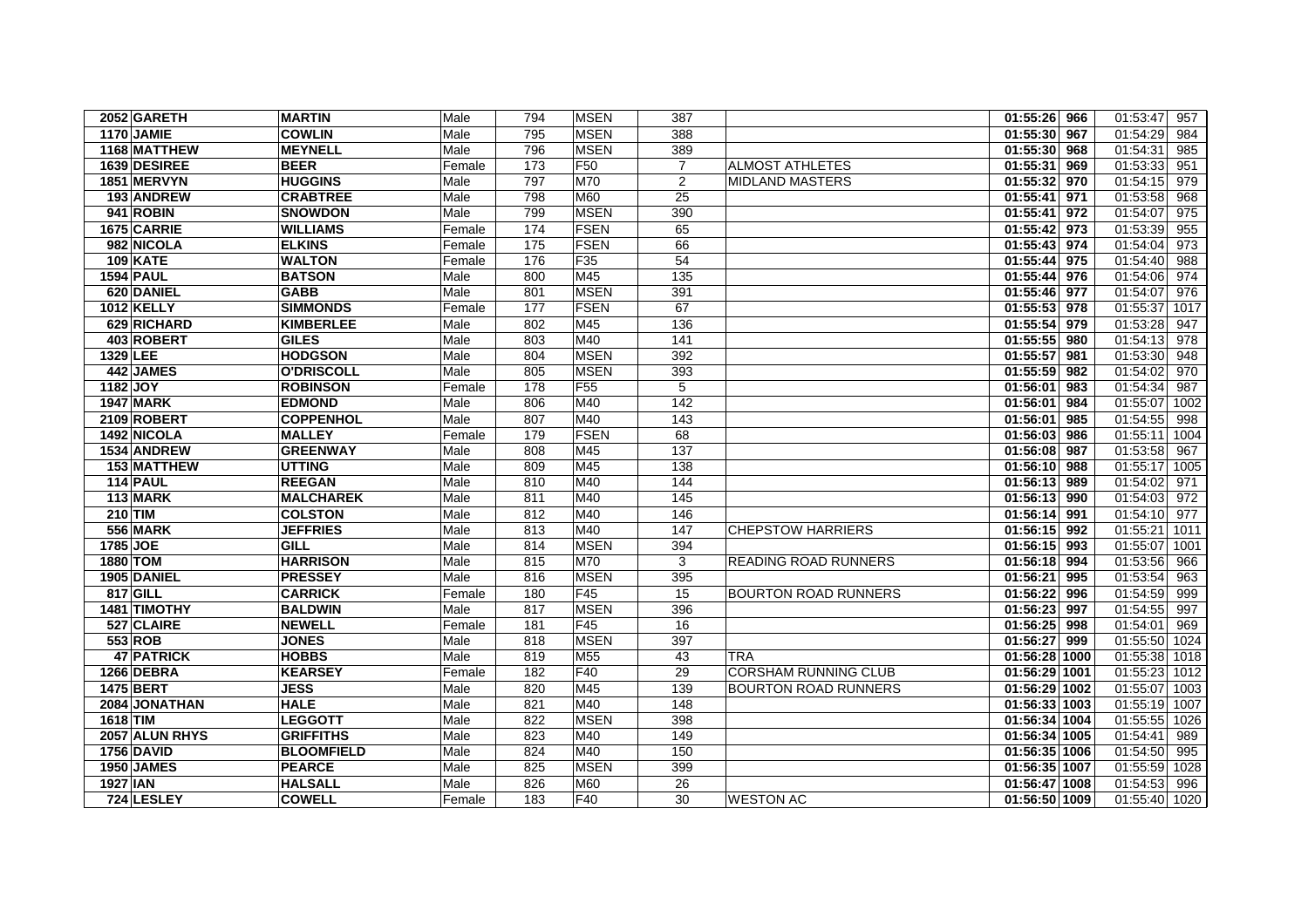|                   | <b>723 DAVE</b>   | <b>COWELL</b>      | Male   | 827 | M40             | 151            | <b>WESTON AC</b>                          | 01:56:50 1010 | 01:55:40 1019    |
|-------------------|-------------------|--------------------|--------|-----|-----------------|----------------|-------------------------------------------|---------------|------------------|
|                   | 1272 KAREN        | <b>EDMOND</b>      | Female | 184 | F45             | 17             | <b>SADAC</b>                              | 01:56:56 1011 | 01:55:23 1013    |
|                   | 753 SARRAH        | <b>MASON</b>       | Female | 185 | <b>FSEN</b>     | 69             |                                           | 01:57:00 1012 | 01:54:47<br>992  |
|                   | 1058 ANTHONY      | <b>LAX</b>         | Male   | 828 | <b>MSEN</b>     | 400            |                                           | 01:57:00 1013 | 01:54:47<br>991  |
| <b>1590 PAUL</b>  |                   | <b>TUCKEY</b>      | Male   | 829 | M40             | 152            |                                           | 01:57:00 1014 | 01:56:05<br>1032 |
|                   | 671 CLAIRE        | TOLLADAY           | Female | 186 | <b>FSEN</b>     | 70             | <b>SOLE SISTERS</b>                       | 01:57:01 1015 | 01:55:47 1021    |
|                   | 287 LEANNE        | <b>CROWLEY</b>     | Female | 187 | <b>FSEN</b>     | 71             |                                           | 01:57:03 1016 | 01:56:00 1030    |
|                   | <b>1209 KEVIN</b> | <b>STEPHENS</b>    | Male   | 830 | <b>MSEN</b>     | 401            |                                           | 01:57:04 1017 | 01:55:21 1010    |
| <b>1480 JULIE</b> |                   | <b>GREEN</b>       | Female | 188 | F45             | 18             |                                           | 01:57:07 1018 | 01:56:32 1049    |
|                   | 993 HAZEL         | <b>FRIIS</b>       | Female | 189 | F35             | 55             | HOGWEED TROTTERS                          | 01:57:07 1019 | 01:55:49 1023    |
|                   | 1240 SHAUN        | <b>SCOTT</b>       | Male   | 831 | M45             | 140            |                                           | 01:57:08 1020 | 01:55:33 1016    |
|                   | 651 JONATHAN      | <b>BARKWORTH</b>   | Male   | 832 | <b>MSEN</b>     | 402            |                                           | 01:57:09 1021 | 01:56:51 1063    |
|                   | 2103 JOANNE       | <b>BURTON</b>      | Female | 190 | <b>FSEN</b>     | 72             |                                           | 01:57:11 1022 | 01:56:39<br>1055 |
|                   | 747 LAURA         | <b>PRICE</b>       | Female | 191 | F40             | 31             |                                           | 01:57:11 1023 | 01:54:34<br>986  |
|                   | 1262 CHRIS        | <b>BALLINGER</b>   | Male   | 833 | M45             | 141            |                                           | 01:57:12 1024 | 01:55:04 1000    |
|                   | <b>1781 JASON</b> | <b>TILBROOK</b>    | Male   | 834 | M40             | 153            |                                           | 01:57:13 1025 | 01:55:18 1006    |
|                   | <b>1794 HELEN</b> | <b>CURTIS</b>      | Female | 192 | F <sub>35</sub> | 56             |                                           | 01:57:13 1026 | 01:55:20 1008    |
|                   | 263 SANDRA        | <b>BROWNS</b>      | Female | 193 | F45             | 19             | SEVERN A.C.                               | 01:57:19 1027 | 01:55:58 1027    |
|                   | 484 JULIE         | <b>BOYNES</b>      | Female | 194 | F40             | 32             | <b>HOGWEED TROTTERS</b>                   | 01:57:23 1028 | 01:56:08 1037    |
|                   | 464 MARK          | <b>NEAL</b>        | Male   | 835 | M40             | 154            |                                           | 01:57:27 1029 | 01:55:24 1014    |
|                   | 222 ALLISON       | <b>MILTON</b>      | Female | 195 | <b>F40</b>      | 33             |                                           | 01:57:28 1030 | 01:55:47 1022    |
|                   | 823 ROBERT        | <b>STAFFORD</b>    | Male   | 836 | <b>MSEN</b>     | 403            |                                           | 01:57:32 1031 | 01:56:07 1036    |
|                   | 1683 ROGER        | <b>GIBSON</b>      | Male   | 837 | M60             | 27             | <b>EVESHAM VALE RUNNERS</b>               | 01:57:33 1032 | 01:56:52 1064    |
|                   | 291 TREVOR        | <b>POOLEY</b>      | Male   | 838 | M60             | 28             | <b>CHIPPENHAM HARRIERS</b>                | 01:57:33 1033 | 01:56:38<br>1054 |
| <b>1971 RUTH</b>  |                   | <b>GRAVELING</b>   | Female | 196 | <b>FSEN</b>     | 73             |                                           | 01:57:33 1034 | 01:56:44<br>1058 |
|                   | 1478 MICHAEL      | <b>BOND</b>        | Male   | 839 | M65             | 8              | DEVIZES RUNNING CLUB                      | 01:57:34 1035 | 01:55:21<br>1009 |
|                   | 1556 RICHARD      | <b>JONES</b>       | Male   | 840 | <b>MSEN</b>     | 404            |                                           | 01:57:34 1036 | 01:54:49<br>994  |
|                   | 1380 JAYNE        | <b>ACKROYD</b>     | Female | 197 | F40             | 34             | <b>MALVERN JOGGERS</b>                    | 01:57:34 1037 | 01:55:52<br>1025 |
|                   | 174 PAUL          | <b>GODBOWD</b>     | Male   | 841 | M40             | 155            | <b>READING ROAD RUNNERS</b>               | 01:57:40 1038 | 01:56:06 1035    |
|                   | 1690 CATHERINE    | <b>MORGAN</b>      | Female | 198 | <b>FSEN</b>     | 74             |                                           | 01:57:45 1039 | 01:56:38 1053    |
|                   | 1882 DARREN       | <b>ROBBINS</b>     | Male   | 842 | M40             | 156            |                                           | 01:57:50 1040 | 01:55:59 1029    |
|                   | 879 MATTHEW       | <b>SHERRINGTON</b> | Male   | 843 | <b>MSEN</b>     | 405            |                                           | 01:57:50 1041 | 01:55:28 1015    |
|                   | 718 WENDY         | <b>D'ARCY</b>      | Female | 199 | <b>FSEN</b>     | 75             | STROUD & DISTRICT ATHLETIC CLU            | 01:57:51 1042 | 01:56:19 1041    |
|                   | <b>535 NIKKI</b>  | <b>OWEN</b>        | Female | 200 | F <sub>35</sub> | 57             |                                           | 01:57:52 1043 | 01:56:27 1044    |
|                   | 231 VALERIE       | <b>BROWN</b>       | Female | 201 | F65             | $\overline{2}$ |                                           | 01:57:52 1044 | 01:56:52 1065    |
| <b>657 IAN</b>    |                   | <b>CROWTHER</b>    | Male   | 844 | M40             | 157            |                                           | 01:57:54 1045 | 01:56:24 1043    |
|                   | 1696 EMMA         | <b>BOOTH</b>       | Female | 202 | F40             | 35             |                                           | 01:57:56 1046 | 01:56:35 1051    |
|                   | 1975 CHARLOTTE    | <b>SKIPP</b>       | Female | 203 | <b>FSEN</b>     | 76             |                                           | 01:57:58 1047 | 01:57:22 1075    |
|                   | 933 JAMES         | <b>SHERWIN</b>     | Male   | 845 | M40             | 158            | <b>FROME RUNNING LCUB</b>                 | 01:58:00 1048 | 01:56:13 1038    |
|                   | 1668 JEREMY       | <b>COURT</b>       | Male   | 846 | <b>MSEN</b>     | 406            |                                           | 01:58:03 1049 | 01:56:18 1040    |
|                   | 815 SIMON         | <b>OFFORD</b>      | Male   | 847 | M40             | 159            |                                           | 01:58:04 1050 | 01:57:12 1071    |
|                   | 384 NICOLA        | <b>KNIGHT</b>      | Female | 204 | F <sub>35</sub> | 58             |                                           | 01:58:12 1051 | 01:56:15 1039    |
|                   | <b>566 JANE</b>   | <b>STANIFORTH</b>  | Female | 205 | F45             | 20             | <b>STROUD &amp; DISTRICT ATHLETIC CLU</b> | 01:58:12 1052 | 01:56:50 1062    |
|                   | 909 SIMEON        | <b>FOREMAN</b>     | Male   | 848 | <b>MSEN</b>     | 407            | MALVERN JOGGERS                           | 01:58:12 1053 | 01:56:40 1056    |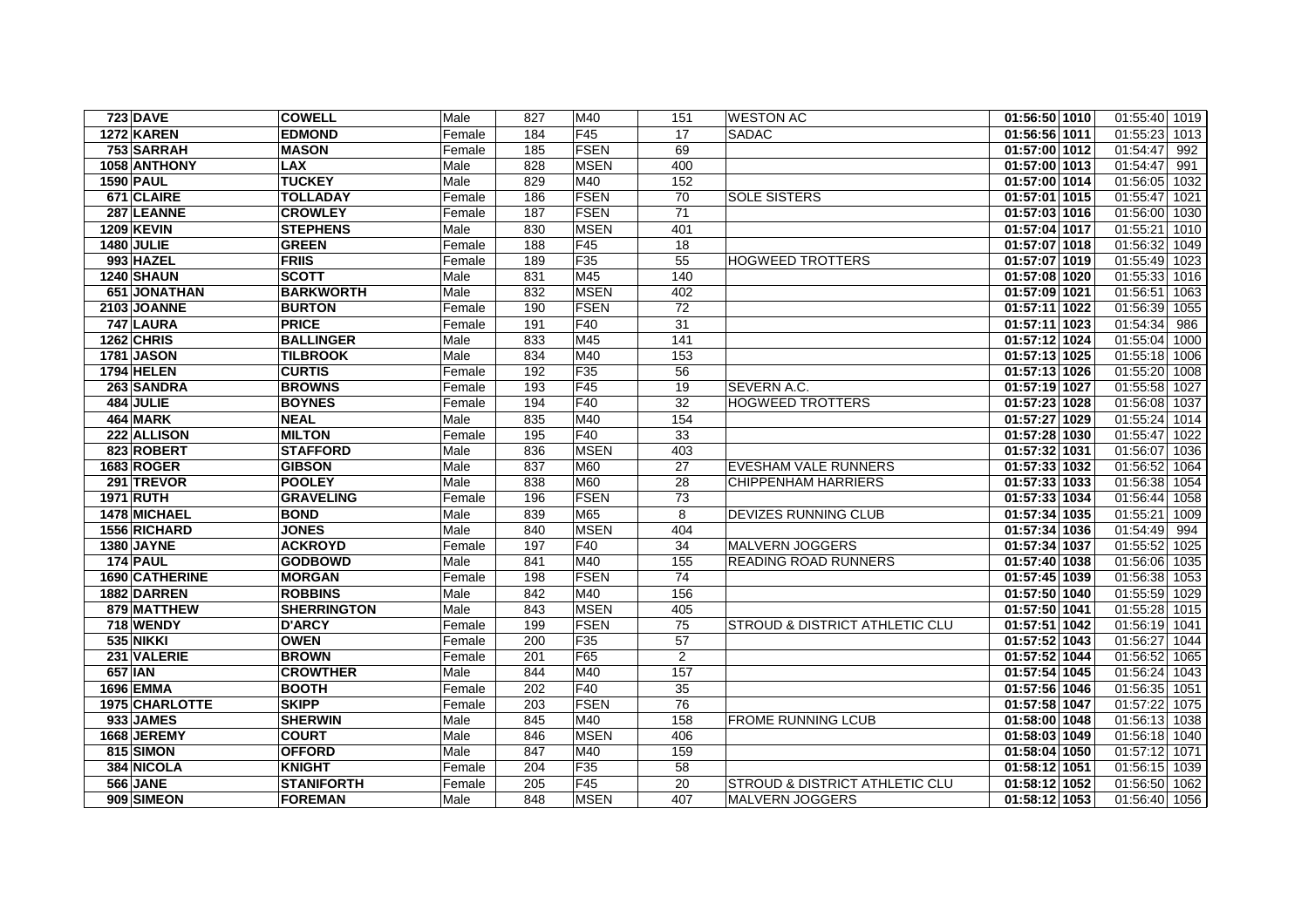| 259 SARAH         | <b>MARTIN</b>     | Female | 206 | <b>FSEN</b>     | 77              | <b>THORNBURY RUNNING CLUB</b> | 01:58:14 1054 | 01:57:05 1068    |
|-------------------|-------------------|--------|-----|-----------------|-----------------|-------------------------------|---------------|------------------|
| <b>1340 TONY</b>  | <b>SEAMAN</b>     | Male   | 849 | M40             | 160             |                               | 01:58:15 1055 | 01:56:57 1067    |
| 661 PATRICK       | <b>WEAVING</b>    | Male   | 850 | M55             | 44              |                               | 01:58:16 1056 | 01:56:52 1066    |
| 623 STEVE         | <b>HART</b>       | Male   | 851 | M50             | 60              |                               | 01:58:17 1057 | 01:56:03 1031    |
| 1640 MICHAEL      | <b>KING</b>       | Male   | 852 | M60             | 29              | PORTISHEAD RUNNING CLUB       | 01:58:26 1058 | 01:56:42<br>1057 |
| <b>1834 SIMON</b> | <b>MORGAN</b>     | Male   | 853 | <b>MSEN</b>     | 408             |                               | 01:58:27 1059 | 01:57:47 1092    |
| 472 JERRY         | <b>AKERS</b>      | Male   | 854 | <b>M60</b>      | 30              |                               | 01:58:28 1060 | 01:56:31 1047    |
| 149 PAUL          | <b>BARKS</b>      | Male   | 855 | M45             | 142             |                               | 01:58:29 1061 | 01:56:20 1042    |
| 420 JAMES         | <b>EATON</b>      | Male   | 856 | <b>MSEN</b>     | 409             |                               | 01:58:30 1062 | 01:56:06 1034    |
| 1764 STEVE        | <b>TILLEY</b>     | Male   | 857 | M45             | 143             |                               | 01:58:31 1063 | 01:56:05 1033    |
| 558 DAVID         | <b>MORRIS</b>     | Male   | 858 | <b>MSEN</b>     | 410             |                               | 01:58:39 1064 | 01:56:32 1048    |
| <b>1076 STEVE</b> | <b>DAVEY</b>      | Male   | 859 | M50             | 61              |                               | 01:58:40 1065 | 01:56:44 1059    |
| <b>590 MIKE</b>   | <b>WARD</b>       | Male   | 860 | M70             | $\overline{4}$  | <b>TEWKESBURY AC</b>          | 01:58:47 1066 | 01:58:35 1119    |
| 87 PHILIP         | <b>MOORSOM</b>    | Male   | 861 | M40             | 161             |                               | 01:58:49 1067 | 01:56:45 1060    |
| 2067 ROBERT       | <b>RIDGWAY</b>    | Male   | 862 | <b>MSEN</b>     | 411             |                               | 01:58:51 1068 | 01:57:12 1070    |
| 2005 MATTHEW      | <b>TIBBLES</b>    | Male   | 863 | <b>MSEN</b>     | 412             |                               | 01:58:53 1069 | 01:56:32 1050    |
| 308 JEFF          | <b>WATERS</b>     | Male   | 864 | M45             | 144             |                               | 01:58:53 1070 | 01:58:02 1102    |
| <b>790 VICKI</b>  | <b>JONES</b>      | Female | 207 | <b>FSEN</b>     | 78              |                               | 01:58:54 1071 | 01:57:34 1084    |
| <b>943 NEIL</b>   | <b>DOOLEY</b>     | Male   | 865 | M45             | 145             |                               | 01:58:57 1072 | 01:57:28<br>1079 |
| <b>1788 GAIL</b>  | <b>WALSH</b>      | Female | 208 | F40             | 36              | <b>SOLE SISTERS</b>           | 01:58:58 1073 | 01:57:46 1091    |
| <b>1230 ALEX</b>  | <b>GODDARD</b>    | Female | 209 | <b>FSEN</b>     | 79              |                               | 01:59:00 1074 | 01:57:25 1076    |
| 947 SARAH         | <b>GILLINGHAM</b> | Female | 210 | <b>FSEN</b>     | 80              |                               | 01:59:01 1075 | 01:57:26 1077    |
| <b>1247 JENNI</b> | <b>TRAVERS</b>    | Female | 211 | F55             | 6               | <b>GWR</b>                    | 01:59:01 1076 | 01:56:38 1052    |
| 180 MARK          | <b>LOVERIDGE</b>  | Male   | 866 | <b>MSEN</b>     | 413             |                               | 01:59:05 1077 | 01:58:31 1116    |
| 1578 LOUISE       | <b>INCHLEY</b>    | Female | 212 | F35             | 59              | <b>CLC STRIDERS</b>           | 01:59:06 1078 | 01:57:16 1073    |
| 984 JOHANNA       | <b>FRANZ</b>      | Female | 213 | F <sub>35</sub> | 60              |                               | 01:59:06 1079 | 01:58:21 1114    |
| 872 KATHRYN       | <b>SIDDONS</b>    | Female | 214 | <b>FSEN</b>     | 81              |                               | 01:59:09 1080 | 01:58:01 1101    |
| 991 JERRY         | <b>PERRINS</b>    | Male   | 867 | M40             | 162             |                               | 01:59:09 1081 | 01:56:47 1061    |
| <b>254 MOYA</b>   | <b>CHURCH</b>     | Female | 215 | F <sub>55</sub> | $\overline{7}$  | <b>GREAT WESTERN RUNNERS</b>  | 01:59:11 1082 | 01:57:57 1095    |
| 1484 ALISON       | <b>KERRISON</b>   | Female | 216 | <b>FSEN</b>     | 82              | ALCHESTER RUNNING CLUB        | 01:59:11 1083 | 01:57:41<br>1086 |
| 584 HILARY        | <b>BEARD</b>      | Female | 217 | F45             | 21              |                               | 01:59:13 1084 | 01:57:53 1094    |
| 1787 TIM          | <b>CARTER</b>     | Male   | 868 | <b>MSEN</b>     | 414             |                               | 01:59:14 1085 | 01:56:29 1046    |
| 1552 CLARE        | <b>CARTER</b>     | Female | 218 | F35             | 61              |                               | 01:59:14 1086 | 01:56:29 1045    |
| 938 ANDREW        | <b>PEARCE</b>     | Male   | 869 | M40             | 163             |                               | 01:59:15 1087 | 01:57:30 1080    |
| <b>952 PHIL</b>   | <b>GOSSET</b>     | Male   | 870 | M40             | 164             |                               | 01:59:15 1088 | 01:57:30 1081    |
| 951 KELLY         | <b>GOSSET</b>     | Female | 219 | <b>FSEN</b>     | $\overline{83}$ |                               | 01:59:15 1089 | 01:57:31 1082    |
| 1430 DAN          | <b>BUXTON</b>     | Male   | 871 | <b>MSEN</b>     | 415             |                               | 01:59:17 1090 | 01:58:17 1112    |
| 1852 ADRIAN       | <b>PEARCE</b>     | Male   | 872 | M40             | 165             |                               | 01:59:18 1091 | 01:57:15 1072    |
| <b>223 MATT</b>   | <b>MILTON</b>     | Male   | 873 | M40             | 166             |                               | 01:59:20 1092 | 01:57:39 1085    |
| <b>1236 ALAN</b>  | <b>RUNDLE</b>     | Male   | 874 | M60             | 31              | <b>GREAT WESTERN RUNNERS</b>  | 01:59:21 1093 | 01:57:28 1078    |
| 272 ANDREW        | <b>ELLIOTT</b>    | Male   | 875 | M45             | 146             |                               | 01:59:21 1094 | 01:59:13 1130    |
| 935 STEVE         | <b>LEE</b>        | Male   | 876 | M45             | 147             |                               | 01:59:23 1095 | 01:57:18 1074    |
| 1638 JOHN         | <b>GARDNER</b>    | Male   | 877 | M50             | 62              |                               | 01:59:33 1096 | 01:58:32 1118    |
| 1725 TOM          | <b>DYER</b>       | Male   | 878 | <b>MSEN</b>     | 416             |                               | 01:59:35 1097 | 01:57:59 1100    |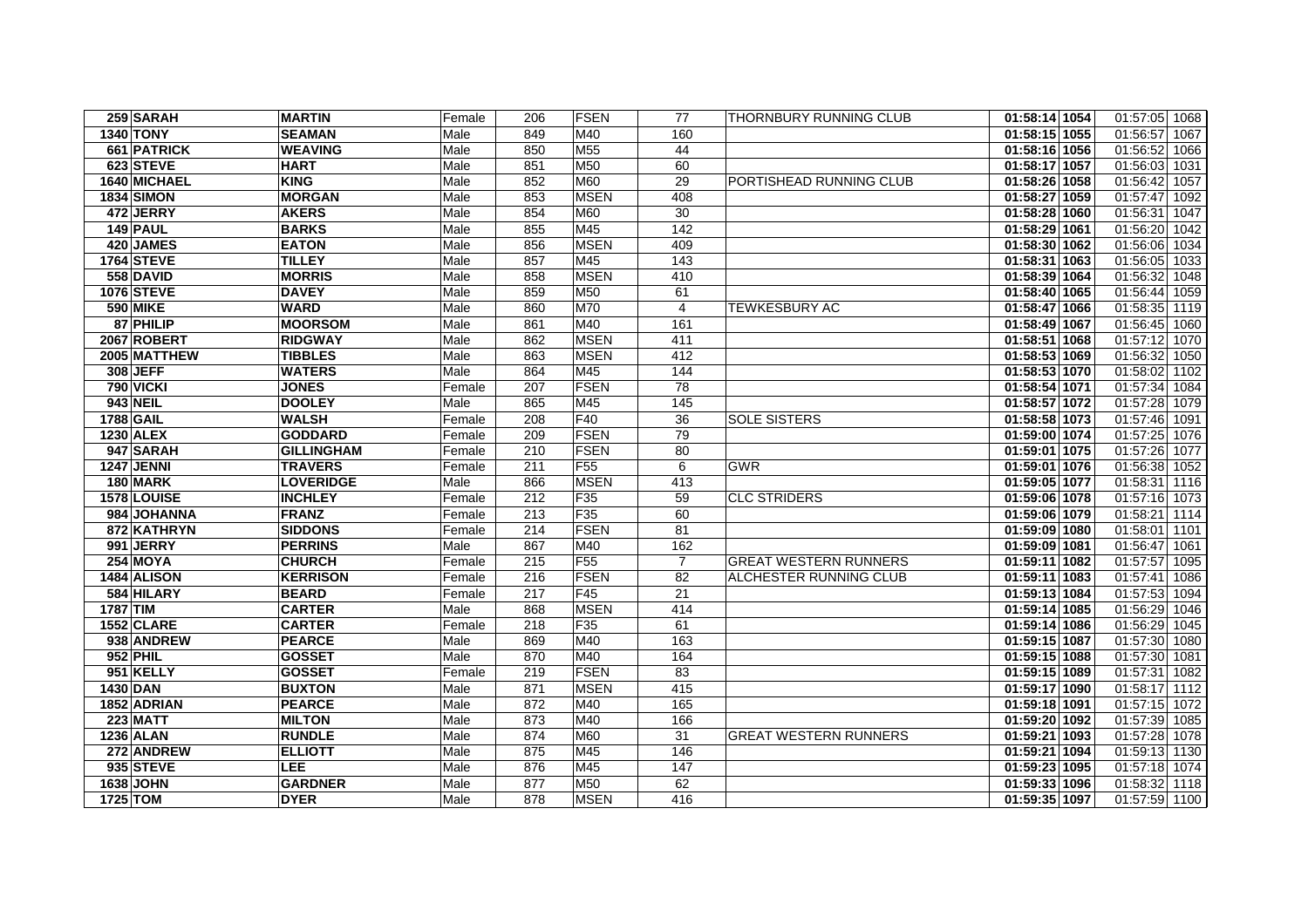| 1984 JULIAN       | <b>WATSON</b>     | Male   | 879 | M55             | 45              | <b>FOREST OF DEAN AC</b>                  | 01:59:39 1098 | 01:59:25 1138    |
|-------------------|-------------------|--------|-----|-----------------|-----------------|-------------------------------------------|---------------|------------------|
| 1520 GERMAINE     | <b>RANDLES</b>    | Female | 220 | <b>FSEN</b>     | 84              | CHELTENHAM                                | 01:59:39 1099 | 01:57:58<br>1096 |
| 1097 BERNARD      | <b>OCONNOR</b>    | Male   | 880 | <b>MSEN</b>     | 417             |                                           | 01:59:39 1100 | 01:57:58 1098    |
| <b>1771 JIM</b>   | <b>GAY</b>        | Male   | 881 | M45             | 148             |                                           | 01:59:43 1101 | 01:57:58<br>1097 |
| 1651 JAMIE        | <b>VERSACI</b>    | Male   | 882 | <b>MSEN</b>     | 418             |                                           | 01:59:46 1102 | 01:57:44 1090    |
| 2012 MAX          | <b>MARTIN</b>     | Male   | 883 | M45             | 149             |                                           | 01:59:47 1103 | 01:57:41<br>1087 |
| <b>2013 CHRIS</b> | <b>WARREN</b>     | Male   | 884 | <b>MSEN</b>     | 419             |                                           | 01:59:47 1104 | 01:57:41 1088    |
| 721 STUART        | <b>BROWN</b>      | Male   | 885 | <b>MSEN</b>     | 420             |                                           | 01:59:49 1105 | 01:58:31 1115    |
| 1857 TREVOR       | <b>SMITH</b>      | Male   | 886 | M55             | 46              | STROUD & DISTRICT ATHLETIC CLU            | 01:59:55 1106 | 01:58:39 1120    |
| <b>1319 MARK</b>  | <b>GOUDSWAARD</b> | Male   | 887 | <b>MSEN</b>     | 421             |                                           | 2:0:00 1107   | 01:58:13 1107    |
| 737 SIMON         | <b>ANDREWS</b>    | Male   | 888 | <b>MSEN</b>     | 422             |                                           | 02:00:01 1108 | 01:58:13 1108    |
| <b>299 MARK</b>   | <b>TEMPLE</b>     | Male   | 889 | M45             | 150             |                                           | 02:00:05 1109 | 01:57:44 1089    |
| 2066 STEPHEN JOHN | <b>ASH</b>        | Male   | 890 | M50             | 63              |                                           | 02:00:09 1110 | 01:58:15 1109    |
| 1281 JAMES        | <b>PRICE</b>      | Male   | 891 | <b>MSEN</b>     | 423             |                                           | 02:00:12 1111 | 01:57:34 1083    |
| 1427 JOANNA       | <b>SELLICK</b>    | Female | 221 | F35             | 62              |                                           | 02:00:12 1112 | 01:57:51 1093    |
| 281 GORDON        | <b>LEWIS</b>      | Male   | 892 | M55             | 47              | <b>BITTON ROAD RUNNERS</b>                | 02:00:13 1113 | 01:57:59 1099    |
| <b>1543 JOHN</b>  | <b>DOUGHERTY</b>  | Male   | 893 | M40             | 167             | <b>STROUD &amp; DISTRICT ATHLETIC CLU</b> | 02:00:19 1114 | 01:58:11 1105    |
| 891 JONNY         | <b>HART</b>       | Male   | 894 | M40             | 168             |                                           | 02:00:19 1115 | 01:58:50 1123    |
| <b>1241 KATE</b>  | <b>BANKES</b>     | Female | 222 | F35             | 63              |                                           | 02:00:24 1116 | 01:58:04 1103    |
| 55 FRANK          | <b>TRUNKS</b>     | Male   | 895 | M50             | 64              |                                           | 02:00:26 1117 | 01:58:08 1104    |
| <b>1192 KARL</b>  | <b>GRAINGER</b>   | Male   | 896 | <b>MSEN</b>     | 424             |                                           | 02:00:28 1118 | 01:58:17 1111    |
| 1710 CATHY        | <b>KENDALL</b>    | Female | 223 | F45             | 22              |                                           | 02:00:32 1119 | 01:59:02 1127    |
| <b>664 KEN</b>    | <b>HARRISON</b>   | Male   | 897 | M55             | $\overline{48}$ | <b>SWINDON HARRIERS</b>                   | 02:00:36 1120 | 01:59:54 1153    |
| 692 NATHAN        | <b>GREGORY</b>    | Male   | 898 | M40             | 169             |                                           | 02:00:36 1121 | 01:59:42 1147    |
| 693 ANDREW        | <b>MATHEWS</b>    | Male   | 899 | M40             | 170             |                                           | 02:00:37 1122 | 01:59:42 1148    |
| 1956 CLAIRE       | <b>POWELL</b>     | Female | 224 | F35             | 64              |                                           | 02:00:37 1123 | 01:59:38 1144    |
| 882 LINDA         | <b>HOLLEY</b>     | Female | 225 | F45             | 23              |                                           | 02:00:39 1124 | 01:59:13 1131    |
| 614 IESTYN        | <b>MORRIS</b>     | Male   | 900 | <b>MSEN</b>     | 425             |                                           | 02:00:43 1125 | 01:59:51 1150    |
| 865 REBECCA       | <b>COLLIVER</b>   | Female | 226 | F35             | 65              |                                           | 02:00:47 1126 | 01:58:20 1113    |
| 187 DAVID         | <b>MELVIN</b>     | Male   | 901 | M45             | 151             |                                           | 02:00:48 1127 | 01:58:44 1121    |
| <b>1036 RHONA</b> | <b>MACCALLUM</b>  | Female | 227 | <b>FSEN</b>     | 85              |                                           | 02:00:49 1128 | 01:58:11 1106    |
| <b>1085 GILES</b> | <b>CRANSTON</b>   | Male   | 902 | <b>MSEN</b>     | 426             |                                           | 02:00:51 1129 | 01:58:54 1124    |
| 1917 IAN          | <b>LAKE</b>       | Male   | 903 | M50             | 65              |                                           | 02:00:53 1130 | 01:58:48 1122    |
| <b>2024 ALEX</b>  | <b>O'KEEFE</b>    | Male   | 904 | <b>MSEN</b>     | 427             | <b>WESTBURY HARRIERS</b>                  | 02:00:54 1131 | 01:59:46 1149    |
| <b>800 KITTY</b>  | <b>HUNG</b>       | Female | 228 | F45             | 24              | MET POLICE COMETS RUNNING CLUB            | 02:00:54 1132 | 01:59:27 1139    |
| 1665 CORINNE      | <b>PHILLIPS</b>   | Female | 229 | <b>FSEN</b>     | 86              |                                           | 02:00:54 1133 | 01:59:20 1134    |
| 1100 RICHARD      | <b>HUMPHREYS</b>  | Male   | 905 | M40             | 171             | <b>STROUD &amp; DISTRICT ATHLETIC CLU</b> | 02:00:55 1134 | 2:0:00 1156      |
| <b>1306 DARYL</b> | <b>CARPENTER</b>  | Male   | 906 | <b>MSEN</b>     | 428             |                                           | 02:00:56 1135 | 01:58:57 1125    |
| 898 CLARE         | <b>LOWNDES</b>    | Female | 230 | <b>FSEN</b>     | $\overline{87}$ | <b>ALMOST ATHLETES</b>                    | 02:00:59 1136 | 01:58:58 1126    |
| <b>1140 DIRK</b>  | <b>VAN EEDEN</b>  | Male   | 907 | M45             | 152             | <b>HOGWEED TROTTERS</b>                   | 02:01:02 1137 | 01:58:16 1110    |
| 1243 ANDREA       | <b>PREEDY</b>     | Female | 231 | F35             | 66              |                                           | 02:01:03 1138 | 01:58:32 1117    |
| 2088 JON          | <b>MASON</b>      | Male   | 908 | <b>MSEN</b>     | 429             |                                           | 02:01:04 1139 | 01:59:40 1145    |
| 75 JANE           | <b>TOWNSEND</b>   | Female | 232 | F <sub>50</sub> | 8               | <b>STROUD &amp; DISTRICT ATHLETIC CLU</b> | 02:01:05 1140 | 01:59:24 1136    |
| 327 PETER         | <b>BRITTON</b>    | Male   | 909 | M45             | 153             |                                           | 02:01:08 1141 | 01:59:06 1128    |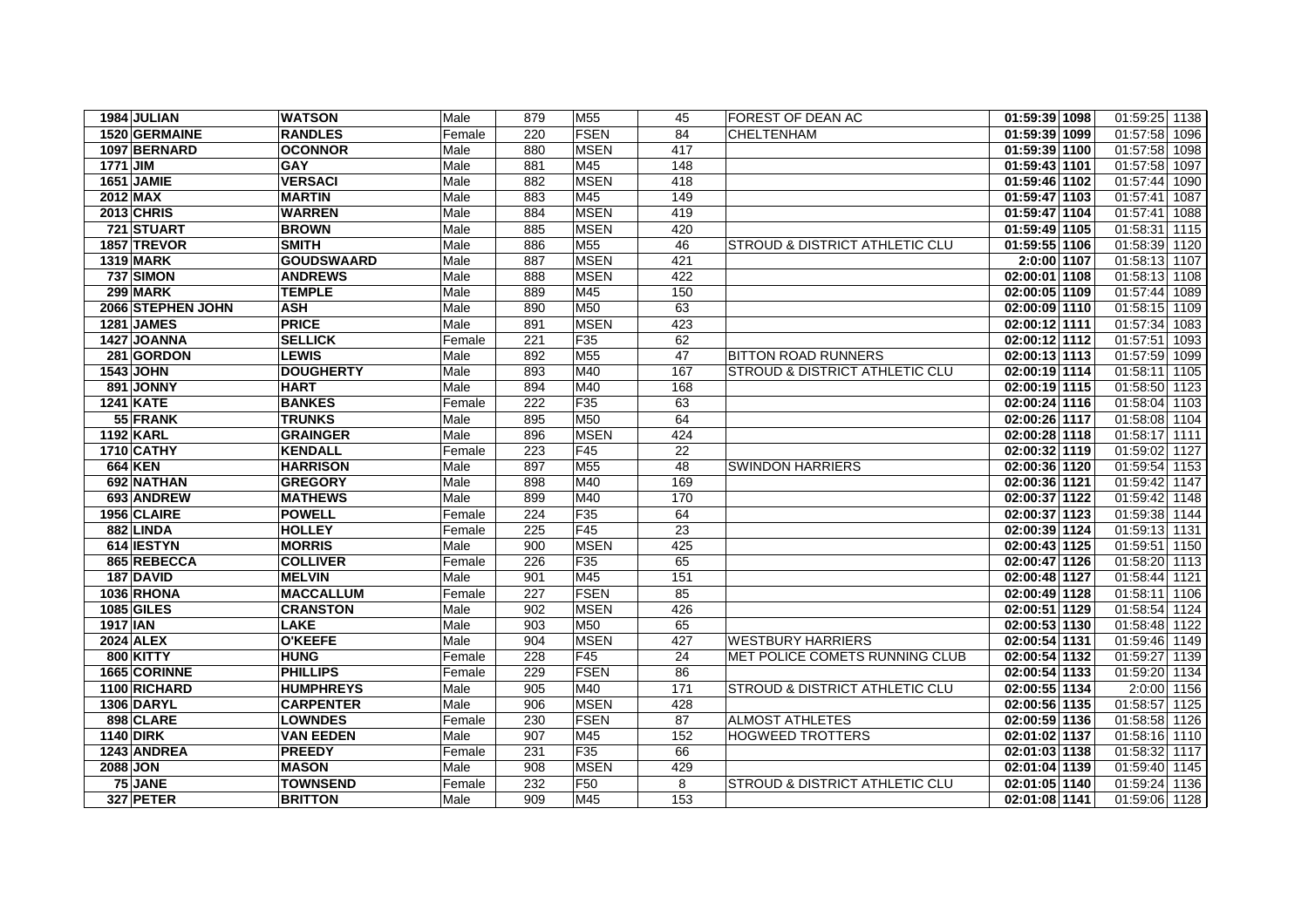| <b>1669 SIMON</b>  | <b>WRAITH</b>    | Male   | 910 | <b>MSEN</b>     | 430             |                                | 02:01:14 1142 | 01:59:30 1140 |
|--------------------|------------------|--------|-----|-----------------|-----------------|--------------------------------|---------------|---------------|
| 269 MARION         | <b>BEVAN</b>     | Female | 233 | F60             | 3               | TEAM BATH AC                   | 02:01:17 1143 | 01:59:23 1135 |
| 1063 CHERYL        | <b>CHILDS</b>    | Female | 234 | F35             | 67              | STROUD & DISTRICT ATHLETIC CLU | 02:01:18 1144 | 01:59:37 1143 |
| $122$ PAUL         | <b>TIMMS</b>     | Male   | 911 | M45             | 154             |                                | 02:01:19 1145 | 01:59:14 1132 |
| 1226 ROB           | <b>GARLICKI</b>  | Male   | 912 | <b>MSEN</b>     | 431             |                                | 02:01:24 1146 | 01:59:33 1141 |
| <b>605 PAUL</b>    | <b>METHVEN</b>   | Male   | 913 | M45             | 155             |                                | 02:01:27 1147 | 01:59:17 1133 |
| <b>1509 STEVE</b>  | <b>STONE</b>     | Male   | 914 | M55             | 49              | <b>PARK FURNSHERS</b>          | 02:01:30 1148 | 02:00:46 1174 |
| 144 JACQUI         | <b>PERRIMAN</b>  | Female | 235 | F45             | $\overline{25}$ | <b>BITTON ROAD RUNNERS</b>     | 02:01:32 1149 | 02:00:43 1173 |
| <b>1279 NIGEL</b>  | <b>SMITH</b>     | Male   | 915 | M40             | 172             |                                | 02:01:32 1150 | 02:00:53 1179 |
| 1278 MATTHEW       | <b>RUTTER</b>    | Male   | 916 | <b>MSEN</b>     | 432             |                                | 02:01:32 1151 | 02:00:53 1180 |
| <b>2044 PAUL</b>   | <b>MITCHELL</b>  | Male   | 917 | <b>MSEN</b>     | 433             |                                | 02:01:33 1152 | 01:59:34 1142 |
| 4 MALDWYN          | <b>WALKER</b>    | Male   | 918 | M65             | 9               |                                | 02:01:34 1153 | 01:59:51 1151 |
| <b>588 MATT</b>    | <b>UNWIN</b>     | Male   | 919 | <b>MSEN</b>     | 434             |                                | 02:01:34 1154 | 01:59:09 1129 |
| 1608 JAY YUJIRO    | <b>OKAZAKI</b>   | Male   | 920 | <b>MSEN</b>     | 435             |                                | 02:01:37 1155 | 01:59:24 1137 |
| 1435 JULIAN        | <b>PYRKE</b>     | Male   | 921 | M40             | 173             | <b>WESTBURY HARRIERS</b>       | 02:01:42 1156 | 01:59:41 1146 |
| 298 EIRIAN         | <b>THORNTON</b>  | Female | 236 | F45             | 26              | <b>WESTBURY HARRIERS</b>       | 02:01:50 1157 | 02:00:09 1160 |
| <b>890 ALAN</b>    | <b>GRAHAM</b>    | Male   | 922 | M50             | 66              |                                | 02:01:53 1158 | 01:59:56 1155 |
| 568 HELEN          | <b>JAMES</b>     | Female | 237 | <b>FSEN</b>     | 88              |                                | 02:01:54 1159 | 02:01:03 1189 |
| 542 SARAH          | <b>JONES</b>     | Female | 238 | F40             | 37              | ANGELS RUNNING CLUB            | 02:01:59 1160 | 02:00:57 1186 |
| 270 KAREN          | <b>CLISSOLD</b>  | Female | 239 | <b>FSEN</b>     | 89              |                                | 02:01:59 1161 | 02:01:05 1191 |
| 480 RYAN           | <b>SMITH</b>     | Male   | 923 | <b>MSEN</b>     | 436             |                                | 02:02:02 1162 | 02:01:27 1196 |
| 1868 MINERVA       | <b>BURBRIDGE</b> | Female | 240 | F45             | 27              |                                | 02:02:04 1163 | 02:01:05 1190 |
| 1 YVONNE           | <b>BINKS</b>     | Female | 241 | F60             | $\overline{4}$  | <b>CIRENCESTER AC</b>          | 02:02:06 1164 | 02:00:20 1163 |
| 1284 KARIEN        | <b>BOTHA</b>     | Female | 242 | <b>FSEN</b>     | 90              |                                | 02:02:07 1165 | 02:00:41 1171 |
| 1238 SAFINA        | <b>JIVRAJ</b>    | Female | 243 | F35             | 68              |                                | 02:02:07 1166 | 02:00:41 1172 |
| 1489 CRAIG         | <b>ELLIS</b>     | Male   | 924 | <b>MSEN</b>     | 437             | <b>TEAM EDGECOMS</b>           | 02:02:09 1167 | 02:00:31 1168 |
| <b>1282 NIGEL</b>  | <b>TOWNSEND</b>  | Male   | 925 | <b>MSEN</b>     | 438             |                                | 02:02:12 1168 | 01:59:55 1154 |
| 1323 ANDREW        | <b>WESBY</b>     | Male   | 926 | M <sub>55</sub> | 50              |                                | 02:02:13 1169 | 01:59:52 1152 |
| 2056 MEILISSA JANE | <b>CHAPMAN</b>   | Female | 244 | F <sub>35</sub> | 69              | <b>STOWMARKET STRIDERS</b>     | 02:02:13 1170 | 02:00:07 1157 |
| <b>1666 ANDY</b>   | <b>MOON</b>      | Male   | 927 | <b>MSEN</b>     | 439             |                                | 02:02:13 1171 | 02:00:29 1165 |
| <b>1349 EMMA</b>   | <b>BOWERY</b>    | Female | 245 | <b>FSEN</b>     | 91              |                                | 02:02:16 1172 | 02:00:55 1181 |
| 79 STEWART         | <b>ROPER</b>     | Male   | 928 | M60             | 32              |                                | 02:02:16 1173 | 02:00:13 1161 |
| 927 PAMELA         | <b>TAYLOR</b>    | Female | 246 | <b>FSEN</b>     | 92              |                                | 02:02:18 1174 | 02:01:05 1192 |
| <b>345 NEIL</b>    | <b>HATHAWAY</b>  | Male   | 929 | <b>MSEN</b>     | 440             |                                | 02:02:22 1175 | 02:00:08 1158 |
| 1822 SUZANNE       | <b>SALTER</b>    | Female | 247 | F45             | 28              |                                | 02:02:24 1176 | 02:00:47 1175 |
| 344 CATHERINE      | <b>TROUGHTON</b> | Female | 248 | <b>FSEN</b>     | 93              |                                | 02:02:24 1177 | 02:00:08 1159 |
| 819 EMMA           | <b>BISHOP</b>    | Female | 249 | F40             | 38              |                                | 02:02:26 1178 | 02:00:48 1176 |
| 820 NATHAN         | <b>BISHOP</b>    | Male   | 930 | M40             | 174             | SEVERN A.C.                    | 02:02:26 1179 | 02:00:49 1177 |
| 1823 JOHN          | <b>SALTER</b>    | Male   | 931 | M45             | 156             |                                | 02:02:29 1180 | 02:00:52 1178 |
| 2009 LOUISE        | <b>BROWN</b>     | Female | 250 | F35             | 70              |                                | 02:02:29 1181 | 02:01:58 1210 |
| 379 JOHN           | WARD             | Male   | 932 | M45             | 157             |                                | 02:02:36 1182 | 02:01:06 1193 |
| 1050 MARCUS        | <b>JOHNSON</b>   | Male   | 933 | <b>MSEN</b>     | 441             |                                | 02:02:38 1183 | 02:00:30 1166 |
| 818 EVE            | <b>CULVER</b>    | Female | 251 | <b>FSEN</b>     | 94              |                                | 02:02:39 1184 | 02:00:56 1185 |
| 2020 STEPHEN       | <b>HOUGHTON</b>  | Male   | 934 | M45             | 158             |                                | 02:02:41 1185 | 02:00:20 1164 |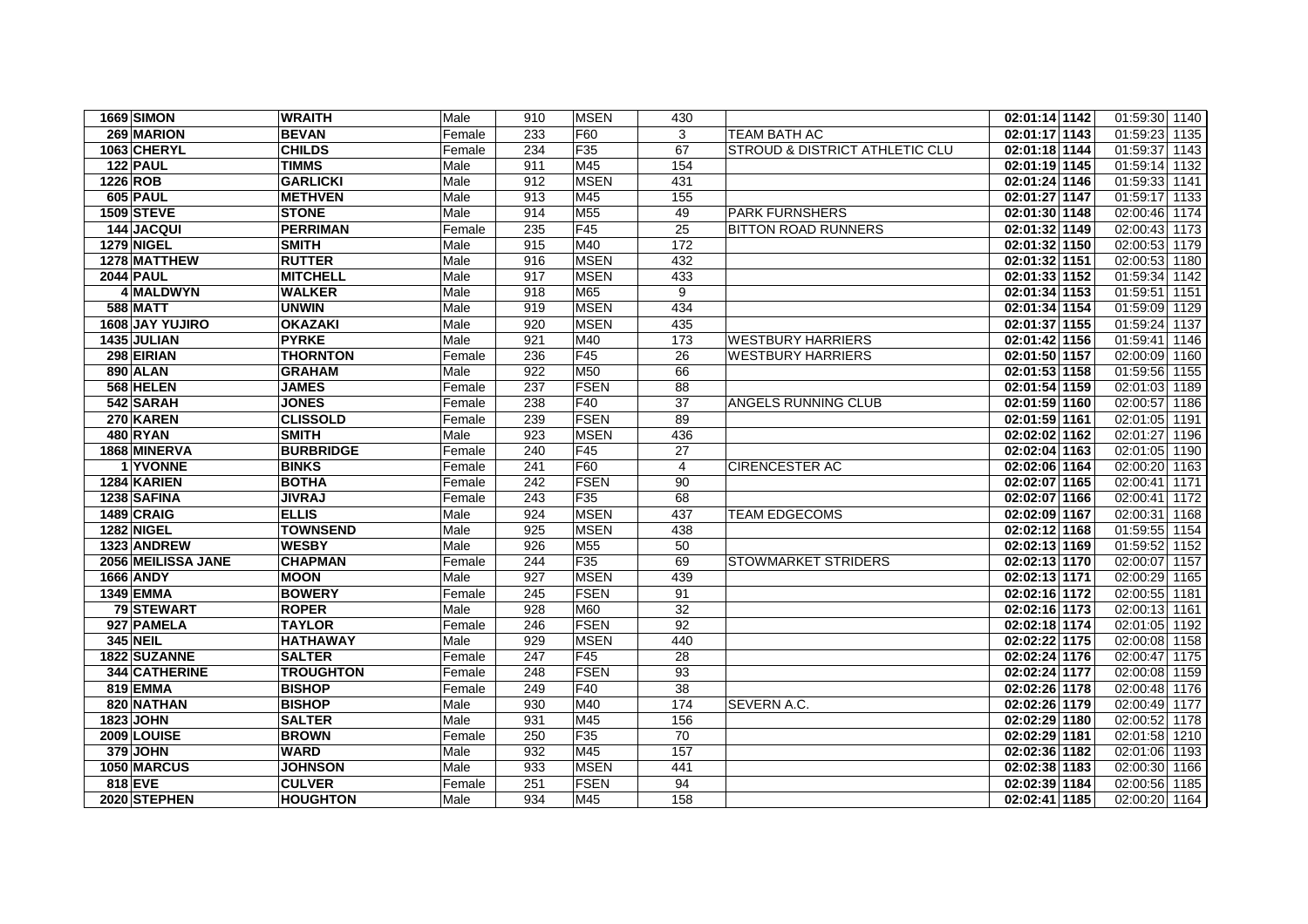| <b>994 ANNE</b>   | <b>ROBINSON</b>   | Female | 252 | F35             | 71  | <b>TEWKESBURY AC</b>                      | 02:02:42 1186 | 02:00:35 1169              |
|-------------------|-------------------|--------|-----|-----------------|-----|-------------------------------------------|---------------|----------------------------|
| <b>1517 PAUL</b>  | <b>MARSH</b>      | Male   | 935 | <b>MSEN</b>     | 442 |                                           | 02:02:42 1187 | 02:00:35 1170              |
| 1966 BEE          | <b>CHEOK</b>      | Female | 253 | F <sub>55</sub> | 8   |                                           | 02:02:43 1188 | 02:00:15 1162              |
| 363 CLAIRE        | <b>WEBSTER</b>    | Female | 254 | <b>FSEN</b>     | 95  |                                           | 02:02:46 1189 | 01:57:10 1069              |
| 1325 HAGAR        | <b>NIBLETT</b>    | Male   | 936 | <b>MSEN</b>     | 443 |                                           | 02:02:50 1190 | $\overline{02:01:03}$ 1188 |
| 362 ESTHER        | <b>TRIM</b>       | Female | 255 | F40             | 39  |                                           | 02:02:51 1191 | 02:01:35 1199              |
| <b>1277 MARK</b>  | <b>DYER</b>       | Male   | 937 | <b>MSEN</b>     | 444 |                                           | 02:02:52 1192 | 02:01:17 1194              |
| 1674 TOM          | <b>OAKES</b>      | Male   | 938 | <b>MSEN</b>     | 445 |                                           | 02:02:58 1193 | 02:00:31 1167              |
| 1145 CHRIS        | <b>BALODIS</b>    | Male   | 939 | <b>MSEN</b>     | 446 |                                           | 02:02:59 1194 | 02:01:27 1197              |
| <b>1572 ALEX</b>  | <b>BATES</b>      | Male   | 940 | <b>MSEN</b>     | 447 |                                           | 02:03:01 1195 | 02:01:54 1208              |
| 338 GEORGE EDWARD | <b>APPLEGATE</b>  | Male   | 941 | M40             | 175 |                                           | 02:03:02 1196 | 02:01:01 1187              |
| 1965 MICHEL       | <b>RANDELL</b>    | Male   | 942 | M50             | 67  |                                           | 02:03:02 1197 | 02:01:32 1198              |
| <b>781 ALEX</b>   | FORD              | Male   | 943 | M40             | 176 |                                           | 02:03:05 1198 | 02:00:56 1183              |
| 129 CRAIG         | <b>SCHEMBRI</b>   | Male   | 944 | M40             | 177 |                                           | 02:03:11 1199 | 02:02:24 1223              |
| 634 BELINDA       | <b>BANYARD</b>    | Female | 256 | F35             | 72  |                                           | 02:03:15 1200 | 02:00:56 1182              |
| 2113 CLARKE       | <b>UREN</b>       | Male   | 945 | <b>MSEN</b>     | 448 |                                           | 02:03:15 1201 | 02:00:56 1184              |
| <b>1043 PAUL</b>  | <b>REILLY</b>     | Male   | 946 | M40             | 178 |                                           | 02:03:15 1202 | 02:01:53 1206              |
| 675 SIMON         | <b>BLOOM</b>      | Male   | 947 | <b>MSEN</b>     | 449 |                                           | 02:03:16 1203 | 02:02:58 1237              |
| 229 MARK          | <b>MASTERS</b>    | Male   | 948 | M40             | 179 |                                           | 02:03:21 1204 | 02:02:23 1222              |
| 581 RACHEL        | <b>VOSS</b>       | Female | 257 | FSEN            | 96  |                                           | 02:03:22 1205 | 02:2:00 1212               |
| 789 SARAH         | <b>DAVIES</b>     | Female | 258 | FSEN            | 97  |                                           | 02:03:25 1206 | 02:01:50 1204              |
| 513 EVA           | <b>RITCHIE</b>    | Female | 259 | <b>FSEN</b>     | 98  |                                           | 02:03:31 1207 | 02:02:08 1215              |
| 95 CHRIS          | <b>JENNER</b>     | Male   | 949 | M50             | 68  |                                           | 02:03:36 1208 | 02:01:20 1195              |
| 330 ROB           | <b>CROFT</b>      | Male   | 950 | <b>MSEN</b>     | 450 |                                           | 02:03:39 1209 | 02:01:59 1211              |
| 1207 HESTER       | <b>DAVIS</b>      | Female | 260 | <b>FSEN</b>     | 99  | <b>ALMOST ATHLETES</b>                    | 02:03:42 1210 | 02:02:19 1219              |
| 88 JOHN           | <b>RAVEN</b>      | Male   | 951 | M40             | 180 |                                           | 02:03:45 1211 | 02:01:44 1201              |
| 1925 GEORGE       | <b>HERD</b>       | Male   | 952 | M50             | 69  |                                           | 02:03:53 1212 | 02:03:23 1241              |
| 1708 DAVID        | <b>HERD</b>       | Male   | 953 | M45             | 159 |                                           | 02:03:53 1213 | 02:03:23 1242              |
| 120 SARAH         | <b>O'DRISCOLL</b> | Female | 261 | FSEN            | 100 |                                           | 02:03:53 1214 | 02:01:56 1209              |
| 1224 ELOUISE      | <b>NORMAN</b>     | Female | 262 | <b>FSEN</b>     | 101 |                                           | 02:03:53 1215 | $\overline{02:01:38}$ 1200 |
| 950 LISA          | <b>AUSTIN</b>     | Female | 263 | F35             | 73  |                                           | 02:03:54 1216 | 02:01:46 1202              |
| 755 RICHARD       | <b>EATON</b>      | Male   | 954 | M40             | 181 |                                           | 02:03:55 1217 | 02:02:21 1221              |
| 1338 RACHAEL      | <b>HANCOCKS</b>   | Female | 264 | <b>FSEN</b>     | 102 |                                           | 02:03:55 1218 | 02:03:36 1245              |
| <b>1465 NIC</b>   | <b>OUGHTON</b>    | Male   | 955 | M40             | 182 | <b>GREAT WESTERN RUNNERS</b>              | 02:03:57 1219 | 02:01:53 1207              |
| 650 SIMON         | <b>HELLIER</b>    | Male   | 956 | <b>MSEN</b>     | 451 |                                           | 02:04:02 1220 | 02:02:54 1234              |
| 1039 MICHAEL      | <b>MONAGHAN</b>   | Male   | 957 | <b>MSEN</b>     | 452 | <b>RODBOROUGH RUNNERS</b>                 | 02:04:08 1221 | 02:02:15 1217              |
| 841 ELLEN         | <b>SNELL</b>      | Female | 265 | FSEN            | 103 |                                           | 02:04:10 1222 | 02:01:47 1203              |
| 573 DEBBIE        | <b>MASDING</b>    | Female | 266 | F40             | 40  | <b>ALMOST ATHLETES</b>                    | 02:04:11 1223 | 02:02:10 1216              |
| <b>417 DAN</b>    | <b>GREGORY</b>    | Male   | 958 | <b>MSEN</b>     | 453 |                                           | 02:04:15 1224 | 02:01:51 1205              |
| <b>1611 PAUL</b>  | <b>STANBROOK</b>  | Male   | 959 | M45             | 160 | <b>SEVERN A.C.</b>                        | 02:04:17 1225 | 02:02:54 1236              |
| 74 IRIS           | <b>WHITE</b>      | Female | 267 | F <sub>55</sub> | 9   | <b>ALMOST ATHLETES</b>                    | 02:04:18 1226 | 02:02:18 1218              |
| 1644 STUART       | <b>SKIPP</b>      | Male   | 960 | M50             | 70  |                                           | 02:04:24 1227 | 02:03:49 1247              |
| 57 CHARLES IAN    | <b>ALLEN</b>      | Male   | 961 | M45             | 161 |                                           | 02:04:28 1228 | 02:03:13 1238              |
| 82 JACKY          | <b>PARCELL</b>    | Female | 268 | F45             | 29  | <b>STROUD &amp; DISTRICT ATHLETIC CLU</b> | 02:04:31 1229 | 02:02:49 1231              |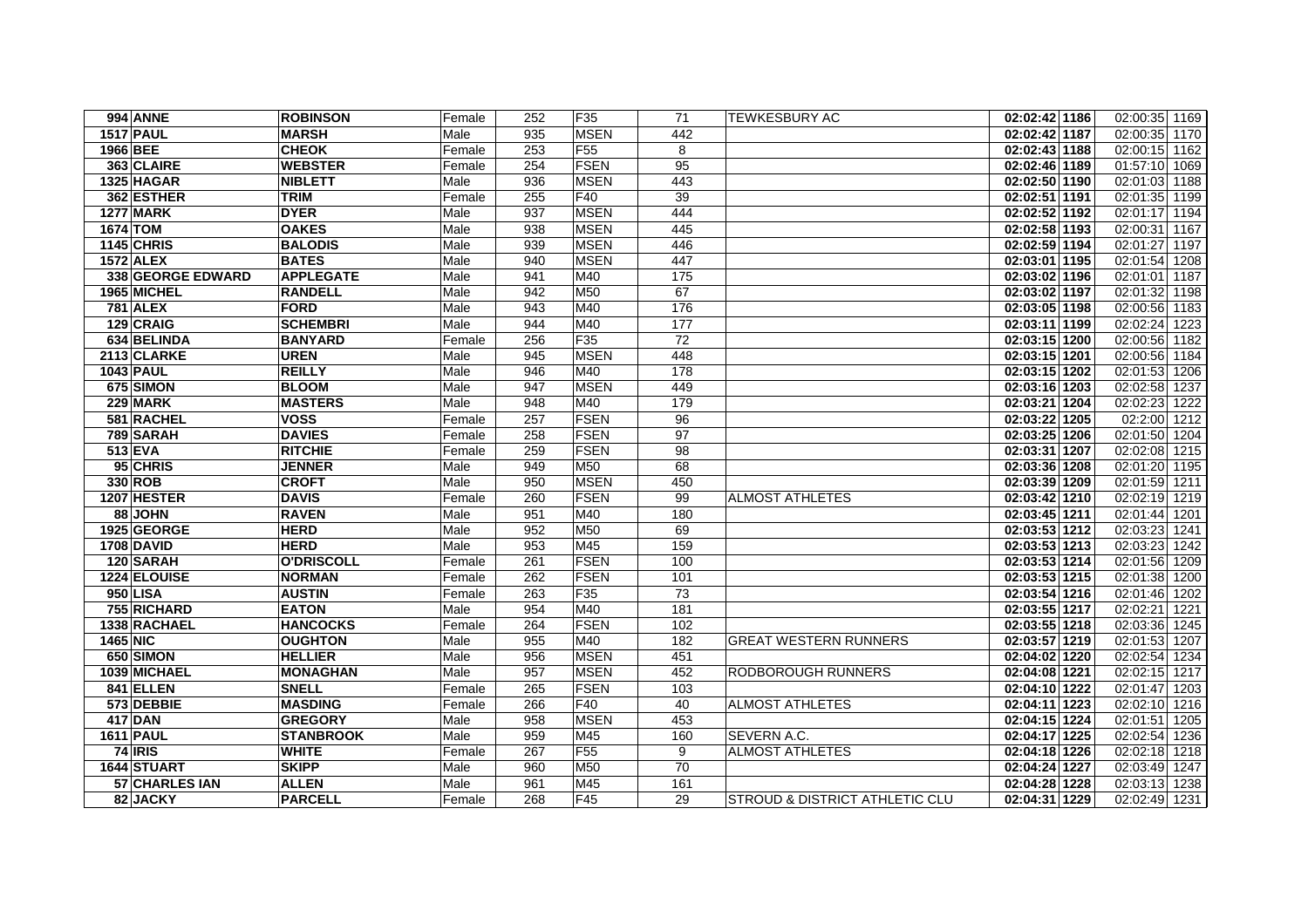| 1326 ABIGAIL          | <b>HOLMES</b>    | Female | 269 | <b>FSEN</b>     | 104             |                                | 02:04:32 1230  | 02:02:06 1214    |
|-----------------------|------------------|--------|-----|-----------------|-----------------|--------------------------------|----------------|------------------|
| 1271 CECILIA          | <b>THOMAS</b>    | Female | 270 | F <sub>50</sub> | 9               |                                | 02:04:32 1231  | 02:02:28 1226    |
| 1105 JO               | <b>GASS</b>      | Female | 271 | F35             | 74              | <b>ALMOST ATHLETES</b>         | 02:04:35 1232  | 02:02:05 1213    |
| <b>739 MIKE</b>       | <b>MIDDLETON</b> | Male   | 962 | <b>MSEN</b>     | 454             |                                | 02:04:41 1233  | 02:02:53 1232    |
| <b>740 NEIL</b>       | <b>MIDDLETON</b> | Male   | 963 | <b>MSEN</b>     | 455             |                                | 02:04:41 1234  | 02:02:53<br>1233 |
| 1709 JEFF             | <b>DAVIS</b>     | Male   | 964 | M40             | 183             | NAILSEA RUNNING CLUB           | 02:04:42 1235  | 02:02:37<br>1228 |
| <b>1957 ANDY</b>      | <b>HILLYER</b>   | Male   | 965 | M40             | 184             |                                | 02:04:46 1236  | 02:02:54<br>1235 |
| 238 LINDSAY           | <b>CREW</b>      | Female | 272 | F40             | 41              |                                | 02:04:46 1237  | 02:02:44 1229    |
| 233 CRAIG             | <b>LEWIS</b>     | Male   | 966 | <b>MSEN</b>     | 456             |                                | 02:04:48 1238  | 02:02:28<br>1225 |
| 1866 MICHAEL          | <b>BOON</b>      | Male   | 967 | M50             | 71              | <b>BANBURY HARRIERS</b>        | 02:04:49 1239  | 02:02:46 1230    |
| 1951 HEATHER          | <b>STONE</b>     | Female | 273 | F <sub>35</sub> | 75              | <b>CLUTTON JOGGERS</b>         | 02:04:56 1240  | 02:02:28<br>1224 |
| 1769 DREWITT          | <b>JULIA</b>     | Female | 274 | F40             | 42              | <b>AVON VALLEY RUNNERS</b>     | 02:04:57 1241  | 02:02:21<br>1220 |
| <b>1005 BECKY</b>     | <b>DAINTON</b>   | Female | 275 | F <sub>35</sub> | 76              | <b>HOGWEED TROTTERS</b>        | $02:5:00$ 1242 | 02:4:00 1249     |
| 1106 LIZ              | <b>HARRIS</b>    | Female | 276 | F50             | 10              | <b>ALMOST ATHLETES</b>         | 02:05:01 1243  | 02:02:32 1227    |
| 1703 IAN              | <b>JOHNSTON</b>  | Male   | 968 | M45             | 162             |                                | 02:05:13 1244  | 02:04:13 1253    |
| <b>1530 SIMON</b>     | <b>NEWTON</b>    | Male   | 969 | M40             | 185             |                                | 02:05:15 1245  | 02:03:32 1243    |
| 2069 SHARON           | <b>NULTY</b>     | Female | 277 | F40             | 43              |                                | 02:05:20 1246  | 02:03:33 1244    |
| <b>1877 EMMA</b>      | <b>HILL</b>      | Female | 278 | F35             | 77              | <b>SOUTH MOLTON STRUGGLERS</b> | 02:05:29 1247  | 02:03:18 1240    |
| 710 ELAINE            | <b>KALE</b>      | Female | 279 | F35             | 78              |                                | 02:05:32 1248  | 02:03:55 1248    |
| 2085 GAYNOR           | <b>HALE</b>      | Female | 280 | F40             | 44              |                                | 02:05:32 1249  | 02:04:16 1256    |
| 1744 RAE              | <b>PERRY</b>     | Male   | 970 | <b>MSEN</b>     | 457             |                                | 02:05:33 1250  | 02:05:26<br>1291 |
| 1007 RACHAEL          | <b>KAYANI</b>    | Female | 281 | F40             | 45              |                                | 02:05:35 1251  | 02:04:33<br>1266 |
| 228 ANDREW            | <b>WATTON</b>    | Male   | 971 | M <sub>55</sub> | 51              |                                | 02:05:40 1252  | 02:03:45 1246    |
| 67 JENNY              | <b>DENNY</b>     | Female | 282 | F45             | 30              |                                | 02:05:45 1253  | 02:03:13 1239    |
| 412 PHILIP            | <b>BRIDGE</b>    | Male   | 972 | M50             | 72              |                                | 02:05:46 1254  | 02:04:36<br>1269 |
| 9 PIPPA               | <b>MEDCALF</b>   | Female | 283 | F <sub>50</sub> | 11              | <b>GLOUCESTER ANGELS</b>       | 02:05:51 1255  | 02:04:29 1264    |
| 698 STUART            | <b>CHANT</b>     | Male   | 973 | <b>MSEN</b>     | 458             |                                | 02:05:56 1256  | 02:04:38 1270    |
| 720 BEN               | <b>SMITH</b>     | Male   | 974 | <b>MSEN</b>     | 459             |                                | 02:05:56 1257  | 02:04:39 1273    |
| <b>700 KATY</b>       | <b>POWELL</b>    | Female | 284 | <b>FSEN</b>     | 105             |                                | 02:05:57 1258  | 02:04:38<br>1271 |
| 699 NIGEL             | <b>HATTEN</b>    | Male   | 975 | M40             | 186             |                                | 02:05:57 1259  | 02:04:38 1272    |
| 765 DEBBIE            | <b>VINCENT</b>   | Female | 285 | F40             | 46              |                                | 02:05:57 1260  | 02:04:27 1263    |
| 1040 WAYNE            | <b>USHER</b>     | Male   | 976 | <b>MSEN</b>     | 460             | CHELTENHAM                     | 02:05:57 1261  | 02:04:36 1268    |
| <b>1582 EMILY</b>     | <b>FINNEY</b>    | Female | 286 | F35             | 79              |                                | 02:06:05 1262  | 02:04:11<br>1251 |
| 1283 FRASER           | <b>TRUSTY</b>    | Male   | 977 | <b>MSEN</b>     | 461             |                                | 02:06:07 1263  | 02:04:23<br>1258 |
| <b>1269 MARIE</b>     | <b>HALL</b>      | Female | 287 | F35             | 80              |                                | 02:06:12 1264  | 02:04:15<br>1255 |
| <b>161 JACQUELINE</b> | <b>SLAUGHTER</b> | Female | 288 | F45             | 31              |                                | 02:06:12 1265  | 02:04:21 1257    |
| 141 GEORGE            | <b>TODD</b>      | Male   | 978 | M40             | 187             |                                | 02:06:13 1266  | 02:05:02<br>1283 |
| 2065 MONICA JAYNE     | <b>FORD</b>      | Female | 289 | F35             | 81              |                                | 02:06:17 1267  | 02:04:11<br>1250 |
| 1963 GRAHAM           | <b>FAULKNER</b>  | Male   | 979 | M45             | 163             |                                | 02:06:18 1268  | 02:05:45 1300    |
| 64 ANGELA             | <b>AYLING</b>    | Female | 290 | F45             | 32              |                                | 02:06:22 1269  | 02:04:14 1254    |
| 1518 ZOE              | <b>O'BRIEN</b>   | Female | 291 | <b>FSEN</b>     | 106             |                                | 02:06:22 1270  | 02:04:50 1278    |
| 1511 MARISA           | <b>HUGHES</b>    | Female | 292 | F <sub>50</sub> | $\overline{12}$ |                                | 02:06:23 1271  | 02:04:50 1279    |
| <b>408 NEIL</b>       | <b>WICKS</b>     | Male   | 980 | <b>MSEN</b>     | 462             |                                | 02:06:24 1272  | 02:04:26 1259    |
| 2104 NATHAN           | <b>WICKS</b>     | Male   | 981 | <b>MSEN</b>     | 463             |                                | 02:06:24 1273  | 02:04:26 1261    |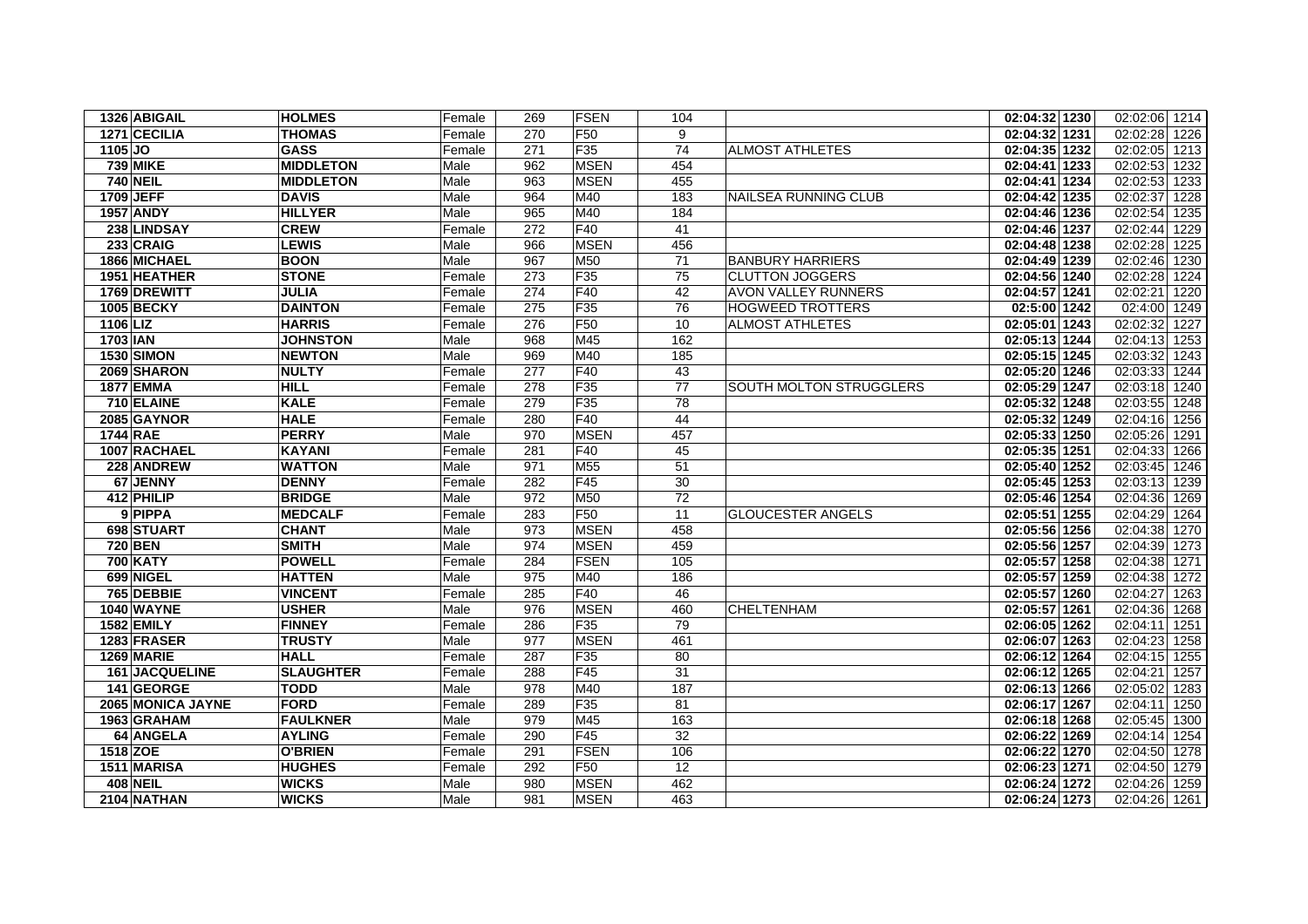| 1169 MARIA        | <b>TENINZHIYAN</b> | Female | 293  | <b>FSEN</b>     | 107             |                                           | 02:06:34 1274 | 02:05:36 1297    |
|-------------------|--------------------|--------|------|-----------------|-----------------|-------------------------------------------|---------------|------------------|
| 901 CLAIRE        | <b>SEARLE</b>      | Female | 294  | F40             | 47              | HOGWEED TROTTERS                          | 02:06:37 1275 | 02:04:30 1265    |
| 617 RACHAEL       | <b>ROBERTS</b>     | Female | 295  | <b>FSEN</b>     | 108             |                                           | 02:06:37 1276 | 02:05:08 1285    |
| 618 RICHARD       | <b>BROWN</b>       | Male   | 982  | M50             | $\overline{73}$ |                                           | 02:06:38 1277 | 02:05:09<br>1286 |
| 18 MONICA         | <b>FREEMAN</b>     | Female | 296  | F40             | 48              |                                           | 02:06:39 1278 | 02:04:13<br>1252 |
| <b>1777 ANDY</b>  | <b>SMITH</b>       | Male   | 983  | M <sub>55</sub> | 52              |                                           | 02:06:41 1279 | 02:04:53<br>1280 |
| <b>1184 DAVID</b> | <b>RODNEY</b>      | Male   | 984  | M40             | 188             | <b>STROUD &amp; DISTRICT ATHLETIC CLU</b> | 02:06:44 1280 | 02:05:44 1299    |
| <b>1152 MARK</b>  | <b>GRIFFITHS</b>   | Male   | 985  | M40             | 189             |                                           | 02:06:45 1281 | 02:04:43 1275    |
| 1075 STEPHEN      | <b>PIKE</b>        | Male   | 986  | <b>MSEN</b>     | 464             |                                           | 02:06:47 1282 | 02:04:26<br>1262 |
| 1826 LESLEY       | <b>HUGHES</b>      | Female | 297  | F45             | 33              | <b>STROUD &amp; DISTRICT ATHLETIC CLU</b> | 02:06:52 1283 | 02:04:59<br>1282 |
| 1062 SIMON        | <b>PACKER</b>      | Male   | 987  | M40             | 190             |                                           | 02:06:52 1284 | 02:05:18 1288    |
| <b>1609 IAN</b>   | <b>FALLMANN</b>    | Male   | 988  | M50             | 74              |                                           | 02:06:58 1285 | 02:04:45<br>1277 |
| 300 ALI           | <b>SIMBA</b>       | Female | 298  | F45             | 34              |                                           | 02:06:58 1286 | 02:05:28<br>1292 |
| 273 MICHAEL       | <b>MARLER</b>      | Male   | 989  | M45             | 164             |                                           | 02:06:59 1287 | 02:06:50 1319    |
| 206 GRAHAM        | <b>HUNT</b>        | Male   | 990  | M45             | 165             |                                           | 02:07:04 1288 | 02:04:44 1276    |
| 859 REBECCA       | <b>WALTERS</b>     | Female | 299  | <b>FSEN</b>     | 109             |                                           | 02:07:05 1289 | 02:04:39<br>1274 |
| <b>1705 CHRIS</b> | <b>TOON</b>        | Male   | 991  | <b>MSEN</b>     | 465             |                                           | 02:07:07 1290 | 02:04:58<br>1281 |
| 375 NICOLE        | <b>CUSHNAN</b>     | Female | 300  | <b>FSEN</b>     | 110             | <b>STROUD &amp; DISTRICT ATHLETIC CLU</b> | 02:07:08 1291 | 02:05:35<br>1296 |
| <b>1084 HELEN</b> | <b>CRANSTON</b>    | Female | 301  | F <sub>50</sub> | 13              |                                           | 02:07:10 1292 | 02:05:13<br>1287 |
| 981 JEREMY        | <b>DENTON</b>      | Male   | 992  | <b>MSEN</b>     | 466             |                                           | 02:07:10 1293 | 02:05:32<br>1295 |
| 1924 ROWI         | <b>MORTIMER</b>    | Female | 302  | <b>FSEN</b>     | 111             |                                           | 02:07:13 1294 | 02:04:36<br>1267 |
| 1113 REBECCA      | <b>PRESTON</b>     | Female | 303  | <b>FSEN</b>     | 112             |                                           | 02:07:14 1295 | 02:06:49<br>1316 |
| 847 AMANDA        | <b>PIZZEY</b>      | Female | 304  | F35             | 82              | <b>RUNNING SOMEWHERE ELSE</b>             | 02:07:19 1296 | 02:06:52<br>1321 |
| <b>1636 ROBIN</b> | <b>MARSLAND</b>    | Male   | 993  | M40             | 191             |                                           | 02:07:19 1297 | 02:05:03<br>1284 |
| 1451 MATHEW       | <b>WEBB</b>        | Male   | 994  | <b>MSEN</b>     | 467             | <b>WITNEY ROAD RUNNERS</b>                | 02:07:21 1298 | 02:05:30<br>1294 |
| 1450 JOANNE       | <b>WEBB</b>        | Female | 305  | F35             | 83              |                                           | 02:07:21 1299 | 02:05:30<br>1293 |
| 1930 MALCOLM      | <b>CARR</b>        | Male   | 995  | M <sub>55</sub> | $\overline{53}$ | THORNBURY RUNNING CLUB                    | 02:07:22 1300 | 02:05:36 1298    |
| 104 HOWELL        | <b>WILLIAMS</b>    | Male   | 996  | <b>MSEN</b>     | 468             |                                           | 02:07:25 1301 | 02:05:23<br>1289 |
| 1452 JOHN         | <b>MAY</b>         | Male   | 997  | M40             | 192             | <b>EAST LONDON RUNNERS</b>                | 02:07:27 1302 | 02:05:49<br>1302 |
| <b>1244 GAVIN</b> | <b>IRVINE</b>      | Male   | 998  | M40             | 193             |                                           | 02:07:39 1303 | 02:06:11<br>1308 |
| 1246 HELEN        | <b>LARGE</b>       | Female | 306  | F45             | 35              |                                           | 02:07:41 1304 | 02:05:25<br>1290 |
| <b>390 MARY</b>   | <b>VAUGHAN</b>     | Female | 307  | <b>FSEN</b>     | 113             |                                           | 02:07:42 1305 | 02:06:07 1306    |
| 828 SIAN          | <b>ROSS</b>        | Female | 308  | <b>FSEN</b>     | 114             |                                           | 02:07:48 1306 | 02:05:47 1301    |
| 2010 GERARD       | <b>MOORE</b>       | Male   | 999  | <b>MSEN</b>     | 469             |                                           | 02:07:49 1307 | 02:07:22<br>1331 |
| 1575 LOUISE       | <b>PAGE</b>        | Female | 309  | F40             | 49              | ANGELS RUNNING CLUB                       | 02:8:00 1308  | 02:06:37<br>1311 |
| <b>1717 NEIL</b>  | <b>POWELL</b>      | Male   | 1000 | M40             | 194             |                                           | 02:08:01 1309 | 02:06:49 1318    |
| <b>1525 GAIL</b>  | <b>CARTMELL</b>    | Female | 310  | F40             | 50              |                                           | 02:08:01 1310 | 02:06:49 1317    |
| 1620 GEORGE       | <b>BROUGH</b>      | Male   | 1001 | <b>MSEN</b>     | 470             | <b>STROUD &amp; DISTRICT ATHLETIC CLU</b> | 02:08:11 1311 | 02:06:24 1309    |
| 834 TRACY         | <b>WEAVER</b>      | Female | 311  | F40             | 51              |                                           | 02:08:13 1312 | 02:06:42 1313    |
| 681 SALLY         | <b>CREESE</b>      | Female | 312  | F35             | 84              |                                           | 02:08:14 1313 | 02:06:03 1304    |
| 972 HAYDN         | <b>JONES</b>       | Male   | 1002 | <b>MSEN</b>     | 471             |                                           | 02:08:15 1314 | 02:06:57 1322    |
| <b>1322 DAVID</b> | <b>GREENWOOD</b>   | Male   | 1003 | M55             | 54              |                                           | 02:08:18 1315 | 02:06:24 1310    |
| <b>220 GARY</b>   | <b>CHAPMAN</b>     | Male   | 1004 | <b>MSEN</b>     | 472             |                                           | 02:08:21 1316 | 02:07:08<br>1326 |
| 534 CHRIS         | <b>HITCHINGS</b>   | Male   | 1005 | <b>MSEN</b>     | 473             |                                           | 02:08:26 1317 | 02:07:15 1329    |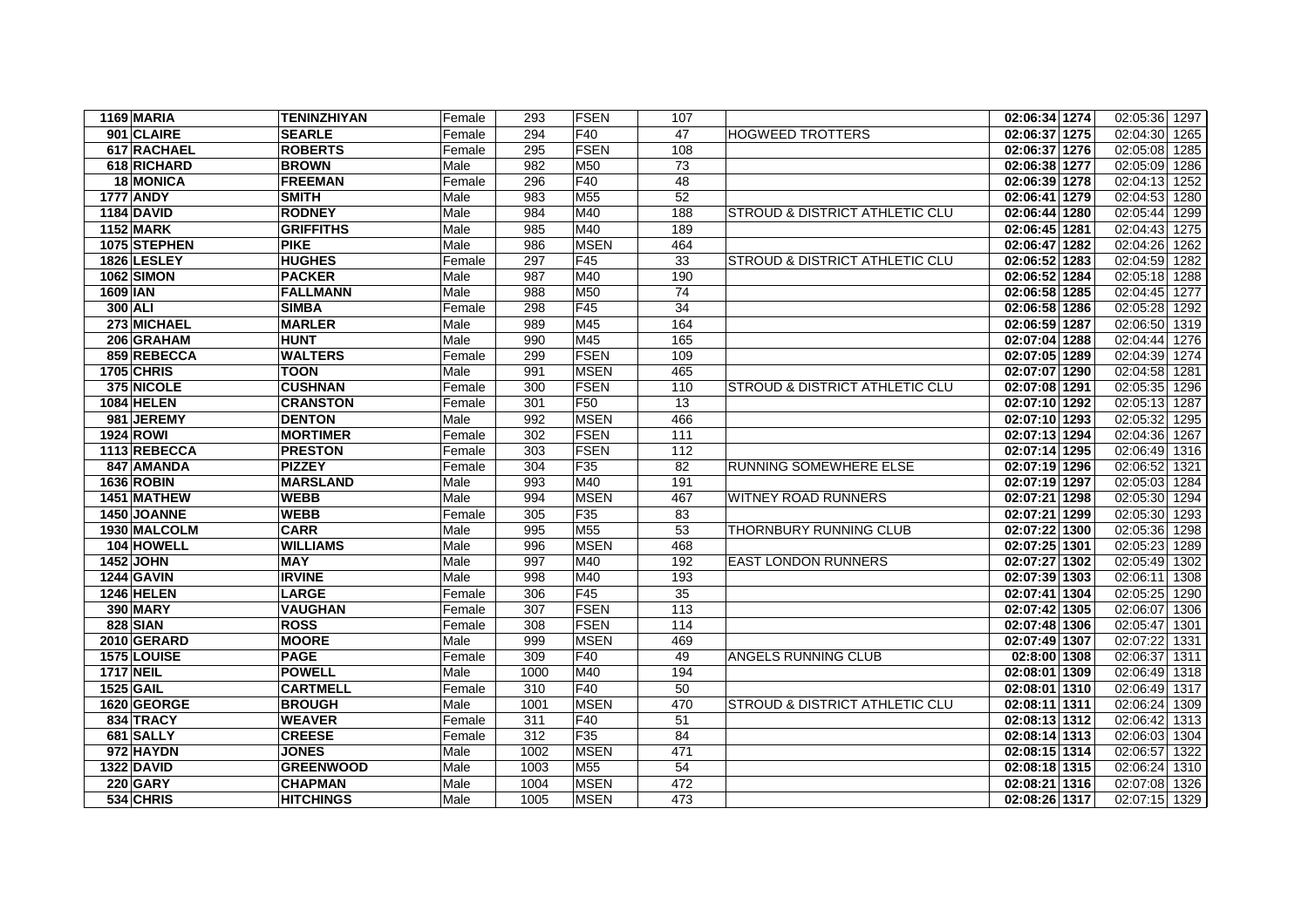| 1555 BRONWYN      | <b>LARGE</b>     | Female | 313  | <b>FSEN</b>     | 115             | STROUD & DISTRICT ATHLETIC CLU  | 02:08:30 1318 | 02:06:50 1320    |
|-------------------|------------------|--------|------|-----------------|-----------------|---------------------------------|---------------|------------------|
| <b>1088 CLARE</b> | <b>PIRIE</b>     | Female | 314  | <b>FSEN</b>     | 116             |                                 | 02:08:35 1319 | 02:06:07 1307    |
| 913 JOANNA        | <b>WHITROW</b>   | Female | 315  | FSEN            | 117             |                                 | 02:08:38 1320 | 02:06:46 1315    |
| 797 JAMIE         | <b>COX</b>       | Male   | 1006 | <b>MSEN</b>     | 474             |                                 | 02:08:40 1321 | 02:07:38 1334    |
| 1767 TRACEY       | <b>HARVEY</b>    | Female | 316  | F <sub>35</sub> | 85              |                                 | 02:08:45 1322 | 02:06:38 1312    |
| 1141 ANTHONY      | <b>GRIFFITHS</b> | Male   | 1007 | M55             | $\overline{55}$ | <b>HOGWEED TROTTERS</b>         | 02:08:46 1323 | 02:6:00 1303     |
| 924 SALLY         | <b>MILLS</b>     | Female | 317  | F45             | 36              | STROUD & DISTRICT ATHLETIC CLU  | 02:08:51 1324 | 02:07:09 1327    |
| 433 JAMES         | <b>NEALE</b>     | Male   | 1008 | M60             | 33              |                                 | 02:08:53 1325 | 02:06:58 1323    |
| 1337 TED          | <b>ATKINS</b>    | Male   | 1009 | M50             | 75              | <b>HOGWEED TROTTERS</b>         | 02:08:56 1326 | 02:06:46 1314    |
| 1573 LOUISE       | <b>HAYWARD</b>   | Female | 318  | FSEN            | 118             |                                 | 02:09:03 1327 | 02:08:26 1350    |
| 142 MICHELE       | <b>BROWNING</b>  | Female | 319  | FSEN            | 119             |                                 | 02:09:06 1328 | 02:07:56 1338    |
| 477 MALCOLM       | <b>HARDING</b>   | Male   | 1010 | M40             | 195             |                                 | 02:09:14 1329 | 02:07:50 1336    |
| 887 JULIE         | <b>FROGGATT</b>  | Female | 320  | F40             | 52              | <b>HOGWEED TROTTERS</b>         | 02:09:14 1330 | 02:07:07 1325    |
| 36 PHILIP         | <b>WHITE</b>     | Male   | 1011 | M40             | 196             | <b>ALMOST ATHLETES</b>          | 02:09:16 1331 | 02:08:01<br>1339 |
| 1109 CHRIS        | <b>FORWARD</b>   | Male   | 1012 | <b>MSEN</b>     | 475             |                                 | 02:09:19 1332 | 02:08:41<br>1356 |
| 1819 ALLISON      | <b>TWINNING</b>  | Female | 321  | F35             | 86              |                                 | 02:09:22 1333 | 02:07:18 1330    |
| <b>1763 TONY</b>  | <b>BEARD</b>     | Male   | 1013 | M45             | 166             |                                 | 02:09:27 1334 | 02:07:11<br>1328 |
| 768 GEORGINA      | <b>HAZELL</b>    | Female | 322  | FSEN            | 120             |                                 | 02:09:28 1335 | 02:07:24 1333    |
| <b>1249 GARY</b>  | <b>HURCOMBE</b>  | Male   | 1014 | M50             | 76              |                                 | 02:09:28 1336 | 02:07:22<br>1332 |
| <b>1265 JOHN</b>  | <b>ROWLANDS</b>  | Male   | 1015 | M65             | 10              |                                 | 02:09:31 1337 | 02:07:01<br>1324 |
| 1388 KERRY        | <b>CORNS</b>     | Female | 323  | F40             | 53              | STOURBRIDGE RUNNING CLUB        | 02:09:38 1338 | 02:08:12 1342    |
| 1574 KATHERINE    | <b>NORTON</b>    | Female | 324  | FSEN            | 121             |                                 | 02:09:39 1339 | 02:09:03 1361    |
| <b>1504 JASON</b> | <b>CORNS</b>     | Male   | 1016 | <b>MSEN</b>     | 476             | <b>STOURBRIDGE RUNNING CLUB</b> | 02:09:41 1340 | 02:08:15 1344    |
| 1753 STEPHEN      | <b>WOODFORD</b>  | Male   | 1017 | M45             | 167             |                                 | 02:09:51 1341 | 02:09:30 1368    |
| <b>332 JANE</b>   | <b>DICKINSON</b> | Female | 325  | F40             | 54              | KIDLINGTON RUNNING CLUB         | 02:09:52 1342 | 02:09:04<br>1362 |
| 1245 JAMES        | <b>PEARSON</b>   | Male   | 1018 | <b>MSEN</b>     | 477             |                                 | 02:10:01 1343 | 02:08:34 1354    |
| <b>1455 LISA</b>  | <b>WHITE</b>     | Female | 326  | FSEN            | 122             |                                 | 02:10:02 1344 | 02:04:26 1260    |
| 1110 SUE          | <b>WALKER</b>    | Female | 327  | F45             | 37              |                                 | 02:10:04 1345 | 02:07:55 1337    |
| 1670 SARAH        | <b>ASH</b>       | Female | 328  | F <sub>35</sub> | 87              |                                 | 02:10:05 1346 | 02:08:40 1355    |
| 1731 WILLIAM      | <b>BRATTY</b>    | Male   | 1019 | M60             | 34              |                                 | 02:10:08 1347 | 02:07:45 1335    |
| 1274 CHRISTOPHER  | <b>BROOKES</b>   | Male   | 1020 | <b>MSEN</b>     | 478             |                                 | 02:10:08 1348 | 02:08:18 1346    |
| <b>1657 PAUL</b>  | <b>MORRISON</b>  | Male   | 1021 | M45             | 168             |                                 | 02:10:13 1349 | 02:08:46 1358    |
| 1795 DAVID        | <b>CLARKE</b>    | Male   | 1022 | M45             | 169             |                                 | 02:10:13 1350 | 02:08:12 1341    |
| 2043 ANN LOUISE   | <b>SCOPES</b>    | Female | 329  | FSEN            | 123             |                                 | 02:10:21 1351 | 02:08:12 1340    |
| 1386 SAMANTHA     | <b>JONES</b>     | Female | 330  | FSEN            | 124             |                                 | 02:10:22 1352 | 02:08:14 1343    |
| 921 MICHELE       | <b>KINSELLA</b>  | Female | 331  | F45             | 38              |                                 | 02:10:25 1353 | 02:09:02 1360    |
| 48 SIMON          | <b>FOSKETT</b>   | Male   | 1023 | M50             | 77              | <b>ALMOST ATHLETES</b>          | 02:10:30 1354 | 02:08:33 1353    |
| 1909 LIZ          | <b>WORKMAN</b>   | Female | 332  | F40             | 55              | STROUD & DISTRICT ATHLETIC CLU  | 02:10:30 1355 | 02:08:16 1345    |
| 1072 JULIE        | <b>BRIDGE</b>    | Female | 333  | F45             | 39              | <b>ALMOST ATHLETES</b>          | 02:10:30 1356 | 02:08:27 1351    |
| 964 LORNA         | <b>ADAMSON</b>   | Female | 334  | F45             | 40              |                                 | 02:10:33 1357 | 02:08:22<br>1348 |
| 1310 RACHEL       | <b>BROBYN</b>    | Female | 335  | FSEN            | 125             |                                 | 02:10:37 1358 | 02:10:10 1378    |
| 1962 NIGEL        | <b>HALE</b>      | Male   | 1024 | <b>M50</b>      | 78              | THORNBURY RUNNING CLUB          | 02:10:38 1359 | 02:08:53 1359    |
| <b>1694 MYRA</b>  | <b>LEE</b>       | Female | 336  | F <sub>35</sub> | 88              |                                 | 02:10:41 1360 | 02:08:21 1347    |
| 1559 REBECCA      | <b>YATES</b>     | Female | 337  | FSEN            | 126             |                                 | 02:10:47 1361 | 02:08:24 1349    |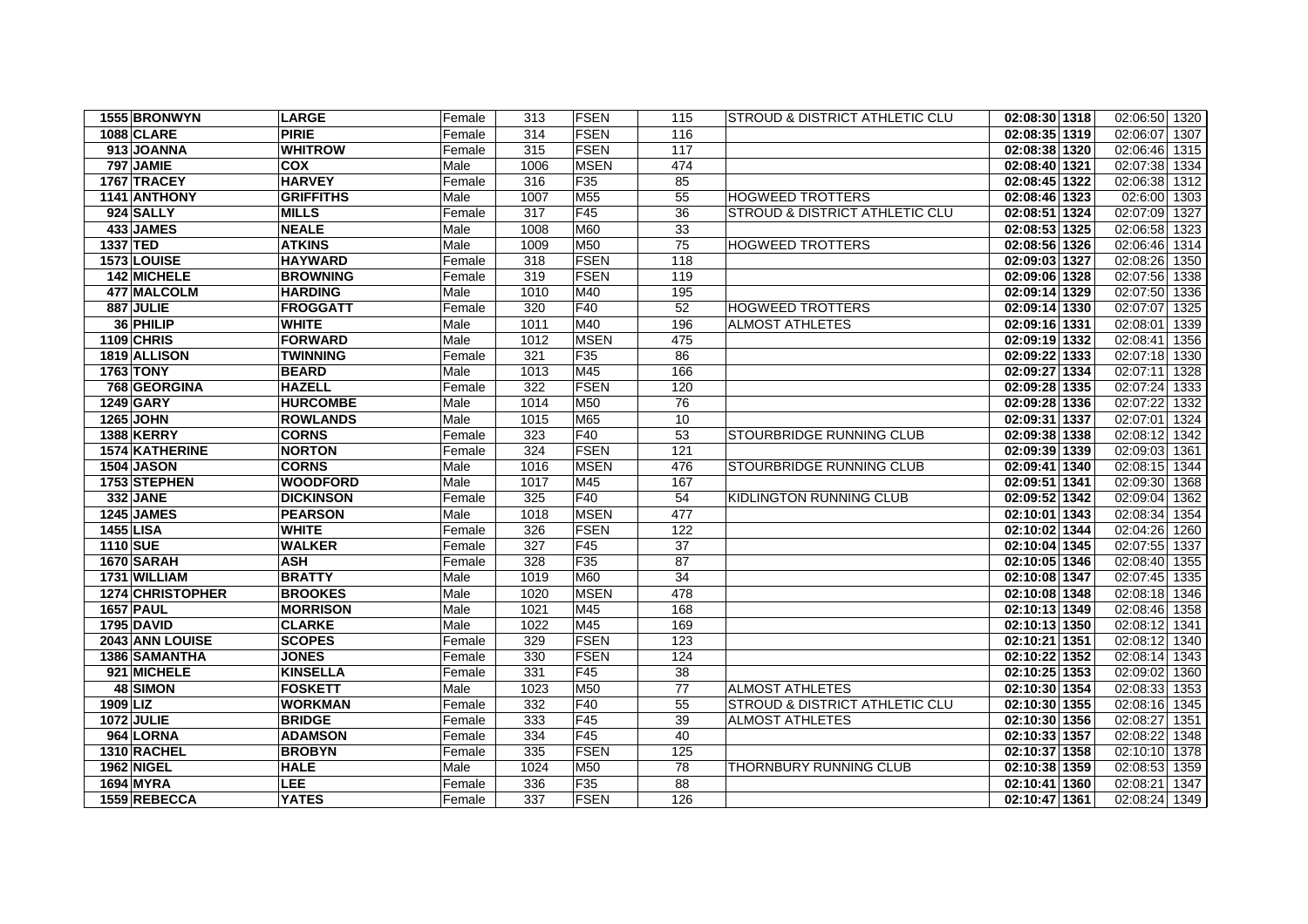| 1165 ADAM         | <b>SMITH</b>            | Male   | 1025 | <b>MSEN</b> | 479          |                                           | 02:10:51 1362 | 02:09:22 1365    |
|-------------------|-------------------------|--------|------|-------------|--------------|-------------------------------------------|---------------|------------------|
| 532 GEMMA         | <b>PERRINS</b>          | Female | 338  | <b>FSEN</b> | 127          |                                           | 02:10:56 1363 | 02:08:31<br>1352 |
| <b>1886 CARL</b>  | <b>PHELPS</b>           | Male   | 1026 | <b>MSEN</b> | 480          |                                           | 02:11:06 1364 | 02:08:45 1357    |
| 779 EMMA          | <b>YHNELL</b>           | Female | 339  | <b>FSEN</b> | 128          | CHELTENHAM AND COUNTY HARRIERS            | 02:11:10 1365 | 02:09:49 1372    |
| 2050 ALEXANDRA    | $\overline{\text{cov}}$ | Female | 340  | <b>FSEN</b> | 129          |                                           | 02:11:14 1366 | 02:09:05<br>1364 |
| <b>559 PAUL</b>   | <b>SEVIOUR</b>          | Male   | 1027 | M55         | 56           |                                           | 02:11:21 1367 | 02:09:27<br>1367 |
| 2099 SPARE        | <b>ENTRY</b>            | Male   | 1028 | <b>TBC</b>  | $\mathbf{1}$ |                                           | 02:11:21 1368 | 02:10:26 1387    |
| 904 MARTIN        | <b>LOMBERG</b>          | Male   | 1029 | M45         | 170          |                                           | 02:11:23 1369 | 02:10:49<br>1396 |
| <b>1711 DENIS</b> | <b>WILTON</b>           | Male   | 1030 | M60         | 35           |                                           | 02:11:26 1370 | 02:09:52<br>1373 |
| 2042 SEAN         | <b>HACKETT</b>          | Male   | 1031 | M50         | 79           |                                           | 02:11:27 1371 | 02:09:04<br>1363 |
| 560 RICHARD       | <b>READ</b>             | Male   | 1032 | <b>MSEN</b> | 481          | <b>ALMOST ATHLETES</b>                    | 02:11:34 1372 | 02:09:22<br>1366 |
| 567 SIMON         | <b>JAMES</b>            | Male   | 1033 | M40         | 197          |                                           | 02:11:38 1373 | 02:10:47<br>1393 |
| 134 FRANCES       | <b>COCKS</b>            | Female | 341  | F40         | 56           |                                           | 02:11:41 1374 | 02:10:57 1402    |
| <b>2061 DAVID</b> | <b>JONES</b>            | Male   | 1034 | <b>MSEN</b> | 482          |                                           | 02:11:43 1375 | 02:09:54<br>1374 |
| 1949 ROB          | <b>OBEE</b>             | Male   | 1035 | <b>MSEN</b> | 483          |                                           | 02:11:44 1376 | 02:10:11 1380    |
| <b>1507 KERRY</b> | <b>REGAN</b>            | Female | 342  | F35         | 89           |                                           | 02:11:50 1377 | 02:10:10 1379    |
| 1677 MONIKA       | <b>BIENCZYK</b>         | Female | 343  | <b>FSEN</b> | 130          |                                           | 02:11:53 1378 | 02:11:08 1405    |
| <b>1483 MARY</b>  | <b>STINCHCOMBE</b>      | Female | 344  | <b>FSEN</b> | 131          |                                           | 02:11:55 1379 | 02:10:19 1383    |
| 337 SALLY         | <b>CUSHNAN</b>          | Female | 345  | F50         | 14           | <b>STROUD &amp; DISTRICT ATHLETIC CLU</b> | 02:12:00 1380 | 02:09:38<br>1370 |
| 214 ISABEL        | <b>HOSKIN</b>           | Female | 346  | <b>FSEN</b> | 132          | <b>VEGAN RUNNERS UK</b>                   | 02:12:01 1381 | 02:10:03<br>1376 |
| <b>1494 NEV</b>   | <b>PELLATT</b>          | Male   | 1036 | M50         | 80           |                                           | 02:12:02 1382 | 02:09:35 1369    |
| <b>1089 KYLE</b>  | <b>KIRKHOPE</b>         | Male   | 1037 | M40         | 198          | TRI TEAM GLOS                             | 02:12:02 1383 | 02:10:50<br>1397 |
| 1784 LAURA        | <b>STEPHENS</b>         | Female | 347  | <b>FSEN</b> | 133          |                                           | 02:12:09 1384 | 02:10:35 1391    |
| 1533 VICTORIA     | <b>MURPHY</b>           | Female | 348  | F35         | 90           |                                           | 02:12:12 1385 | 02:09:40<br>1371 |
| <b>1074 TANYA</b> | <b>EVERETT</b>          | Female | 349  | F35         | 91           |                                           | 02:12:12 1386 | 02:10:24<br>1385 |
| <b>1203 JANE</b>  | <b>WELLS</b>            | Female | 350  | F40         | 57           |                                           | 02:12:16 1387 | 02:09:57 1375    |
| 2018 SAMANTHA     | <b>PASSEY</b>           | Female | 351  | FSEN        | 134          | <b>GREAT WESTERN RUNNERS</b>              | 02:12:19 1388 | 02:06:07 1305    |
| 1807 ANTHONY      | <b>MUNK</b>             | Male   | 1038 | <b>MSEN</b> | 484          | STROUD & DISTRICT ATHLETIC CLU            | 02:12:26 1389 | 02:10:12<br>1381 |
| 1429 CELIA        | <b>BARRADELL</b>        | Female | 352  | F45         | 41           |                                           | 02:12:29 1390 | 02:10:08 1377    |
| 353 SYLVIA        | <b>FOX</b>              | Female | 353  | F60         | 5            | THORNBURY RUNNING CLUB                    | 02:12:29 1391 | 02:10:43 1392    |
| 1179 CHRIS        | <b>BULLINGHAM</b>       | Male   | 1039 | <b>MSEN</b> | 485          |                                           | 02:12:30 1392 | 02:10:13 1382    |
| 968 JULIA         | <b>MACDONALD</b>        | Female | 354  | F45         | 42           |                                           | 02:12:33 1393 | 02:10:28 1388    |
| 966 PENNY         | <b>SMITH</b>            | Female | 355  | F45         | 43           |                                           | 02:12:33 1394 | 02:10:28 1389    |
| 967 MANDY         | <b>HOUGHTON</b>         | Female | 356  | F45         | 44           |                                           | 02:12:34 1395 | 02:10:28 1390    |
| 17 STEVEN         | <b>MANSELL</b>          | Male   | 1040 | <b>MSEN</b> | 486          | <b>WIMBLEDON WINDMILLERS</b>              | 02:12:36 1396 | 02:10:25 1386    |
| <b>697 DORY</b>   | <b>WALKER</b>           | Female | 357  | <b>FSEN</b> | 135          |                                           | 02:12:38 1397 | 02:10:51 1398    |
| 531 ANITA         | <b>HARRIS</b>           | Female | 358  | F40         | 58           |                                           | 02:12:42 1398 | 02:10:56 1400    |
| 975 GEORGE        | <b>EVANS</b>            | Male   | 1041 | <b>MSEN</b> | 487          |                                           | 02:12:47 1399 | 02:10:57 1401    |
| 2070 ALISON       | <b>BISHOP</b>           | Female | 359  | F40         | 59           |                                           | 02:12:48 1400 | 02:11:00 1404    |
| 1467 SAM          | <b>PERRY</b>            | Male   | 1042 | <b>MSEN</b> | 488          |                                           | 02:12:48 1401 | 02:10:59 1403    |
| <b>1318 ANNE</b>  | WILLIAMS                | Female | 360  | F40         | 60           |                                           | 02:12:52 1402 | 02:11:32 1409    |
| <b>1538 JOHN</b>  | <b>WHEELER</b>          | Male   | 1043 | M45         | 171          | <b>HOGWEED TROTTERS</b>                   | 02:12:54 1403 | 02:10:21 1384    |
| 468 DAVID         | <b>MANCKTELOW</b>       | Male   | 1044 | <b>MSEN</b> | 489          |                                           | 02:12:55 1404 | 02:11:31 1408    |
| <b>1009 SAM</b>   | <b>OKYERE</b>           | Male   | 1045 | <b>MSEN</b> | 490          |                                           | 02:12:58 1405 | 02:11:35 1412    |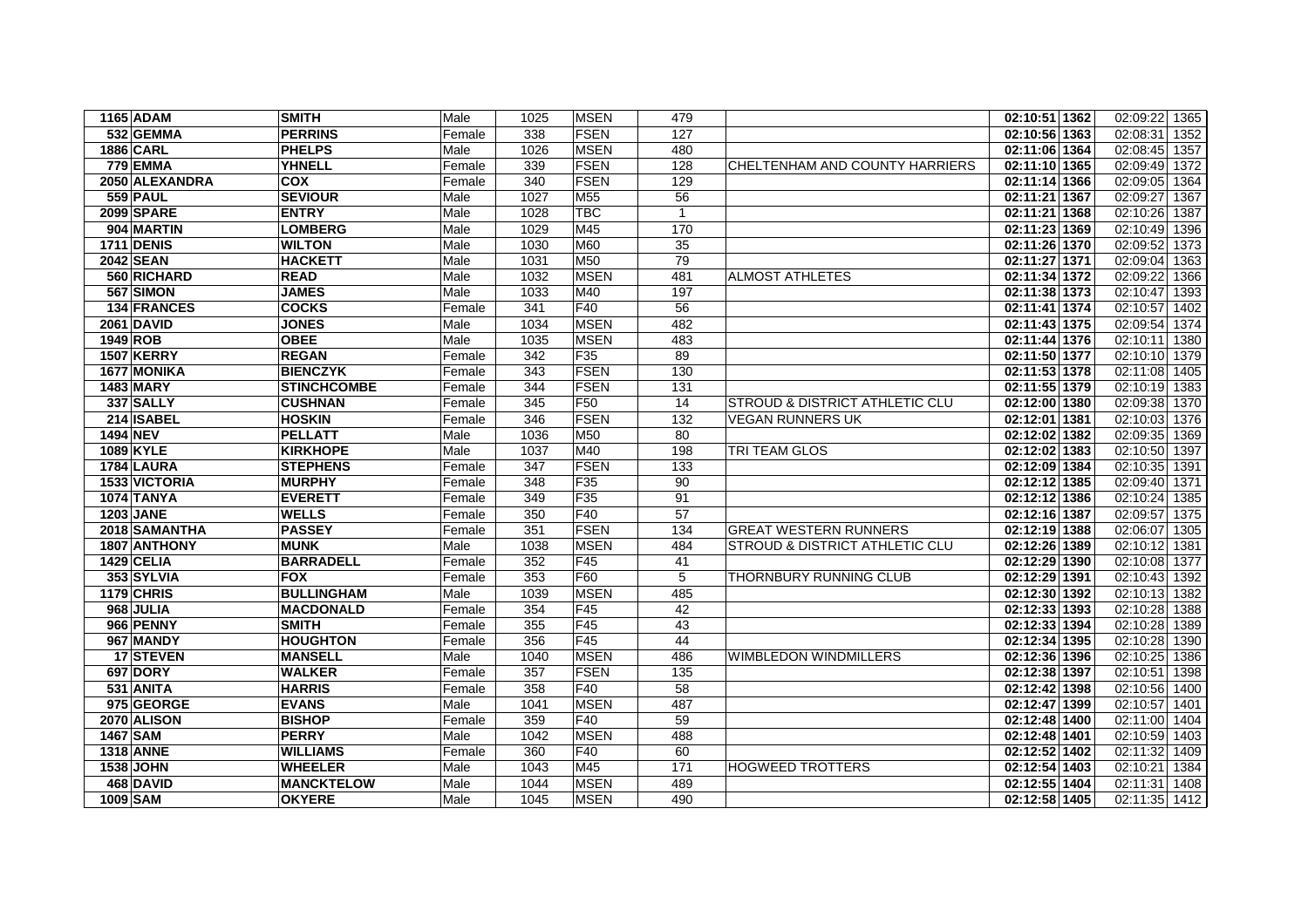| $25$ TINA          | <b>O'BRIEN</b>    | Female | 361  | IF40            | 61                |                                | 02:12:58 1406              | 02:12:04 1417 |      |
|--------------------|-------------------|--------|------|-----------------|-------------------|--------------------------------|----------------------------|---------------|------|
| $123$ LEE          | <b>O'BRIEN</b>    | Male   | 1046 | <b>IMSEN</b>    | 491               |                                | 02:12:58 1407              | 02:10:49 1395 |      |
| 124 CHARLOTTE      | <b>BARBER</b>     | Female | 362  | <b>FSEN</b>     | 136               |                                | 02:12:58 1408              | 02:10:48      | 1394 |
| <b>1738 JANE</b>   | <b>JONES</b>      | Female | 363  | FSEN            | 137               |                                | 02:13:05 1409              | 02:10:51      | 1399 |
| 1929 KAREN         | <b>CARR</b>       | Female | 364  | F <sub>50</sub> | 15                | THORNBURY RUNNING CLUB         | 02:13:07 1410              | 02:11:21      | 1406 |
| 582 DINAH          | <b>BENNEWORTH</b> | Female | 365  | <b>F50</b>      | 16                |                                | 02:13:13 1411              | 02:11:58 1414 |      |
| <b>1371 PAUL</b>   | <b>GWATKIN</b>    | Male   | 1047 | <b>MSEN</b>     | 492               |                                | 02:13:22 1412              | 02:11:34      | 1410 |
| 2046 MARTIN        | <b>KNOX</b>       | Male   | 1048 | <b>MSEN</b>     | 493               |                                | 02:13:33 1413              | 02:11:28      | 1407 |
| 932 HILLARY        | <b>COLLINS</b>    | Female | 366  | F <sub>50</sub> | 17                | THORNBURY RUNNING CLUB         | 02:13:41 1414              | 02:12:32      | 1423 |
| <b>1006 KATIE</b>  | <b>BECERRA</b>    | Female | 367  | <b>FSEN</b>     | 138               | THORNBURY RUNNING CLUB         | 02:13:41 1415              | 02:12:33      | 1424 |
| 1204 CATHERINE     | <b>BALE</b>       | Female | 368  | F35             | 92                |                                | 02:13:49 1416              | 02:11:34      | 1411 |
| <b>1626 ROSIE</b>  | <b>MURRAY</b>     | Female | 369  | <b>FSEN</b>     | 139               |                                | 02:14:03 1417              | 02:12:11      | 1420 |
| 597 PETER          | <b>SALTER</b>     | Male   | 1049 | M60             | 36                |                                | 02:14:04 1418              | 02:12:08      | 1419 |
| 959 MARK           | <b>CRAWFORD</b>   | Male   | 1050 | M40             | 199               |                                | 02:14:07 1419              | 02:12:15 1422 |      |
| 160 EMMA           | <b>BALDWIN</b>    | Female | 370  | <b>FSEN</b>     | 140               |                                | 02:14:09 1420              | 02:11:41      | 1413 |
| 1344 JULIAN        | <b>HODGE</b>      | Male   | 1051 | <b>MSEN</b>     | 494               |                                | 02:14:14 1421              | 02:12:55      | 1426 |
| 1553 BRENDAN       | <b>COSTIGAN</b>   | Male   | 1052 | M50             | 81                | PORTISHEAD RUNNING CLUB        | 02:14:15 1422              | 02:12:00      | 1415 |
| 892 EMMA           | <b>STALBERG</b>   | Female | 371  | <b>FSEN</b>     | 141               |                                | 02:14:16 1423              | 02:13:55 1441 |      |
| <b>1156 JULIE</b>  | <b>PRICE</b>      | Female | 372  | <b>FSEN</b>     | 142               |                                | 02:14:19 1424              | 02:12:05 1418 |      |
| 2039 THOMAS        | <b>BRIDGE</b>     | Male   | 1053 | <b>MSEN</b>     | 495               |                                | 02:14:22 1425              | 02:14:03      | 1445 |
| 741 BECKY          | <b>PRATT</b>      | Female | 373  | <b>FSEN</b>     | 143               |                                | 02:14:29 1426              | 02:13:06      | 1428 |
| 218 SARAH          | <b>JENNER</b>     | Female | 374  | <b>FSEN</b>     | 144               | UPTON TUG OF WAR               | 02:14:30 1427              | 02:13:37      | 1435 |
| 439 TINA           | <b>OWEN</b>       | Female | 375  | F45             | 45                |                                | 02:14:30 1428              | 02:12:01      | 1416 |
| 1030 JIM           | <b>DAVIS</b>      | Male   | 1054 | <b>MSEN</b>     | 496               |                                | 02:14:40 1429              | 02:12:11      | 1421 |
| 1186 ROMY          | <b>GILL</b>       | Female | 376  | F <sub>35</sub> | 93                | THORNBURY RUNNING CLUB         | 02:14:41 1430              | 02:13:35      | 1434 |
| 358 DAVID          | <b>HEMMINGS</b>   | Male   | 1055 | M40             | 200               |                                | 02:14:52 1431              | 02:14:22      | 1448 |
| <b>2083 MIKE</b>   | <b>BECKINGHAM</b> | Male   | 1056 | <b>MSEN</b>     | 497               |                                | 02:14:58 1432              | 02:14:01      | 1444 |
| 130 JANE           | <b>WINFREY</b>    | Female | 377  | F40             | 62                |                                | 02:15:08 1433              | 02:12:49      | 1425 |
| 392 ROBERT         | <b>TURNER</b>     | Male   | 1057 | M50             | 82                | <b>ALMOST ATHLETES</b>         | 02:15:12 1434              | 02:13:17      | 1432 |
| 1090 EMMA          | <b>HAWKINS</b>    | Female | 378  | <b>FSEN</b>     | $\frac{145}{145}$ |                                | 02:15:25 1435              | 02:13:57      | 1443 |
| 2058 AMANDA LOUISE | <b>MERRETT</b>    | Female | 379  | F40             | 63                | STROUD & DISTRICT ATHLETIC CLU | $\overline{02:15:26}$ 1436 | 02:13:04      | 1427 |
| 1135 HILARY        | <b>HIGNELL</b>    | Female | 380  | F45             | 46                |                                | 02:15:28 1437              | 02:13:42      | 1436 |
| 592 TERRI          | <b>BATTY</b>      | Female | 381  | F45             | 47                |                                | 02:15:29 1438              | 02:13:09      | 1429 |
| 591 NIGEL          | <b>BATTY</b>      | Male   | 1058 | M45             | 172               |                                | 02:15:29 1439              | 02:13:09      | 1430 |
| <b>1033 CHRIS</b>  | <b>WHETHERLY</b>  | Male   | 1059 | M55             | 57                |                                | 02:15:34 1440              | 02:13:57      | 1442 |
| 146 ALLISON        | <b>COLLIER</b>    | Female | 382  | F <sub>35</sub> | 94                | <b>BITTON ROAD RUNNERS</b>     | 02:15:35 1441              | 02:14:45      | 1452 |
| 1142 TIGGY         | <b>ROBERTS</b>    | Female | 383  | F <sub>55</sub> | 10                |                                | 02:15:35 1442              | 02:14:14      | 1446 |
| 325 DAVID          | <b>MEREDITH</b>   | Male   | 1060 | M50             | 83                |                                | 02:15:40 1443              | 02:14:54      | 1455 |
| 1948 COLIN         | <b>ROWLEY</b>     | Male   | 1061 | M50             | 84                |                                | 02:15:44 1444              | 02:13:14      | 1431 |
| 571 JENNY          | <b>ZAREMBA</b>    | Female | 384  | F35             | 95                |                                | 02:15:48 1445              | 02:13:30      | 1433 |
| 202 MARGARET       | <b>FOX</b>        | Female | 385  | F50             | 18                |                                | 02:15:50 1446              | 02:13:48 1439 |      |
| 501 SANDRA         | <b>RUDMAN</b>     | Female | 386  | F40             | 64                |                                | 02:16:05 1447              | 02:13:43 1437 |      |
| 1646 ADRIAN        | <b>CARTER</b>     | Male   | 1062 | M50             | 85                |                                | 02:16:13 1448              | 02:13:51 1440 |      |
| 610 NATHAN         | <b>TURK</b>       | Male   | 1063 | <b>MSEN</b>     | 498               |                                | 02:16:13 1449              | 02:14:37 1450 |      |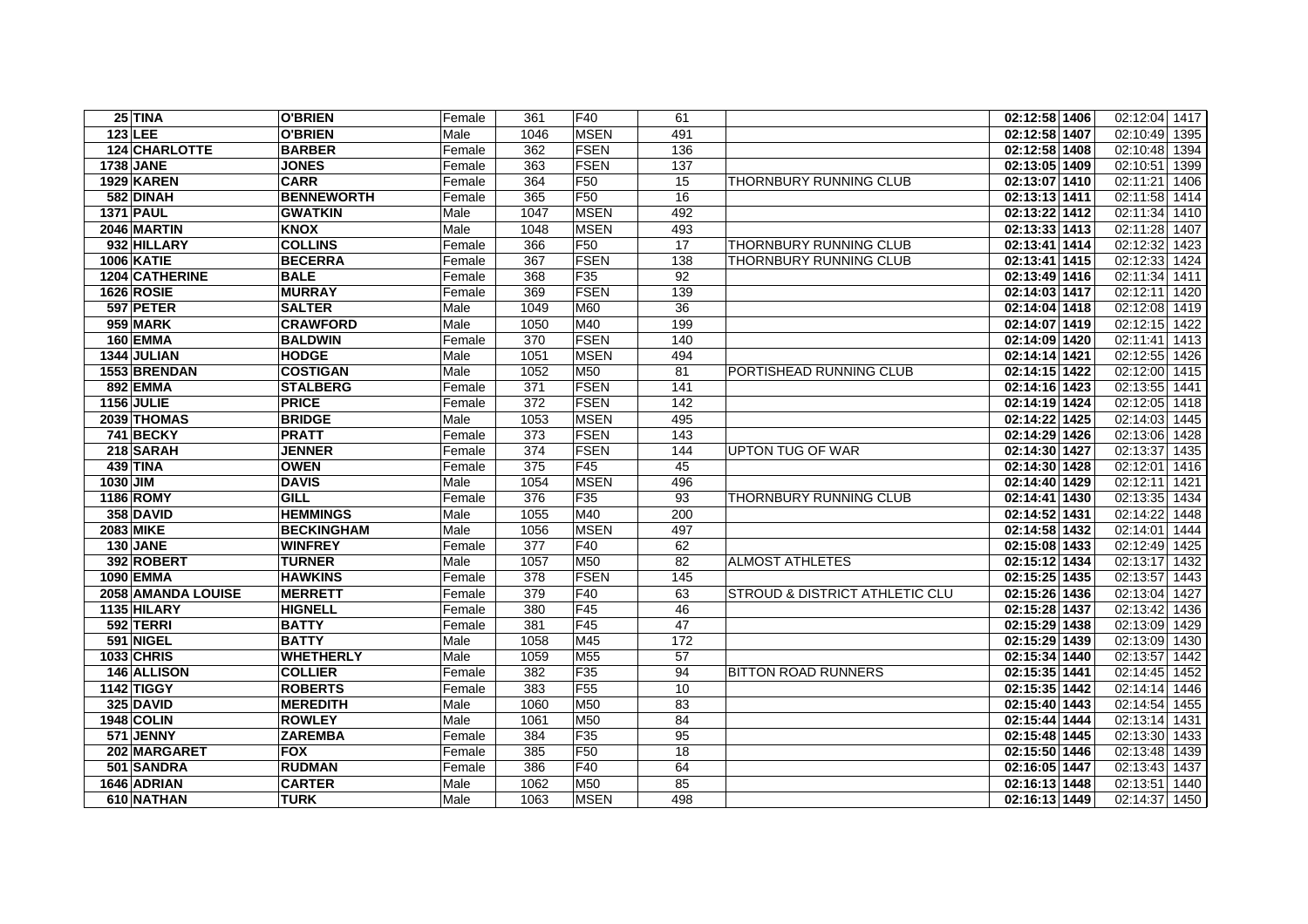| <b>1970 ADAM</b>            | <b>THOMAS</b>       | Male   | 1064             | <b>MSEN</b>     | 499              |                                | 02:16:14 1450 | 02:14:31 1449    |
|-----------------------------|---------------------|--------|------------------|-----------------|------------------|--------------------------------|---------------|------------------|
| 329 ROGER                   | <b>JAHANS-PRICE</b> | Male   | 1065             | M60             | 37               |                                | 02:16:14 1451 | 02:13:46 1438    |
| <b>704 DAWN</b>             | <b>HYDE</b>         | Female | 387              | F <sub>55</sub> | 11               | ANGELS RUNNING CLUB            | 02:16:15 1452 | 02:14:54 1454    |
| 616 DAVID                   | <b>BROWNING</b>     | Male   | 1066             | <b>MSEN</b>     | 500              |                                | 02:16:26 1453 | 02:14:44<br>1451 |
| 2064 CHARLOTTE              | <b>SILVA</b>        | Female | 388              | F35             | 96               |                                | 02:16:31 1454 | 02:14:22<br>1447 |
| 1958 NATHAN                 | <b>YOUNG</b>        | Male   | 1067             | <b>MSEN</b>     | 501              |                                | 02:16:42 1455 | 02:14:50<br>1453 |
| 1496 DEBORAH                | <b>LEADBEATER</b>   | Female | 389              | F35             | $\overline{97}$  |                                | 02:16:45 1456 | 02:15:05 1459    |
| 727 LINDA                   | <b>JONES</b>        | Female | 390              | F40             | 65               |                                | 02:16:49 1457 | 02:15:22<br>1462 |
| 744 FIRHAN                  | <b>SAEED</b>        | Male   | 1068             | <b>MSEN</b>     | 502              |                                | 02:16:49 1458 | 02:15:30<br>1464 |
| 2062 LISA                   | <b>JONES</b>        | Female | 391              | F35             | 98               |                                | 02:16:52 1459 | 02:15:03<br>1458 |
| 2016 CLARE                  | <b>ECCLESTON</b>    | Female | $\overline{392}$ | F40             | 66               |                                | 02:17:03 1460 | 02:14:54<br>1456 |
| 649 PAULA                   | <b>LANE</b>         | Female | 393              | F35             | 99               |                                | 02:17:23 1461 | 02:16:07 1470    |
| 155 GRAHAM                  | <b>WELCH</b>        | Male   | 1069             | M65             | 11               | FOREST OF DEAN AC              | 02:17:24 1462 | 02:17:09 1494    |
| 1201 GILL                   | <b>THOMAS</b>       | Female | 394              | F40             | 67               |                                | 02:17:30 1463 | 02:15:22<br>1461 |
| 1096 DANIEL                 | <b>HIGNELL</b>      | Male   | 1070             | <b>MSEN</b>     | 503              |                                | 02:17:31 1464 | 02:15:35<br>1465 |
| 2035 VALERIE                | <b>ADLAM</b>        | Female | 395              | F <sub>50</sub> | 19               |                                | 02:17:35 1465 | 02:15:12<br>1460 |
| <b>1625 DAVID</b>           | <b>LEWIS</b>        | Male   | 1071             | M60             | 38               | <b>FRY'S CLUB JOGGERS</b>      | 02:17:36 1466 | 02:16:17 1474    |
| 911 KIM                     | <b>BRAY</b>         | Female | 396              | F <sub>50</sub> | 20               | <b>BLACK PEAR JOGGERS</b>      | 02:17:38 1467 | 02:17:02<br>1491 |
| 655 WILL                    | <b>OWEN</b>         | Male   | 1072             | <b>MSEN</b>     | 504              | <b>ALMOST ATHLETES</b>         | 02:17:41 1468 | 02:15:29 1463    |
| 1405 LORRAINE               | <b>NIBLETT</b>      | Female | 397              | F35             | 100              |                                | 02:17:47 1469 | 02:17:05 1493    |
| 1412 SALLY                  | <b>LAWS</b>         | Female | 398              | F35             | 101              |                                | 02:17:47 1470 | 02:16:22<br>1476 |
| 2034 MICHAEL JOHN           | <b>ADLAM</b>        | Male   | 1073             | M55             | $\overline{58}$  |                                | 02:17:51 1471 | 02:16:03 1468    |
| <b>2036 CHARLOTTE EMILY</b> | <b>ADLAM</b>        | Female | 399              | <b>FSEN</b>     | 146              |                                | 02:17:51 1472 | 02:16:03 1469    |
| <b>2047 KEVIN RAYMOND</b>   | <b>SMITH</b>        | Male   | 1074             | <b>MSEN</b>     | 505              |                                | 02:18:03 1473 | 02:16:25 1477    |
| 296 NAOMI                   | <b>SMITH</b>        | Female | 400              | <b>FSEN</b>     | 147              | ANGELS RUNNING CLUB            | 02:18:07 1474 | 02:15:37 1466    |
| 264 NATHAN                  | <b>SMITH</b>        | Male   | 1075             | <b>MSEN</b>     | 506              |                                | 02:18:07 1475 | 02:15:37 1467    |
| 111 DOROTHY                 | <b>THOMAS</b>       | Female | 401              | F65             | 3                | THORNBURY RUNNING CLUB         | 02:18:18 1476 | 02:16:16 1473    |
| <b>1213 KATE</b>            | <b>MCEVOY</b>       | Female | 402              | <b>FSEN</b>     | 148              |                                | 02:18:21 1477 | 02:16:08 1471    |
| 948 EMMA                    | <b>ROBERTSON</b>    | Female | 403              | F40             | 68               |                                | 02:18:36 1478 | 02:16:11<br>1472 |
| 1658 ELIZABETH              | <b>JEFFERIES</b>    | Female | 404              | F <sub>55</sub> | $\overline{12}$  |                                | 02:18:39 1479 | 02:16:40 1478    |
| 1996 DEBORAH                | <b>WARD</b>         | Female | 405              | F40             | 69               |                                | 02:18:41 1480 | 02:16:20<br>1475 |
| 357 FRANK                   | <b>PRENTICE</b>     | Male   | 1076             | M60             | 39               | <b>UPTON TUG OF WAR</b>        | 02:18:52 1481 | 02:16:51 1484    |
| 937 REBECCA                 | <b>BROWN</b>        | Female | 406              | <b>FSEN</b>     | 149              |                                | 02:18:53 1482 | 02:17:04 1492    |
| 1456 RUTH                   | <b>WOOLLEY</b>      | Female | 407              | F40             | 70               |                                | 02:19:00 1483 | 02:16:49 1480    |
| 1035 KATE                   | <b>WOODWARD</b>     | Female | 408              | <b>FSEN</b>     | 150              |                                | 02:19:00 1484 | 02:16:49<br>1479 |
| <b>110 LIZ</b>              | <b>JONES</b>        | Female | 409              | F35             | 102              |                                | 02:19:01 1485 | 02:16:50 1481    |
| 811 DAVID                   | <b>NICOLL</b>       | Male   | 1077             | M45             | $\overline{173}$ |                                | 02:19:11 1486 | 02:16:56<br>1487 |
| 204 LINDSAY                 | <b>BROWN</b>        | Male   | 1078             | M40             | 201              |                                | 02:19:11 1487 | 02:16:56<br>1486 |
| 788 NATILIE                 | <b>BLOODWORTH</b>   | Female | 410              | <b>FSEN</b>     | 151              |                                | 02:19:12 1488 | 02:16:56 1488    |
| 1699 RICHARD                | <b>POWIS</b>        | Male   | 1079             | <b>MSEN</b>     | 507              |                                | 02:19:18 1489 | 02:16:58 1489    |
| 2040 CHRISTINE              | <b>REYNOLDS</b>     | Female | 411              | F45             | 48               | STROUD & DISTRICT ATHLETIC CLU | 02:19:23 1490 | 02:17:00 1490    |
| 1411 ANTHONY                | <b>COX</b>          | Male   | 1080             | M60             | 40               |                                | 02:19:26 1491 | 02:16:55 1485    |
| 478 ALISON                  | <b>MARSHALL</b>     | Female | 412              | F35             | 103              |                                | 02:19:26 1492 | 02:18:33 1500    |
| 809 JOANNE                  | <b>POOLE</b>        | Female | 413              | F35             | 104              | <b>CHIPPENHAM HARRIERS</b>     | 02:19:27 1493 | 02:16:51 1482    |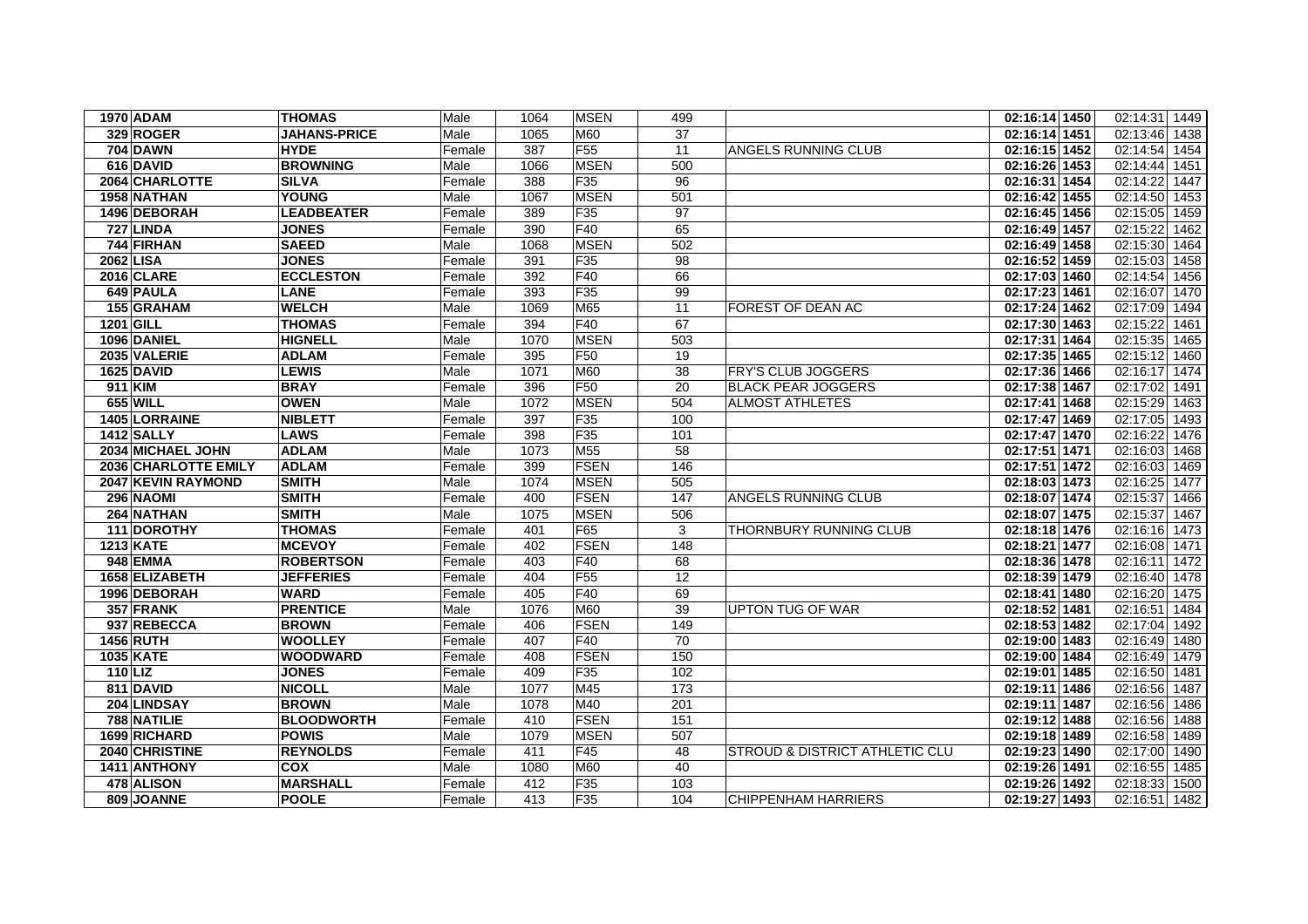| 810 TOM           |                 | <b>PERKINS</b>      | Male   | 1081 | <b>MSEN</b>     | 508             | <b>CHIPPENHAM HARRIERS</b>                | 02:19:28 1494 | 02:16:51 1483    |
|-------------------|-----------------|---------------------|--------|------|-----------------|-----------------|-------------------------------------------|---------------|------------------|
| 750 LOUISE        |                 | <b>KILMINSTER</b>   | Female | 414  | FSEN            | 152             |                                           | 02:19:40 1495 | 02:17:17 1495    |
| 1065 STEFAN       |                 | <b>HORN</b>         | Male   | 1082 | M40             | 202             |                                           | 02:19:46 1496 | 02:18:05 1498    |
|                   | 1150 CAROLINE   | <b>WADSWORTH</b>    | Female | 415  | FSEN            | 153             |                                           | 02:19:47 1497 | 02:18:19 1499    |
|                   | 506 CHRISTOPHER | <b>SIMKINS</b>      | Male   | 1083 | M50             | 86              |                                           | 02:19:54 1498 | 02:18:01 1497    |
| <b>1057 AIMEE</b> |                 | <b>LAX</b>          | Female | 416  | FSEN            | 154             |                                           | 02:20:12 1499 | 02:17:41 1496    |
| 1980 TARRAN       |                 | <b>PRICE</b>        | Female | 417  | F35             | 105             |                                           | 02:20:35 1500 | 02:14:56 1457    |
| <b>1119 PAUL</b>  |                 | <b>COLCOMBE</b>     | Male   | 1084 | <b>MSEN</b>     | 509             |                                           | 02:20:54 1501 | 02:20:12 1511    |
| 641 JAMES         |                 | <b>WYATT</b>        | Male   | 1085 | <b>MSEN</b>     | 510             |                                           | 02:20:56 1502 | 02:20:36 1515    |
| <b>1330 SALLY</b> |                 | <b>CREISSEN</b>     | Female | 418  | F45             | 49              |                                           | 02:21:02 1503 | 02:18:41 1501    |
| <b>1692 ANNE</b>  |                 | <b>DAWSON</b>       | Female | 419  | F <sub>50</sub> | $\overline{21}$ |                                           | 02:21:24 1504 | 02:19:46 1505    |
| 1662 MIKE         |                 | <b>HILL</b>         | Male   | 1086 | M45             | 174             |                                           | 02:21:34 1505 | 02:19:55 1507    |
| 224 KATE          |                 | <b>VAN DE BROEK</b> | Female | 420  | FSEN            | 155             |                                           | 02:21:35 1506 | 02:19:36 1504    |
| 1293 RODNEY       |                 | <b>WATKINS</b>      | Male   | 1087 | M45             | 175             |                                           | 02:21:40 1507 | 02:19:15 1502    |
| 1997 NATHAN       |                 | <b>MONK</b>         | Male   | 1088 | <b>MSEN</b>     | 511             |                                           | 02:21:45 1508 | 02:19:33 1503    |
| 1944 HELENA       |                 | <b>LACEY</b>        | Female | 421  | <b>FSEN</b>     | 156             |                                           | 02:21:54 1509 | 02:20:50 1518    |
| 1221 STEPHEN      |                 | <b>ROBERTSON</b>    | Male   | 1089 | M50             | 87              |                                           | 02:22:12 1510 | 02:19:52 1506    |
| 624 CAROL         |                 | <b>HART</b>         | Female | 422  | F45             | 50              |                                           | 02:22:23 1511 | 02:20:08 1510    |
|                   | 172 JEFFREY     | <b>NOTT</b>         | Male   | 1090 | M55             | 59              |                                           | 02:22:32 1512 | 02:21:38 1524    |
| 785 CHERIE        |                 | <b>THORN</b>        | Female | 423  | <b>FSEN</b>     | 157             |                                           | 02:22:44 1513 | 02:20:38 1516    |
|                   | 799 RICHARD     | <b>CLACK</b>        | Male   | 1091 | M <sub>55</sub> | 60              |                                           | 02:22:45 1514 | 02:21:19 1523    |
| 181 ASHLEY        |                 | <b>LOVERIDGE</b>    | Male   | 1092 | M40             | 203             | <b>STROUD &amp; DISTRICT ATHLETIC CLU</b> | 02:22:53 1515 | 02:20:20 1512    |
| 961 SIMON         |                 | <b>BARNES</b>       | Female | 424  | <b>FSEN</b>     | 158             | <b>STROUD &amp; DISTRICT ATHLETIC CLU</b> | 02:22:54 1516 | 02:20:20 1513    |
|                   | 1314 SAMANTHA   | <b>CLEVERLY</b>     | Female | 425  | FSEN            | 159             | <b>BITTON ROAD RUNNERS</b>                | 02:22:56 1517 | 02:22:38 1528    |
| 262 MARK          |                 | <b>TAYLOR</b>       | Male   | 1093 | <b>MSEN</b>     | 512             |                                           | 02:23:05 1518 | 02:20:54 1519    |
|                   | 1377 CHARLOTTE  | <b>KNOWLES</b>      | Female | 426  | <b>FSEN</b>     | 160             | <b>ALMOST ATHLETES</b>                    | 02:23:10 1519 | 02:21:06 1520    |
| <b>1376 LES</b>   |                 | <b>KNOWLES</b>      | Male   | 1094 | M40             | 204             | <b>ALMOST ATHLETES</b>                    | 02:23:11 1520 | 02:21:07 1521    |
|                   | 66 GILLIAN      | <b>ATWILL</b>       | Female | 427  | F <sub>50</sub> | 22              |                                           | 02:23:20 1521 | 02:20:48 1517    |
|                   | 1565 DANIELLE   | <b>HOLDEN</b>       | Female | 428  | <b>FSEN</b>     | 161             |                                           | 02:23:21 1522 | 02:21:45 1525    |
| <b>2111 SIMON</b> |                 | <b>EATON</b>        | Male   | 1095 | <b>MSEN</b>     | 513             |                                           | 02:23:29 1523 | 02:20:04 1508    |
| 1663 CECIL        |                 | <b>AGAR</b>         | Male   | 1096 | <b>MSEN</b>     | 514             |                                           | 02:23:30 1524 | 02:22:07 1526    |
| <b>2110 KATIE</b> |                 | <b>GANNON</b>       | Female | 429  | <b>FSEN</b>     | 162             |                                           | 02:23:32 1525 | 02:20:07 1509    |
| <b>706 HELEN</b>  |                 | <b>BROWN</b>        | Female | 430  | F40             | 71              |                                           | 02:23:44 1526 | 02:21:14 1522    |
| <b>1499 DAVE</b>  |                 | <b>EDGECOMBE</b>    | Male   | 1097 | <b>MSEN</b>     | 515             | <b>TEAM EDGECOMS</b>                      | 02:24:06 1527 | 02:22:28 1527    |
|                   | 397 MATTHEW     | <b>RENDELL</b>      | Male   | 1098 | <b>MSEN</b>     | 516             |                                           | 02:24:30 1528 | 02:20:26 1514    |
| 1732 SARAH        |                 | <b>ELLIS</b>        | Female | 431  | FSEN            | 163             |                                           | 02:24:54 1529 | 02:24:16 1538    |
| 1136 STEPHEN      |                 | <b>HIGNELL</b>      | Male   | 1099 | M <sub>50</sub> | 88              |                                           | 02:25:01 1530 | 02:23:14 1530    |
| 1398 LOUISE       |                 | <b>BROWN</b>        | Female | 432  | F40             | 72              |                                           | 02:25:12 1531 | 02:23:02<br>1529 |
| 569 JAMES         |                 | <b>MIDDLECOTE</b>   | Male   | 1100 | <b>MSEN</b>     | 517             |                                           | 02:25:27 1532 | 02:24:36 1539    |
| 1396 MYRA         |                 | <b>BILLINGHURST</b> | Female | 433  | F40             | 73              |                                           | 02:25:35 1533 | 02:23:25 1531    |
| 1094 JEANNIE      |                 | <b>HIGNELL</b>      | Female | 434  | <b>F55</b>      | 13              |                                           | 02:25:41 1534 | 02:23:44 1532    |
| 163 ANGELA        |                 | <b>FINDLAY</b>      | Female | 435  | F40             | 74              |                                           | 02:25:42 1535 | 02:23:44 1533    |
| 1041 CLARE        |                 | <b>GERBRANDS</b>    | Female | 436  | F45             | 51              |                                           | 02:26:34 1536 | 02:24:03 1537    |
|                   | 583 CHERYL      | <b>GILLOTT</b>      | Female | 437  | <b>F55</b>      | 14              |                                           | 02:26:46 1537 | 02:25:32 1546    |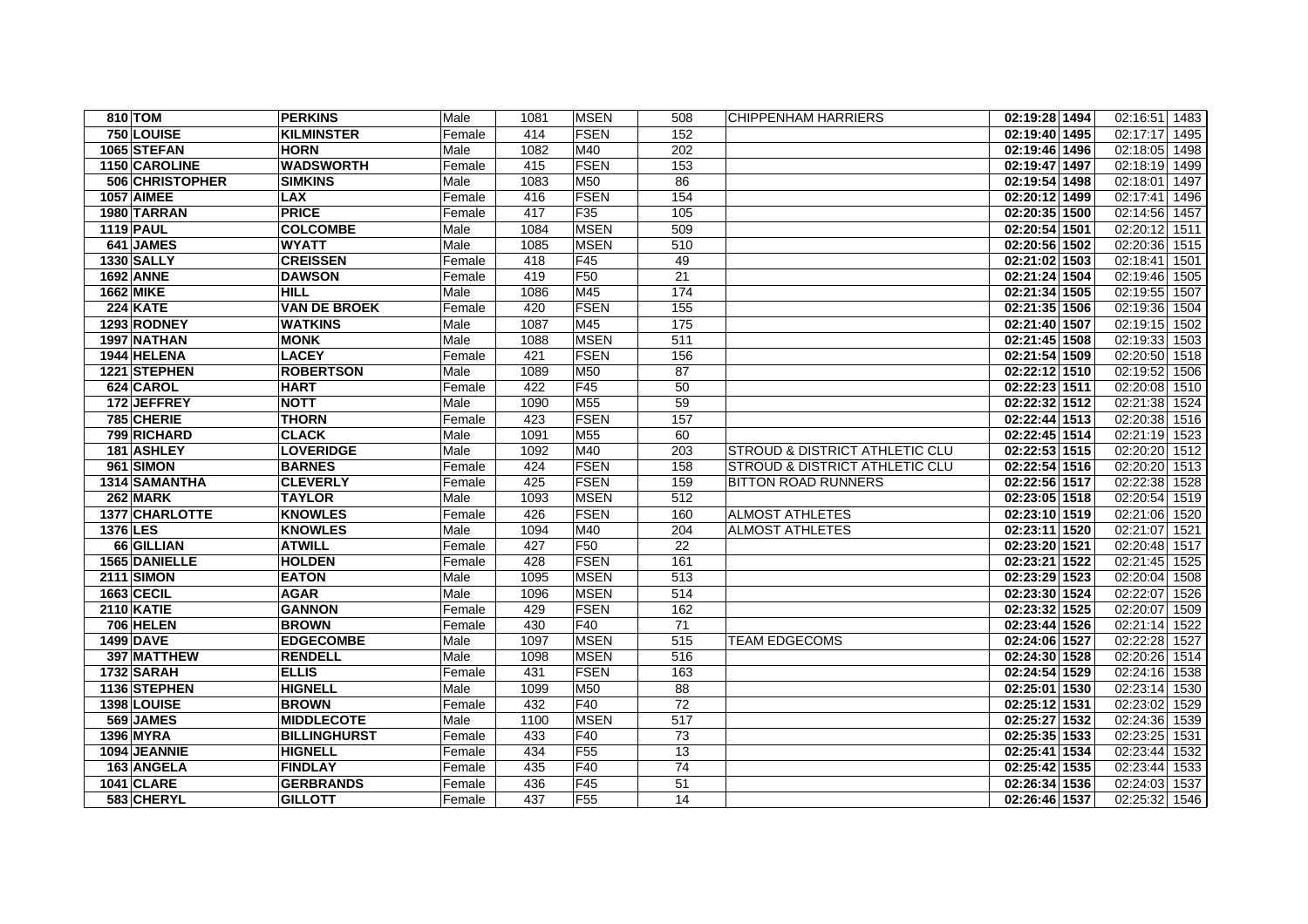| <b>1449 NICK</b>  | <b>YARHAM</b>        | Male   | 1101 | <b>MSEN</b>     | 518 |                                           | 02:26:51 1538 | 02:24:38 1540    |
|-------------------|----------------------|--------|------|-----------------|-----|-------------------------------------------|---------------|------------------|
| <b>1622 SUSAN</b> | <b>BROUGH</b>        | Female | 438  | F <sub>50</sub> | 23  | <b>STROUD &amp; DISTRICT ATHLETIC CLU</b> | 02:26:53 1539 | 02:25:06<br>1542 |
| <b>216 MIKE</b>   | <b>ELLIOTT</b>       | Male   | 1102 | M65             | 12  | UPTON TUG OF WAR                          | 02:27:01 1540 | 02:25:02 1541    |
| 1681 ALICE        | <b>LEWIS-BUTCHER</b> | Female | 439  | <b>FSEN</b>     | 164 | STROUD & DISTRICT ATHLETIC CLU            | 02:27:01 1541 | 02:25:36 1547    |
| 456 STUART        | <b>RITCHIE</b>       | Male   | 1103 | <b>MSEN</b>     | 519 |                                           | 02:27:04 1542 | 02:25:14<br>1545 |
| 2053 DANIEL       | <b>WRIGHT</b>        | Male   | 1104 | <b>MSEN</b>     | 520 |                                           | 02:27:06 1543 | 02:25:06<br>1543 |
| 1118 TAMASH       | <b>LAL</b>           | Male   | 1105 | <b>MSEN</b>     | 521 | <b>STROUD &amp; DISTRICT ATHLETIC CLU</b> | 02:27:24 1544 | 1544<br>02:25:11 |
| 1280 MATTHEW      | <b>BLEAKLEY</b>      | Male   | 1106 | <b>MSEN</b>     | 522 |                                           | 02:27:32 1545 | 02:26:35 1553    |
| 466 JAN           | <b>FLACK</b>         | Female | 440  | F <sub>50</sub> | 24  | <b>ALMOST ATHLETES</b>                    | 02:27:52 1546 | 02:25:49 1549    |
| 1603 JOHN         | <b>FERNANDEZ</b>     | Male   | 1107 | M40             | 205 | COMET ROAD RUNNING CLUB                   | 02:27:58 1547 | 02:26:30<br>1552 |
| <b>757 ADAM</b>   | <b>SOFTLEY</b>       | Male   | 1108 | <b>MSEN</b>     | 523 |                                           | 02:28:09 1548 | 02:26:20<br>1551 |
| 1900 ALFRED       | <b>MORAN</b>         | Male   | 1109 | M50             | 89  |                                           | 02:28:10 1549 | 02:25:58<br>1550 |
| 1818 BRIAN        | <b>JONES</b>         | Male   | 1110 | <b>MSEN</b>     | 524 |                                           | 02:28:14 1550 | 02:25:46 1548    |
| 736 CHARLOTTE     | <b>HOUGH</b>         | Female | 441  | F <sub>50</sub> | 25  | <b>STROUD &amp; DISTRICT ATHLETIC CLU</b> | 02:28:21 1551 | 02:27:39<br>1557 |
| 481 SARAH         | <b>WAGSTAFF</b>      | Female | 442  | F40             | 75  |                                           | 02:28:38 1552 | 02:26:46 1555    |
| <b>1986 JOHN</b>  | <b>SIMONETT</b>      | Male   | 1111 | M55             | 61  |                                           | 02:28:38 1553 | 02:26:38<br>1554 |
| 920 ANDREW        | <b>KINSELLA</b>      | Male   | 1112 | M40             | 206 |                                           | 02:29:15 1554 | 02:27:52<br>1559 |
| <b>1251 JOHN</b>  | <b>HALE</b>          | Male   | 1113 | M <sub>55</sub> | 62  |                                           | 02:29:15 1555 | 02:27:15<br>1556 |
| 1197 STUART       | <b>GRONOW</b>        | Male   | 1114 | M60             | 41  |                                           | 02:29:16 1556 | 02:27:57<br>1560 |
| 2051 JONATHAN     | <b>BROUGH</b>        | Male   | 1115 | <b>MSEN</b>     | 525 |                                           | 02:29:17 1557 | 02:27:43 1558    |
| <b>1460 HELEN</b> | <b>RYLAND</b>        | Female | 443  | <b>FSEN</b>     | 165 |                                           | 02:29:55 1558 | 02:23:50<br>1534 |
| 1600 JOANNE       | <b>GOVIER</b>        | Female | 444  | <b>FSEN</b>     | 166 | <b>STROUD COLLEGE</b>                     | 02:29:55 1559 | 02:23:51<br>1535 |
| 733 NICKY         | <b>KEITH</b>         | Female | 445  | FSEN            | 167 |                                           | 02:29:55 1560 | 02:23:51<br>1536 |
| <b>1205 DAVID</b> | <b>FREEMAN</b>       | Male   | 1116 | <b>MSEN</b>     | 526 |                                           | 02:30:03 1561 | 02:29:15<br>1563 |
| <b>1615 ANNE</b>  | <b>CAVE</b>          | Female | 446  | F50             | 26  | <b>BROMYARD BADGERS</b>                   | 02:30:05 1562 | 02:29:35<br>1565 |
| 791 DEBRA         | <b>SHIELDS</b>       | Female | 447  | F45             | 52  |                                           | 02:30:23 1563 | 02:28:28<br>1561 |
| <b>211 IAN</b>    | <b>MCFADAMS</b>      | Male   | 1117 | M45             | 176 |                                           | 02:30:31 1564 | 02:29:16 1564    |
| 786 NADINE        | <b>BLOODWORTH</b>    | Female | 448  | <b>FSEN</b>     | 168 |                                           | 02:31:01 1565 | 02:28:54<br>1562 |
| 1733 CLAIRE       | <b>DEEBLE</b>        | Female | 449  | <b>FSEN</b>     | 169 |                                           | 02:31:13 1566 | 02:30:36<br>1571 |
| 1222 MIRANDA      | <b>MAY</b>           | Female | 450  | <b>FSEN</b>     | 170 |                                           | 02:31:16 1567 | 02:30:24<br>1569 |
| 1493 TREVOR       | <b>CRAZE</b>         | Male   | 1118 | <b>MSEN</b>     | 527 | <b>EDGECOMS</b>                           | 02:31:46 1568 | 02:30:08<br>1567 |
| 1208 CATHERINE    | <b>DAVIS</b>         | Female | 451  | <b>FSEN</b>     | 171 | <b>ALMOST ATHLETES</b>                    | 02:32:22 1569 | 02:30:36<br>1572 |
| 997 ROBERT        | <b>FYNN</b>          | Male   | 1119 | <b>MSEN</b>     | 528 |                                           | 02:32:23 1570 | 02:30:40 1573    |
| <b>1276 DAVE</b>  | <b>DYER</b>          | Male   | 1120 | M50             | 90  |                                           | 02:32:32 1571 | 02:30:04<br>1566 |
| 551 ALYSON        | <b>SMITH</b>         | Female | 452  | F40             | 76  |                                           | 02:32:42 1572 | 02:30:17<br>1568 |
| 1838 JEANETTE     | <b>BOND</b>          | Female | 453  | F <sub>55</sub> | 15  |                                           | 02:32:43 1573 | 02:31:33 1579    |
| <b>34 ART</b>     | <b>WILLIAMS</b>      | Male   | 1121 | M65             | 13  | <b>ALMOST ATHLETES</b>                    | 02:32:47 1574 | 02:31:29<br>1577 |
| <b>1320 ROSIE</b> | <b>PRICE</b>         | Female | 454  | <b>FSEN</b>     | 172 |                                           | 02:32:56 1575 | 02:30:29 1570    |
| <b>1643 ROBIN</b> | <b>JARVIS</b>        | Male   | 1122 | M50             | 91  |                                           | 02:33:06 1576 | 02:30:52<br>1574 |
| 742 DAN           | <b>TIPP</b>          | Male   | 1123 | <b>MSEN</b>     | 529 |                                           | 02:33:40 1577 | 02:31:05 1575    |
| <b>1219 NIGEL</b> | <b>LANE</b>          | Male   | 1124 | M50             | 92  |                                           | 02:33:40 1578 | 02:31:06 1576    |
| 1256 BEA          | <b>BRANDISH</b>      | Female | 455  | F <sub>55</sub> | 16  | <b>STROUD &amp; DISTRICT ATHLETIC CLU</b> | 02:34:02 1579 | 02:31:31 1578    |
| 1011 AMANDA       | <b>GREEN</b>         | Female | 456  | F40             | 77  | PAINSWICK UNRUNNERS                       | 02:34:04 1580 | 02:31:45<br>1580 |
| 485 CLARE         | <b>BROCKHURST</b>    | Female | 457  | F40             | 78  |                                           | 02:34:47 1581 | 02:32:24 1582    |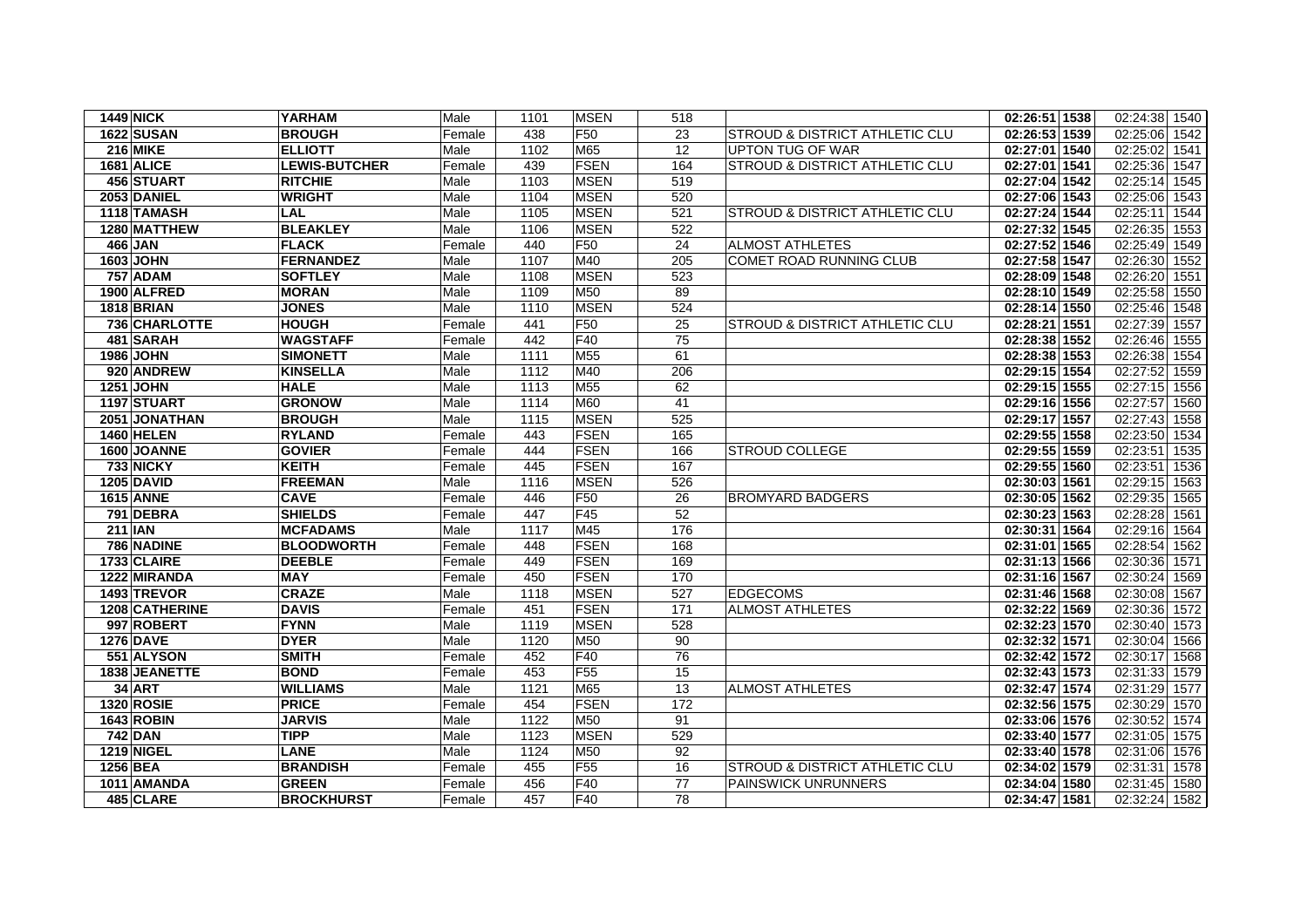|                   | 599 GARETH                | <b>SCANNELL</b>              | Male             | 1125       | M40                     | 207            |                                | 02:34:47 1582                  | 02:32:24 1581                |
|-------------------|---------------------------|------------------------------|------------------|------------|-------------------------|----------------|--------------------------------|--------------------------------|------------------------------|
|                   | 1392 SANDRA               | <b>ROWLAND</b>               | Female           | 458        | F <sub>50</sub>         | 27             |                                | 02:35:25 1583                  | 02:33:16<br>1584             |
|                   | <b>1978 PENNY</b>         | <b>SKIPP</b>                 | Female           | 459        | <b>FSEN</b>             | 173            |                                | 02:36:19 1584                  | 02:35:43 1588                |
|                   | 1612 JOANNE               | <b>READE</b>                 | Female           | 460        | F45                     | 53             |                                | 02:36:36 1585                  | 02:33:57<br>1585             |
|                   | 1613 CATHERINE            | <b>GARDNER</b>               | Female           | 461        | F40                     | 79             |                                | 02:36:37 1586                  | 02:33:57<br>1586             |
| <b>1353 JOHN</b>  |                           | <b>ARNOLD</b>                | Male             | 1126       | <b>MSEN</b>             | 530            |                                | 02:36:59 1587                  | 02:34:36<br>1587             |
|                   | 1498 JEREMY               | <b>PINGRIFF</b>              | Male             | 1127       | M40                     | 208            |                                | 02:37:55 1588                  | 02:36:26 1589                |
|                   | 166 JEAN                  | <b>SLATER</b>                | Female           | 462        | F50                     | 28             |                                | 02:39:26 1589                  | 02:33:15 1583                |
|                   | 12 SARAH                  | <b>WESTWOOD</b>              | Female           | 463        | F35                     | 106            |                                | 02:39:43 1590                  | 02:38:22<br>1591             |
|                   | 512 ROBIN                 | <b>SHIPWAY</b>               | Male             | 1128       | <b>MSEN</b>             | 531            |                                | $\overline{02:}40:19$ 1591     | 02:37:52<br>1590             |
|                   | 1661 PETER                | <b>WHITFIELD</b>             | Male             | 1129       | M <sub>55</sub>         | 63             |                                | 02:41:10 1592                  | 02:38:45 1592                |
|                   | 409 JOANNA                | <b>KILMINSTER</b>            | Female           | 464        | <b>FSEN</b>             | 174            |                                | 02:41:12 1593                  | 02:38:48 1593                |
| 410 SAM           |                           | <b>BALLINGER</b>             | Male             | 1130       | <b>MSEN</b>             | 532            |                                | 02:41:22 1594                  | 02:38:57 1594                |
|                   | 632 HILARY                | <b>CORKE</b>                 | Female           | 465        | F60                     | 6              |                                | 02:41:49 1595                  | 02:39:31<br>1595             |
|                   | 603 LOUISE                | <b>CLARKE</b>                | Female           | 466        | F <sub>35</sub>         | 107            |                                | 02:42:08 1596                  | 02:41:06<br>1605             |
|                   | 1285 ELLIOTT              | <b>BALLAM</b>                | Male             | 1131       | <b>MSEN</b>             | 533            |                                | 02:42:40 1597                  | 02:40:13<br>1596             |
| 1286 CLEO         |                           | <b>LAMBERT</b>               | Female           | 467        | FSEN                    | 175            |                                | 02:42:41 1598                  | 02:40:13 1597                |
|                   | <b>2068 MARIE</b>         | <b>COUPLAND</b>              | Female           | 468        | F50                     | 29             |                                | 02:42:46 1599                  | 02:40:31<br>1598             |
| 1937 ALICE        |                           | <b>LOWENHOFF</b>             | Female           | 469        | <b>FSEN</b>             | 176            |                                | 02:42:47 1600                  | 02:40:34<br>1600             |
|                   | 1938 NICHOLAS             | <b>HORNER</b>                | Male             | 1132       | <b>MSEN</b>             | 534            |                                | 02:42:47 1601                  | 02:40:34<br>1599             |
|                   | 45 SUZANNE                | <b>WARD</b>                  | Female           | 470        | <b>FSEN</b>             | 177            |                                | 02:43:33 1602                  | 02:41:02<br>1603             |
|                   | <b>46 MICHAEL</b>         | <b>WARD</b>                  | Male             | 1133       | M50                     | 93             |                                | 02:43:33 1603                  | 02:41:02<br>1604             |
|                   | 44 JOANNE                 | STEPHENSON-JARRETT           | Female           | 471        | F40                     | 80             |                                | 02:43:33 1604                  | 02:41:02<br>1602             |
| 1953 TANIA        |                           | <b>GRIGG</b>                 | Female           | 472        | F <sub>40</sub>         | 81             |                                | 02:43:52 1605                  | 02:42:21<br>1608             |
|                   | 1305 KRISTIN              | <b>SZKRYBIENIEC</b>          | Female           | 473        | F40                     | 82             |                                | 02:44:00 1606                  | 02:41:48 1606                |
| <b>2112 DAVID</b> |                           | <b>GANNON</b>                | Male             | 1134       | M60                     | 42             |                                | 02:44:06 1607                  | 02:40:39<br>1601             |
| <b>2019 NEIL</b>  |                           | <b>WOOD</b>                  | Male             | 1135       | <b>MSEN</b>             | 535            |                                | 02:44:28 1608                  | 02:42:11<br>1607             |
|                   | <b>580 MARK</b>           | <b>JEFFRIES</b>              | Male             | 1136       | M45                     | 177<br>17      |                                | 02:45:00 1609                  | 02:42:41<br>1609<br>02:45:31 |
|                   | 2073 JENNIFER<br>471 SARA | <b>PRICE</b><br><b>KIRBY</b> | Female           | 474<br>475 | F <sub>55</sub><br>FSEN | 178            | STROUD & DISTRICT ATHLETIC CLU | 02:45:31 1610<br>02:45:40 1611 | 1613<br>02:44:13 1611        |
|                   | 470 JOANNE                | <b>DODD</b>                  | Female<br>Female | 476        | <b>FSEN</b>             | 179            |                                | 02:45:41 1612                  | 02:44:13 1612                |
|                   | 684 ARLENE                | <b>MANSELL</b>               | Female           | 477        | F35                     | 108            |                                | 02:45:59 1613                  | 02:44:04 1610                |
|                   | 2011 PHILIP               | <b>CROOK</b>                 | Male             | 1137       | M50                     | 94             |                                | 02:48:03 1614                  | 02:45:36<br>1614             |
| 1757 CHRIS        |                           | <b>WALLACE</b>               | Male             | 1138       | <b>MSEN</b>             | 536            |                                | 02:48:27 1615                  | 02:47:28<br>1615             |
|                   | 2063 ROBERT EDWARD        | <b>HARGROVES</b>             | Male             | 1139       | M55                     | 64             |                                | 02:48:28 1616                  | 02:48:28 1616                |
|                   | 2077 YASMIN               | <b>SHAIKH</b>                | Female           | 478        | F35                     | 109            | <b>ALMOST ATHLETES</b>         | 02:49:04 1617                  | 02:49:04 1617                |
|                   | 604 RICHARD               | <b>WARREN</b>                | Male             | 1140       | M60                     | 43             |                                | 02:51:03 1618                  | 02:50:01<br>1619             |
|                   | 236 NICHOLAS              | <b>SPENCER</b>               | Male             | 1141       | M55                     | 65             |                                | 02:51:14 1619                  | 02:49:45 1618                |
|                   | 1934 REBECCA              | <b>LOWENHOFF</b>             | Female           | 479        | FSEN                    | 180            |                                | 02:52:46 1620                  | 02:50:33<br>1620             |
|                   | 1775 JANET                | <b>HARRISON</b>              | Female           | 480        | <b>TBC</b>              | $\overline{2}$ |                                | 02:53:02 1621                  | 02:50:44 1621                |
|                   | <b>1935 BARRY</b>         | <b>LOWENHOFF</b>             | Male             | 1142       | M50                     | 95             |                                | 03:05:15 1622                  | 03:03:03 1622                |
|                   | 1936 CATHERINE            | <b>LOWENHOFF</b>             | Female           | 481        | F <sub>50</sub>         | 30             |                                | 03:05:16 1623                  | 03:03:05 1623                |
|                   | 2107 MIRANDA              | <b>SPITTELER</b>             | Female           | 482        | F45                     | 54             |                                | 03:06:29 1624                  | 03:03:49 1624                |
|                   | 645 VICKY                 | <b>PHIPPS</b>                | Female           | 483        | F40                     | 83             |                                | 03:08:19 1625                  | 03:05:53 1626                |
|                   |                           |                              |                  |            |                         |                |                                |                                |                              |